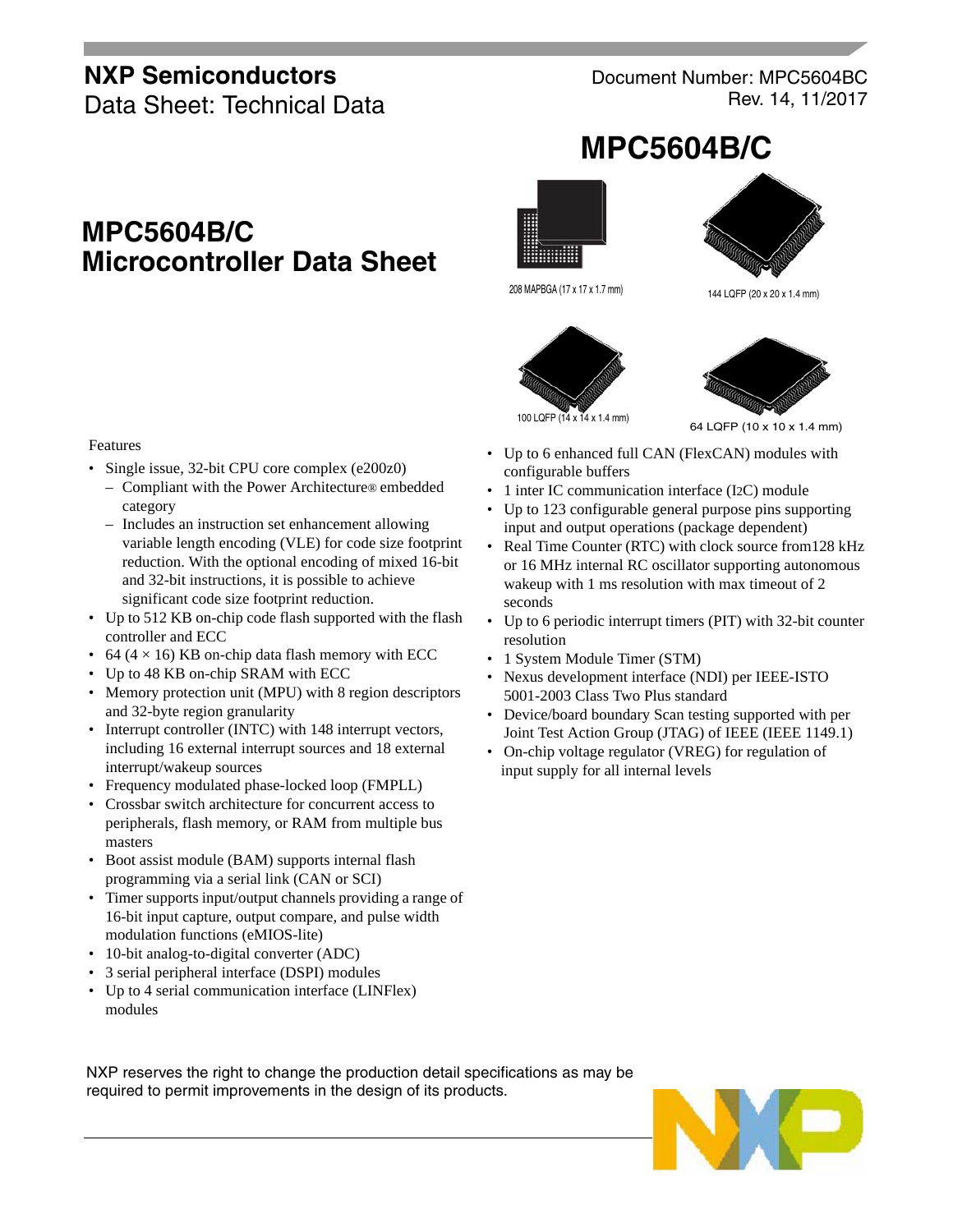# **Table of Contents**

|   | 1.1  |                                                            |
|---|------|------------------------------------------------------------|
|   | 1.2  |                                                            |
|   | 1.3  |                                                            |
| 2 |      | Package pinouts and signal descriptions 7                  |
|   | 2.1  |                                                            |
|   | 2.2  | Pad configuration during reset phases 11                   |
|   | 2.3  |                                                            |
|   | 2.4  |                                                            |
|   | 2.5  |                                                            |
|   | 2.6  |                                                            |
|   | 2.7  |                                                            |
|   | 2.8  |                                                            |
|   | 2.9  |                                                            |
|   | 2.10 |                                                            |
|   | 2.11 |                                                            |
|   |      | 2.11.1 NVUSRO[PAD3V5V] field description 32                |
|   |      | 2.11.2 NVUSRO[OSCILLATOR_MARGIN] field description         |
|   |      | 32                                                         |
|   |      | 2.11.3 NVUSRO[WATCHDOG_EN] field description32             |
|   | 2.12 |                                                            |
|   | 2.13 | Recommended operating conditions 34                        |
|   | 2.14 | Thermal characteristics36                                  |
|   |      | 2.14.1 Package thermal characteristics 36                  |
|   |      |                                                            |
|   | 2.15 | I/O pad electrical characteristics37                       |
|   |      |                                                            |
|   |      | 2.15.2 I/O input DC characteristics. 38                    |
|   |      | 2.15.3 I/O output DC characteristics. 39                   |
|   |      | 2.15.4 Output pin transition times. 42                     |
|   |      | 2.15.5 I/O pad current specification 42                    |
|   | 2.16 | RESET electrical characteristics. 48                       |
|   | 2.17 | Power management electrical characteristics51              |
|   |      | 2.17.1 Voltage regulator electrical characteristics 51     |
|   |      | 2.17.2 Low voltage detector electrical characteristics .56 |
|   | 2.18 |                                                            |
|   | 2.19 | Flash memory electrical characteristics 59                 |

|   | 2.20 | 2.19.1 Program/Erase characteristics 59<br>2.19.2 Flash power supply DC characteristics  60<br>2.19.3 Start-up/Switch-off timings 61<br>Electromagnetic compatibility (EMC) characteristics. . 61<br>2.20.1 Designing hardened software to avoid noise<br>2.20.2 Electromagnetic interference (EMI)  62<br>2.20.3 Absolute maximum ratings (electrical sensitivity)62 |
|---|------|-----------------------------------------------------------------------------------------------------------------------------------------------------------------------------------------------------------------------------------------------------------------------------------------------------------------------------------------------------------------------|
|   | 2.21 | Fast external crystal oscillator (4 to 16 MHz) electrical                                                                                                                                                                                                                                                                                                             |
|   | 2.22 | Slow external crystal oscillator (32 kHz) electrical                                                                                                                                                                                                                                                                                                                  |
|   | 2.23 | FMPLL electrical characteristics 68                                                                                                                                                                                                                                                                                                                                   |
|   | 2.24 | Fast internal RC oscillator (16 MHz) electrical                                                                                                                                                                                                                                                                                                                       |
|   |      |                                                                                                                                                                                                                                                                                                                                                                       |
|   | 2.25 | Slow internal RC oscillator (128 kHz) electrical                                                                                                                                                                                                                                                                                                                      |
|   |      |                                                                                                                                                                                                                                                                                                                                                                       |
|   |      |                                                                                                                                                                                                                                                                                                                                                                       |
|   |      |                                                                                                                                                                                                                                                                                                                                                                       |
|   |      | 2.26.2 Input impedance and ADC accuracy  72                                                                                                                                                                                                                                                                                                                           |
|   |      | 2.26.3 ADC electrical characteristics  77                                                                                                                                                                                                                                                                                                                             |
|   |      |                                                                                                                                                                                                                                                                                                                                                                       |
|   |      |                                                                                                                                                                                                                                                                                                                                                                       |
|   |      |                                                                                                                                                                                                                                                                                                                                                                       |
|   |      |                                                                                                                                                                                                                                                                                                                                                                       |
| 3 |      |                                                                                                                                                                                                                                                                                                                                                                       |
|   | 3.1  |                                                                                                                                                                                                                                                                                                                                                                       |
|   |      | 3.1.1                                                                                                                                                                                                                                                                                                                                                                 |
|   |      | 3.1.2                                                                                                                                                                                                                                                                                                                                                                 |
|   |      |                                                                                                                                                                                                                                                                                                                                                                       |
|   |      |                                                                                                                                                                                                                                                                                                                                                                       |
| 4 |      |                                                                                                                                                                                                                                                                                                                                                                       |
| 5 |      |                                                                                                                                                                                                                                                                                                                                                                       |
|   |      |                                                                                                                                                                                                                                                                                                                                                                       |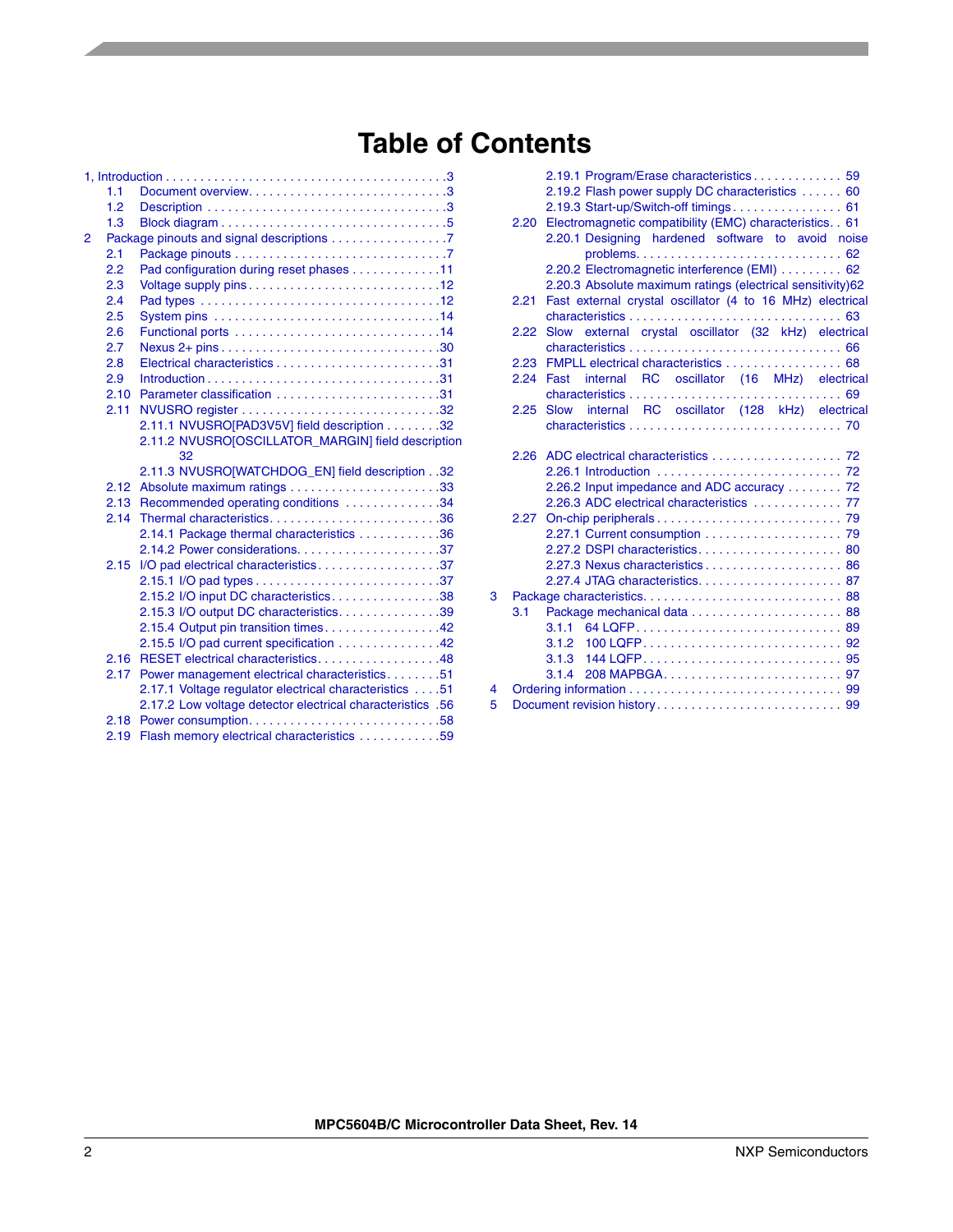# <sup>3</sup> **1 Introduction**

### **1.1 Document overview**

This document describes the features of the family and options available within the family members, and highlights important electrical and physical characteristics of the device. To ensure a complete understanding of the device functionality, refer also to the device reference manual and errata sheet.

# **1.2 Description**

The MPC5604B/C is a family of next generation microcontrollers built on the Power Architecture® embedded category.

The MPC5604B/C family of 32-bit microcontrollers is the latest achievement in integrated automotive application controllers. It belongs to an expanding family of automotive-focused products designed to address the next wave of body electronics applications within the vehicle. The advanced and cost-efficient host processor core of this automotive controller family complies with the Power Architecture embedded category and only implements the VLE (variable-length encoding) APU, providing improved code density. It operates at speeds of up to 64 MHz and offers high performance processing optimized for low power consumption. It capitalizes on the available development infrastructure of current Power Architecture devices and is supported with software drivers, operating systems and configuration code to assist with users implementations.

|                                              |                            |                                                                                                                                                                                                                             |                  |                  |                  |                  |                  |                  | <b>Device</b>            |                  |                  |                  |                  |                  |                  |                               |
|----------------------------------------------|----------------------------|-----------------------------------------------------------------------------------------------------------------------------------------------------------------------------------------------------------------------------|------------------|------------------|------------------|------------------|------------------|------------------|--------------------------|------------------|------------------|------------------|------------------|------------------|------------------|-------------------------------|
| <b>Feature</b>                               |                            | MPC56   MPC56   MPC56   MPC56   MPC56   MPC56   MPC56   MPC56   MPC56   MPC56   MPC56   MPC56   MPC56   MPC56  <br>02BxLH 02BxLL 02BxLQ 02CxLH 02CxLL 03BxLH 03BxLL 03BxLQ 03CxLH 03CxLL 04BxLH 04BxLL 04BxLQ 04CxLH 04CxLL |                  |                  |                  |                  |                  |                  |                          |                  |                  |                  |                  |                  |                  | <b>MPC5604</b><br><b>BxMG</b> |
| <b>CPU</b>                                   |                            | e200z0h                                                                                                                                                                                                                     |                  |                  |                  |                  |                  |                  |                          |                  |                  |                  |                  |                  |                  |                               |
| Execution<br>speed <sup>2</sup>              |                            | Static $-$ up to 64 MHz                                                                                                                                                                                                     |                  |                  |                  |                  |                  |                  |                          |                  |                  |                  |                  |                  |                  |                               |
| Code Flash                                   | 384 KB<br>256 KB<br>512 KB |                                                                                                                                                                                                                             |                  |                  |                  |                  |                  |                  |                          |                  |                  |                  |                  |                  |                  |                               |
| Data Flash                                   |                            |                                                                                                                                                                                                                             |                  |                  |                  |                  |                  |                  | 64 KB $(4 \times 16$ KB) |                  |                  |                  |                  |                  |                  |                               |
| <b>RAM</b>                                   |                            | 24 KB                                                                                                                                                                                                                       |                  |                  | 32 KB            |                  | 28 KB            |                  | 40 KB                    |                  |                  | 32 KB            |                  | 48 KB            |                  |                               |
| <b>MPU</b>                                   |                            |                                                                                                                                                                                                                             |                  |                  |                  |                  |                  |                  | 8-entry                  |                  |                  |                  |                  |                  |                  |                               |
| ADC (10-bit)                                 | $12$ ch                    | 28 ch                                                                                                                                                                                                                       | 36 ch            | 8 ch             | 28 ch            | $12$ ch          | 28 ch            | 36 ch            | 8 ch                     | 28 ch            | $12$ ch          | 28 ch            | 36 ch            | 8 ch             | 28 ch            | 36 ch                         |
| <b>CTU</b>                                   |                            |                                                                                                                                                                                                                             |                  |                  |                  |                  |                  |                  | Yes                      |                  |                  |                  |                  |                  |                  |                               |
| Total timer<br>$I/O3$ eMIOS                  | 12 ch,<br>16-bit           | 28 ch,<br>16-bit                                                                                                                                                                                                            | 56 ch,<br>16-bit | 12 ch,<br>16-bit | 28 ch,<br>16-bit | 12 ch,<br>16-bit | 28 ch,<br>16-bit | 56 ch,<br>16-bit | 12 ch,<br>16-bit         | 28 ch,<br>16-bit | 12 ch,<br>16-bit | 28 ch,<br>16-bit | 56 ch,<br>16-bit | 12 ch,<br>16-bit | 28 ch,<br>16-bit | 56 ch,<br>16-bit              |
| $\bullet$ PWM + MC<br>$+$ IC/OC <sup>4</sup> | 2 ch                       | 5 ch                                                                                                                                                                                                                        | 10ch             | 2 ch             | 5 ch             | 2 ch             | 5 ch             | 10ch             | 2 ch                     | 5 ch             | 2 ch             | 5 ch             | 10ch             | 2 ch             | 5 ch             | $10$ ch                       |

#### **Table 1. MPC5604B/C device comparison<sup>1</sup>**

**MPC5604B/C Microcontroller Data Sheet, Rev. 14**

<span id="page-2-2"></span><span id="page-2-1"></span><span id="page-2-0"></span> $\frac{1}{4}$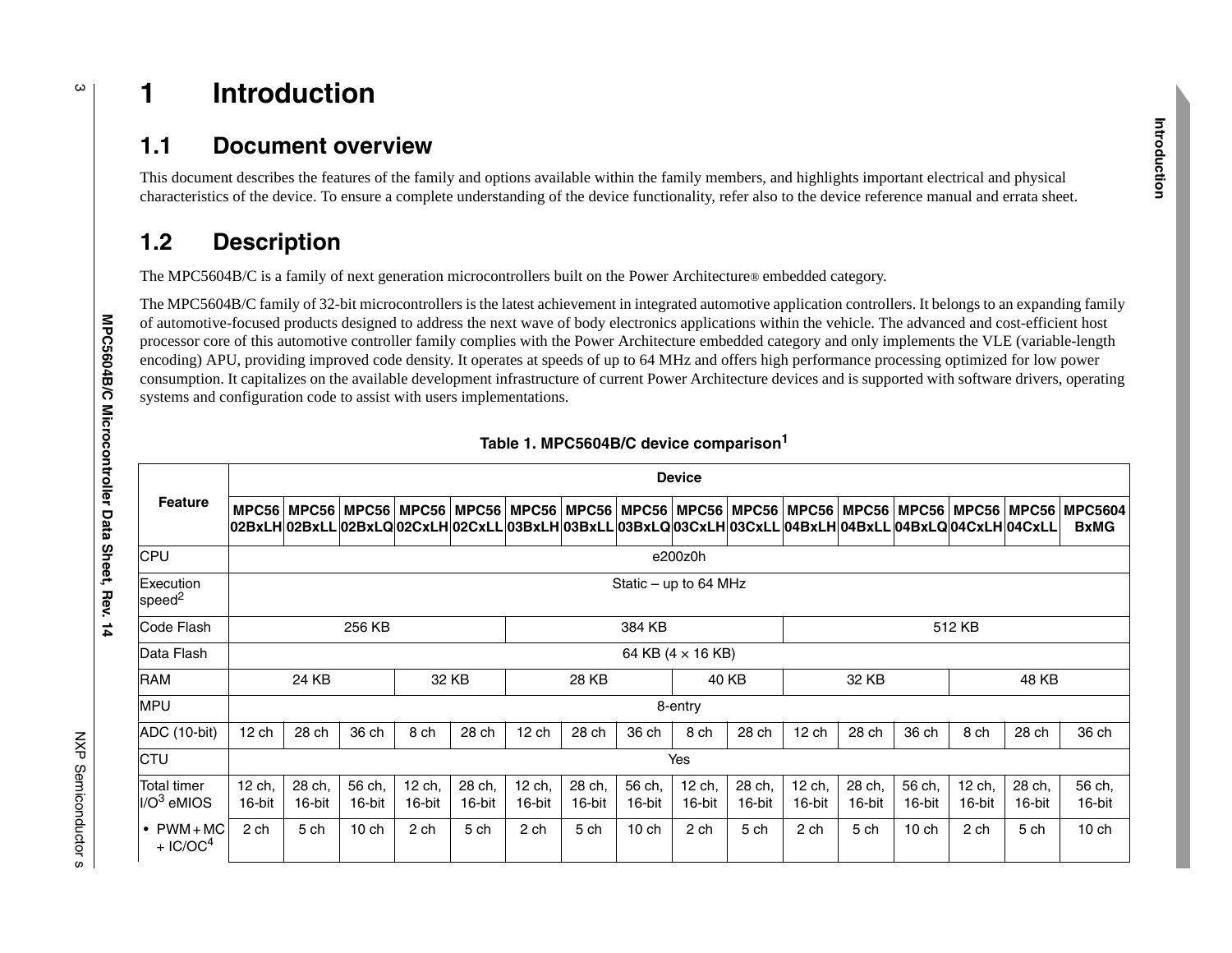|                                                                                                                                                                                                                                                                                                                                                                                                                                                                                                                                                                                                                                                                                                                                                                                     |                          |             |             |                                                                                                                                                                                                             |             |                                             |                                            |             | <b>Device</b>           |                    |                          |             |             |                          |             |                                   |
|-------------------------------------------------------------------------------------------------------------------------------------------------------------------------------------------------------------------------------------------------------------------------------------------------------------------------------------------------------------------------------------------------------------------------------------------------------------------------------------------------------------------------------------------------------------------------------------------------------------------------------------------------------------------------------------------------------------------------------------------------------------------------------------|--------------------------|-------------|-------------|-------------------------------------------------------------------------------------------------------------------------------------------------------------------------------------------------------------|-------------|---------------------------------------------|--------------------------------------------|-------------|-------------------------|--------------------|--------------------------|-------------|-------------|--------------------------|-------------|-----------------------------------|
| <b>Feature</b>                                                                                                                                                                                                                                                                                                                                                                                                                                                                                                                                                                                                                                                                                                                                                                      |                          |             |             | MPC56 MPC56 MPC56 MPC56 MPC56 MPC56 MPC56 MPC56 MPC56 MPC56 MPC56 MPC56 MPC56 MPC56 MPC56 MPC56<br>02BxLH 02BxLL 02BxLQ 02CxLH 02CxLL 03BxLH 03BxLL 03BxLQ 03CxLH 03CxLL 04BxLH 04BxLL 04BxLQ 04CxLH 04CxLL |             |                                             |                                            |             |                         |                    |                          |             |             |                          |             | <b>MPC5604</b><br><b>BxMG</b>     |
| $\bullet$ PWM $+$<br>IC/OC <sup>4</sup>                                                                                                                                                                                                                                                                                                                                                                                                                                                                                                                                                                                                                                                                                                                                             | $10$ ch                  | 20 ch       | 40 ch       | $10$ ch                                                                                                                                                                                                     | 20 ch       | $10$ ch                                     | 20 ch                                      | 40 ch       | $10$ ch                 | 20 ch              | 10 ch                    | 20 ch       | 40 ch       | 10 ch                    | 20 ch       | 40 ch                             |
| $\cdot$ IC/OC <sup>4</sup>                                                                                                                                                                                                                                                                                                                                                                                                                                                                                                                                                                                                                                                                                                                                                          | $\overline{\phantom{m}}$ | 3 ch        | 6 ch        | $\overbrace{\phantom{12322111}}$                                                                                                                                                                            | 3 ch        | $\overline{\phantom{0}}$                    | 3 ch                                       | 6 ch        |                         | 3 ch               | $\overline{\phantom{0}}$ | 3 ch        | 6 ch        | $\overline{\phantom{0}}$ | 3 ch        | 6 ch                              |
| SCI (LINFlex)                                                                                                                                                                                                                                                                                                                                                                                                                                                                                                                                                                                                                                                                                                                                                                       | 3 <sup>5</sup>           |             |             |                                                                                                                                                                                                             |             |                                             |                                            |             |                         | 4                  |                          |             |             |                          |             |                                   |
| SPI (DSPI)                                                                                                                                                                                                                                                                                                                                                                                                                                                                                                                                                                                                                                                                                                                                                                          | $\overline{c}$           |             | 3           | $\overline{c}$                                                                                                                                                                                              | 3           | $\ensuremath{\mathsf{3}}$<br>$\overline{c}$ |                                            |             | $\overline{\mathbf{c}}$ | 3                  | $\overline{c}$<br>3      |             |             | $\overline{c}$           | 3           |                                   |
| CAN<br>(FlexCAN)                                                                                                                                                                                                                                                                                                                                                                                                                                                                                                                                                                                                                                                                                                                                                                    | 2 <sup>6</sup>           |             |             | 5                                                                                                                                                                                                           | 6           |                                             | 3 <sup>7</sup><br>3 <sup>7</sup><br>5<br>6 |             |                         |                    |                          | 5           |             | $6\phantom{a}$           |             |                                   |
| ${}^{12}$ C                                                                                                                                                                                                                                                                                                                                                                                                                                                                                                                                                                                                                                                                                                                                                                         | 1                        |             |             |                                                                                                                                                                                                             |             |                                             |                                            |             |                         |                    |                          |             |             |                          |             |                                   |
| 32 kHz<br>oscillator                                                                                                                                                                                                                                                                                                                                                                                                                                                                                                                                                                                                                                                                                                                                                                | Yes                      |             |             |                                                                                                                                                                                                             |             |                                             |                                            |             |                         |                    |                          |             |             |                          |             |                                   |
| GPIO <sup>8</sup>                                                                                                                                                                                                                                                                                                                                                                                                                                                                                                                                                                                                                                                                                                                                                                   | 45                       | 79          | 123         | 45                                                                                                                                                                                                          | 79          | 45                                          | 79                                         | 123         | 45                      | 79                 | 45                       | 79          | 123         | 45                       | 79          | 123                               |
| Debug                                                                                                                                                                                                                                                                                                                                                                                                                                                                                                                                                                                                                                                                                                                                                                               | <b>JTAG</b>              |             |             |                                                                                                                                                                                                             |             |                                             |                                            |             |                         |                    | Nexus2+                  |             |             |                          |             |                                   |
| Package                                                                                                                                                                                                                                                                                                                                                                                                                                                                                                                                                                                                                                                                                                                                                                             | 64<br>LQFP               | 100<br>LQFP | 144<br>LQFP | 64<br>LQFP                                                                                                                                                                                                  | 100<br>LQFP | 64<br>LQFP                                  | 100<br>LQFP                                | 144<br>LQFP | 64<br>LQFP              | 100<br><b>LQFP</b> | 64<br>LQFP               | 100<br>LQFP | 144<br>LQFP | 64<br>LQFP               | 100<br>LQFP | 208<br><b>MAPBGA</b> <sup>9</sup> |
| Feature set dependent on selected peripheral multiplexing-table shows example implementation.<br>2<br>Based on 125 °C ambient operating temperature.<br>3<br>See the eMIOS section of the device reference manual for information on the channel configuration and functions.<br>4<br>IC - Input Capture; OC - Output Compare; PWM - Pulse Width Modulation; MC - Modulus counter.<br><sup>5</sup> SCI0, SCI1 and SCI2 are available. SCI3 is not available.<br>6<br>CAN0, CAN1 are available. CAN2, CAN3, CAN4 and CAN5 are not available.<br><sup>7</sup> CAN0, CAN3 and either CAN1 or CAN4 are available. CAN2, CAN5 and CAN6 are not available<br>8<br>I/O count based on multiplexing with peripherals.<br>9<br>208 MAPBGA available only as development package for Nexus2+. |                          |             |             |                                                                                                                                                                                                             |             |                                             |                                            |             |                         |                    |                          |             |             |                          |             |                                   |

#### **Table 1. MPC5604B/C device comparison1 (continued)**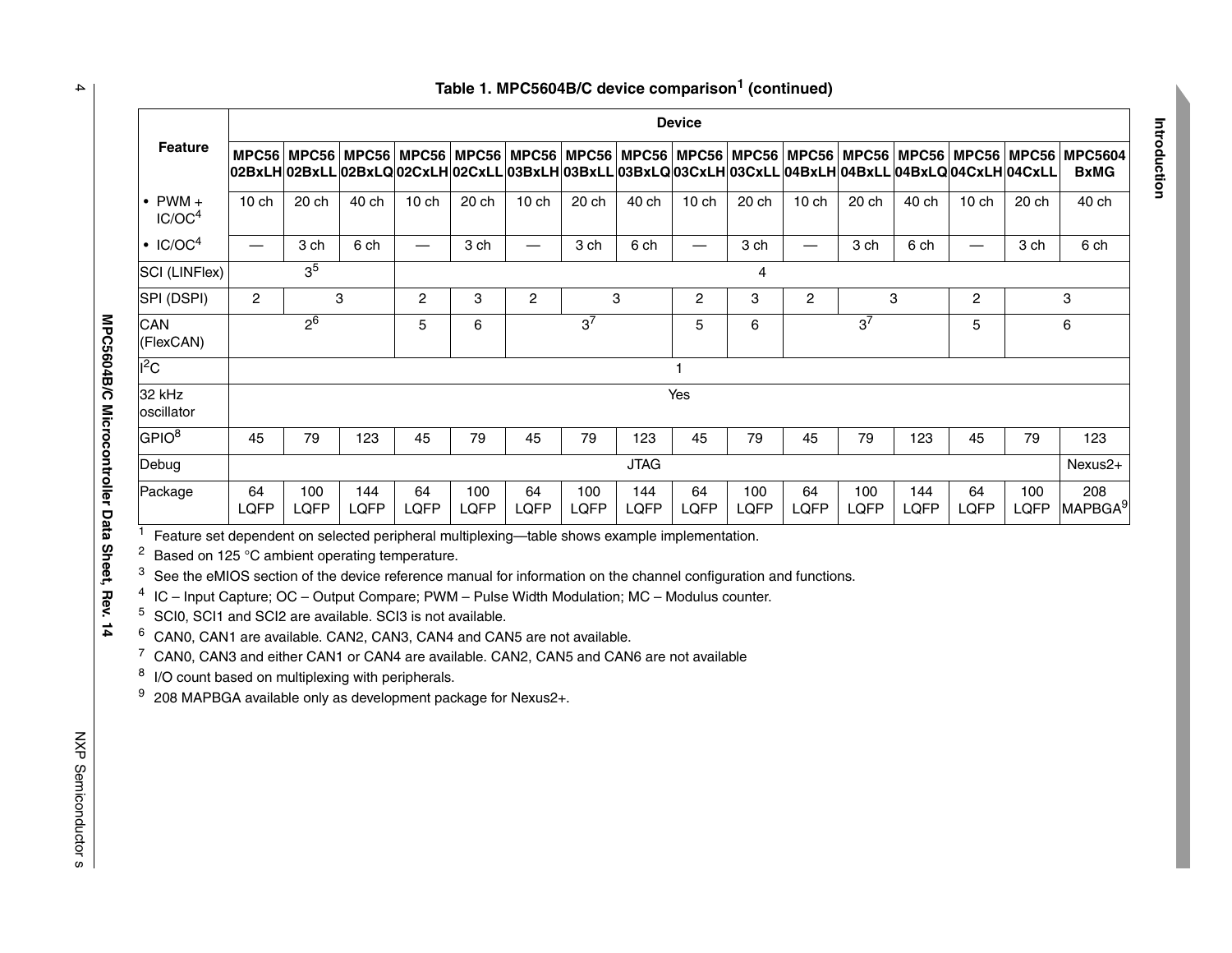### <span id="page-4-0"></span>**1.3 Block diagram**

[Figure 1](#page-4-1) shows a top-level block diagram of the MPC5604B/C device series.



<span id="page-4-1"></span>**Figure 1. Block diagram**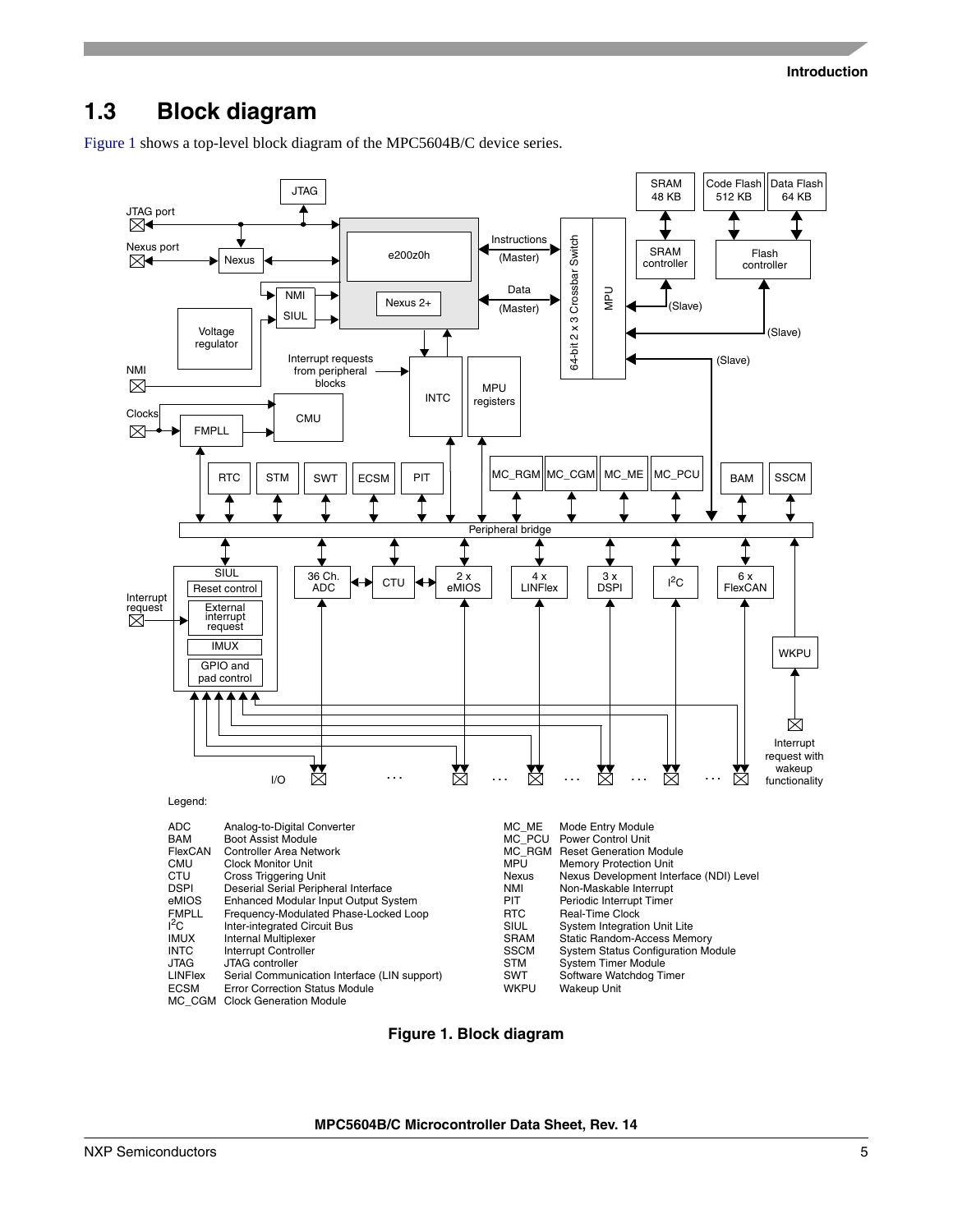#### **Introduction**

[Table 2](#page-5-0) summarizes the functions of all blocks present in the MPC5604B/C series of microcontrollers. Please note that the presence and number of blocks vary by device and package.

<span id="page-5-0"></span>

| <b>Block</b>                                     | <b>Function</b>                                                                                                                                                                                                                                                                                                            |
|--------------------------------------------------|----------------------------------------------------------------------------------------------------------------------------------------------------------------------------------------------------------------------------------------------------------------------------------------------------------------------------|
| Analog-to-digital converter (ADC)                | Multi-channel, 10-bit analog-to-digital converter                                                                                                                                                                                                                                                                          |
| Boot assist module (BAM)                         | A block of read-only memory containing VLE code which is executed according<br>to the boot mode of the device                                                                                                                                                                                                              |
| Clock monitor unit (CMU)                         | Monitors clock source (internal and external) integrity                                                                                                                                                                                                                                                                    |
| Cross triggering unit (CTU)                      | Enables synchronization of ADC conversions with a timer event from the eMIOS<br>or from the PIT                                                                                                                                                                                                                            |
| Deserial serial peripheral interface<br>(DSPI)   | Provides a synchronous serial interface for communication with external devices                                                                                                                                                                                                                                            |
| <b>Error Correction Status Module</b><br>(ECSM)  | Provides a myriad of miscellaneous control functions for the device including<br>program-visible information about configuration and revision levels, a reset status<br>register, wakeup control for exiting sleep modes, and optional features such as<br>information on memory errors reported by error-correcting codes |
| <b>Enhanced Direct Memory Access</b><br>(eDMA)   | Performs complex data transfers with minimal intervention from a host processor<br>via "n" programmable channels.                                                                                                                                                                                                          |
| Enhanced modular input output<br>system (eMIOS)  | Provides the functionality to generate or measure events                                                                                                                                                                                                                                                                   |
| Flash memory                                     | Provides non-volatile storage for program code, constants and variables                                                                                                                                                                                                                                                    |
| FlexCAN (controller area network)                | Supports the standard CAN communications protocol                                                                                                                                                                                                                                                                          |
| Frequency-modulated<br>phase-locked loop (FMPLL) | Generates high-speed system clocks and supports programmable frequency<br>modulation                                                                                                                                                                                                                                       |
| Internal multiplexer (IMUX) SIU<br>subblock      | Allows flexible mapping of peripheral interface on the different pins of the device                                                                                                                                                                                                                                        |
|                                                  | Inter-integrated circuit ( $l^2C^{TM}$ ) bus  A two wire bidirectional serial bus that provides a simple and efficient method of<br>data exchange between devices                                                                                                                                                          |
| Interrupt controller (INTC)                      | Provides priority-based preemptive scheduling of interrupt requests                                                                                                                                                                                                                                                        |
| JTAG controller                                  | Provides the means to test chip functionality and connectivity while remaining<br>transparent to system logic when not in test mode                                                                                                                                                                                        |
| <b>LINFlex controller</b>                        | Manages a high number of LIN (Local Interconnect Network protocol) messages<br>efficiently with a minimum of CPU load                                                                                                                                                                                                      |
| Clock generation module<br>(MC_CGM)              | Provides logic and control required for the generation of system and peripheral<br>clocks                                                                                                                                                                                                                                  |
| Mode entry module (MC_ME)                        | Provides a mechanism for controlling the device operational mode and mode<br>transition sequences in all functional states; also manages the power control unit,<br>reset generation module and clock generation module, and holds the<br>configuration, control and status registers accessible for applications          |
| Power control unit (MC_PCU)                      | Reduces the overall power consumption by disconnecting parts of the device<br>from the power supply via a power switching device; device components are<br>grouped into sections called "power domains" which are controlled by the PCU                                                                                    |
| Reset generation module<br>(MC_RGM)              | Centralizes reset sources and manages the device reset sequence of the device                                                                                                                                                                                                                                              |

#### **Table 2. MPC5604B/C series block summary**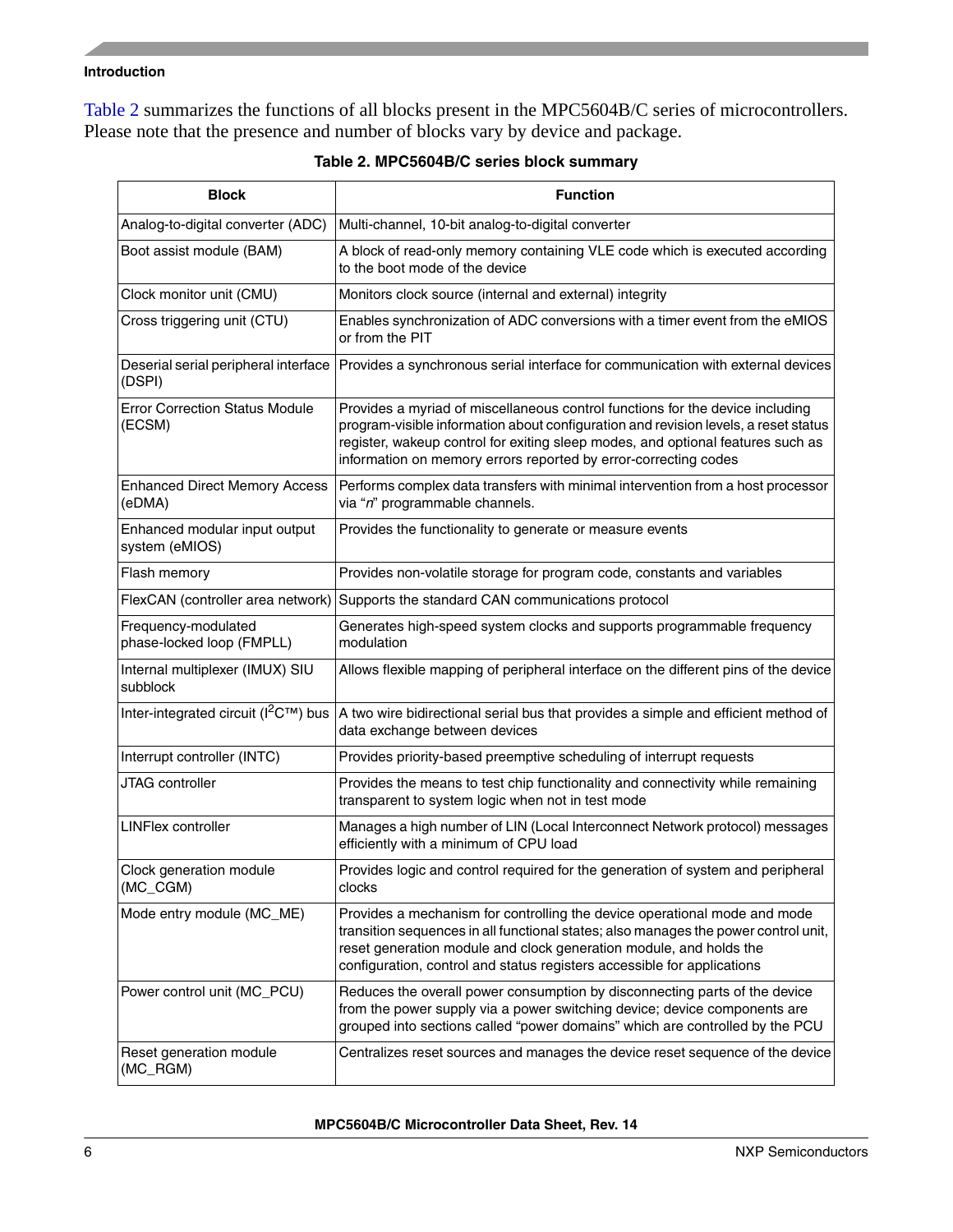| <b>Block</b>                                 | <b>Function</b>                                                                                                                                                                                                                        |
|----------------------------------------------|----------------------------------------------------------------------------------------------------------------------------------------------------------------------------------------------------------------------------------------|
| Memory protection unit (MPU)                 | Provides hardware access control for all memory references generated in a<br>device                                                                                                                                                    |
| Nexus development interface<br>(NDI)         | Provides real-time development support capabilities in compliance with the<br>IEEE-ISTO 5001-2003 standard                                                                                                                             |
| Periodic interrupt timer (PIT)               | Produces periodic interrupts and triggers                                                                                                                                                                                              |
| Real-time counter (RTC)                      | A free running counter used for time keeping applications, the RTC can be<br>configured to generate an interrupt at a predefined interval independent of the<br>mode of operation (run mode or low-power mode)                         |
| System integration unit (SIU)                | Provides control over all the electrical pad controls and up 32 ports with 16 bits<br>of bidirectional, general-purpose input and output signals and supports up to 32<br>external interrupts with trigger event configuration         |
| Static random-access memory<br>(SRAM)        | Provides storage for program code, constants, and variables                                                                                                                                                                            |
| System status configuration<br>module (SSCM) | Provides system configuration and status data (such as memory size and status,<br>device mode and security status), device identification data, debug status port<br>enable and selection, and bus and peripheral abort enable/disable |
| System timer module (STM)                    | Provides a set of output compare events to support AUTOSAR (Automotive Open<br>System Architecture) and operating system tasks                                                                                                         |
| Software watchdog timer (SWT)                | Provides protection from runaway code                                                                                                                                                                                                  |
| Wakeup unit (WKPU)                           | The wakeup unit supports up to 18 external sources that can generate interrupts<br>or wakeup events, of which 1 can cause non-maskable interrupt requests or<br>wakeup events.                                                         |
| Crossbar (XBAR) switch                       | Supports simultaneous connections between two master ports and three slave<br>ports. The crossbar supports a 32-bit address bus width and a 64-bit data bus<br>width.                                                                  |

# <span id="page-6-0"></span>**2 Package pinouts and signal descriptions**

## <span id="page-6-1"></span>**2.1 Package pinouts**

The available LQFP pinouts and the 208 MAPBGA ballmap are provided in the following figures. For pin signal descriptions, please refer to the device reference manual.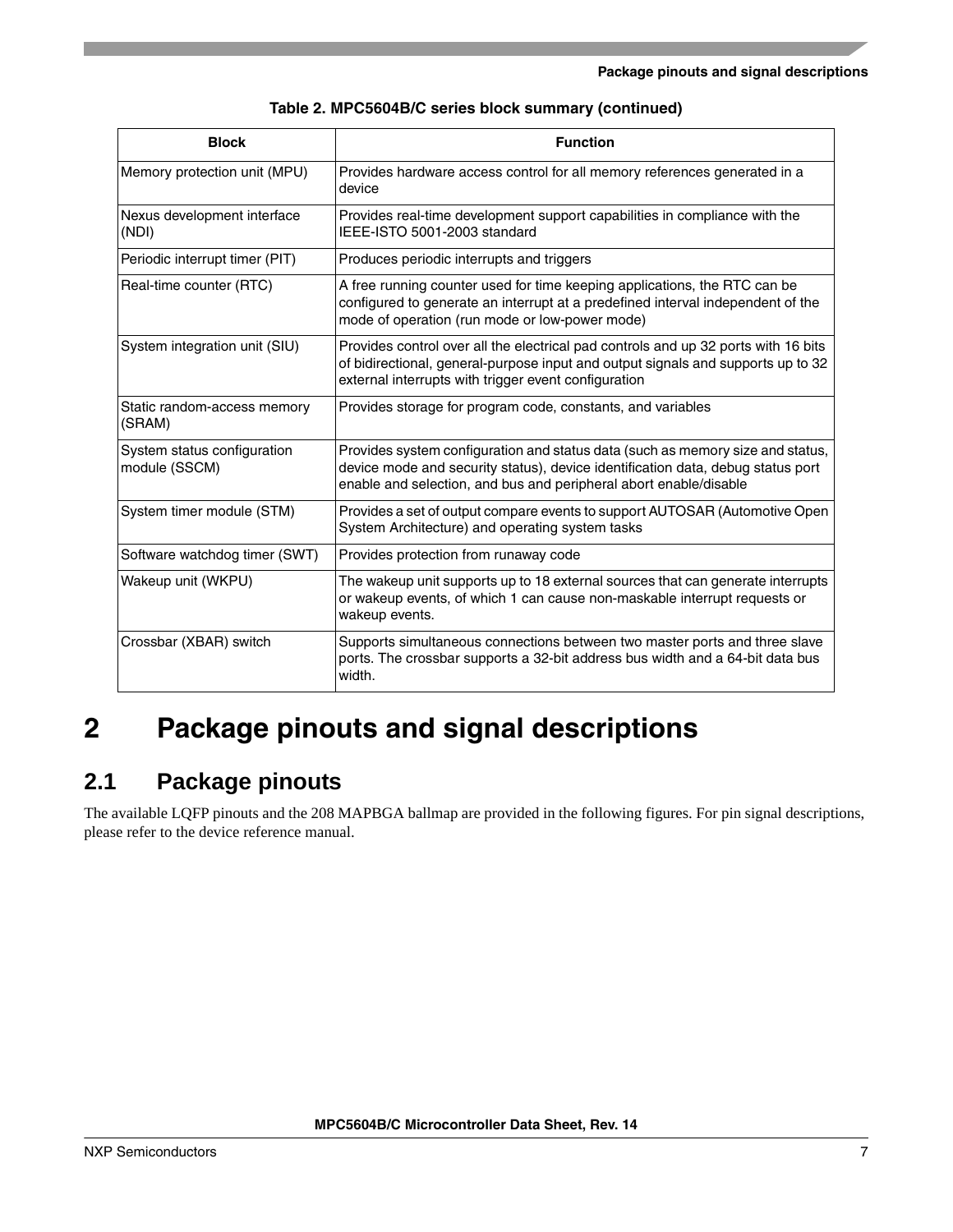

**Figure 2. MPC560xB LQFP 64-pin configuration**



**Figure 3. MPC560xC LQFP 64-pin configuration**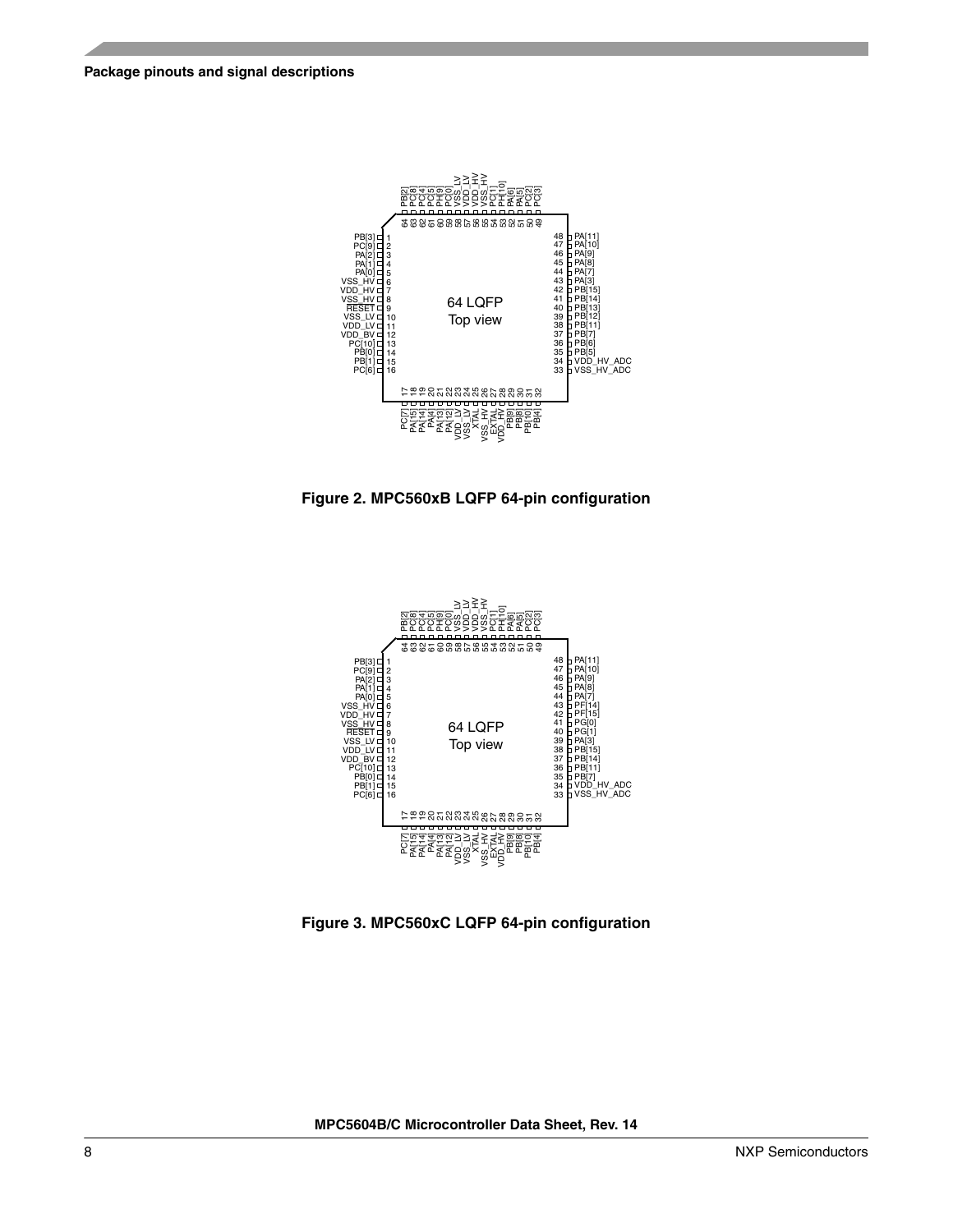



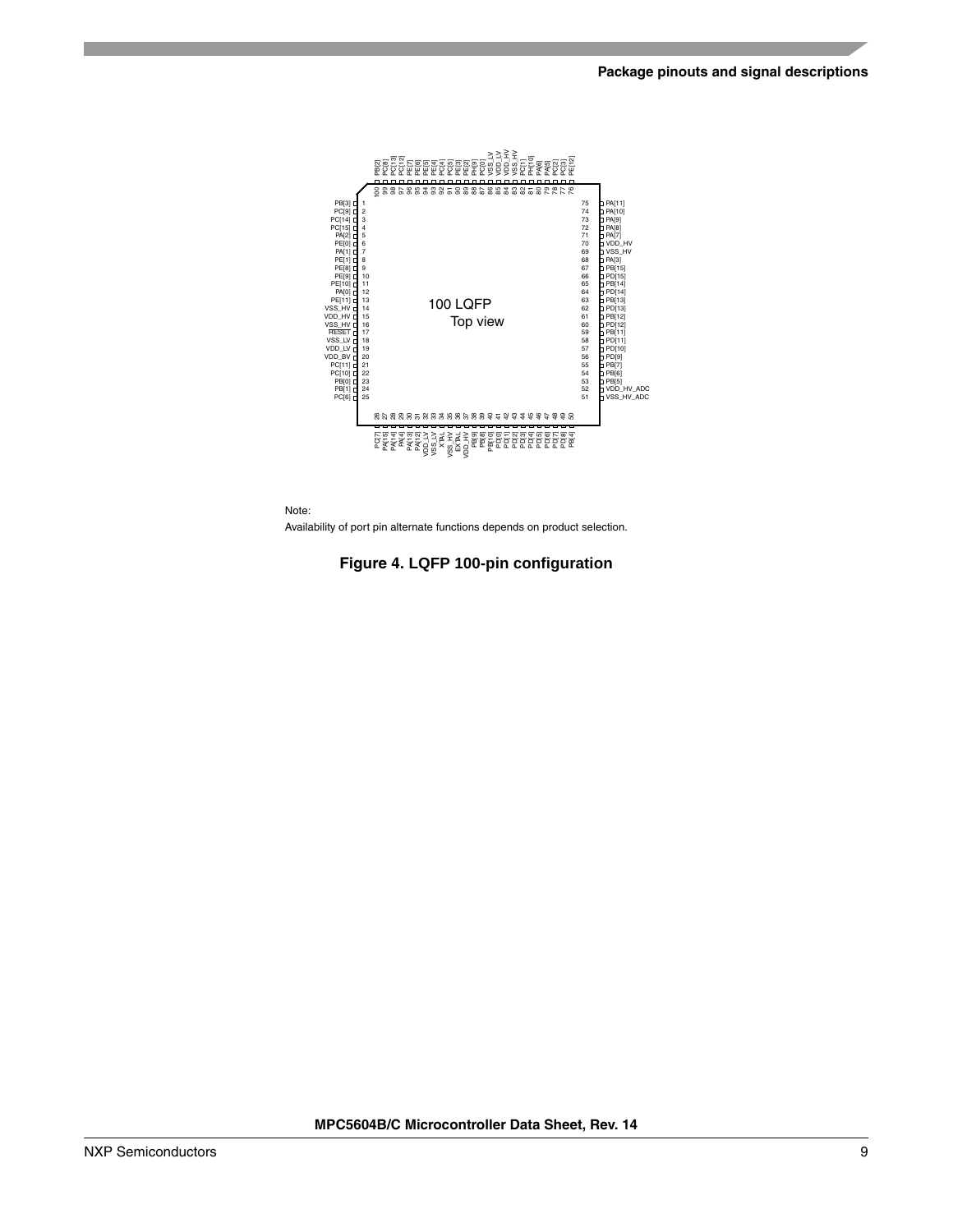#### **Package pinouts and signal descriptions**



Note: Availability of port pin alternate functions depends on product selection.

**Figure 5. LQFP 144-pin configuration**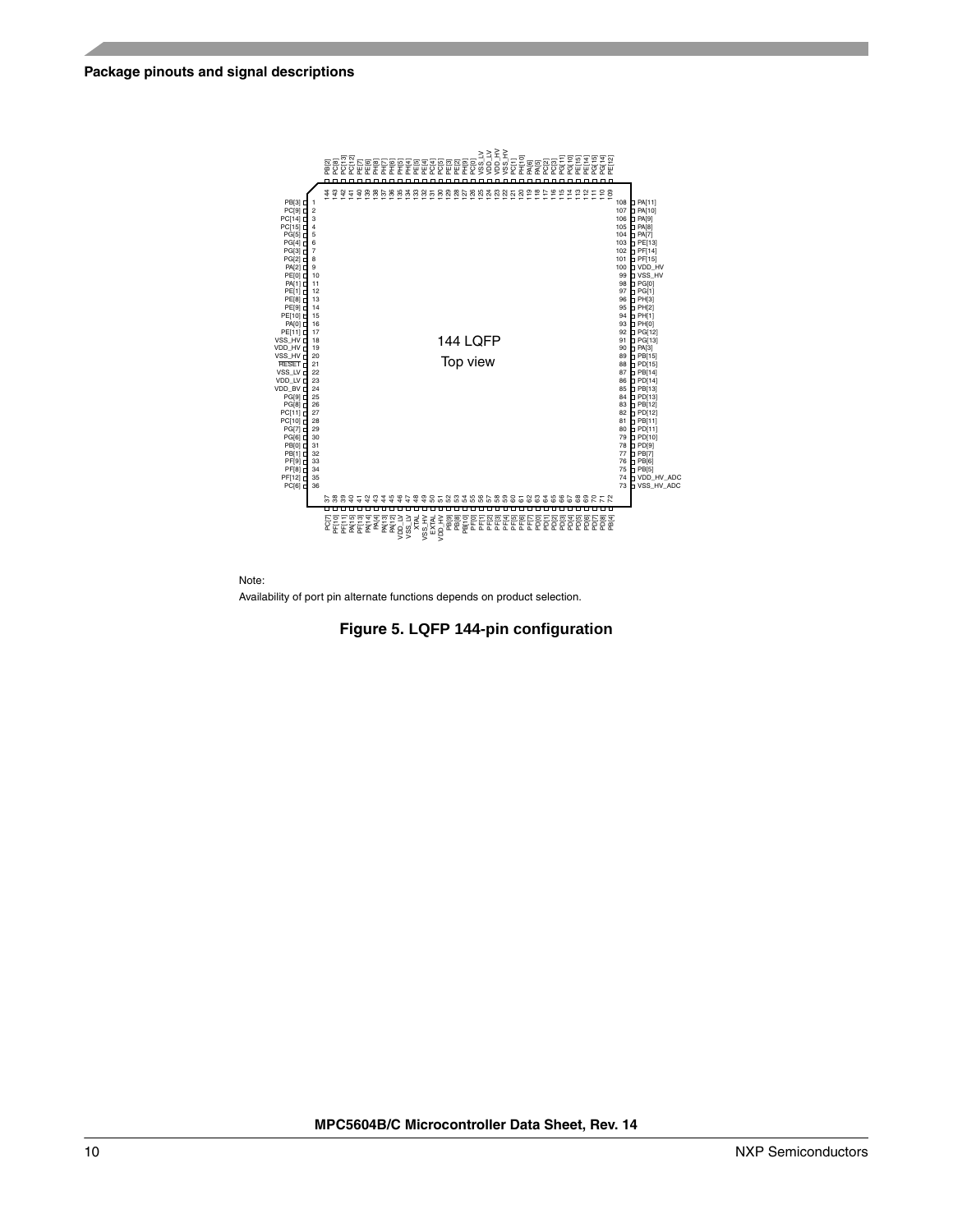|   | 1                                                                    | 2              | 3            | 4            | 5         | 6      | 7              | 8            | 9                      | 10           | 11           | 12        | 13        | 14                | 15                    | 16           |             |
|---|----------------------------------------------------------------------|----------------|--------------|--------------|-----------|--------|----------------|--------------|------------------------|--------------|--------------|-----------|-----------|-------------------|-----------------------|--------------|-------------|
| A | PC[8]                                                                | PC[13]         | <b>NC</b>    | <b>NC</b>    | PH[8]     | PH[4]  | PC[5]          | <b>PC[0]</b> | <b>NC</b>              | <b>NC</b>    | PC[2]        | <b>NC</b> | PE[15]    | <b>NC</b>         | <b>NC</b>             | <b>NC</b>    | Α           |
| В | PC[9]                                                                | <b>PB[2]</b>   | <b>NC</b>    | PC[12]       | PE[6]     | PH[5]  | PC[4]          | PH[9]        | PH[10]                 | <b>NC</b>    | PC[3]        | PG[11]    | PG[15]    | PG[14]            | PA[11]                | PA[10]       | B           |
| C | PC[14]                                                               | VDD HV         | <b>PB[3]</b> | <b>PE[7]</b> | PH[7]     | PE[5]  | PE[3]          | VSS LV       | PC[1]                  | <b>NC</b>    | PA[5]        | <b>NC</b> | PE[14]    | PE[12]            | PA[9]                 | PA[8]        | $\mathbf C$ |
| D | N <sub>C</sub>                                                       | <b>NC</b>      | PC[15]       | <b>NC</b>    | PH[6]     | PE[4]  | <b>PE[2]</b>   | VDD LV       | VDD HV                 | <b>NC</b>    | PA[6]        | NC        | PG[10]    | PF[14]            | PE[13]                | <b>PA[7]</b> | D           |
| E | PG[4]                                                                | <b>PG[5]</b>   | PG[3]        | <b>PG[2]</b> |           |        |                |              |                        |              |              |           | PG[1]     | <b>PG[0]</b>      | PF[15]                | VDD HV       | E           |
| F | <b>PE[0]</b>                                                         | PA[2]          | PA[1]        | PE[1]        |           |        |                |              |                        |              |              |           | PH[0]     | PH[1]             | PH[3]                 | PH[2]        | F           |
| G | PE[9]                                                                | <b>PE[8]</b>   | PE[10]       | PA[0]        |           |        | VSS HV         | VSS HV       | VSS HV                 | VSS HV       |              |           | VDD HV    | <b>NC</b>         | <b>NC</b>             | <b>MSEO</b>  | G           |
| н | VSS HV                                                               | PE[11]         | VDD HV       | <b>NC</b>    |           |        | VSS HV         | VSS HV       | VSS HV                 | VSS HV       |              |           | MDO3      | MDO <sub>2</sub>  | MDO0                  | MDO1         | н           |
| J | <b>RESET</b>                                                         | VSS LV         | <b>NC</b>    | <b>NC</b>    |           |        | VSS HV         | VSS HV       | VSS HV                 | VSS HV       |              |           | <b>NC</b> | <b>NC</b>         | <b>NC</b>             | <b>NC</b>    | J           |
| κ | <b>EVTI</b>                                                          | <b>NC</b>      | VDD BV       | VDD LV       |           |        | VSS_HV         | VSS_HV       | VSS_HV                 | VSS_HV       |              |           | <b>NC</b> | PG[12]            | PA[3]                 | PG[13]       | Κ           |
| Г | PG[9]                                                                | PG[8]          | <b>NC</b>    | <b>EVTO</b>  |           |        |                |              |                        |              |              |           | PB[15]    | PD[15]            | PD[14]                | PB[14]       | L           |
| м | <b>PG[7]</b>                                                         | PG[6]          | PC[10]       | PC[11]       |           |        |                |              |                        |              |              |           | PB[13]    | PD[13]            | PD[12]                | PB[12]       | M           |
| N | PB[1]                                                                | <b>PF[9]</b>   | PB[0]        | <b>NC</b>    | <b>NC</b> | PA[4]  | VSS_LV         | <b>EXTAL</b> | VDD_HV                 | <b>PF[0]</b> | PF[4]        | <b>NC</b> | PB[11]    | PD[10]            | PD[9]                 | PD[11]       | N           |
| P | <b>PF[8]</b>                                                         | <b>NC</b>      | PC[7]        | <b>NC</b>    | NC        | PA[14] | VDD LV         | <b>XTAL</b>  | PB[10]                 | PF[1]        | <b>PF[5]</b> | PD[0]     | PD[3]     | VDD_HV<br>ADC     | PB[6]                 | <b>PB[7]</b> | P           |
| R | PF[12]                                                               | PC[6]          | PF[10]       | PF[11]       | VDD HV    | PA[15] | PA[13]         | <b>NC</b>    | OSC32K<br>$_XTAL$      | PF[3]        | <b>PF[7]</b> | PD[2]     | PD[4]     | PD[7]             | VSS_HV<br>$\_\$ {ADC} | PB[5]        | R           |
| т | N <sub>C</sub>                                                       | <b>NC</b>      | <b>NC</b>    | <b>MCKO</b>  | <b>NC</b> | PF[13] | PA[12]         | <b>NC</b>    | OSC32K<br><b>EXTAL</b> | PF[2]        | PF[6]        | PD[1]     | PD[5]     | PD[6]             | PD[8]                 | PB[4]        | $\mathsf T$ |
|   | 1                                                                    | $\overline{2}$ | 3            | 4            | 5         | 6      | $\overline{7}$ | 8            | 9                      | 10           | 11           | 12        | 13        | 14                | 15                    | 16           |             |
|   | Note: 208 MAPBGA available only as development package for Nexus 2+. |                |              |              |           |        |                |              |                        |              |              | <b>NC</b> |           | $=$ Not connected |                       |              |             |

**Figure 6. 208 MAPBGA configuration**

### <span id="page-10-0"></span>**2.2 Pad configuration during reset phases**

All pads have a fixed configuration under reset.

During the power-up phase, all pads are forced to tristate.

After power-up phase, all pads are forced to tristate with the following exceptions:

- PA[9] (FAB) is pull-down. Without external strong pull-up the device starts fetching from flash.
- PA[8] (ABS[0]) is pull-up.
- RESET pad is driven low. This is pull-up only after PHASE2 reset completion.
- JTAG pads (TCK, TMS and TDI) are pull-up whilst TDO remains tristate.
- Precise ADC pads (PB[7:4] and PD[11:0]) are left tristate (no output buffer available).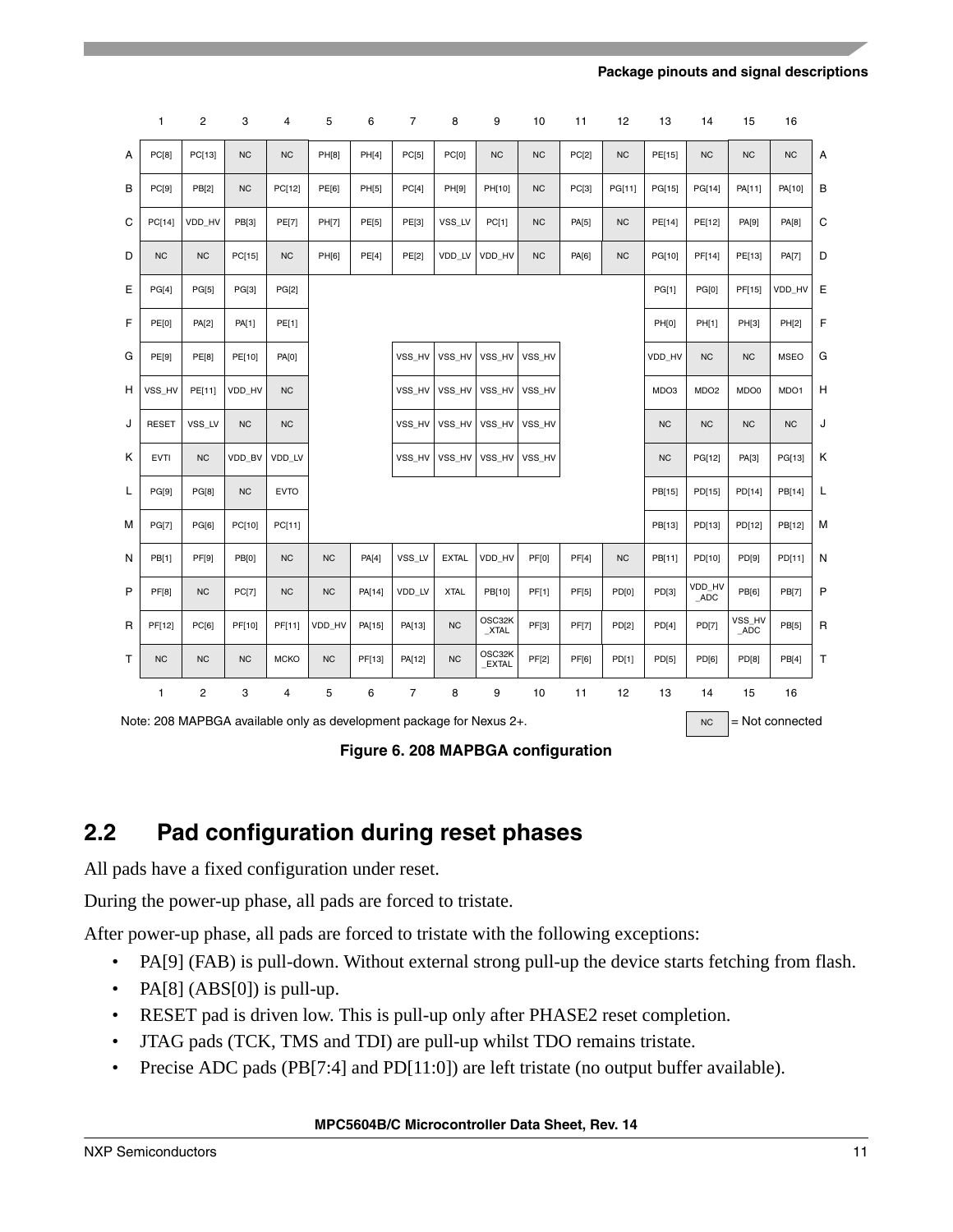**Package pinouts and signal descriptions**

- Main oscillator pads (EXTAL, XTAL) are tristate.
- Nexus output pads (MDO[*n*], MCKO, EVTO, MSEO) are forced to output.

### <span id="page-11-0"></span>**2.3 Voltage supply pins**

Voltage supply pins are used to provide power to the device. Three dedicated VDD\_LV/VSS\_LV supply pairs are used for 1.2 V regulator stabilization.

|            |                                                                                                                                      |              |                       | <b>Pin number</b>      |                                                                                       |
|------------|--------------------------------------------------------------------------------------------------------------------------------------|--------------|-----------------------|------------------------|---------------------------------------------------------------------------------------|
| Port pin   | <b>Function</b>                                                                                                                      | 64 LQFP $1$  | <b>100 LQFP</b>       | <b>144 LQFP</b>        | 208<br>MAPBGA <sup>2</sup>                                                            |
| VDD_HV     | Digital supply voltage                                                                                                               | 7, 28, 56    | 15, 37, 70, 84        | 19, 51, 100,<br>123    | C2, D9, E16,<br>G13, H3, N9,<br>R5                                                    |
| VSS_HV     | Digital ground                                                                                                                       | 6, 8, 26, 55 | 14, 16, 35,<br>69, 83 | 18, 20, 49,<br>99, 122 | G7, G8, G9,<br>G10, H1, H7,<br>H8, H9, H10,<br>J7, J8, J9,<br>J10, K7, K8,<br>K9, K10 |
| VDD_LV     | 1.2V decoupling pins. Decoupling<br>capacitor must be connected between<br>these pins and the nearest $V_{SS LV}$ pin. <sup>3</sup>  | 11, 23, 57   | 19, 32, 85            | 23, 46, 124            | D8, K4, P7                                                                            |
| VSS_LV     | 1.2V decoupling pins. Decoupling<br>capacitor must be connected between<br>these pins and the nearest $V_{DD\_LV}$ pin. <sup>3</sup> | 10, 24, 58   | 18, 33, 86            | 22, 47, 125            | C8, J2, N7                                                                            |
| VDD_BV     | Internal regulator supply voltage                                                                                                    | 12           | 20                    | 24                     | K <sub>3</sub>                                                                        |
| VSS HV ADC | Reference ground and analog ground for<br>the ADC                                                                                    | 33           | 51                    | 73                     | R <sub>15</sub>                                                                       |
|            | VDD_HV_ADC Reference voltage and analog supply for<br>the ADC                                                                        | 34           | 52                    | 74                     | P <sub>14</sub>                                                                       |

|  |  |  |  | Table 3. Voltage supply pin descriptions |
|--|--|--|--|------------------------------------------|
|--|--|--|--|------------------------------------------|

<sup>1</sup> Pin numbers apply to both the MPC560xB and MPC560xC packages.

 $2$  208 MAPBGA available only as development package for Nexus2+

<span id="page-11-2"></span><sup>3</sup> A decoupling capacitor must be placed between each of the three VDD\_LV/VSS\_LV supply pairs to ensure stable voltage (see the recommended operating conditions in the device datasheet for details).

## <span id="page-11-1"></span>**2.4 Pad types**

In the device the following types of pads are available for system pins and functional port pins:

 $S = Slow<sup>1</sup>$  $M = \text{Median}^{1,2}$  $M = \text{Median}^{1,2}$  $M = \text{Median}^{1,2}$  $F = Fast<sup>1</sup>$  $F = Fast<sup>1</sup>$  $F = Fast<sup>1</sup>$ <sup>[2](#page-11-4)</sup>

<span id="page-11-3"></span><sup>1.</sup> See the I/O pad electrical characteristics in the device datasheet for details.

<span id="page-11-4"></span><sup>2.</sup> All medium and fast pads are in slow configuration by default at reset and can be configured as fast or medium (see PCR.SRC in section Pad Configuration Registers (PCR0–PCR122) in the device reference manual).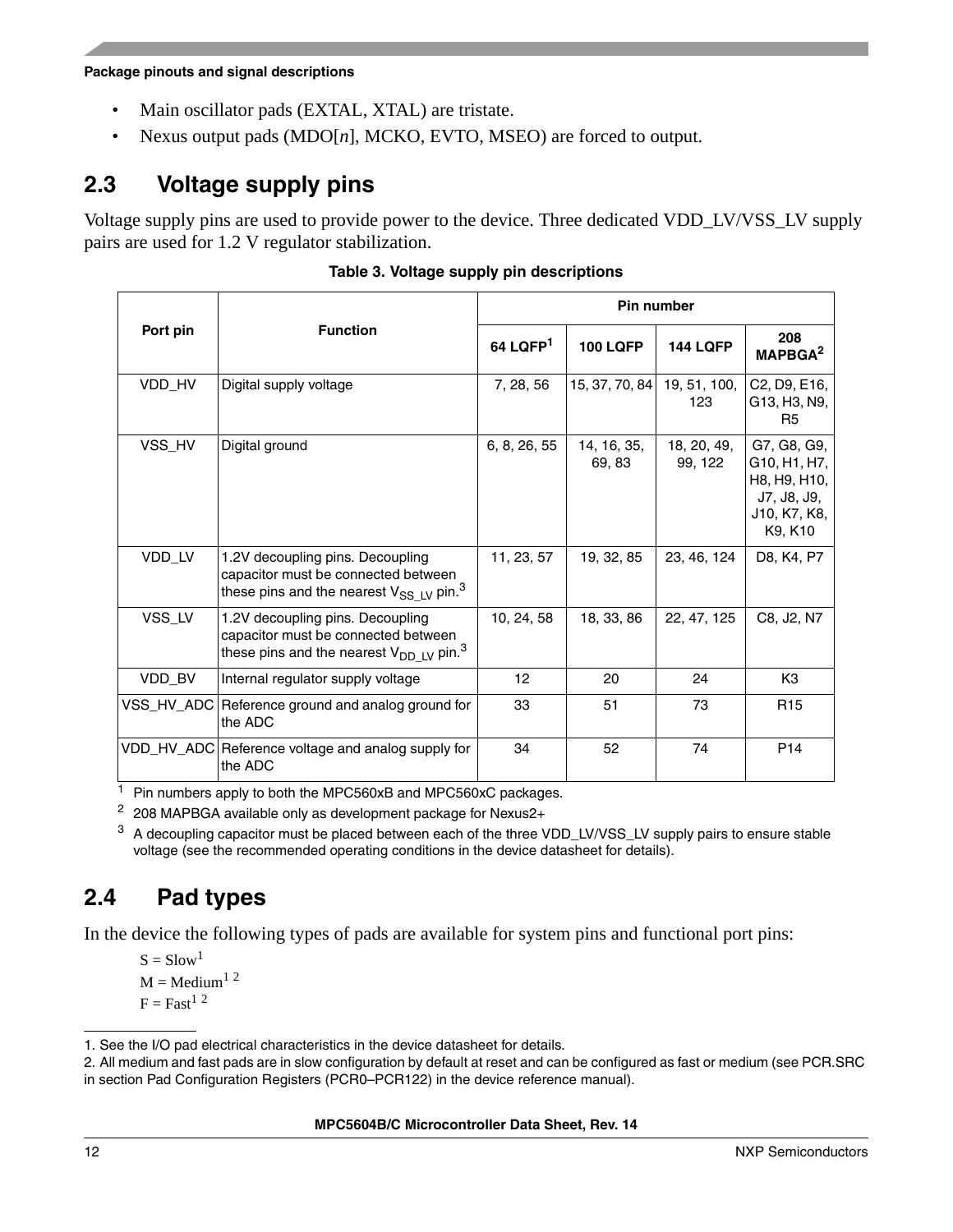$I =$  Input only with analog feature<sup>[1](#page-11-3)</sup>

- $J = Input/Output$  ('S' pad) with analog feature
- $X = Oscillator$

### **2.5 System pins**

<span id="page-12-1"></span>The system pins are listed in [Table 4](#page-12-1).

| Table 4. System pin descriptions |  |  |
|----------------------------------|--|--|
|                                  |  |  |

|              |                                                                                                                                                                                                 |                |                          |                                             |                      | <b>Pin number</b> |                       |                 |
|--------------|-------------------------------------------------------------------------------------------------------------------------------------------------------------------------------------------------|----------------|--------------------------|---------------------------------------------|----------------------|-------------------|-----------------------|-----------------|
| System pin   | <b>Function</b>                                                                                                                                                                                 | direction<br>ğ | type<br>Pad <sup>-</sup> | configuration<br>1≣Sar                      | 64 LQFP <sup>1</sup> | LQFP<br>100       | LQFP<br>$\frac{4}{3}$ | ີ<br>208 MAPBGA |
|              | <b>RESET</b> Bidirectional reset with Schmitt-Trigger characteristics<br>and noise filter.                                                                                                      | 1/O            | м                        | Input, weak<br>pull-up only<br>after PHASE2 | 9                    | 17                | 21                    | J1              |
| <b>EXTAL</b> | Analog output of the oscillator amplifier circuit, when the<br>oscillator is not in bypass mode.<br>Analog input for the clock generator when the oscillator is<br>in bypass mode. <sup>3</sup> | 1/O            | X                        | Tristate                                    | 27                   | 36                | 50                    | N <sub>8</sub>  |
| <b>XTAL</b>  | Analog input of the oscillator amplifier circuit. Needs to be<br>grounded if oscillator is used in bypass mode. <sup>3</sup>                                                                    |                | x                        | Tristate                                    | 25                   | 34                | 48                    | P <sub>8</sub>  |

<sup>1</sup> Pin numbers apply to both the MPC560xB and MPC560xC packages.

<sup>2</sup> 208 MAPBGA available only as development package for Nexus2+

<span id="page-12-2"></span><sup>3</sup> See the relevant section of the datasheet

## <span id="page-12-0"></span>**2.6 Functional ports**

<span id="page-12-3"></span>The functional port pins are listed in [Table 5](#page-12-3).

|             |               |                                                              |                                                       |                                       |                             |             |                               |                        |                                     | Pin number        |             |                                  |
|-------------|---------------|--------------------------------------------------------------|-------------------------------------------------------|---------------------------------------|-----------------------------|-------------|-------------------------------|------------------------|-------------------------------------|-------------------|-------------|----------------------------------|
| pin<br>Port | <b>PCR</b>    | function <sup>1</sup><br>Alternate                           | Function                                              | Peripheral                            | direction <sup>2</sup><br>S | type<br>Pad | configuration<br><b>RESET</b> | LQFP<br>54<br>MPC560xB | QFP<br>3<br>560xC<br><b>DO</b><br>N | <b>GEP</b><br>100 | LQFP<br>144 | <b>MAPBGA<sup>3</sup></b><br>208 |
| PA[0]       | <b>PCR[0]</b> | AF <sub>0</sub><br>AF <sub>1</sub><br>AF <sub>2</sub><br>AF3 | GPIO[0]<br>E0UC[0]<br><b>CLKOUT</b><br>$WKPU[19]^{4}$ | SIUL<br>eMIOS_0<br>CGL<br><b>WKPU</b> | I/O<br>I/O<br>O             | м           | <b>Tristate</b>               | 5                      | 5                                   | 12                | 16          | G4                               |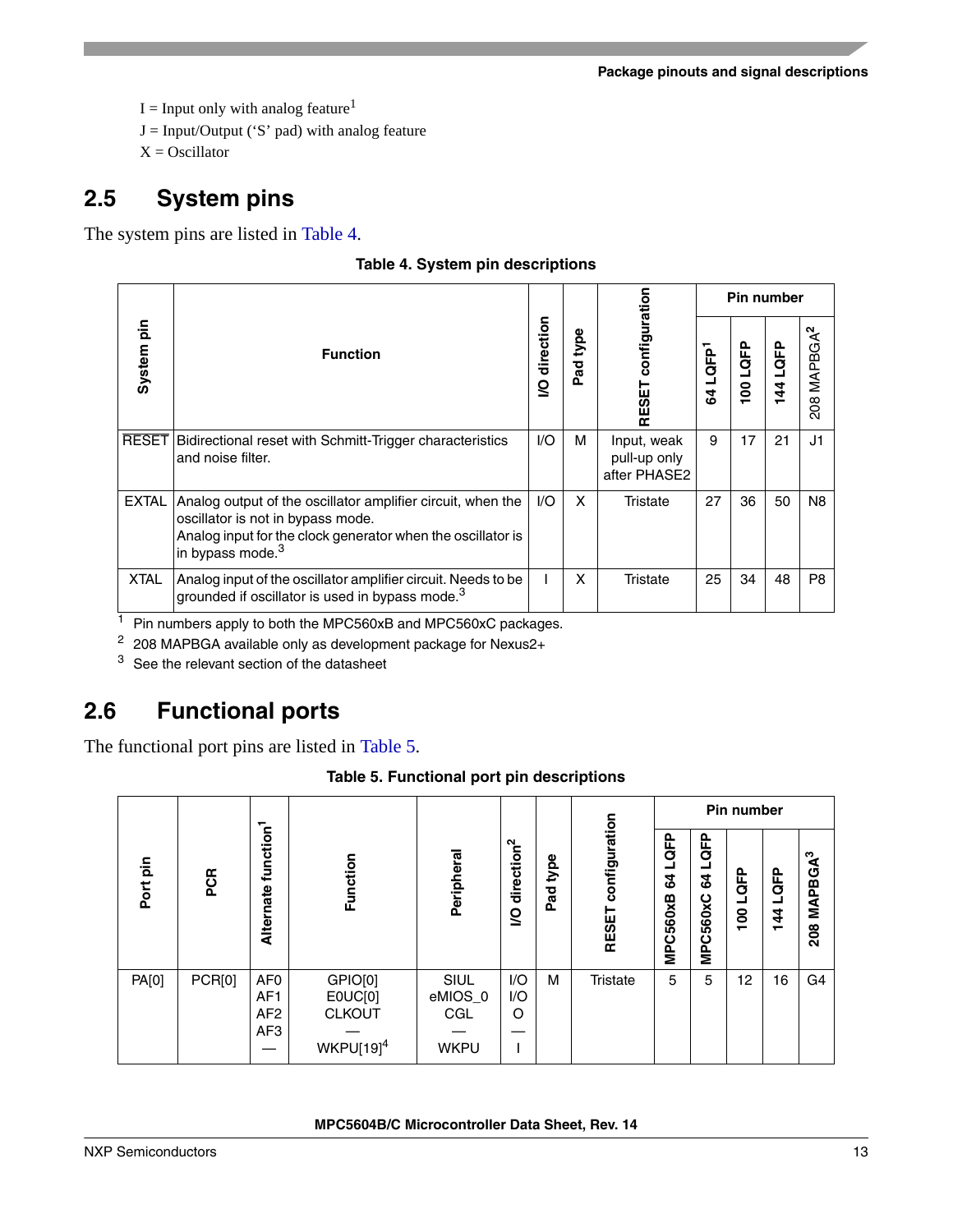|              |        |                                                                          |                                                      |                                               |                                            |             |                     |                  |                | Pin number     |          |                         |
|--------------|--------|--------------------------------------------------------------------------|------------------------------------------------------|-----------------------------------------------|--------------------------------------------|-------------|---------------------|------------------|----------------|----------------|----------|-------------------------|
| Port pin     | PCR    | Alternate function <sup>1</sup>                                          | Function                                             | Peripheral                                    | <b>/O</b> direction <sup>2</sup>           | Pad type    | RESET configuration | MPC560xB 64 LQFP | MPC560xC64LQFP | 100 LQFP       | 144 LQFP | 208 MAPBGA <sup>3</sup> |
| PA[1]        | PCR[1] | AF <sub>0</sub><br>AF <sub>1</sub><br>AF <sub>2</sub><br>AF <sub>3</sub> | GPIO[1]<br>E0UC[1]<br>NM <sup>5</sup><br>$WKPU[2]^4$ | SIUL<br>eMIOS_0<br><b>WKPU</b><br><b>WKPU</b> | I/O<br>I/O<br>$\mathbf{I}$<br>$\mathbf{I}$ | S           | <b>Tristate</b>     | $\overline{4}$   | $\overline{4}$ | $\overline{7}$ | 11       | F <sub>3</sub>          |
| PA[2]        | PCR[2] | AF <sub>0</sub><br>AF1<br>AF <sub>2</sub><br>AF3                         | GPIO[2]<br>E0UC[2]<br>$WKPU[3]^{4}$                  | SIUL<br>eMIOS_0<br><b>WKPU</b>                | I/O<br>I/O<br>$\mathbf{I}$                 | S           | <b>Tristate</b>     | 3                | 3              | 5              | 9        | F <sub>2</sub>          |
| PA[3]        | PCR[3] | AF <sub>0</sub><br>AF1<br>AF <sub>2</sub><br>AF <sub>3</sub>             | GPIO[3]<br>E0UC[3]<br>EIRQ[0]                        | SIUL<br>eMIOS_0<br>SIUL                       | I/O<br>I/O<br>$\mathbf{I}$                 | $\mathbf S$ | Tristate            | 43               | 39             | 68             | 90       | K <sub>15</sub>         |
| PA[4]        | PCR[4] | AF <sub>0</sub><br>AF1<br>AF <sub>2</sub><br>AF <sub>3</sub>             | GPIO[4]<br>EOUC[4]<br>$WKPU[9]^{4}$                  | SIUL<br>eMIOS_0<br><b>WKPU</b>                | I/O<br>I/O<br>$\mathbf{I}$                 | S           | <b>Tristate</b>     | 20               | 20             | 29             | 43       | N <sub>6</sub>          |
| PA[5]        | PCR[5] | AF <sub>0</sub><br>AF1<br>AF <sub>2</sub><br>AF <sub>3</sub>             | GPIO[5]<br>E0UC[5]                                   | SIUL<br>eMIOS_0                               | I/O<br>I/O<br>$\qquad \qquad$              | M           | Tristate            | 51               | 51             | 79             | 118      | C11                     |
| PA[6]        | PCR[6] | AF <sub>0</sub><br>AF1<br>AF <sub>2</sub><br>AF3                         | GPIO[6]<br>E0UC[6]<br>EIRQ[1]                        | SIUL<br>eMIOS_0<br>SIUL                       | I/O<br>I/O<br>$\mathbf{I}$                 | S           | <b>Tristate</b>     | 52               | 52             | 80             | 119      | D11                     |
| <b>PA[7]</b> | PCR[7] | AF <sub>0</sub><br>AF1<br>AF <sub>2</sub><br>AF3                         | GPIO[7]<br>E0UC[7]<br>LIN3TX<br>EIRQ[2]              | SIUL<br>eMIOS_0<br>LINFlex_3<br>SIUL          | I/O<br>I/O<br>O<br>$\mathbf{I}$            | $\mathbf S$ | Tristate            | 44               | 44             | 71             | 104      | D <sub>16</sub>         |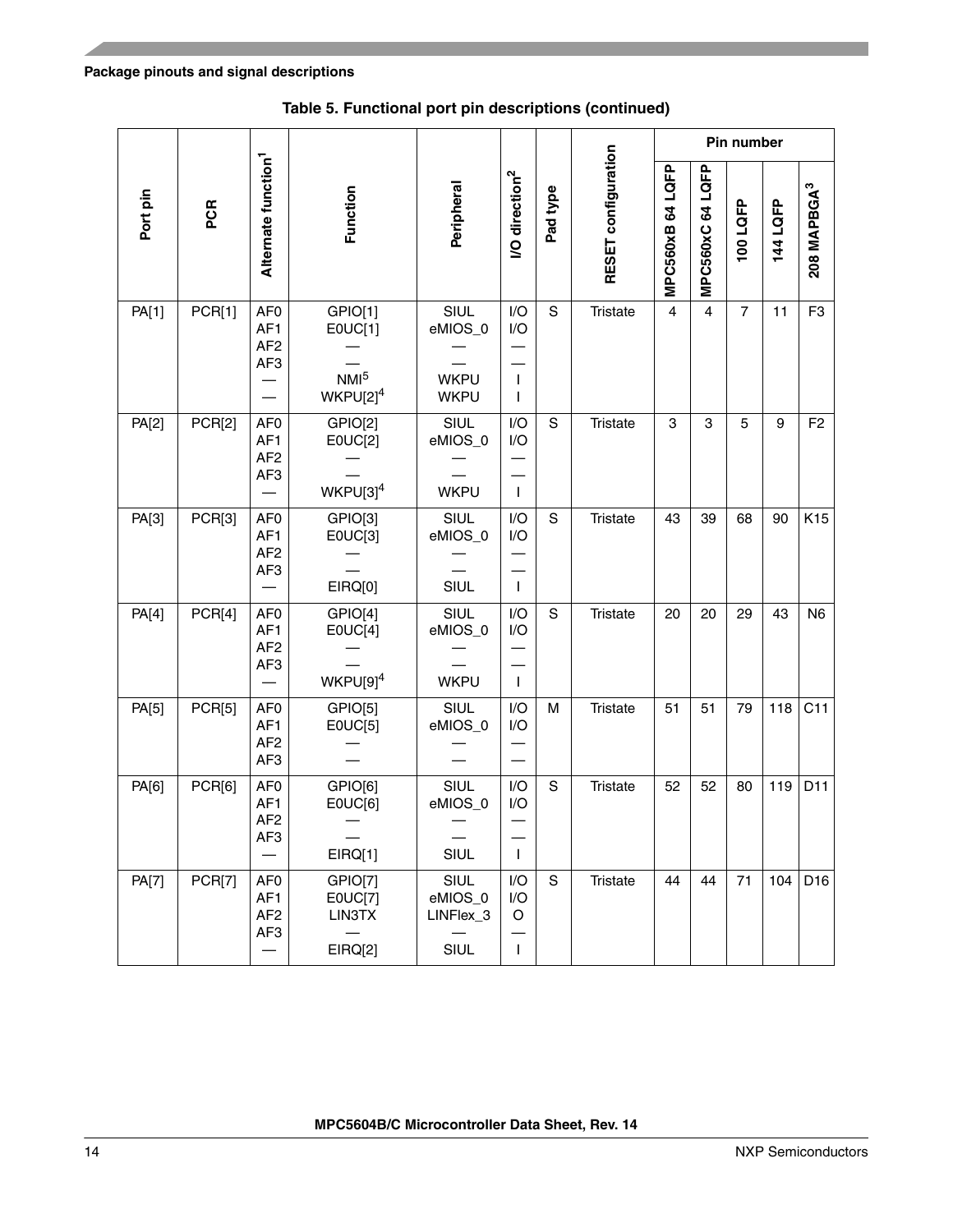|          |                |                                                                                              |                                                        |                                                    |                                       |          |                        |                  |                | Pin number |          |                         |
|----------|----------------|----------------------------------------------------------------------------------------------|--------------------------------------------------------|----------------------------------------------------|---------------------------------------|----------|------------------------|------------------|----------------|------------|----------|-------------------------|
| Port pin | PCR            | Alternate function <sup>1</sup>                                                              | Function                                               | Peripheral                                         | <b>/O</b> direction <sup>2</sup>      | Pad type | RESET configuration    | MPC560xB 64 LQFP | MPC560xC64LQFP | 100 LQFP   | 144 LQFP | 208 MAPBGA <sup>3</sup> |
| PA[8]    | PCR[8]         | AF <sub>0</sub><br>AF1<br>AF <sub>2</sub><br>AF <sub>3</sub><br>N/A <sup>6</sup>             | GPIO[8]<br>E0UC[8]<br>EIRQ[3]<br>ABS[0]<br>LIN3RX      | SIUL<br>eMIOS_0<br>SIUL<br><b>BAM</b><br>LINFlex_3 | I/O<br>I/O<br>$\mathbf{I}$<br>I<br>I. | S        | Input, weak<br>pull-up | 45               | 45             | 72         | 105      | C16                     |
| PA[9]    | PCR[9]         | AF <sub>0</sub><br>AF <sub>1</sub><br>AF <sub>2</sub><br>AF <sub>3</sub><br>N/A <sup>6</sup> | GPIO[9]<br>E0UC[9]<br><b>FAB</b>                       | SIUL<br>eMIOS_0<br><b>BAM</b>                      | I/O<br>I/O<br>T                       | S        | Pull-down              | 46               | 46             | 73         | 106      | C15                     |
| PA[10]   | PCR[10]        | AF <sub>0</sub><br>AF1<br>AF <sub>2</sub><br>AF <sub>3</sub>                                 | GPIO[10]<br>E0UC[10]<br><b>SDA</b>                     | SIUL<br>eMIOS_0<br>$IC_0$                          | I/O<br>I/O<br>I/O                     | S        | <b>Tristate</b>        | 47               | 47             | 74         | 107      | <b>B16</b>              |
| PA[11]   | PCR[11]        | AF <sub>0</sub><br>AF1<br>AF <sub>2</sub><br>AF3                                             | GPIO[11]<br>E0UC[11]<br><b>SCL</b>                     | SIUL<br>eMIOS_0<br>$IC_0$                          | I/O<br>I/O<br>I/O                     | S        | <b>Tristate</b>        | 48               | 48             | 75         | 108      | <b>B15</b>              |
| PA[12]   | PCR[12]        | AF <sub>0</sub><br>AF1<br>AF <sub>2</sub><br>AF <sub>3</sub>                                 | GPIO[12]<br>$SIN_0$                                    | SIUL<br><b>DSPI0</b>                               | I/O<br>$\mathbf{I}$                   | S        | <b>Tristate</b>        | 22               | 22             | 31         | 45       | T7                      |
| PA[13]   | PCR[13]        | AF <sub>0</sub><br>AF <sub>1</sub><br>AF <sub>2</sub><br>AF3                                 | GPIO[13]<br>SOUT_0                                     | SIUL<br>DSPI_0                                     | I/O<br>O                              | м        | <b>Tristate</b>        | 21               | 21             | 30         | 44       | R7                      |
| PA[14]   | <b>PCR[14]</b> | AF <sub>0</sub><br>AF1<br>AF <sub>2</sub><br>AF3                                             | GPIO[14]<br>SCK_0<br>$CSO_0$<br>EIRQ[4]                | SIUL<br>DSPI_0<br>DSPI_0<br>SIUL                   | I/O<br>I/O<br>I/O<br>$\mathbf{I}$     | M        | <b>Tristate</b>        | 19               | 19             | 28         | 42       | P <sub>6</sub>          |
| PA[15]   | PCR[15]        | AF <sub>0</sub><br>AF1<br>AF <sub>2</sub><br>AF <sub>3</sub>                                 | GPIO[15]<br>CS <sub>0</sub><br>SCK_0<br>$WKPU[10]^{4}$ | SIUL<br>DSPI_0<br>DSPI_0<br><b>WKPU</b>            | I/O<br>I/O<br>I/O<br>$\mathbf{I}$     | М        | <b>Tristate</b>        | 18               | 18             | 27         | 40       | R <sub>6</sub>          |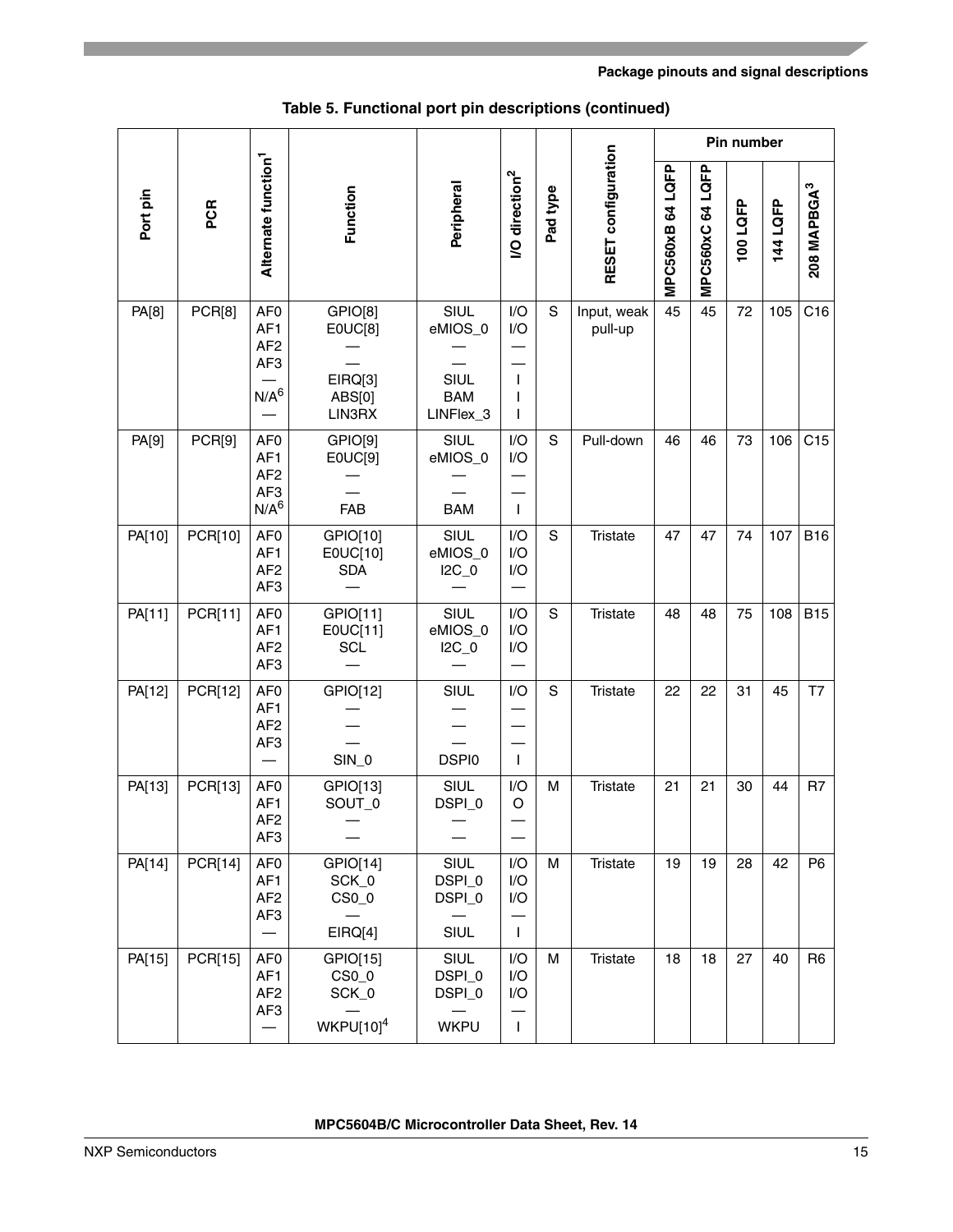J.

i<br>S

|          |                |                                                                              |                                                           |                                            |                                            |              |                     |                  |                  | Pin number |              |                         |
|----------|----------------|------------------------------------------------------------------------------|-----------------------------------------------------------|--------------------------------------------|--------------------------------------------|--------------|---------------------|------------------|------------------|------------|--------------|-------------------------|
| Port pin | PCR            | Alternate function <sup>1</sup>                                              | Function                                                  | Peripheral                                 | <b>VO</b> direction <sup>2</sup>           | Pad type     | RESET configuration | MPC560xB 64 LQFP | MPC560xC 64 LQFP | 100LQFP    | 144 LQFP     | 208 MAPBGA <sup>3</sup> |
| PB[0]    | PCR[16]        | AF <sub>0</sub><br>AF1<br>AF <sub>2</sub><br>AF <sub>3</sub>                 | GPIO[16]<br>CANOTX                                        | SIUL<br>FlexCAN_0                          | I/O<br>O                                   | M            | Tristate            | 14               | 14               | 23         | 31           | N <sub>3</sub>          |
| PB[1]    | PCR[17]        | AF <sub>0</sub><br>AF1<br>AF <sub>2</sub><br>AF3                             | GPIO[17]<br>WKPU[4] <sup>4</sup><br><b>CANORX</b>         | SIUL<br><b>WKPU</b><br>FlexCAN_0           | I/O<br>$\mathbf{I}$<br>$\mathbf{I}$        | S            | Tristate            | 15               | 15               | 24         | 32           | N <sub>1</sub>          |
| PB[2]    | PCR[18]        | AF <sub>0</sub><br>AF <sub>1</sub><br>AF <sub>2</sub><br>AF3                 | GPIO[18]<br><b>LINOTX</b><br><b>SDA</b>                   | SIUL<br>LINFlex_0<br>$IC_0$                | I/O<br>O<br>I/O                            | M            | Tristate            | 64               | 64               | 100        | 144          | B <sub>2</sub>          |
| PB[3]    | PCR[19]        | AF <sub>0</sub><br>AF1<br>AF <sub>2</sub><br>AF <sub>3</sub>                 | GPIO[19]<br><b>SCL</b><br>$WKPU[11]^{4}$<br><b>LINORX</b> | SIUL<br>$IC_0$<br><b>WKPU</b><br>LINFlex_0 | I/O<br>I/O<br>$\mathbf{I}$<br>$\mathbf{I}$ | $\mathbf S$  | <b>Tristate</b>     | 1                | $\mathbf{1}$     | 1          | $\mathbf{1}$ | C <sub>3</sub>          |
| PB[4]    | PCR[20]        | AF <sub>0</sub><br>AF1<br>AF <sub>2</sub><br>AF <sub>3</sub>                 | GPIO[20]<br>GPI[0]                                        | SIUL<br><b>ADC</b>                         | $\mathbf{I}$<br>$\mathbf{I}$               | T            | Tristate            | 32               | 32               | 50         | 72           | T16                     |
| PB[5]    | PCR[21]        | AF <sub>0</sub><br>AF1<br>AF <sub>2</sub><br>AF3                             | GPIO[21]<br>GP[1]                                         | SIUL<br><b>ADC</b>                         | $\mathbf{I}$<br>$\mathbf{I}$               | I            | Tristate            | 35               |                  | 53         | 75           | R <sub>16</sub>         |
| PB[6]    | <b>PCR[22]</b> | AF <sub>0</sub><br>AF1<br>AF <sub>2</sub><br>AF3                             | GPIO[22]<br>GP <sub>[2]</sub>                             | SIUL<br><b>ADC</b>                         | $\mathbf{I}$<br>$\mathbf{I}$               | $\mathsf{I}$ | <b>Tristate</b>     | 36               |                  | 54         | 76           | P <sub>15</sub>         |
| PB[7]    | PCR[23]        | AF <sub>0</sub><br>AF1<br>AF <sub>2</sub><br>AF3<br>$\overline{\phantom{0}}$ | GPIO[23]<br>GP[3]                                         | SIUL<br><b>ADC</b>                         | $\mathbf{I}$<br>$\mathbf{I}$               | T            | <b>Tristate</b>     | 37               | 35               | 55         | 77           | P16                     |

### **Table 5. Functional port pin descriptions (continued)**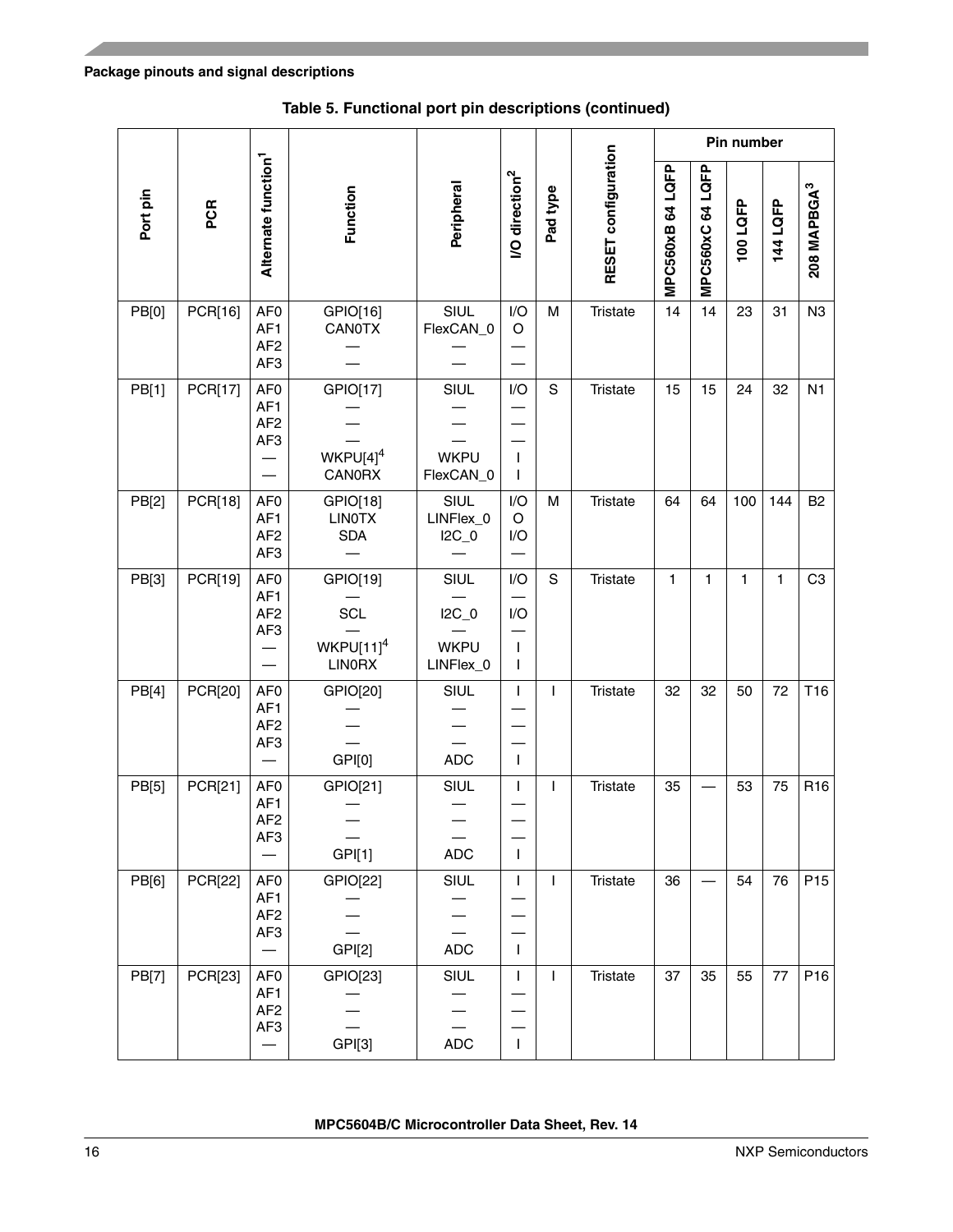|              |                |                                                                          |                                                         |                                         |                                     |          |                     |                  |                  | Pin number |          |                               |
|--------------|----------------|--------------------------------------------------------------------------|---------------------------------------------------------|-----------------------------------------|-------------------------------------|----------|---------------------|------------------|------------------|------------|----------|-------------------------------|
| Port pin     | PCR            | Alternate function <sup>1</sup>                                          | Function                                                | Peripheral                              | I/O direction <sup>2</sup>          | Pad type | RESET configuration | MPC560xB 64 LQFP | MPC560xC 64 LQFP | 100LQFP    | 144 LQFP | <b>208 MAPBGA<sup>3</sup></b> |
| PB[8]        | <b>PCR[24]</b> | AF <sub>0</sub><br>AF1<br>AF <sub>2</sub><br>AF <sub>3</sub>             | GPIO[24]<br><b>ANS[0]</b><br>OSC32K_XTAL <sup>7</sup>   | SIUL<br><b>ADC</b><br><b>SXOSC</b>      | $\mathbf{I}$<br>$\mathbf{I}$<br>I/O | T        | Tristate            | 30               | 30               | 39         | 53       | R <sub>9</sub>                |
| PB[9]        | <b>PCR[25]</b> | AF <sub>0</sub><br>AF1<br>AF <sub>2</sub><br>AF <sub>3</sub>             | GPIO[25]<br><b>ANS[1]</b><br>OSC32K_EXTAL <sup>7</sup>  | SIUL<br><b>ADC</b><br><b>SXOSC</b>      | $\mathbf{I}$<br>$\mathbf{I}$<br>I/O | T        | Tristate            | 29               | 29               | 38         | 52       | T <sub>9</sub>                |
| PB[10]       | PCR[26]        | AF <sub>0</sub><br>AF1<br>AF <sub>2</sub><br>AF <sub>3</sub>             | GPIO[26]<br><b>ANS[2]</b><br>$WKPU[8]^4$                | SIUL<br><b>ADC</b><br><b>WKPU</b>       | I/O<br>$\mathbf{I}$<br>$\mathbf{I}$ | J        | Tristate            | 31               | 31               | 40         | 54       | P <sub>9</sub>                |
| $PB[11]^{8}$ | <b>PCR[27]</b> | AF <sub>0</sub><br>AF1<br>AF <sub>2</sub><br>AF <sub>3</sub>             | GPIO[27]<br>E0UC[3]<br>CS <sub>0</sub><br><b>ANS[3]</b> | SIUL<br>eMIOS_0<br>DSPI_0<br><b>ADC</b> | I/O<br>I/O<br>I/O<br>$\mathbf{I}$   | J        | Tristate            | 38               | 36               | 59         | 81       | N <sub>13</sub>               |
| PB[12]       | <b>PCR[28]</b> | AF <sub>0</sub><br>AF <sub>1</sub><br>AF <sub>2</sub><br>AF3             | GPIO[28]<br>EOUC[4]<br>$CS1_0$<br>ANX[0]                | SIUL<br>eMIOS_0<br>DSPI_0<br><b>ADC</b> | I/O<br>I/O<br>O<br>Ι.               | J        | Tristate            | 39               |                  | 61         | 83       | M16                           |
| PB[13]       | PCR[29]        | AF <sub>0</sub><br>AF <sub>1</sub><br>AF <sub>2</sub><br>AF3             | GPIO[29]<br>E0UC[5]<br>CS2_0<br>ANX[1]                  | SIUL<br>eMIOS_0<br>DSPI_0<br><b>ADC</b> | I/O<br>I/O<br>O<br>T                | J        | Tristate            | 40               |                  | 63         | 85       | M13                           |
| PB[14]       | PCR[30]        | AF <sub>0</sub><br>AF <sub>1</sub><br>AF <sub>2</sub><br>AF <sub>3</sub> | GPIO[30]<br>E0UC[6]<br>CS3_0<br>ANX[2]                  | SIUL<br>eMIOS_0<br>DSPI_0<br><b>ADC</b> | I/O<br>I/O<br>O<br>I.               | J        | <b>Tristate</b>     | 41               | 37               | 65         | 87       | L16                           |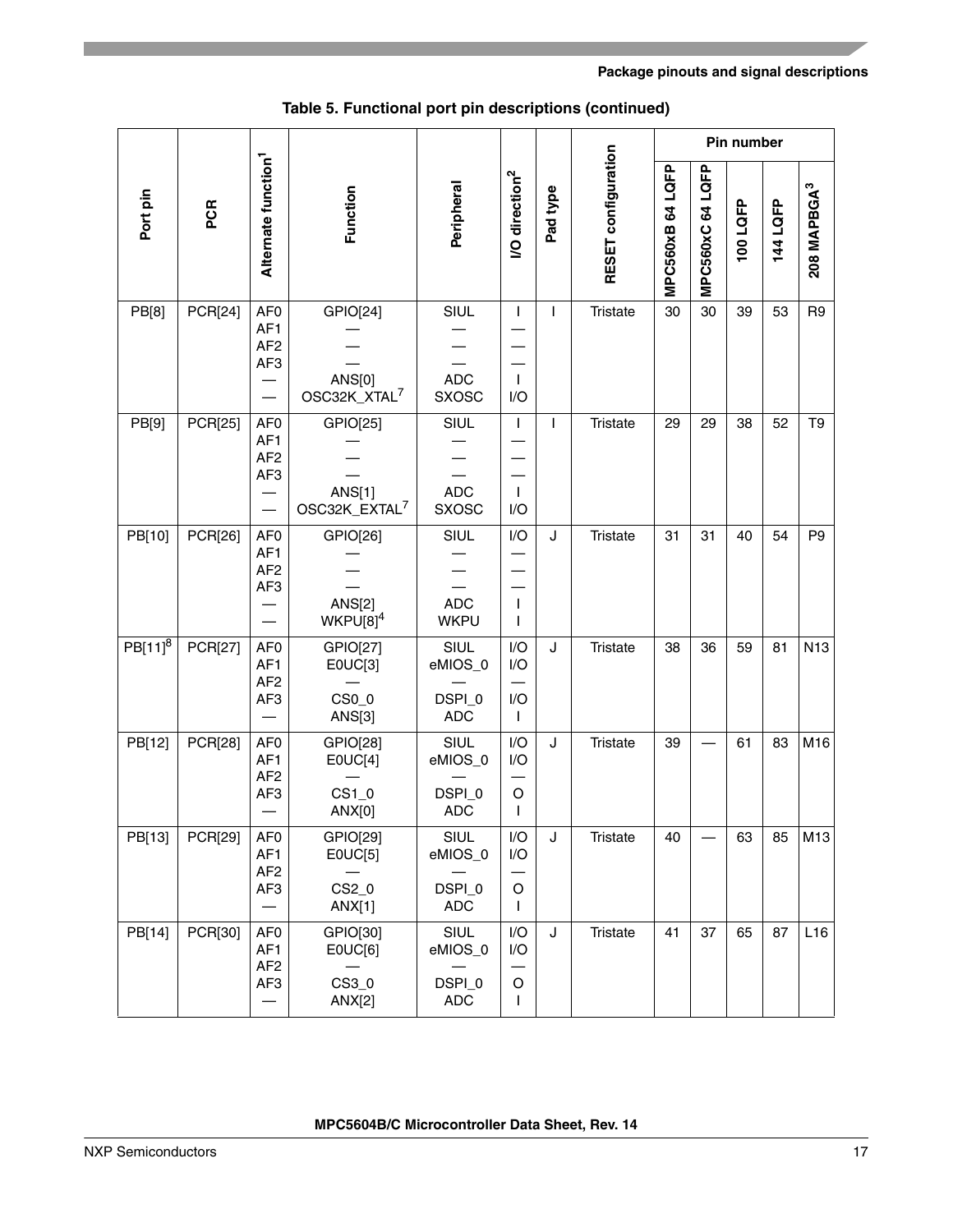|                      |         |                                                                          |                                                                                     |                                                                |                                                      |          |                        |                  |                           | Pin number |          |                         |
|----------------------|---------|--------------------------------------------------------------------------|-------------------------------------------------------------------------------------|----------------------------------------------------------------|------------------------------------------------------|----------|------------------------|------------------|---------------------------|------------|----------|-------------------------|
| Port pin             | PCR     | Alternate function <sup>1</sup>                                          | Function                                                                            | Peripheral                                                     | <b>VO</b> direction <sup>2</sup>                     | Pad type | RESET configuration    | MPC560xB 64 LQFP | <b>LQFP</b><br>MPC560xC64 | 100 LQFP   | 144 LQFP | 208 MAPBGA <sup>3</sup> |
| PB[15]               | PCR[31] | AF <sub>0</sub><br>AF <sub>1</sub><br>AF <sub>2</sub><br>AF <sub>3</sub> | GPIO[31]<br>E0UC[7]<br>CS4_0<br>ANX[3]                                              | SIUL<br>eMIOS_0<br>DSPI_0<br><b>ADC</b>                        | I/O<br>I/O<br>O<br>L                                 | J        | <b>Tristate</b>        | 42               | 38                        | 67         | 89       | L13                     |
| $PC[0]$ <sup>9</sup> | PCR[32] | AF <sub>0</sub><br>AF1<br>AF <sub>2</sub><br>AF <sub>3</sub>             | GPIO[32]<br>TDI                                                                     | SIUL<br><b>JTAGC</b>                                           | I/O<br>$\mathbf{I}$                                  | м        | Input, weak<br>pull-up | 59               | 59                        | 87         | 126      | A <sub>8</sub>          |
| $PC[1]$ <sup>9</sup> | PCR[33] | AF <sub>0</sub><br>AF1<br>AF <sub>2</sub><br>AF <sub>3</sub>             | GPIO[33]<br>TDO <sup>10</sup>                                                       | SIUL<br><b>JTAGC</b>                                           | I/O<br>O                                             | M        | Tristate               | 54               | 54                        | 82         | 121      | C <sub>9</sub>          |
| PC[2]                | PCR[34] | AF <sub>0</sub><br>AF <sub>1</sub><br>AF <sub>2</sub><br>AF <sub>3</sub> | GPIO[34]<br>SCK_1<br>CAN4TX <sup>11</sup><br>EIRQ[5]                                | SIUL<br>DSPI_1<br>FlexCAN_4<br>SIUL                            | I/O<br>I/O<br>O<br>$\mathbf{I}$                      | M        | <b>Tristate</b>        | 50               | 50                        | 78         | 117      | A11                     |
| PC[3]                | PCR[35] | AF <sub>0</sub><br>AF <sub>1</sub><br>AF <sub>2</sub><br>AF <sub>3</sub> | GPIO[35]<br>CS <sub>0</sub> 1<br>MA[0]<br>CAN1RX<br>CAN4RX <sup>11</sup><br>EIRQ[6] | SIUL<br>DSPI_1<br><b>ADC</b><br>FlexCAN_1<br>FlexCAN_4<br>SIUL | I/O<br>I/O<br>O<br>$\mathbf{I}$<br>ı<br><sup>1</sup> | S        | Tristate               | 49               | 49                        | 77         | 116      | <b>B11</b>              |
| PC[4]                | PCR[36] | AF <sub>0</sub><br>AF <sub>1</sub><br>AF <sub>2</sub><br>AF3             | GPIO[36]<br>$SIN_1$<br>CAN3RX <sup>11</sup>                                         | SIUL<br>DSPI_1<br>FlexCAN_3                                    | I/O<br>$\mathbf{I}$<br>$\mathbf{I}$                  | м        | <b>Tristate</b>        | 62               | 62                        | 92         | 131      | Β7                      |
| PC[5]                | PCR[37] | AF <sub>0</sub><br>AF1<br>AF <sub>2</sub><br>AF <sub>3</sub>             | GPIO[37]<br>SOUT <sub>1</sub><br>CAN3TX <sup>11</sup><br>EIRQ[7]                    | SIUL<br>DSPI1<br>FlexCAN_3<br>SIUL                             | I/O<br>O<br>O<br>$\mathbf{I}$                        | м        | Tristate               | 61               | 61                        | 91         | 130      | A7                      |
| PC[6]                | PCR[38] | AF <sub>0</sub><br>AF1<br>AF <sub>2</sub><br>AF3                         | GPIO[38]<br>LIN1TX                                                                  | SIUL<br>LINFlex_1                                              | I/O<br>O                                             | S        | Tristate               | 16               | 16                        | 25         | 36       | R <sub>2</sub>          |

**Table 5. Functional port pin descriptions (continued)**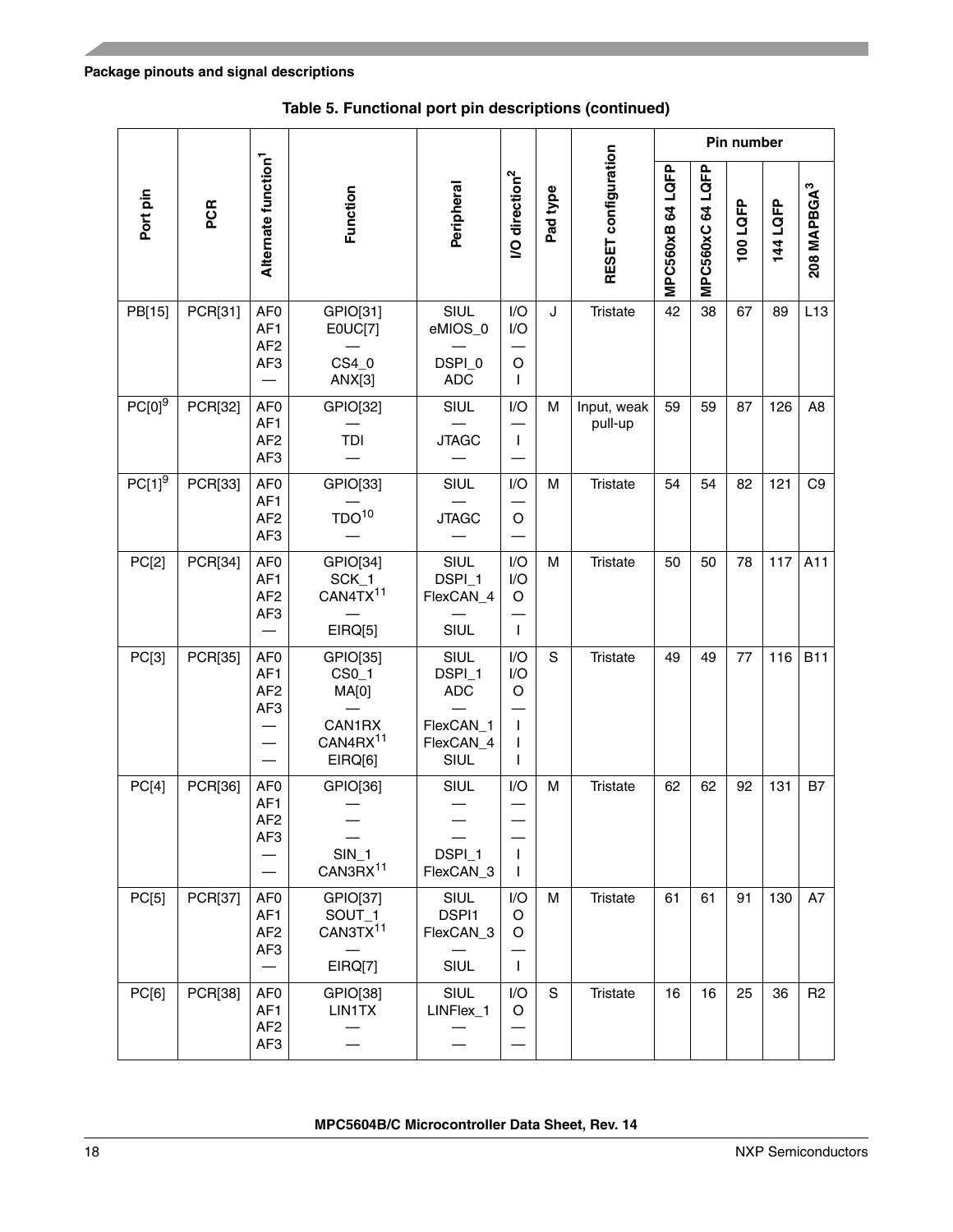|          |                |                                                                                          |                                                           |                                               |                                                       |             |                     |                  |                | Pin number     |                |                         |
|----------|----------------|------------------------------------------------------------------------------------------|-----------------------------------------------------------|-----------------------------------------------|-------------------------------------------------------|-------------|---------------------|------------------|----------------|----------------|----------------|-------------------------|
| Port pin | PCR            | Alternate function <sup>1</sup>                                                          | Function                                                  | Peripheral                                    | <b>VO</b> direction <sup>2</sup>                      | Pad type    | RESET configuration | MPC560xB 64 LQFP | MPC560xC64LQFP | 100LQFP        | 144 LQFP       | 208 MAPBGA <sup>3</sup> |
| PC[7]    | PCR[39]        | AF <sub>0</sub><br>AF1<br>AF <sub>2</sub><br>AF <sub>3</sub>                             | GPIO[39]<br>LIN1RX<br>$WKPU[12]^{4}$                      | <b>SIUL</b><br>LINFlex_1<br><b>WKPU</b>       | I/O<br>$\mathbf{I}$<br>T                              | S           | <b>Tristate</b>     | 17               | 17             | 26             | 37             | P <sub>3</sub>          |
| PC[8]    | PCR[40]        | AF <sub>0</sub><br>AF1<br>AF <sub>2</sub><br>AF <sub>3</sub>                             | GPIO[40]<br>LIN2TX                                        | SIUL<br>LINFlex_2                             | I/O<br>O                                              | S           | <b>Tristate</b>     | 63               | 63             | 99             | 143            | A1                      |
| PC[9]    | PCR[41]        | AF <sub>0</sub><br>AF1<br>AF <sub>2</sub><br>AF <sub>3</sub>                             | GPIO[41]<br>LIN2RX<br>$WKPU[13]^{4}$                      | <b>SIUL</b><br>LINFlex_2<br><b>WKPU</b>       | I/O<br>T<br>T                                         | S           | <b>Tristate</b>     | 2                | $\overline{c}$ | $\overline{c}$ | $\overline{c}$ | <b>B1</b>               |
| PC[10]   | PCR[42]        | AF <sub>0</sub><br>AF1<br>AF <sub>2</sub><br>AF <sub>3</sub>                             | GPIO[42]<br>CAN1TX<br>CAN4TX <sup>11</sup><br>MA[1]       | SIUL<br>FlexCAN_1<br>FlexCAN_4<br><b>ADC</b>  | I/O<br>O<br>O<br>O                                    | M           | <b>Tristate</b>     | 13               | 13             | 22             | 28             | ΜЗ                      |
| PC[11]   | PCR[43]        | AF <sub>0</sub><br>AF1<br>AF <sub>2</sub><br>AF <sub>3</sub>                             | GPIO[43]<br>CAN1RX<br>CAN4RX <sup>11</sup><br>$WKPU[5]^4$ | SIUL<br>FlexCAN_1<br>FlexCAN_4<br><b>WKPU</b> | I/O<br>$\mathbf{I}$<br>T<br>T                         | S           | <b>Tristate</b>     |                  |                | 21             | 27             | M4                      |
| PC[12]   | <b>PCR[44]</b> | AF <sub>0</sub><br>AF1<br>AF <sub>2</sub><br>AF <sub>3</sub>                             | GPIO[44]<br>E0UC[12]<br>$SIN_2$                           | SIUL<br>eMIOS_0<br>DSPI_2                     | I/O<br>I/O<br>$\mathbf{L}$                            | M           | Tristate            |                  |                | 97             | 141            | B4                      |
| PC[13]   | PCR[45]        | AF <sub>0</sub><br>AF1<br>AF <sub>2</sub><br>AF <sub>3</sub>                             | GPIO[45]<br>E0UC[13]<br>SOUT_2                            | SIUL<br>eMIOS_0<br>DSPI_2                     | $\mathsf{I}/\mathsf{O}$<br>I/O<br>$\circ$             | $\mathbf S$ | <b>Tristate</b>     |                  |                | 98             | 142            | A <sub>2</sub>          |
| PC[14]   | PCR[46]        | AF <sub>0</sub><br>AF1<br>AF <sub>2</sub><br>AF <sub>3</sub><br>$\overline{\phantom{0}}$ | GPIO[46]<br>E0UC[14]<br>SCK_2<br>EIRQ[8]                  | SIUL<br>eMIOS_0<br>DSPI_2<br>SIUL             | $\mathsf{I}/\mathsf{O}$<br>I/O<br>I/O<br>$\mathbf{I}$ | $\mathbf S$ | Tristate            |                  |                | 3              | 3              | C1                      |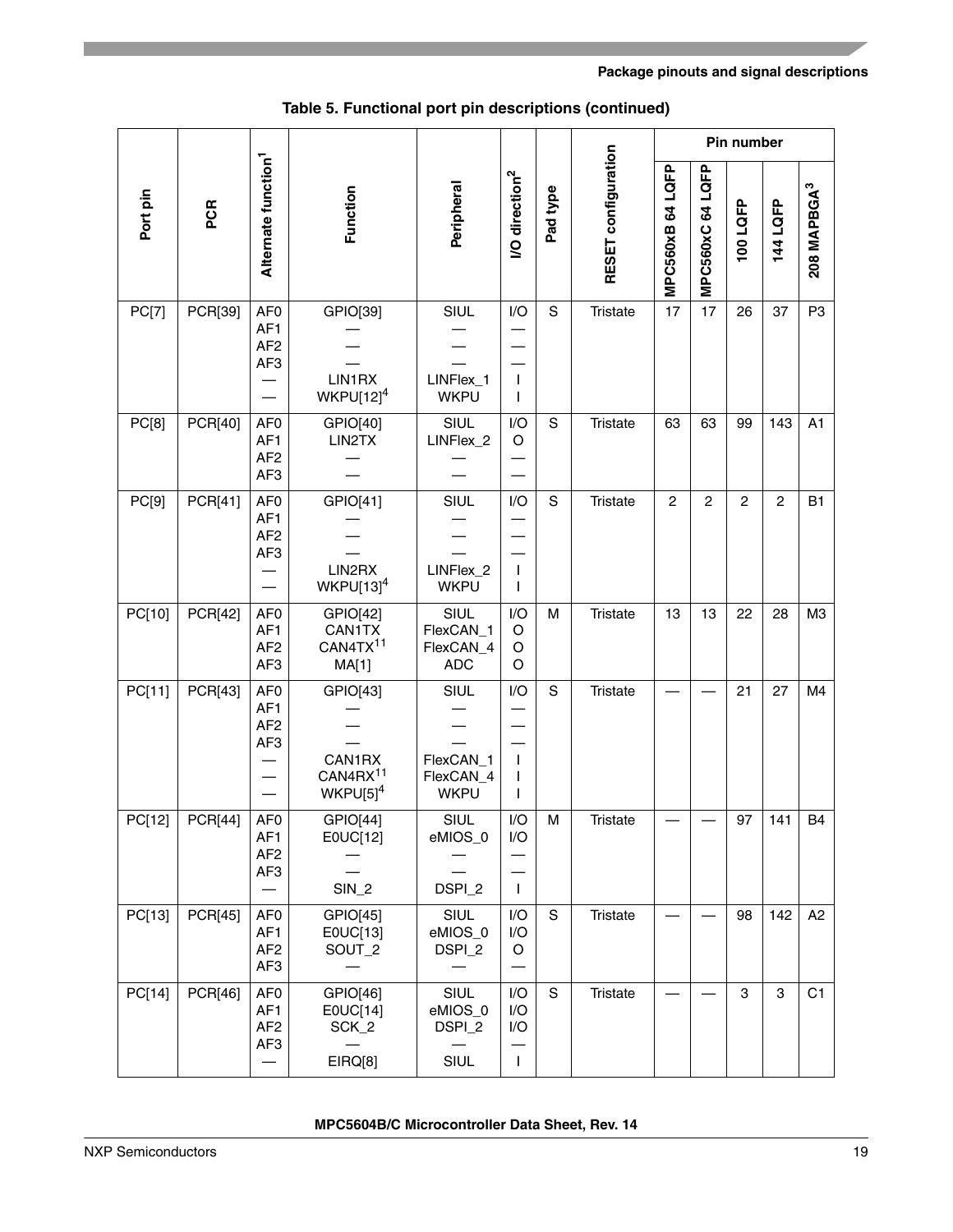|          |                |                                                                          |                                           |                           |                                  |              |                     |                  |                | Pin number |          |                         |
|----------|----------------|--------------------------------------------------------------------------|-------------------------------------------|---------------------------|----------------------------------|--------------|---------------------|------------------|----------------|------------|----------|-------------------------|
| Port pin | PCR            | Alternate function <sup>1</sup>                                          | Function                                  | Peripheral                | <b>/O</b> direction <sup>2</sup> | Pad type     | RESET configuration | MPC560xB 64 LQFP | MPC560xC64LQFP | 100 LQFP   | 144 LQFP | 208 MAPBGA <sup>3</sup> |
| PC[15]   | <b>PCR[47]</b> | AF <sub>0</sub><br>AF1<br>AF <sub>2</sub><br>AF <sub>3</sub>             | GPIO[47]<br>E0UC[15]<br>CS <sub>0</sub> 2 | SIUL<br>eMIOS_0<br>DSPI_2 | I/O<br>I/O<br>I/O                | M            | <b>Tristate</b>     |                  |                | 4          | 4        | D <sub>3</sub>          |
| PD[0]    | <b>PCR[48]</b> | AF <sub>0</sub><br>AF1<br>AF <sub>2</sub><br>AF <sub>3</sub>             | GPIO[48]<br>GPI[4]                        | <b>SIUL</b><br><b>ADC</b> | $\mathsf I$<br>$\mathbf{I}$      | T            | Tristate            |                  |                | 41         | 63       | P <sub>12</sub>         |
| PD[1]    | PCR[49]        | AF <sub>0</sub><br>AF1<br>AF <sub>2</sub><br>AF <sub>3</sub>             | GPIO[49]<br>GPI[5]                        | <b>SIUL</b><br><b>ADC</b> | T<br>$\mathbf{I}$                | T            | <b>Tristate</b>     |                  |                | 42         | 64       | T <sub>12</sub>         |
| PD[2]    | PCR[50]        | AF <sub>0</sub><br>AF1<br>AF <sub>2</sub><br>AF <sub>3</sub>             | GPIO[50]<br>GPI[6]                        | SIUL<br><b>ADC</b>        | $\mathbf{I}$<br>$\mathbf{I}$     | T            | <b>Tristate</b>     |                  |                | 43         | 65       | R <sub>12</sub>         |
| PD[3]    | PCR[51]        | AF <sub>0</sub><br>AF1<br>AF <sub>2</sub><br>AF <sub>3</sub>             | GPIO[51]<br><b>GPI[7]</b>                 | <b>SIUL</b><br><b>ADC</b> | T<br>$\mathbf{I}$                | T            | <b>Tristate</b>     |                  |                | 44         | 66       | P <sub>13</sub>         |
| PD[4]    | PCR[52]        | AF <sub>0</sub><br>AF <sub>1</sub><br>AF <sub>2</sub><br>AF <sub>3</sub> | GPIO[52]<br>GPI[8]                        | SIUL<br><b>ADC</b>        | T<br>T                           | T            | Tristate            |                  |                | 45         | 67       | R <sub>13</sub>         |
| PD[5]    | PCR[53]        | AF <sub>0</sub><br>AF1<br>AF <sub>2</sub><br>AF3                         | GPIO[53]<br>GPI[9]                        | <b>SIUL</b><br><b>ADC</b> | T<br>$\mathbf{I}$                | T            | Tristate            |                  |                | 46         | 68       | <b>T13</b>              |
| PD[6]    | <b>PCR[54]</b> | AF <sub>0</sub><br>AF1<br>AF <sub>2</sub><br>AF <sub>3</sub>             | GPIO[54]<br>GPI[10]                       | SIUL<br><b>ADC</b>        | $\mathsf I$<br>$\mathbf{I}$      | $\mathbf{I}$ | Tristate            |                  |                | 47         | 69       | T <sub>14</sub>         |

**Table 5. Functional port pin descriptions (continued)**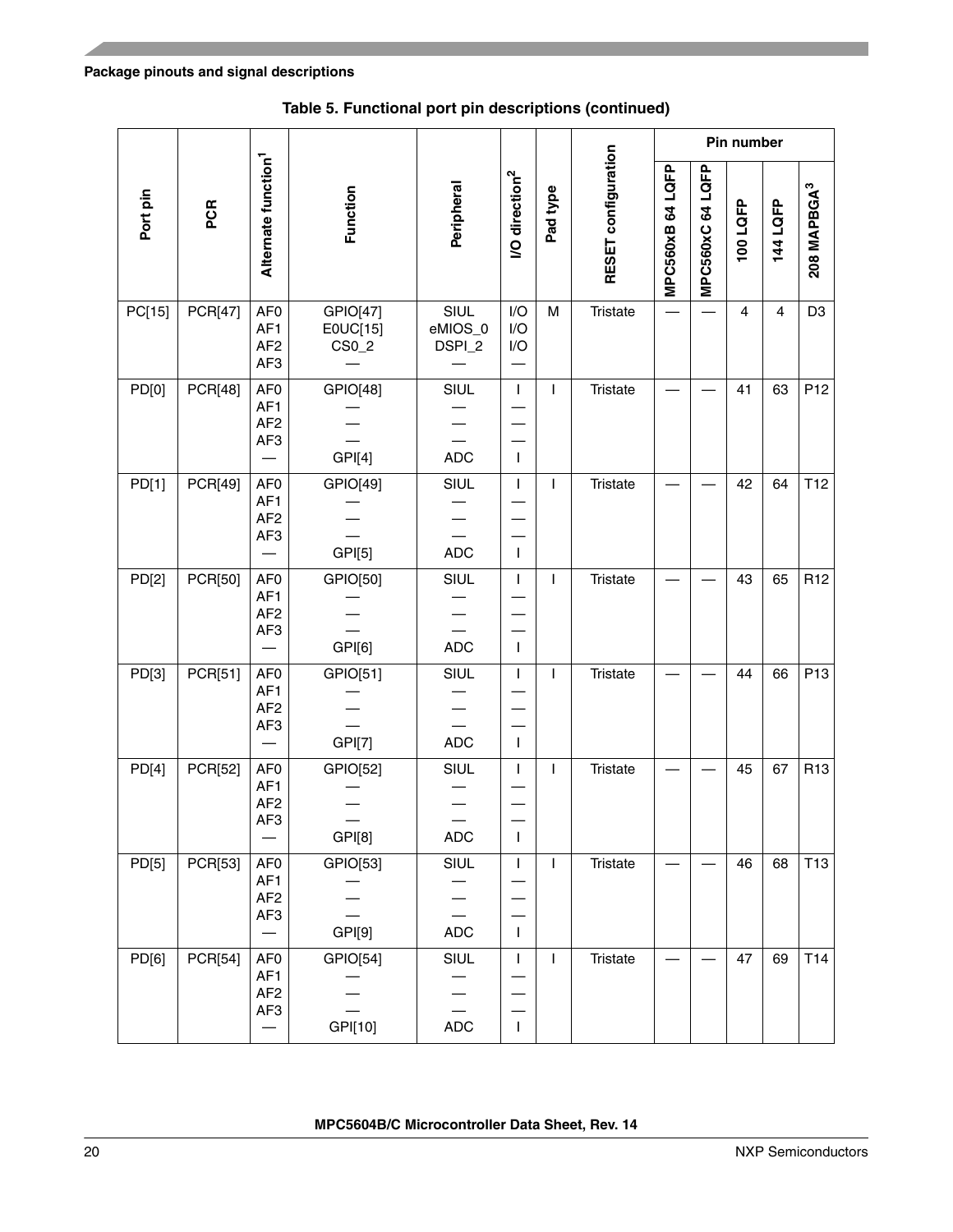|              |                |                                                              |                                                            |                                                |                                                       |          |                     |                  |                | Pin number |          |                         |
|--------------|----------------|--------------------------------------------------------------|------------------------------------------------------------|------------------------------------------------|-------------------------------------------------------|----------|---------------------|------------------|----------------|------------|----------|-------------------------|
| Port pin     | PCR            | Alternate function <sup>1</sup>                              | Function                                                   | Peripheral                                     | <b>/O</b> direction <sup>2</sup>                      | Pad type | RESET configuration | MPC560xB 64 LQFP | MPC560xC64LQFP | 100LQFP    | 144 LQFP | 208 MAPBGA <sup>3</sup> |
| PD[7]        | PCR[55]        | AF <sub>0</sub><br>AF1<br>AF <sub>2</sub><br>AF <sub>3</sub> | GPIO[55]<br>GPI[11]                                        | <b>SIUL</b><br><b>ADC</b>                      | T<br>T                                                | T        | <b>Tristate</b>     |                  |                | 48         | 70       | R <sub>14</sub>         |
| PD[8]        | PCR[56]        | AF <sub>0</sub><br>AF1<br>AF <sub>2</sub><br>AF <sub>3</sub> | GPIO[56]<br>GPI[12]                                        | SIUL<br><b>ADC</b>                             | $\mathbf{I}$<br>T                                     | T        | <b>Tristate</b>     |                  |                | 49         | 71       | T <sub>15</sub>         |
| PD[9]        | PCR[57]        | AF <sub>0</sub><br>AF1<br>AF <sub>2</sub><br>AF <sub>3</sub> | GPIO[57]<br>GPI[13]                                        | <b>SIUL</b><br><b>ADC</b>                      | I<br>T                                                | T        | <b>Tristate</b>     |                  |                | 56         | 78       | <b>N15</b>              |
| PD[10]       | <b>PCR[58]</b> | AF <sub>0</sub><br>AF1<br>AF <sub>2</sub><br>AF <sub>3</sub> | GPIO[58]<br>GPI[14]                                        | <b>SIUL</b><br><b>ADC</b>                      | T<br>$\mathbf{I}$                                     | T        | <b>Tristate</b>     |                  |                | 57         | 79       | N <sub>14</sub>         |
| PD[11]       | PCR[59]        | AF <sub>0</sub><br>AF1<br>AF <sub>2</sub><br>AF <sub>3</sub> | GPIO[59]<br>GPI[15]                                        | SIUL<br><b>ADC</b>                             | $\mathbf{I}$<br>$\mathsf{I}$                          | I.       | <b>Tristate</b>     |                  |                | 58         | 80       | N <sub>16</sub>         |
| $PD[12]^{8}$ | PCR[60]        | AF <sub>0</sub><br>AF1<br>AF <sub>2</sub><br>AF3             | GPIO[60]<br>CS5_0<br>E0UC[24]<br>ANS[4]                    | <b>SIUL</b><br>DSPI_0<br>eMIOS_0<br><b>ADC</b> | I/O<br>O<br>$\mathsf{I}/\mathsf{O}$<br>$\mathbf{I}$   | J        | <b>Tristate</b>     |                  |                | 60         | 82       | M15                     |
| PD[13]       | PCR[61]        | AF <sub>0</sub><br>AF1<br>AF <sub>2</sub><br>AF3             | GPIO[61]<br>CS <sub>0</sub> 1<br>E0UC[25]<br><b>ANS[5]</b> | SIUL<br>DSPI_1<br>eMIOS_0<br><b>ADC</b>        | $\mathsf{I}/\mathsf{O}$<br>I/O<br>I/O<br>$\mathbf{I}$ | J        | <b>Tristate</b>     |                  |                | 62         | 84       | M14                     |
| PD[14]       | <b>PCR[62]</b> | AF <sub>0</sub><br>AF1<br>AF <sub>2</sub><br>AF3             | GPIO[62]<br>$CS1_1$<br>E0UC[26]<br>ANS[6]                  | SIUL<br>DSPI_1<br>eMIOS_0<br><b>ADC</b>        | I/O<br>O<br>I/O<br>$\mathbf{I}$                       | J        | Tristate            |                  |                | 64         | 86       | L15                     |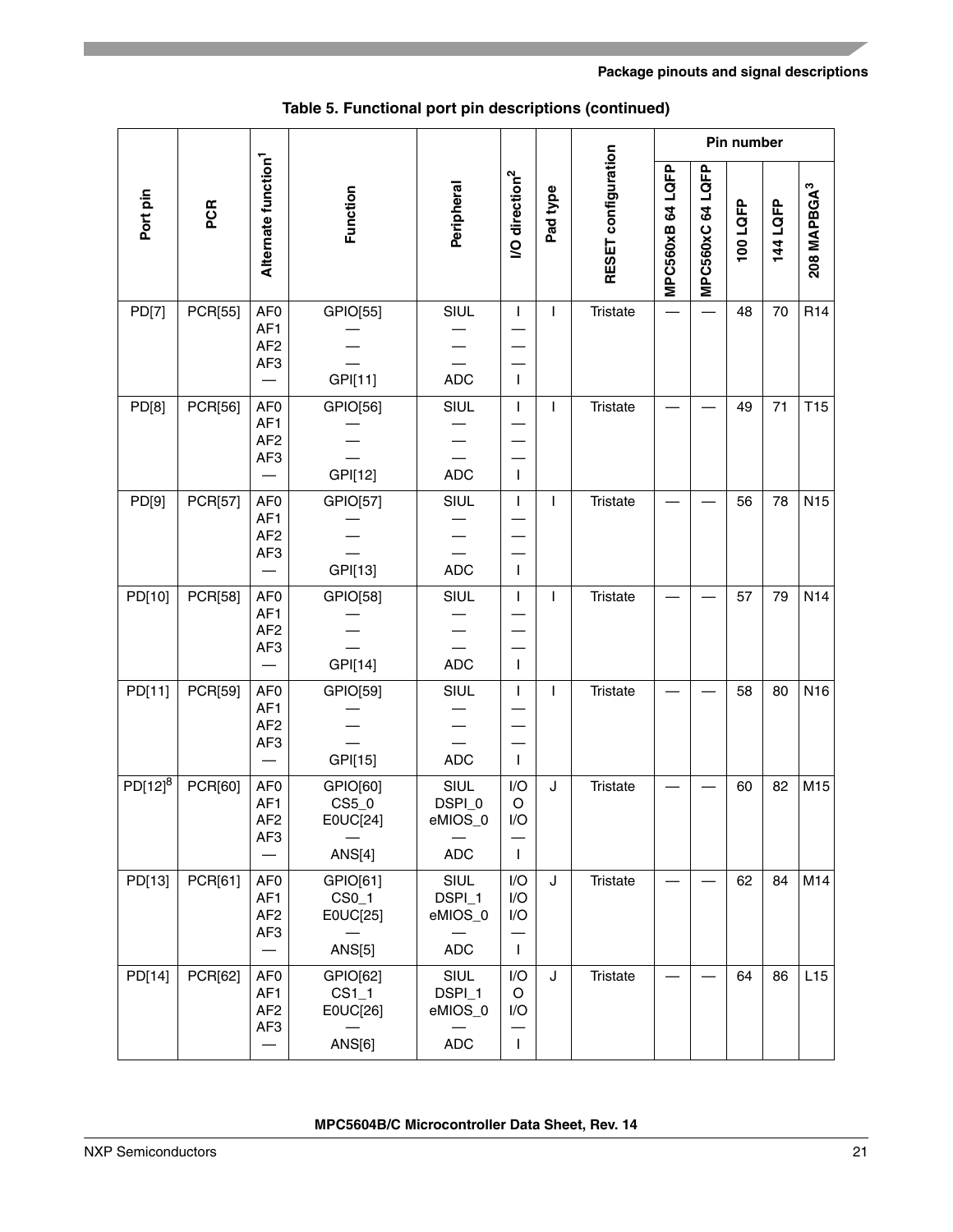|          |                |                                                                          |                                                                      |                                             |                                   |          |                     |                  |                  | Pin number |          |                         |
|----------|----------------|--------------------------------------------------------------------------|----------------------------------------------------------------------|---------------------------------------------|-----------------------------------|----------|---------------------|------------------|------------------|------------|----------|-------------------------|
| Port pin | PCR            | Alternate function <sup>1</sup>                                          | Function                                                             | Peripheral                                  | <b>I/O direction<sup>2</sup></b>  | Pad type | RESET configuration | MPC560xB 64 LQFP | MPC560xC 64 LQFP | 100LQFP    | 144 LQFP | 208 MAPBGA <sup>3</sup> |
| PD[15]   | PCR[63]        | AF <sub>0</sub><br>AF <sub>1</sub><br>AF <sub>2</sub><br>AF3             | GPIO[63]<br>$CS2_1$<br>E0UC[27]<br><b>ANS[7]</b>                     | SIUL<br>DSPI_1<br>eMIOS_0<br><b>ADC</b>     | I/O<br>O<br>I/O<br>$\mathbf{I}$   | J        | Tristate            |                  |                  | 66         | 88       | L14                     |
| PE[0]    | PCR[64]        | AF <sub>0</sub><br>AF <sub>1</sub><br>AF <sub>2</sub><br>AF3             | GPIO[64]<br>E0UC[16]<br>CAN5RX <sup>11</sup><br>WKPU[6] <sup>4</sup> | SIUL<br>eMIOS_0<br>FlexCAN_5<br><b>WKPU</b> | I/O<br>I/O<br>$\mathbf{I}$<br>ı   | S        | Tristate            |                  |                  | 6          | 10       | F1                      |
| PE[1]    | PCR[65]        | AF <sub>0</sub><br>AF <sub>1</sub><br>AF <sub>2</sub><br>AF3             | GPIO[65]<br>E0UC[17]<br>CAN5TX <sup>11</sup>                         | SIUL<br>eMIOS 0<br>FlexCAN_5                | I/O<br>I/O<br>O                   | M        | Tristate            |                  |                  | 8          | 12       | F <sub>4</sub>          |
| PE[2]    | PCR[66]        | AF <sub>0</sub><br>AF <sub>1</sub><br>AF <sub>2</sub><br>AF3             | GPIO[66]<br>E0UC[18]<br>$SIN_1$                                      | SIUL<br>eMIOS_0<br>DSPI_1                   | I/O<br>I/O<br>$\mathbf{I}$        | M        | Tristate            |                  |                  | 89         | 128      | D7                      |
| PE[3]    | PCR[67]        | AF <sub>0</sub><br>AF1<br>AF <sub>2</sub><br>AF <sub>3</sub>             | GPIO[67]<br>E0UC[19]<br>SOUT_1                                       | SIUL<br>eMIOS_0<br>DSPI_1                   | I/O<br>I/O<br>O                   | M        | Tristate            |                  |                  | 90         | 129      | C7                      |
| PE[4]    | PCR[68]        | AF <sub>0</sub><br>AF <sub>1</sub><br>AF <sub>2</sub><br>AF <sub>3</sub> | GPIO[68]<br>E0UC[20]<br>SCK_1<br>EIRQ[9]                             | SIUL<br>eMIOS_0<br>DSPI_1<br>SIUL           | I/O<br>I/O<br>I/O<br>$\mathbf{I}$ | M        | <b>Tristate</b>     |                  |                  | 93         | 132      | D <sub>6</sub>          |
| PE[5]    | PCR[69]        | AF <sub>0</sub><br>AF1<br>AF <sub>2</sub><br>AF3                         | GPIO[69]<br>E0UC[21]<br>CS <sub>0</sub> 1<br>MA[2]                   | SIUL<br>eMIOS_0<br>DSPI_1<br><b>ADC</b>     | I/O<br>I/O<br>I/O<br>O            | M        | Tristate            |                  |                  | 94         | 133      | C <sub>6</sub>          |
| PE[6]    | <b>PCR[70]</b> | AF <sub>0</sub><br>AF1<br>AF <sub>2</sub><br>AF3                         | GPIO[70]<br>E0UC[22]<br>CS3_0<br>MA[1]                               | SIUL<br>eMIOS_0<br>DSPI_0<br><b>ADC</b>     | I/O<br>I/O<br>O<br>O              | м        | Tristate            |                  |                  | 95         | 139      | <b>B5</b>               |
| PE[7]    | PCR[71]        | AF <sub>0</sub><br>AF <sub>1</sub><br>AF <sub>2</sub><br>AF <sub>3</sub> | GPIO[71]<br>E0UC[23]<br>CS2_0<br>MA[0]                               | SIUL<br>eMIOS_0<br>DSPI_0<br><b>ADC</b>     | I/O<br>I/O<br>O<br>O              | M        | Tristate            |                  |                  | 96         | 140      | C <sub>4</sub>          |

**Table 5. Functional port pin descriptions (continued)**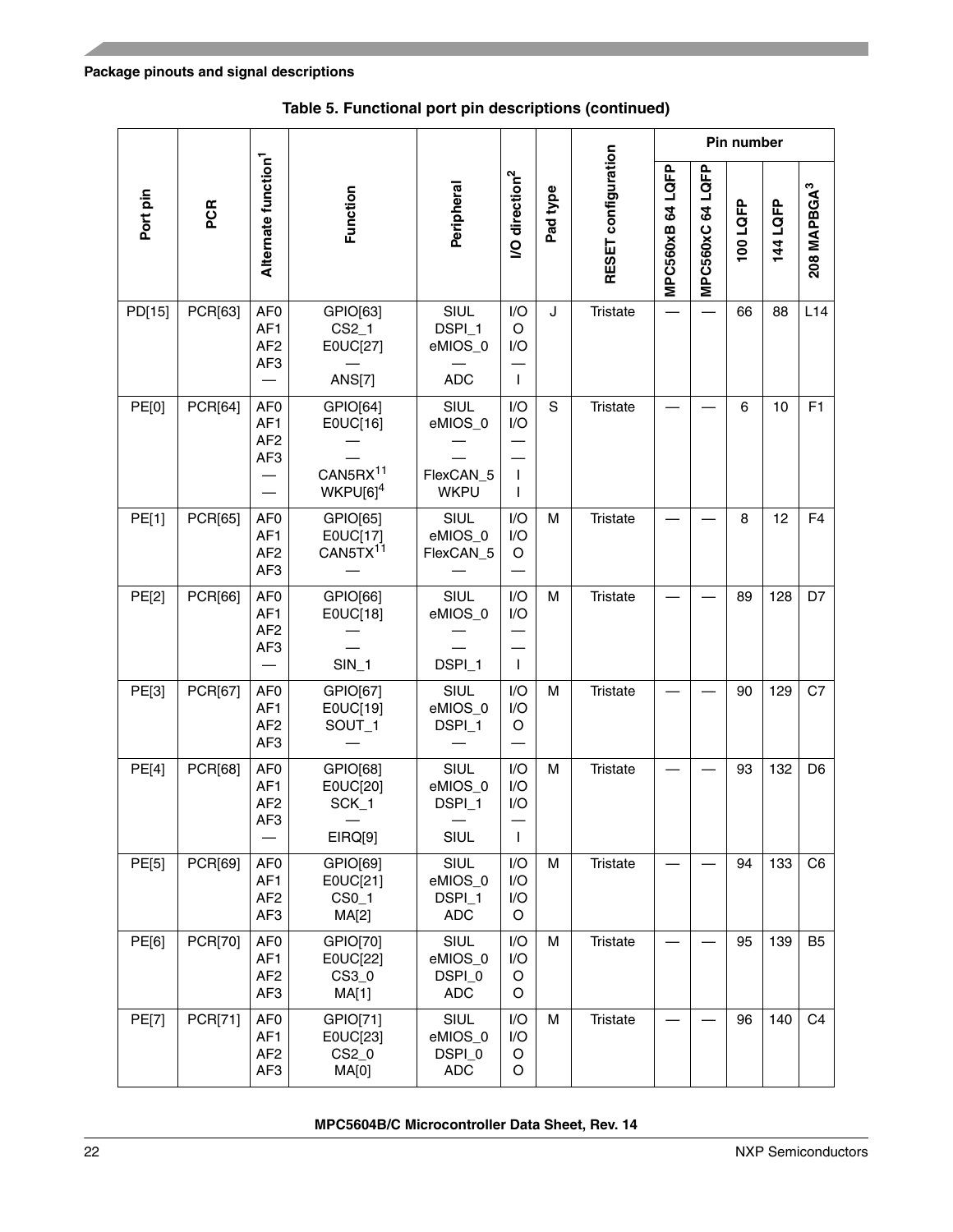|          |                |                                                                          |                                                                                              |                                                          |                                             |               |                     |                  |                | Pin number |          |                               |
|----------|----------------|--------------------------------------------------------------------------|----------------------------------------------------------------------------------------------|----------------------------------------------------------|---------------------------------------------|---------------|---------------------|------------------|----------------|------------|----------|-------------------------------|
| Port pin | PCR            | Alternate function <sup>1</sup>                                          | Function                                                                                     | Peripheral                                               | <b>VO</b> direction <sup>2</sup>            | Pad type      | RESET configuration | MPC560xB 64 LQFP | MPC560xC64LQFP | 100 LQFP   | 144 LQFP | <b>208 MAPBGA<sup>3</sup></b> |
| PE[8]    | <b>PCR[72]</b> | AF <sub>0</sub><br>AF1<br>AF <sub>2</sub><br>AF <sub>3</sub>             | GPIO[72]<br>CAN2TX <sup>12</sup><br>E0UC[22]<br>CAN3TX <sup>11</sup>                         | SIUL<br>FlexCAN_2<br>eMIOS_0<br>FlexCAN_3                | I/O<br>$\circ$<br>I/O<br>O                  | M             | <b>Tristate</b>     |                  |                | 9          | 13       | G <sub>2</sub>                |
| PE[9]    | PCR[73]        | AF <sub>0</sub><br>AF <sub>1</sub><br>AF <sub>2</sub><br>AF <sub>3</sub> | GPIO[73]<br>E0UC[23]<br>WKPU[7] <sup>4</sup><br>CAN2RX <sup>12</sup><br>CAN3RX <sup>11</sup> | SIUL<br>eMIOS_0<br><b>WKPU</b><br>FlexCAN_2<br>FlexCAN_3 | I/O<br>I/O<br>$\mathbf{I}$                  | S             | <b>Tristate</b>     |                  |                | 10         | 14       | G <sub>1</sub>                |
| PE[10]   | <b>PCR[74]</b> | AF <sub>0</sub><br>AF <sub>1</sub><br>AF <sub>2</sub><br>AF <sub>3</sub> | GPIO[74]<br>LIN3TX<br>$CS3_1$<br>EIRQ[10]                                                    | SIUL<br>LINFlex_3<br>DSPI_1<br>SIUL                      | I/O<br>O<br>O<br>$\mathbf{I}$               | $\mathbf S$   | Tristate            |                  |                | 11         | 15       | G <sub>3</sub>                |
| PE[11]   | <b>PCR[75]</b> | AF <sub>0</sub><br>AF <sub>1</sub><br>AF <sub>2</sub><br>AF <sub>3</sub> | GPIO[75]<br>$CS4_1$<br>LIN3RX<br>WKPU[14] <sup>4</sup>                                       | SIUL<br>DSPI_1<br>LINFlex_3<br><b>WKPU</b>               | I/O<br>O<br>$\mathbf{I}$                    | $\mathbf S$   | <b>Tristate</b>     |                  |                | 13         | 17       | H2                            |
| PE[12]   | PCR[76]        | AF <sub>0</sub><br>AF <sub>1</sub><br>AF <sub>2</sub><br>AF <sub>3</sub> | GPIO[76]<br>$E1UC[19]^{13}$<br><b>SIN_2</b><br>EIRQ[11]                                      | SIUL<br>eMIOS_1<br>DSPI_2<br>SIUL                        | I/O<br>I/O<br>$\mathbf{I}$                  | $\mathbf S$   | <b>Tristate</b>     |                  |                | 76         | 109      | C <sub>14</sub>               |
| PE[13]   | <b>PCR[77]</b> | AF0<br>AF <sub>1</sub><br>AF <sub>2</sub><br>AF3                         | GPIO[77]<br>SOUT2<br>E1UC[20]                                                                | SIUL<br>DSPI_2<br>eMIOS_1                                | I/O<br>O<br>I/O<br>$\overline{\phantom{0}}$ | S             | Tristate            |                  |                |            | 103      | D <sub>15</sub>               |
| PE[14]   | <b>PCR[78]</b> | AF <sub>0</sub><br>AF1<br>AF <sub>2</sub><br>AF <sub>3</sub>             | GPIO[78]<br>SCK_2<br>E1UC[21]<br>EIRQ[12]                                                    | SIUL<br>DSPI_2<br>eMIOS_1<br><b>SIUL</b>                 | I/O<br>I/O<br>I/O<br>$\mathbf{I}$           | ${\mathbb S}$ | Tristate            |                  |                |            | 112      | C <sub>13</sub>               |
| PE[15]   | PCR[79]        | AF <sub>0</sub><br>AF1<br>AF <sub>2</sub><br>AF3                         | GPIO[79]<br>CS <sub>0</sub> 2<br>E1UC[22]                                                    | SIUL<br>DSPI <sub>2</sub><br>eMIOS_1                     | I/O<br>I/O<br>I/O                           | M             | Tristate            |                  |                |            | 113      | A13                           |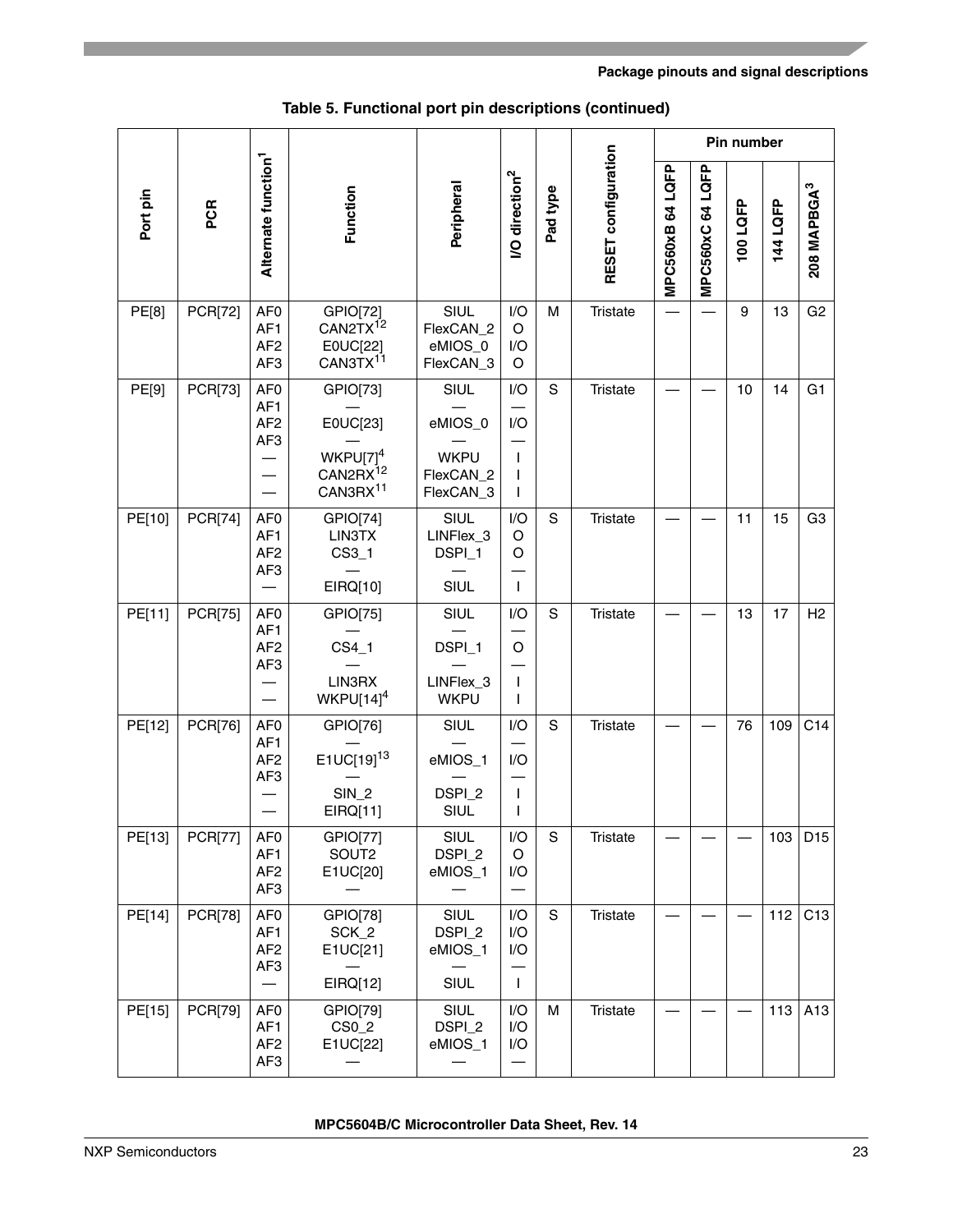|              |                |                                                                          |                                                      |                                         |                                   |          |                     |                  |                  | Pin number |          |                         |
|--------------|----------------|--------------------------------------------------------------------------|------------------------------------------------------|-----------------------------------------|-----------------------------------|----------|---------------------|------------------|------------------|------------|----------|-------------------------|
| Port pin     | PCR            | Alternate function <sup>1</sup>                                          | Function                                             | Peripheral                              | <b>/O</b> direction <sup>2</sup>  | Pad type | RESET configuration | MPC560xB 64 LQFP | MPC560xC 64 LQFP | 100 LQFP   | 144 LQFP | 208 MAPBGA <sup>3</sup> |
| <b>PF[0]</b> | PCR[80]        | AF <sub>0</sub><br>AF1<br>AF <sub>2</sub><br>AF <sub>3</sub>             | GPIO[80]<br>E0UC[10]<br>$CS3_1$<br><b>ANS[8]</b>     | SIUL<br>eMIOS_0<br>DSPI_1<br><b>ADC</b> | I/O<br>I/O<br>O<br>$\mathbf{I}$   | J        | <b>Tristate</b>     |                  |                  |            | 55       | N <sub>10</sub>         |
| PF[1]        | PCR[81]        | AF <sub>0</sub><br>AF <sub>1</sub><br>AF <sub>2</sub><br>AF <sub>3</sub> | GPIO[81]<br>E0UC[11]<br>$CS4_1$<br>ANS[9]            | SIUL<br>eMIOS_0<br>DSPI_1<br>T          | I/O<br>I/O<br>O<br>$\mathbf{I}$   | J        | Tristate            |                  |                  |            | 56       | P10                     |
| PF[2]        | PCR[82]        | AF <sub>0</sub><br>AF <sub>1</sub><br>AF <sub>2</sub><br>AF3             | GPIO[82]<br>E0UC[12]<br>CS <sub>0</sub> 2<br>ANS[10] | SIUL<br>eMIOS_0<br>DSPI_2<br><b>ADC</b> | I/O<br>I/O<br>I/O<br>$\mathbf{I}$ | J        | Tristate            |                  |                  |            | 57       | T <sub>10</sub>         |
| PF[3]        | PCR[83]        | AF <sub>0</sub><br>AF <sub>1</sub><br>AF <sub>2</sub><br>AF <sub>3</sub> | GPIO[83]<br>E0UC[13]<br>$CS1_2$<br>ANS[11]           | SIUL<br>eMIOS_0<br>DSPI_2<br><b>ADC</b> | I/O<br>I/O<br>O<br>$\mathbf{I}$   | J        | <b>Tristate</b>     |                  |                  |            | 58       | R <sub>10</sub>         |
| PF[4]        | <b>PCR[84]</b> | AF <sub>0</sub><br>AF <sub>1</sub><br>AF <sub>2</sub><br>AF <sub>3</sub> | GPIO[84]<br>E0UC[14]<br>CS2_2<br>ANS[12]             | SIUL<br>eMIOS_0<br>DSPI_2<br><b>ADC</b> | I/O<br>I/O<br>O<br>$\mathbf{I}$   | J        | <b>Tristate</b>     |                  |                  |            | 59       | N <sub>11</sub>         |
| PF[5]        | PCR[85]        | AF <sub>0</sub><br>AF <sub>1</sub><br>AF <sub>2</sub><br>AF3             | GPIO[85]<br>E0UC[22]<br>CS3_2<br>ANS[13]             | SIUL<br>eMIOS_0<br>DSPI_2<br><b>ADC</b> | I/O<br>I/O<br>O<br>$\mathbf{I}$   | J        | <b>Tristate</b>     |                  |                  |            | 60       | P <sub>11</sub>         |
| PF[6]        | <b>PCR[86]</b> | AF <sub>0</sub><br>AF1<br>AF <sub>2</sub><br>AF3                         | GPIO[86]<br>E0UC[23]<br>ANS[14]                      | SIUL<br>eMIOS_0<br><b>ADC</b>           | I/O<br>I/O<br>$\mathbf{I}$        | J        | Tristate            |                  |                  |            | 61       | <b>T11</b>              |
| PF[7]        | PCR[87]        | AF <sub>0</sub><br>AF <sub>1</sub><br>AF <sub>2</sub><br>AF3             | GPIO[87]<br>ANS[15]                                  | SIUL<br><b>ADC</b>                      | I/O<br>$\mathbf{I}$               | J        | <b>Tristate</b>     |                  |                  |            | 62       | <b>R11</b>              |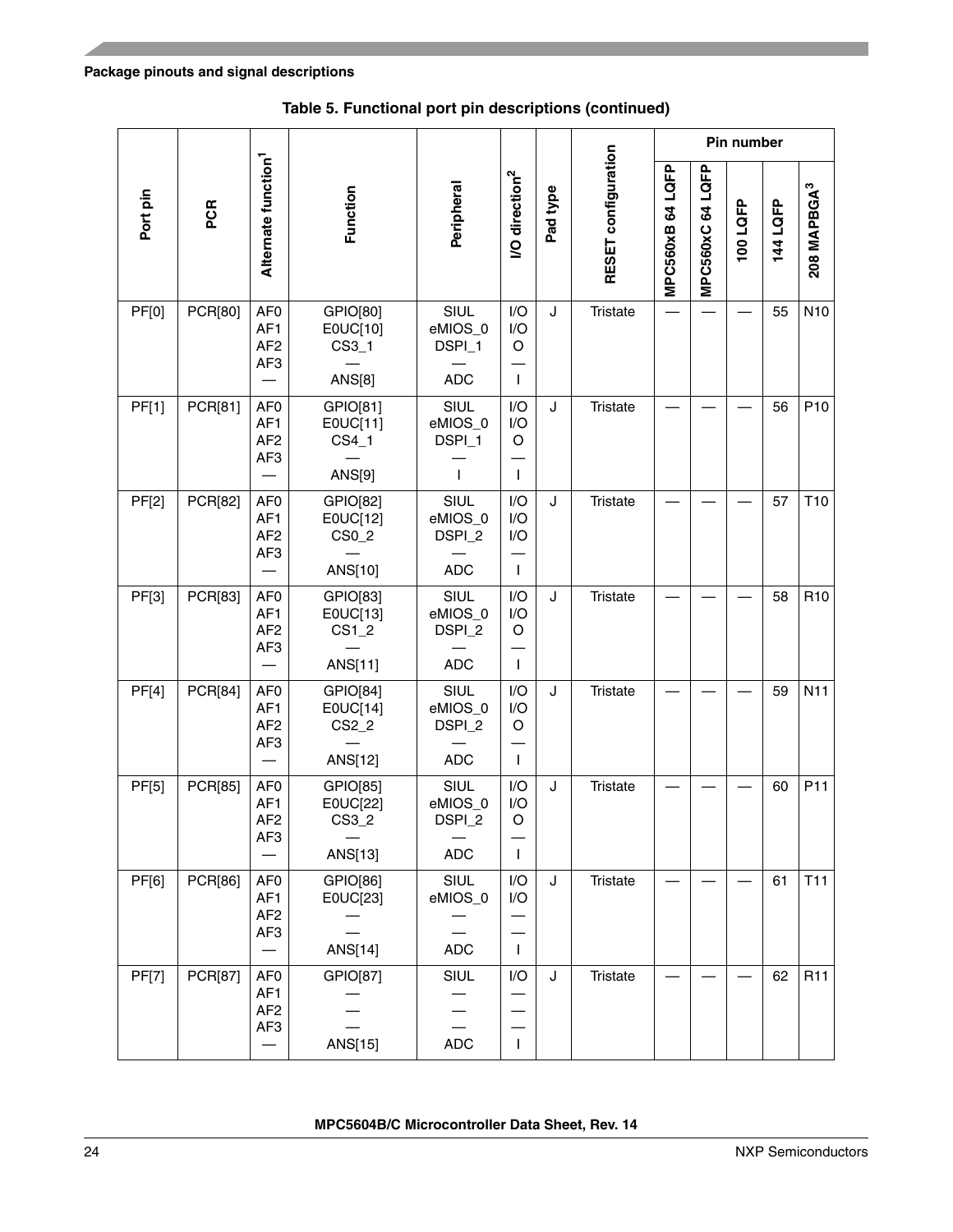|              |                |                                                                          |                                                                   |                                           |                                  |             |                     |                  |                | Pin number |          |                         |
|--------------|----------------|--------------------------------------------------------------------------|-------------------------------------------------------------------|-------------------------------------------|----------------------------------|-------------|---------------------|------------------|----------------|------------|----------|-------------------------|
| Port pin     | PCR            | Alternate function <sup>1</sup>                                          | Function                                                          | Peripheral                                | <b>VO</b> direction <sup>2</sup> | Pad type    | RESET configuration | MPC560xB 64 LQFP | MPC560xC64LQFP | 100 LQFP   | 144 LQFP | 208 MAPBGA <sup>3</sup> |
| <b>PF[8]</b> | <b>PCR[88]</b> | AF <sub>0</sub><br>AF1<br>AF <sub>2</sub><br>AF <sub>3</sub>             | GPIO[88]<br>CAN3TX <sup>14</sup><br>CS4_0<br>CAN2TX <sup>15</sup> | SIUL<br>FlexCAN_3<br>DSPI_0<br>FlexCAN_2  | I/O<br>O<br>O<br>O               | M           | <b>Tristate</b>     |                  |                |            | 34       | P <sub>1</sub>          |
| PF[9]        | PCR[89]        | AF <sub>0</sub><br>AF <sub>1</sub><br>AF <sub>2</sub><br>AF <sub>3</sub> | GPIO[89]<br>CS5_0<br>CAN2RX <sup>15</sup><br>CAN3RX <sup>14</sup> | SIUL<br>DSPI_0<br>FlexCAN_2<br>FlexCAN_3  | I/O<br>O<br>$\mathbf{I}$         | S           | <b>Tristate</b>     |                  |                |            | 33       | N <sub>2</sub>          |
| PF[10]       | PCR[90]        | AF <sub>0</sub><br>AF1<br>AF <sub>2</sub><br>AF <sub>3</sub>             | GPIO[90]                                                          | SIUL                                      | I/O                              | M           | <b>Tristate</b>     |                  |                |            | 38       | R <sub>3</sub>          |
| PF[11]       | PCR[91]        | AF <sub>0</sub><br>AF1<br>AF <sub>2</sub><br>AF <sub>3</sub>             | GPIO[91]<br>$WKPU[15]^{4}$                                        | SIUL<br><b>WKPU</b>                       | I/O<br>$\mathbf{I}$              | S           | <b>Tristate</b>     |                  |                |            | 39       | R4                      |
| PF[12]       | PCR[92]        | AF <sub>0</sub><br>AF1<br>AF <sub>2</sub><br>AF3                         | GPIO[92]<br>E1UC[25]                                              | SIUL<br>eMIOS_1                           | I/O<br>I/O                       | M           | <b>Tristate</b>     |                  |                |            | 35       | R1                      |
| PF[13]       | PCR[93]        | AF <sub>0</sub><br>AF1<br>AF <sub>2</sub><br>AF <sub>3</sub>             | GPIO[93]<br>E1UC[26]<br>$WKPU[16]^{4}$                            | SIUL<br>eMIOS_1<br><b>WKPU</b>            | I/O<br>I/O<br>$\mathbf{I}$       | S           | <b>Tristate</b>     |                  |                |            | 41       | T <sub>6</sub>          |
| PF[14]       | PCR[94]        | AF <sub>0</sub><br>AF1<br>AF <sub>2</sub><br>AF <sub>3</sub>             | GPIO[94]<br>CAN4TX <sup>11</sup><br>E1UC[27]<br><b>CAN1TX</b>     | SIUL<br>FlexCAN_4<br>eMIOS_1<br>FlexCAN_4 | I/O<br>$\circ$<br>I/O<br>O       | М           | <b>Tristate</b>     |                  | 43             |            | 102      | D14                     |
| PF[15]       | <b>PCR[95]</b> | AF <sub>0</sub><br>AF1<br>AF <sub>2</sub><br>AF <sub>3</sub>             | GPIO[95]<br>CAN1RX<br>CAN4RX <sup>11</sup><br>EIRQ[13]            | SIUL<br>FlexCAN_1<br>FlexCAN_4<br>SIUL    | I/O<br>I.<br>T                   | $\mathsf S$ | <b>Tristate</b>     |                  | 42             |            | 101      | E15                     |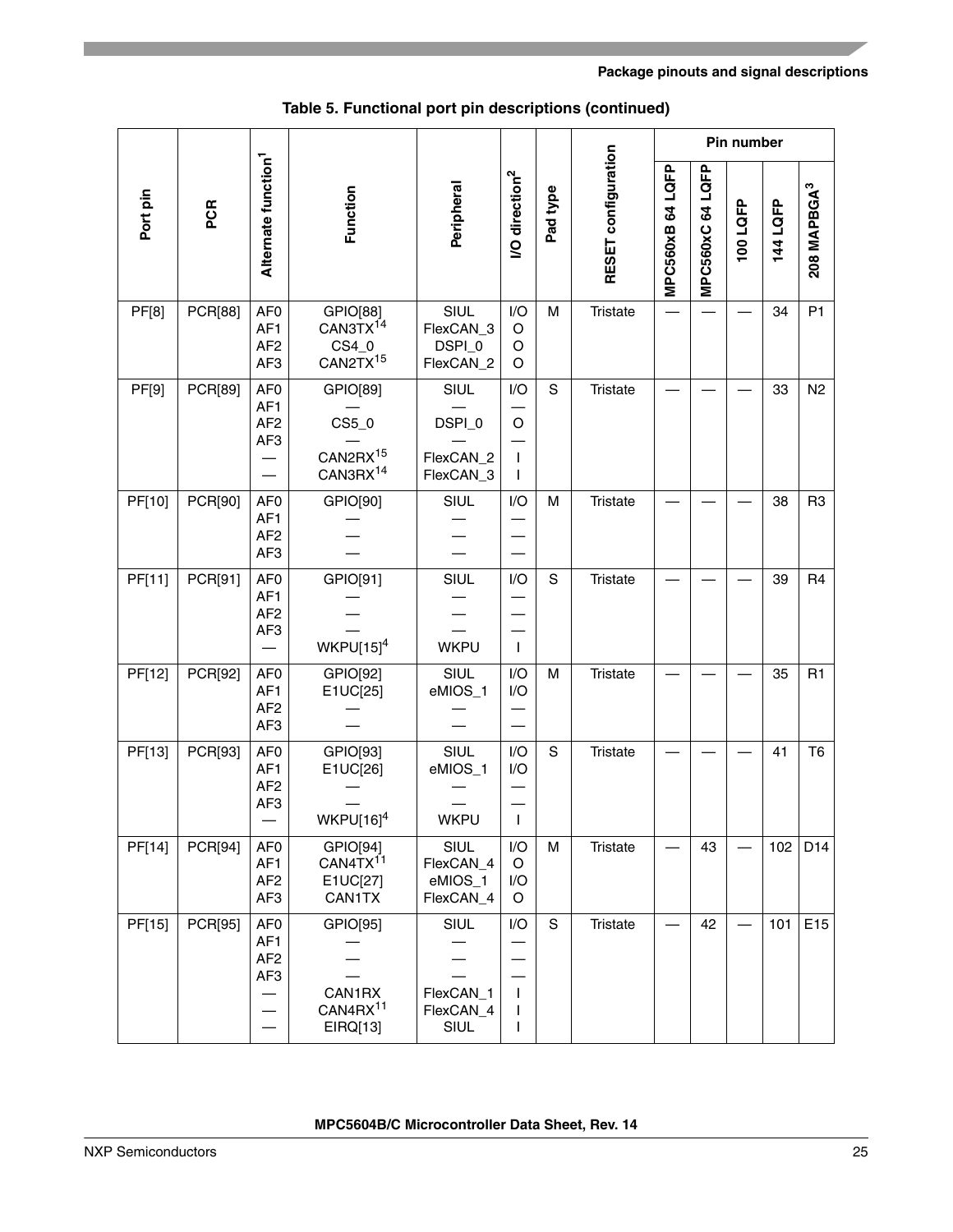|              |          |                                                                          |                                                          |                                      |                                   |          |                     |                  |                  | Pin number |                |                         |
|--------------|----------|--------------------------------------------------------------------------|----------------------------------------------------------|--------------------------------------|-----------------------------------|----------|---------------------|------------------|------------------|------------|----------------|-------------------------|
| Port pin     | PCR      | Alternate function <sup>1</sup>                                          | Function                                                 | Peripheral                           | <b>/O</b> direction <sup>2</sup>  | Pad type | RESET configuration | MPC560xB 64 LQFP | MPC560xC 64 LQFP | 100 LQFP   | 144 LQFP       | 208 MAPBGA <sup>3</sup> |
| PG[0]        | PCR[96]  | AF <sub>0</sub><br>AF <sub>1</sub><br>AF <sub>2</sub><br>AF <sub>3</sub> | GPIO[96]<br>CAN5TX <sup>11</sup><br>E1UC[23]             | SIUL<br>FlexCAN_5<br>eMIOS_1         | I/O<br>O<br>I/O                   | M        | <b>Tristate</b>     |                  | 41               |            | 98             | E14                     |
| PG[1]        | PCR[97]  | AF <sub>0</sub><br>AF <sub>1</sub><br>AF <sub>2</sub><br>AF3             | GPIO[97]<br>E1UC[24]<br>CAN5RX <sup>11</sup><br>EIRQ[14] | SIUL<br>eMIOS_1<br>FlexCAN_5<br>SIUL | I/O<br>I/O<br>$\mathbf{I}$<br>I.  | S        | <b>Tristate</b>     |                  | 40               |            | 97             | E13                     |
| PG[2]        | PCR[98]  | AF <sub>0</sub><br>AF <sub>1</sub><br>AF <sub>2</sub><br>AF <sub>3</sub> | GPIO[98]<br>E1UC[11]                                     | SIUL<br>eMIOS_1                      | I/O<br>I/O                        | M        | <b>Tristate</b>     |                  |                  |            | 8              | E4                      |
| PG[3]        | PCR[99]  | AF <sub>0</sub><br>AF1<br>AF <sub>2</sub><br>AF <sub>3</sub>             | GPIO[99]<br>E1UC[12]<br>WKPU[17] $4$                     | SIUL<br>eMIOS_1<br><b>WKPU</b>       | I/O<br>I/O<br>$\mathbf{I}$        | S        | <b>Tristate</b>     |                  |                  |            | $\overline{7}$ | E <sub>3</sub>          |
| PG[4]        | PCR[100] | AF <sub>0</sub><br>AF <sub>1</sub><br>AF <sub>2</sub><br>AF <sub>3</sub> | GPIO[100]<br>E1UC[13]                                    | SIUL<br>eMIOS_1                      | I/O<br>I/O                        | M        | <b>Tristate</b>     |                  |                  |            | 6              | E <sub>1</sub>          |
| PG[5]        | PCR[101] | AF <sub>0</sub><br>AF1<br>AF <sub>2</sub><br>AF3                         | GPIO[101]<br>E1UC[14]<br>$WKPU[18]^{4}$                  | SIUL<br>eMIOS_1<br><b>WKPU</b>       | I/O<br>I/O<br>$\mathbf{I}$        | S        | Tristate            |                  |                  |            | 5              | E <sub>2</sub>          |
| PG[6]        | PCR[102] | AF <sub>0</sub><br>AF1<br>AF <sub>2</sub><br>AF3                         | GPIO[102]<br>E1UC[15]                                    | SIUL<br>eMIOS_1                      | I/O<br>I/O                        | M        | Tristate            |                  |                  |            | 30             | M <sub>2</sub>          |
| <b>PG[7]</b> | PCR[103] | AF <sub>0</sub><br>AF1<br>AF <sub>2</sub><br>AF3                         | GPIO[103]<br>E1UC[16]                                    | SIUL<br>eMIOS_1                      | I/O<br>I/O                        | м        | Tristate            |                  |                  |            | 29             | M1                      |
| PG[8]        | PCR[104] | AF <sub>0</sub><br>AF <sub>1</sub><br>AF <sub>2</sub><br>AF3             | GPIO[104]<br>E1UC[17]<br>CS0_2<br>EIRQ[15]               | SIUL<br>eMIOS_1<br>DSPI_2<br>SIUL    | I/O<br>I/O<br>I/O<br>$\mathbf{I}$ | S        | Tristate            |                  |                  |            | 26             | L2                      |

**Table 5. Functional port pin descriptions (continued)**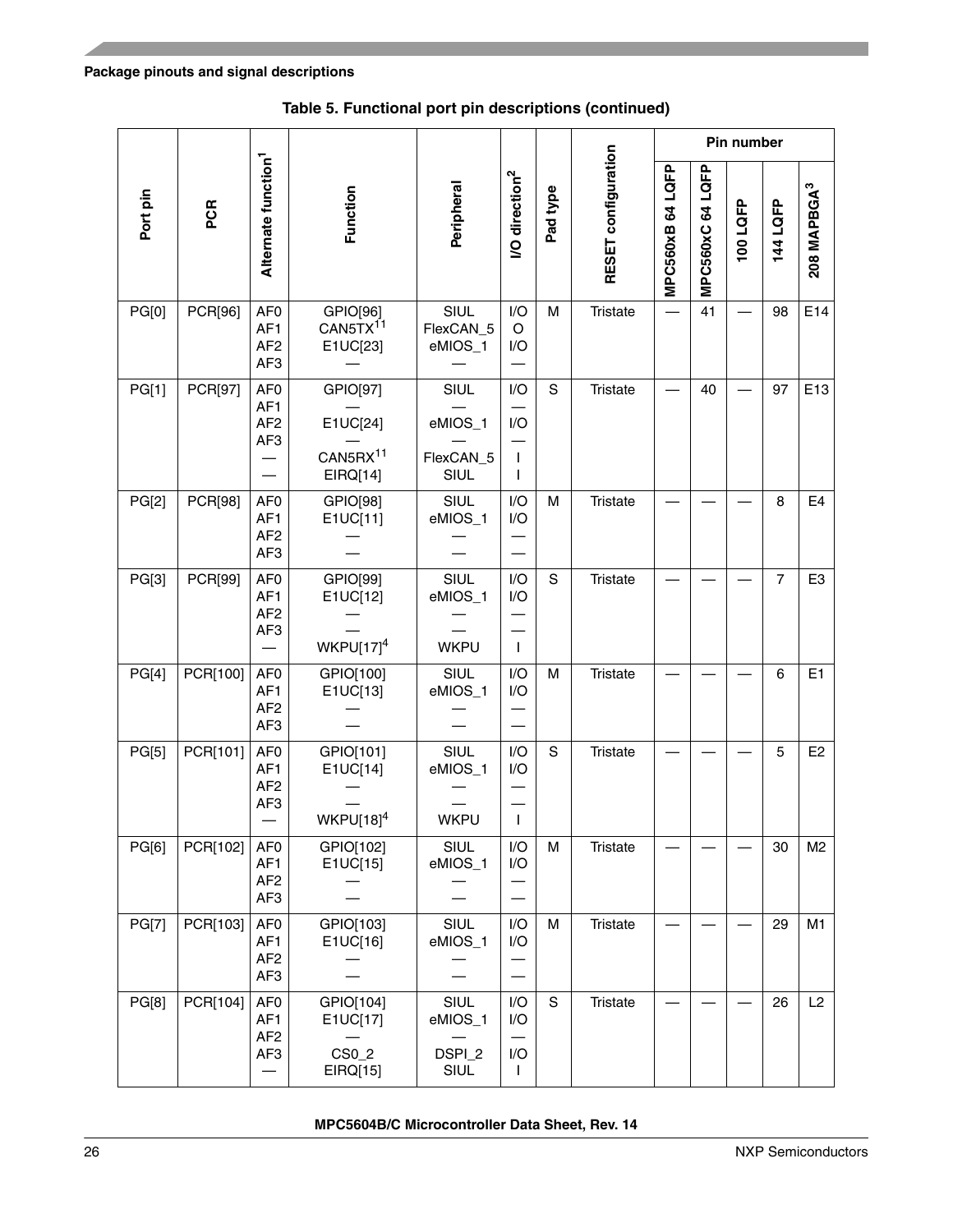|              |          |                                                                          |                                                         |                                             |                                  |             | Pin number          |                  |                        |          |          |                         |
|--------------|----------|--------------------------------------------------------------------------|---------------------------------------------------------|---------------------------------------------|----------------------------------|-------------|---------------------|------------------|------------------------|----------|----------|-------------------------|
| Port pin     | PCR      | Alternate function <sup>1</sup>                                          | Function                                                | Peripheral                                  | <b>/O</b> direction <sup>2</sup> | Pad type    | RESET configuration | MPC560xB 64 LQFP | LQFP<br>64<br>MPC560xC | 100 LQFP | 144 LQFP | 208 MAPBGA <sup>3</sup> |
| PG[9]        | PCR[105] | AF <sub>0</sub><br>AF1<br>AF <sub>2</sub><br>AF <sub>3</sub>             | GPIO[105]<br>E1UC[18]<br>SCK_2                          | SIUL<br>eMIOS_1<br>DSPI_2                   | I/O<br>I/O<br>I/O                | S           | <b>Tristate</b>     |                  |                        |          | 25       | L1                      |
| PG[10]       | PCR[106] | AF <sub>0</sub><br>AF <sub>1</sub><br>AF <sub>2</sub><br>AF <sub>3</sub> | GPIO[106]<br>E0UC[24]                                   | SIUL<br>eMIOS_0                             | I/O<br>I/O                       | S           | <b>Tristate</b>     |                  |                        |          | 114      | D <sub>13</sub>         |
| PG[11]       | PCR[107] | AF <sub>0</sub><br>AF <sub>1</sub><br>AF <sub>2</sub><br>AF <sub>3</sub> | GPIO[107]<br>E0UC[25]                                   | SIUL<br>eMIOS_0                             | I/O<br>I/O                       | M           | <b>Tristate</b>     |                  |                        |          | 115      | <b>B12</b>              |
| PG[12]       | PCR[108] | AF <sub>0</sub><br>AF1<br>AF <sub>2</sub><br>AF <sub>3</sub>             | GPIO[108]<br>E0UC[26]                                   | SIUL<br>eMIOS_0                             | I/O<br>I/O                       | M           | <b>Tristate</b>     |                  |                        |          | 92       | K14                     |
| PG[13]       | PCR[109] | AF <sub>0</sub><br>AF1<br>AF <sub>2</sub><br>AF <sub>3</sub>             | GPIO[109]<br>E0UC[27]                                   | SIUL<br>eMIOS_0                             | I/O<br>I/O                       | M           | <b>Tristate</b>     |                  |                        |          | 91       | K16                     |
| PG[14]       | PCR[110] | AF <sub>0</sub><br>AF <sub>1</sub><br>AF <sub>2</sub><br>AF <sub>3</sub> | GPIO[110]<br>E1UC[0]                                    | SIUL<br>eMIOS_1                             | I/O<br>I/O                       | $\mathbf S$ | <b>Tristate</b>     |                  |                        |          | 110      | <b>B14</b>              |
| PG[15]       | PCR[111] | AF <sub>0</sub><br>AF1<br>AF <sub>2</sub><br>AF3                         | GPIO[111]<br>E1UC[1]<br>$\hspace{0.1mm}-\hspace{0.1mm}$ | SIUL<br>eMIOS_1<br>$\overline{\phantom{m}}$ | I/O<br>I/O                       | M           | <b>Tristate</b>     |                  |                        |          | 111      | <b>B13</b>              |
| <b>PH[0]</b> | PCR[112] | AF <sub>0</sub><br>AF1<br>AF <sub>2</sub><br>AF <sub>3</sub>             | GPIO[112]<br>E1UC[2]<br>SIN1                            | SIUL<br>eMIOS_1<br>DSPI_1                   | I/O<br>I/O<br>$\mathbf{I}$       | М           | <b>Tristate</b>     |                  |                        |          | 93       | F <sub>13</sub>         |
| PH[1]        | PCR[113] | AF <sub>0</sub><br>AF <sub>1</sub><br>AF <sub>2</sub><br>AF <sub>3</sub> | GPIO[113]<br>E1UC[3]<br>SOUT1                           | SIUL<br>eMIOS_1<br>DSPI_1                   | I/O<br>I/O<br>O                  | М           | <b>Tristate</b>     |                  |                        |          | 94       | F14                     |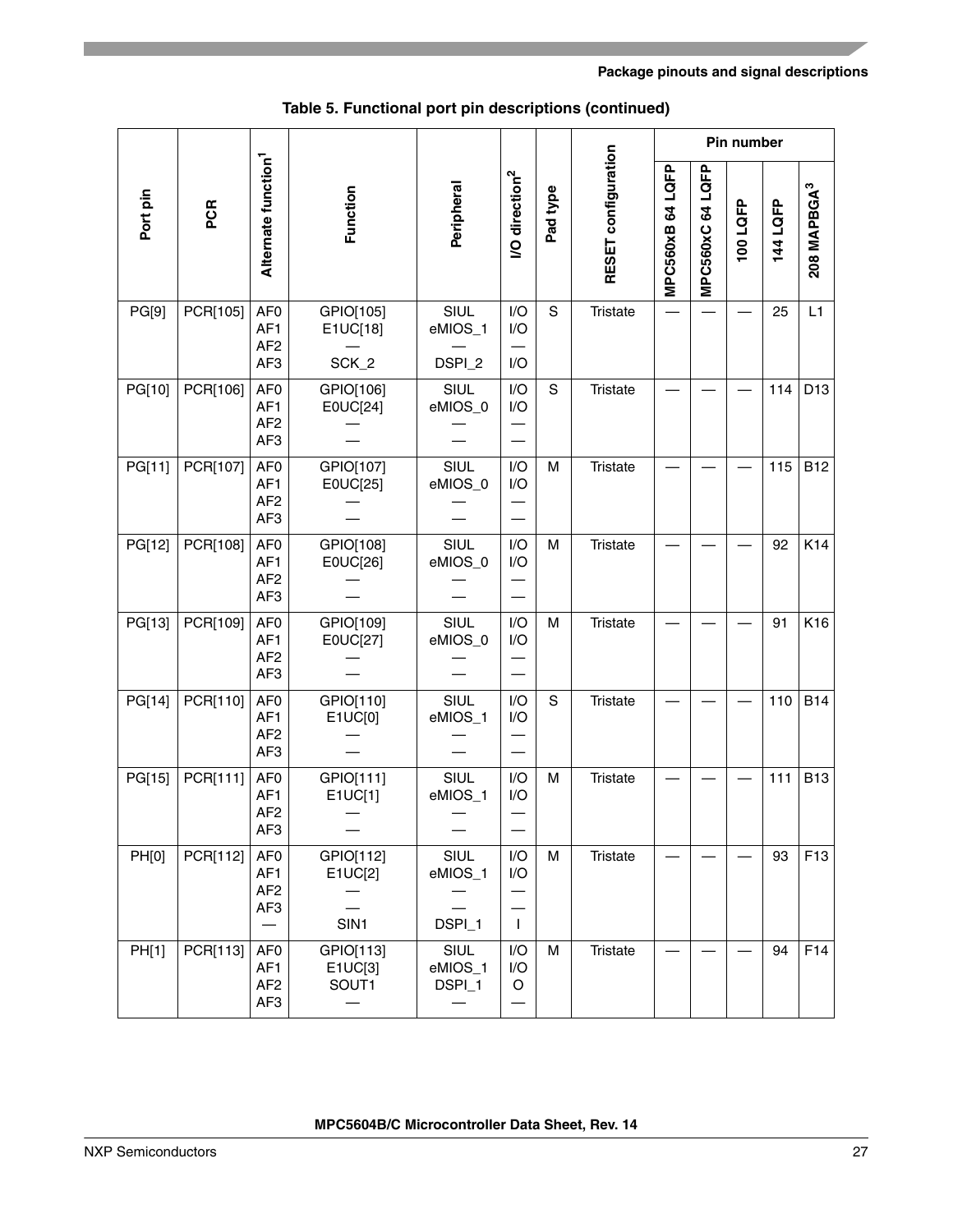|                      |          |                                                                          |                                           |                                         |                                  |          | Pin number             |                  |                  |         |          |                         |
|----------------------|----------|--------------------------------------------------------------------------|-------------------------------------------|-----------------------------------------|----------------------------------|----------|------------------------|------------------|------------------|---------|----------|-------------------------|
| Port pin             | PCR      | Alternate function <sup>1</sup>                                          | Function                                  | Peripheral                              | <b>/O</b> direction <sup>2</sup> | Pad type | RESET configuration    | MPC560xB 64 LQFP | MPC560xC 64 LQFP | 100LQFP | 144 LQFP | 208 MAPBGA <sup>3</sup> |
| PH[2]                | PCR[114] | AF <sub>0</sub><br>AF1<br>AF <sub>2</sub><br>AF3                         | GPIO[114]<br>E1UC[4]<br>SCK_1             | SIUL<br>eMIOS_1<br>DSPI_1               | I/O<br>I/O<br>I/O                | M        | Tristate               |                  |                  |         | 95       | F16                     |
| PH[3]                | PCR[115] | AF <sub>0</sub><br>AF <sub>1</sub><br>AF <sub>2</sub><br>AF3             | GPIO[115]<br>E1UC[5]<br>$CS0_1$           | SIUL<br>eMIOS_1<br>DSPI_1               | I/O<br>I/O<br>I/O                | M        | <b>Tristate</b>        |                  |                  |         | 96       | F <sub>15</sub>         |
| PH[4]                | PCR[116] | AF <sub>0</sub><br>AF1<br>AF <sub>2</sub><br>AF <sub>3</sub>             | GPIO[116]<br>E1UC[6]                      | SIUL<br>eMIOS_1                         | I/O<br>I/O                       | M        | <b>Tristate</b>        |                  |                  |         | 134      | A <sub>6</sub>          |
| PH[5]                | PCR[117] | AF <sub>0</sub><br>AF <sub>1</sub><br>AF <sub>2</sub><br>AF <sub>3</sub> | GPIO[117]<br>E1UC[7]                      | SIUL<br>eMIOS_1                         | I/O<br>I/O                       | S        | Tristate               |                  |                  |         | 135      | B <sub>6</sub>          |
| PH[6]                | PCR[118] | AF <sub>0</sub><br>AF <sub>1</sub><br>AF <sub>2</sub><br>AF3             | GPIO[118]<br>E1UC[8]<br>MA[2]             | SIUL<br>eMIOS_1<br><b>ADC</b>           | I/O<br>I/O<br>O                  | M        | <b>Tristate</b>        |                  |                  |         | 136      | D <sub>5</sub>          |
| PH[7]                | PCR[119] | AF <sub>0</sub><br>AF1<br>AF <sub>2</sub><br>AF <sub>3</sub>             | GPIO[119]<br>E1UC[9]<br>CS3_2<br>MA[1]    | SIUL<br>eMIOS_1<br>DSPI_2<br><b>ADC</b> | I/O<br>I/O<br>O<br>O             | M        | <b>Tristate</b>        |                  |                  |         | 137      | C <sub>5</sub>          |
| PH[8]                | PCR[120] | AF <sub>0</sub><br>AF1<br>AF <sub>2</sub><br>AF3                         | GPIO[120]<br>E1UC[10]<br>$CS2_2$<br>MA[0] | SIUL<br>eMIOS_1<br>DSPI_2<br>ADC        | I/O<br>I/O<br>O<br>O             | M        | Tristate               |                  |                  |         | 138      | A <sub>5</sub>          |
| $PH[9]$ <sup>9</sup> | PCR[121] | AF <sub>0</sub><br>AF <sub>1</sub><br>AF <sub>2</sub><br>AF3             | GPIO[121]<br><b>TCK</b>                   | SIUL<br><b>JTAGC</b>                    | I/O<br>$\mathbf{I}$              | S        | Input, weak<br>pull-up | 60               | 60               | 88      | 127      | B <sub>8</sub>          |
| $PH[10]^{9}$         | PCR[122] | AF <sub>0</sub><br>AF <sub>1</sub><br>AF <sub>2</sub><br>AF <sub>3</sub> | GPIO[122]<br><b>TMS</b>                   | SIUL<br><b>JTAGC</b>                    | I/O<br>$\mathbf{I}$              | S        | Input, weak<br>pull-up | 53               | 53               | 81      | 120      | B <sub>9</sub>          |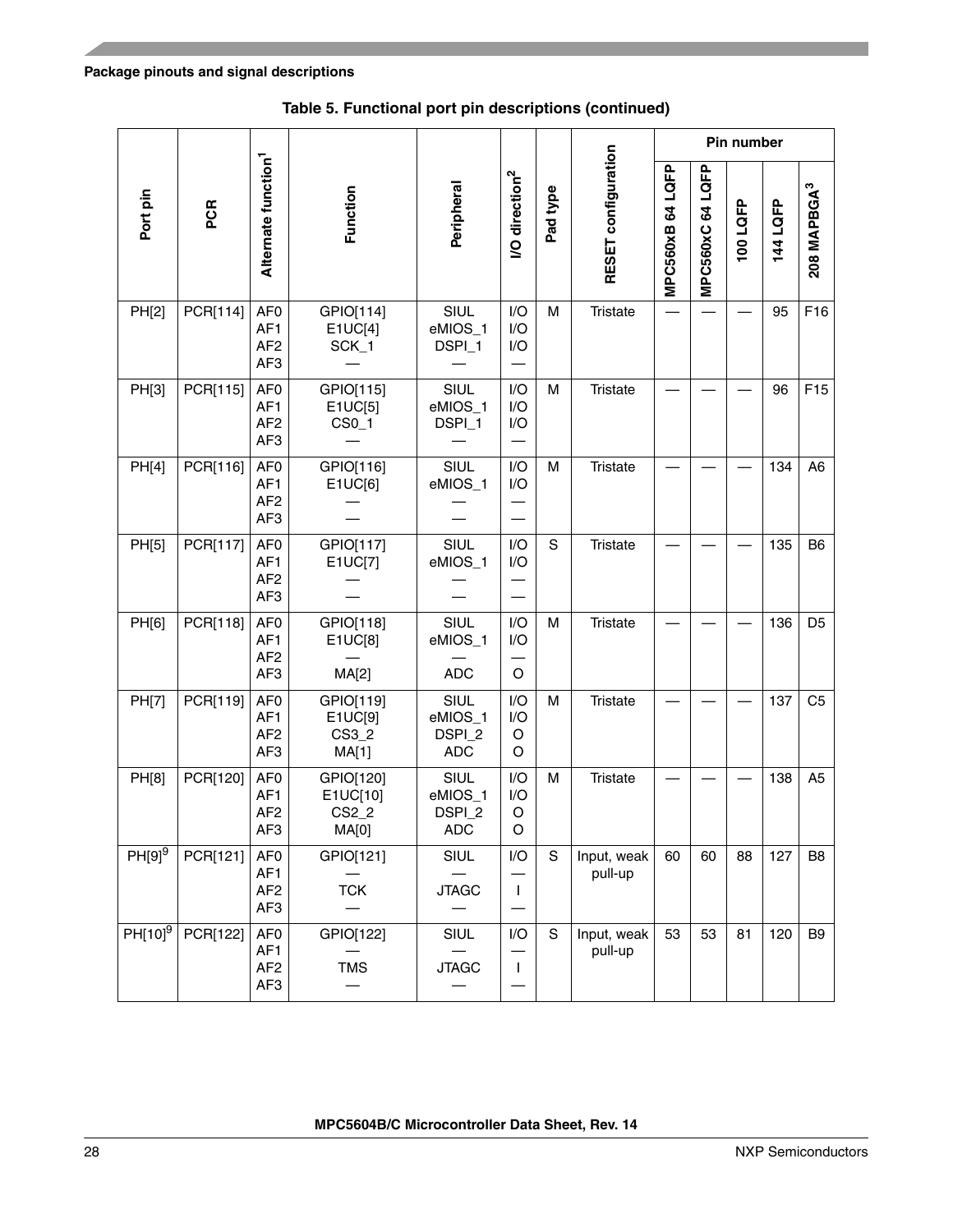#### **Package pinouts and signal descriptions**

- $<sup>1</sup>$  Alternate functions are chosen by setting the values of the PCR.PA bitfields inside the SIUL module.</sup>  $PCR.PA = 00 \rightarrow AFO$ ;  $PCR.PA = 01 \rightarrow AF1$ ;  $PCR.PA = 10 \rightarrow AFE$ ;  $PCR.PA = 11 \rightarrow AF3$ . This is intended to select the output functions; to use one of the input functions, the PCR.IBE bit must be written to '1', regardless of the values selected in the PCR.PA bitfields. For this reason, the value corresponding to an input only function is reported as "—".
- <sup>2</sup> Multiple inputs are routed to all respective modules internally. The input of some modules must be configured by setting the values of the PSMIO.PADSELx bitfields inside the SIUL module.
- <sup>3</sup> 208 MAPBGA available only as development package for Nexus2+
- <span id="page-28-1"></span><sup>4</sup> All WKPU pins also support external interrupt capability. See wakeup unit chapter for further details.
- $5$  NMI has higher priority than alternate function. When NMI is selected, the PCR.AF field is ignored.
- <span id="page-28-2"></span> $6$  "Not applicable" because these functions are available only while the device is booting. Refer to BAM chapter of the reference manual for details.
- <span id="page-28-3"></span><sup>7</sup> Value of PCR.IBE bit must be 0
- <span id="page-28-6"></span><sup>8</sup> Be aware that this pad is used on the MPC5607B 100-pin and 144-pin to provide VDD\_HV\_ADC and VSS\_HV\_ADC1. Therefore, you should be careful in ensuring compatibility between MPC5604B/C and MPC5607B.
- <span id="page-28-4"></span> $9$  Out of reset all the functional pins except PC[0:1] and PH[9:10] are available to the user as GPIO. PC[0:1] are available as JTAG pins (TDI and TDO respectively).

PH[9:10] are available as JTAG pins (TCK and TMS respectively).

If the user configures these JTAG pins in GPIO mode the device is no longer compliant with IEEE 1149.1-2001.

- <sup>10</sup> The TDO pad has been moved into the STANDBY domain in order to allow low-power debug handshaking in STANDBY mode. However, no pull-resistor is active on the TDO pad while in STANDBY mode. At this time the pad is configured as an input. When no debugger is connected the TDO pad is floating causing additional current consumption. To avoid the extra consumption TDO must be connected. An external pull-up resistor in the range of 47–100 kΩ should be added between the TDO pin and VDD\_HV. Only in case the TDO pin is used as application pin and a pull-up cannot be used then a pull-down resistor with the same value should be used between TDO pin and GND instead.
- <span id="page-28-5"></span><sup>11</sup> Available only on MPC560xC versions, MPC5603B 64 LQFP, MPC5604B 64 LQFP and MPC5604B 208 MAPBGA devices
- <span id="page-28-7"></span><sup>12</sup> Not available on MPC5602B devices
- 13 Not available in 100 LQFP package
- <span id="page-28-9"></span><sup>14</sup> Available only on MPC5604B 208 MAPBGA devices
- <span id="page-28-8"></span><sup>15</sup> Not available on MPC5603B 144-pin devices

### <span id="page-28-0"></span>**2.7 Nexus 2+ pins**

<span id="page-28-10"></span>In the 208 MAPBGA package, eight additional debug pins are available (see [Table 6](#page-28-10)).

|                  |                    | VO.       |          | <b>Function</b> | Pin number         |                    |                              |  |  |
|------------------|--------------------|-----------|----------|-----------------|--------------------|--------------------|------------------------------|--|--|
| Debug pin        | <b>Function</b>    | direction | Pad type | after reset     | 100<br><b>LQFP</b> | 144<br><b>LQFP</b> | <b>208 MAP</b><br><b>BGA</b> |  |  |
| <b>MCKO</b>      | Message clock out  | O         | F        |                 |                    |                    | T <sub>4</sub>               |  |  |
| MDO <sub>0</sub> | Message data out 0 | O         | м        |                 |                    |                    | H <sub>15</sub>              |  |  |
| MDO <sub>1</sub> | Message data out 1 | $\circ$   | M        |                 |                    |                    | H <sub>16</sub>              |  |  |
| MDO <sub>2</sub> | Message data out 2 | O         | м        |                 |                    |                    | H <sub>14</sub>              |  |  |
| MDO3             | Message data out 3 | O         | м        |                 |                    |                    | H <sub>13</sub>              |  |  |

**Table 6. Nexus 2+ pin descriptions**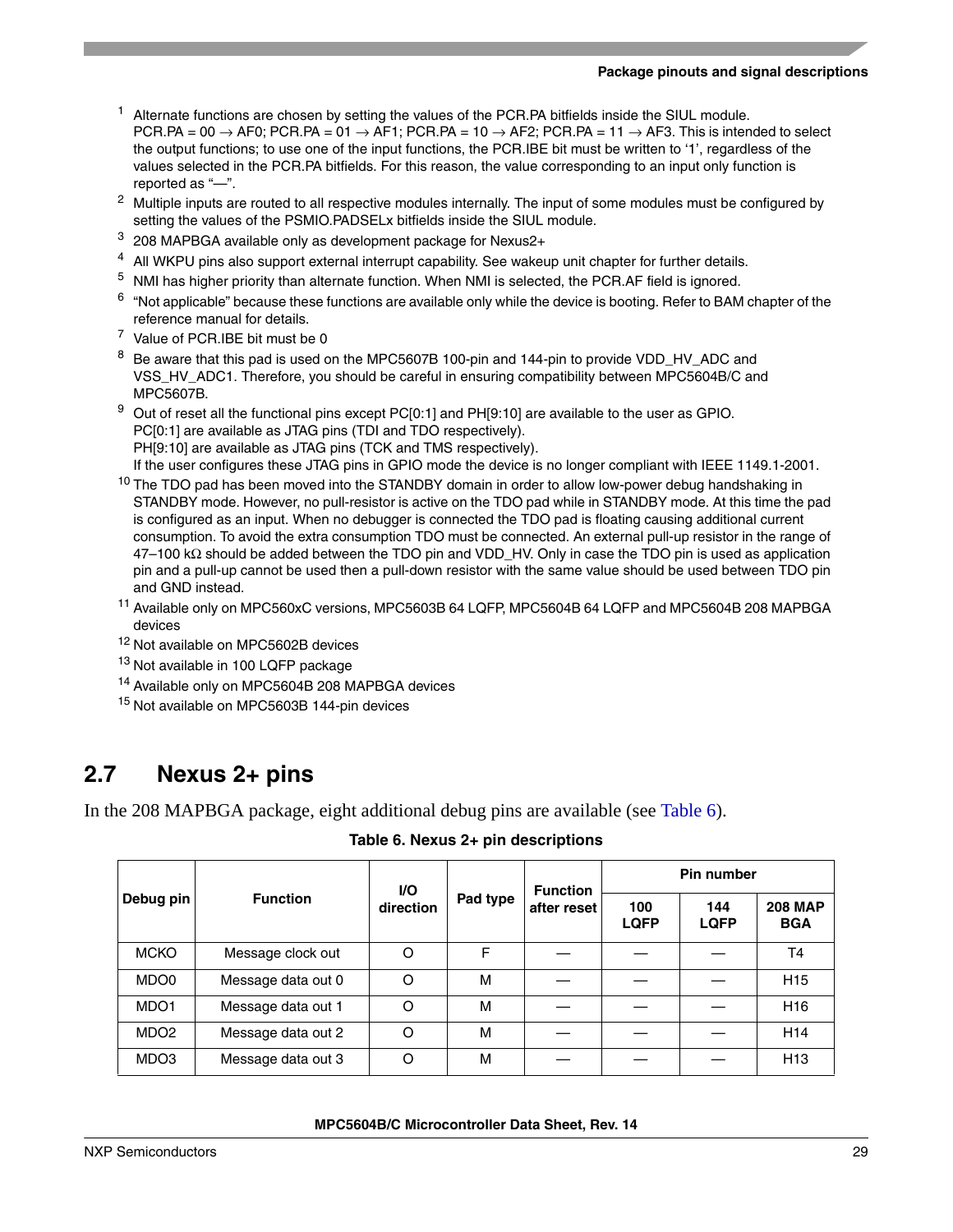#### **Package pinouts and signal descriptions**

|             |                       | I/O       |          | <b>Function</b> | <b>Pin number</b>  |                    |                              |  |  |
|-------------|-----------------------|-----------|----------|-----------------|--------------------|--------------------|------------------------------|--|--|
| Debug pin   | <b>Function</b>       | direction | Pad type | after reset     | 100<br><b>LQFP</b> | 144<br><b>LQFP</b> | <b>208 MAP</b><br><b>BGA</b> |  |  |
| <b>EVTI</b> | Event in              |           | M        | Pull-up         |                    |                    | K <sub>1</sub>               |  |  |
| <b>EVTO</b> | Event out             | O         | M        |                 |                    |                    | L4                           |  |  |
| <b>MSEO</b> | Message start/end out | O         | M        |                 |                    |                    | G <sub>16</sub>              |  |  |

**Table 6. Nexus 2+ pin descriptions (continued)**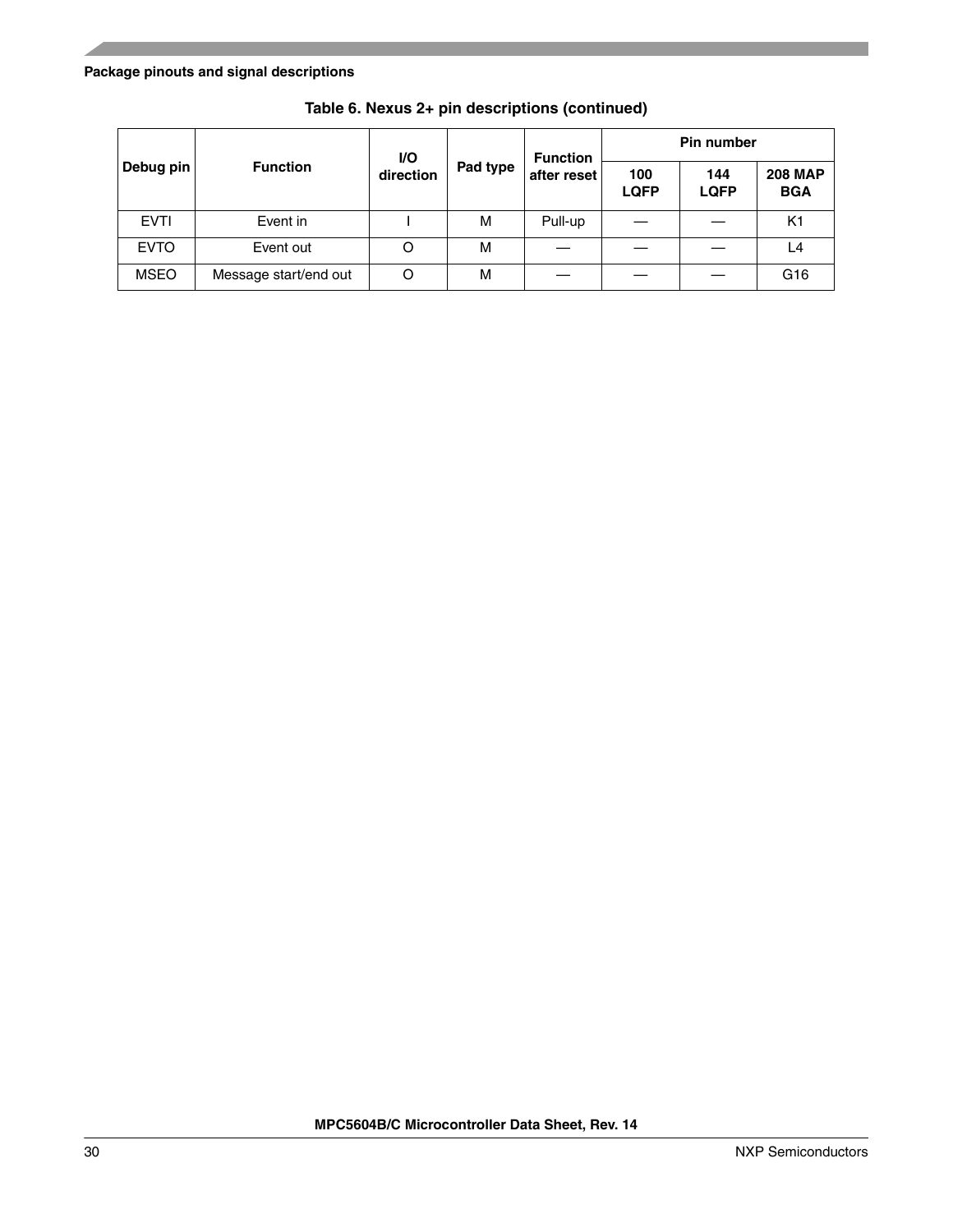### <span id="page-30-0"></span>**2.8 Electrical characteristics**

### <span id="page-30-1"></span>**2.9 Introduction**

This section contains electrical characteristics of the device as well as temperature and power considerations.

This product contains devices to protect the inputs against damage due to high static voltages. However, it is advisable to take precautions to avoid applying any voltage higher than the specified maximum rated voltages.

To enhance reliability, unused inputs can be driven to an appropriate logic voltage level ( $V_{DD}$  or  $V_{SS}$ ). This could be done by the internal pull-up and pull-down, which is provided by the product for most general purpose pins.

The parameters listed in the following tables represent the characteristics of the device and its demands on the system.

In the tables where the device logic provides signals with their respective timing characteristics, the symbol "CC" for Controller Characteristics is included in the Symbol column.

In the tables where the external system must provide signals with their respective timing characteristics to the device, the symbol "SR" for System Requirement is included in the Symbol column.

## <span id="page-30-2"></span>**2.10 Parameter classification**

The electrical parameters shown in this supplement are guaranteed by various methods. To give the customer a better understanding, the classifications listed in [Table 7](#page-30-3) are used and the parameters are tagged accordingly in the tables where appropriate.

<span id="page-30-3"></span>

| <b>Classification tag</b> | Tag description                                                                                                                                                                                                              |
|---------------------------|------------------------------------------------------------------------------------------------------------------------------------------------------------------------------------------------------------------------------|
| P                         | Those parameters are guaranteed during production testing on each individual device.                                                                                                                                         |
| С                         | Those parameters are achieved by the design characterization by measuring a statistically<br>relevant sample size across process variations.                                                                                 |
|                           | Those parameters are achieved by design characterization on a small sample size from typical<br>devices under typical conditions unless otherwise noted. All values shown in the typical column<br>are within this category. |
| D                         | Those parameters are derived mainly from simulations.                                                                                                                                                                        |

**Table 7. Parameter classifications**

### **NOTE**

The classification is shown in the column labeled "C" in the parameter tables where appropriate.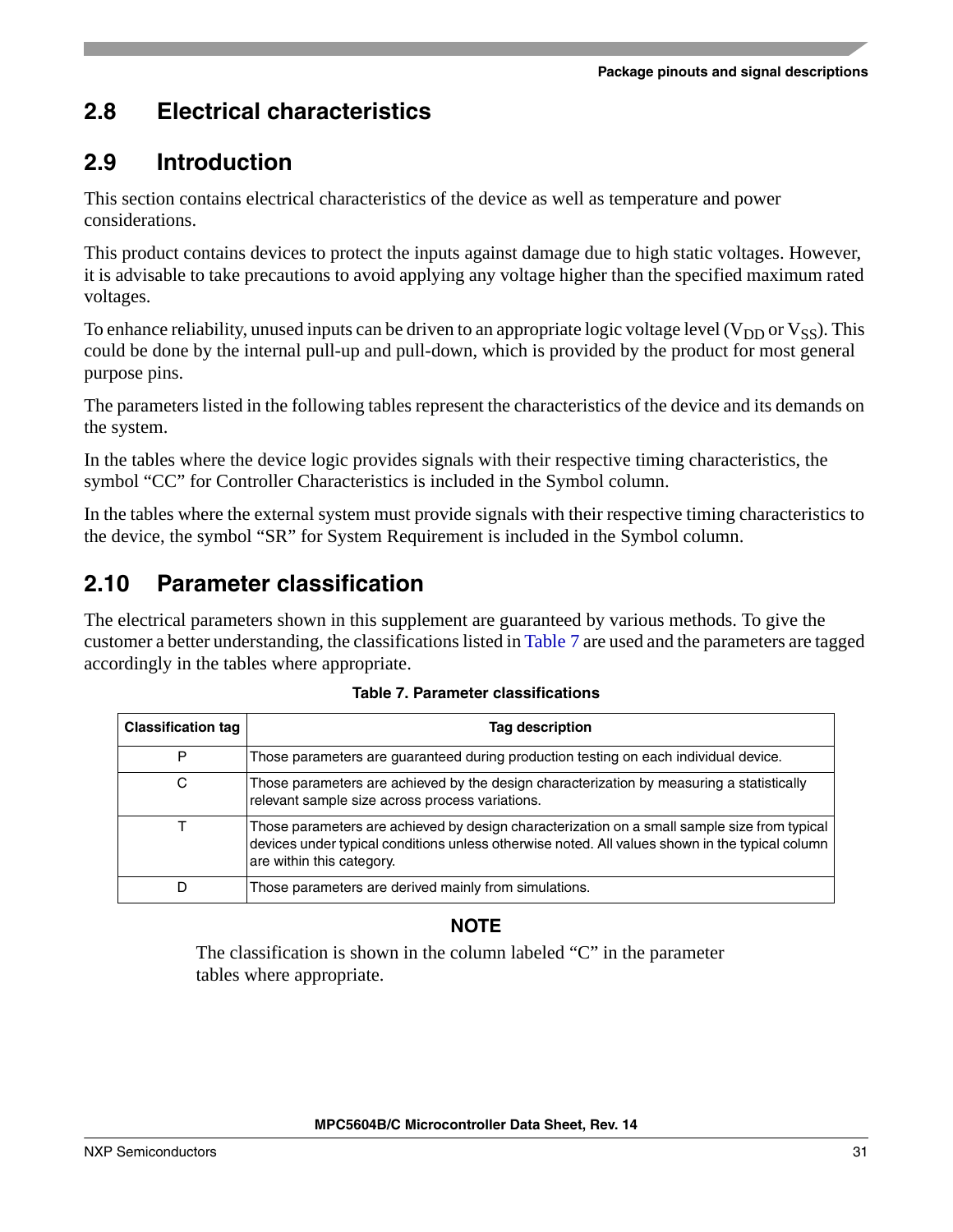**Package pinouts and signal descriptions**

### <span id="page-31-0"></span>**2.11 NVUSRO register**

Bit values in the Non-Volatile User Options (NVUSRO) Register control portions of the device configuration, namely electrical parameters such as high voltage supply and oscillator margin, as well as digital functionality (watchdog enable/disable after reset).

For a detailed description of the NVUSRO register, please refer to the device reference manual.

### <span id="page-31-1"></span>**2.11.1 NVUSRO[PAD3V5V] field description**

<span id="page-31-4"></span>The DC electrical characteristics are dependent on the PAD3V5V bit value. [Table 8](#page-31-4) shows how NVUSRO[PAD3V5V] controls the device configuration.

**Table 8. PAD3V5V field description**

| Value <sup>1</sup> | <b>Description</b>           |
|--------------------|------------------------------|
|                    | High voltage supply is 5.0 V |
|                    | High voltage supply is 3.3 V |

 $<sup>1</sup>$  Default manufacturing value is '1'. Value can be programmed by customer in Shadow Flash.</sup>

### <span id="page-31-2"></span>**2.11.2 NVUSRO[OSCILLATOR\_MARGIN] field description**

<span id="page-31-5"></span>The fast external crystal oscillator consumption is dependent on the OSCILLATOR\_MARGIN bit value. [Table 9](#page-31-5) shows how NVUSRO[OSCILLATOR\_MARGIN] controls the device configuration.

**Table [9. OSCILL](#page-98-2)ATOR\_MARGIN field description**

| Value <sup>1</sup> | <b>Description</b>                          |
|--------------------|---------------------------------------------|
|                    | Low consumption configuration (4 MHz/8 MHz) |
|                    | High margin configuration (4 MHz/16 MHz)    |
|                    |                                             |

<sup>1</sup> Default manufacturing value is '1'. Value can be programmed by customer in Shadow Flash.

## <span id="page-31-3"></span>**2.11.3 NVUSRO[WATCHDOG\_EN] field description**

<span id="page-31-6"></span>The watchdog enable/disable configuration after reset is dependent on the WATCHDOG\_EN bit value. [Table 10](#page-31-6) shows how NVUSRO[WATCHDOG\_EN] controls the device configuration.

#### **Table 10. WATCHDOG\_EN field description**

| Value <sup>1</sup> | <b>Description</b>   |
|--------------------|----------------------|
|                    | Disable after reset  |
|                    | l Enable after reset |

 $1$  Default manufacturing value is '1'. Value can be programmed by customer in Shadow Flash.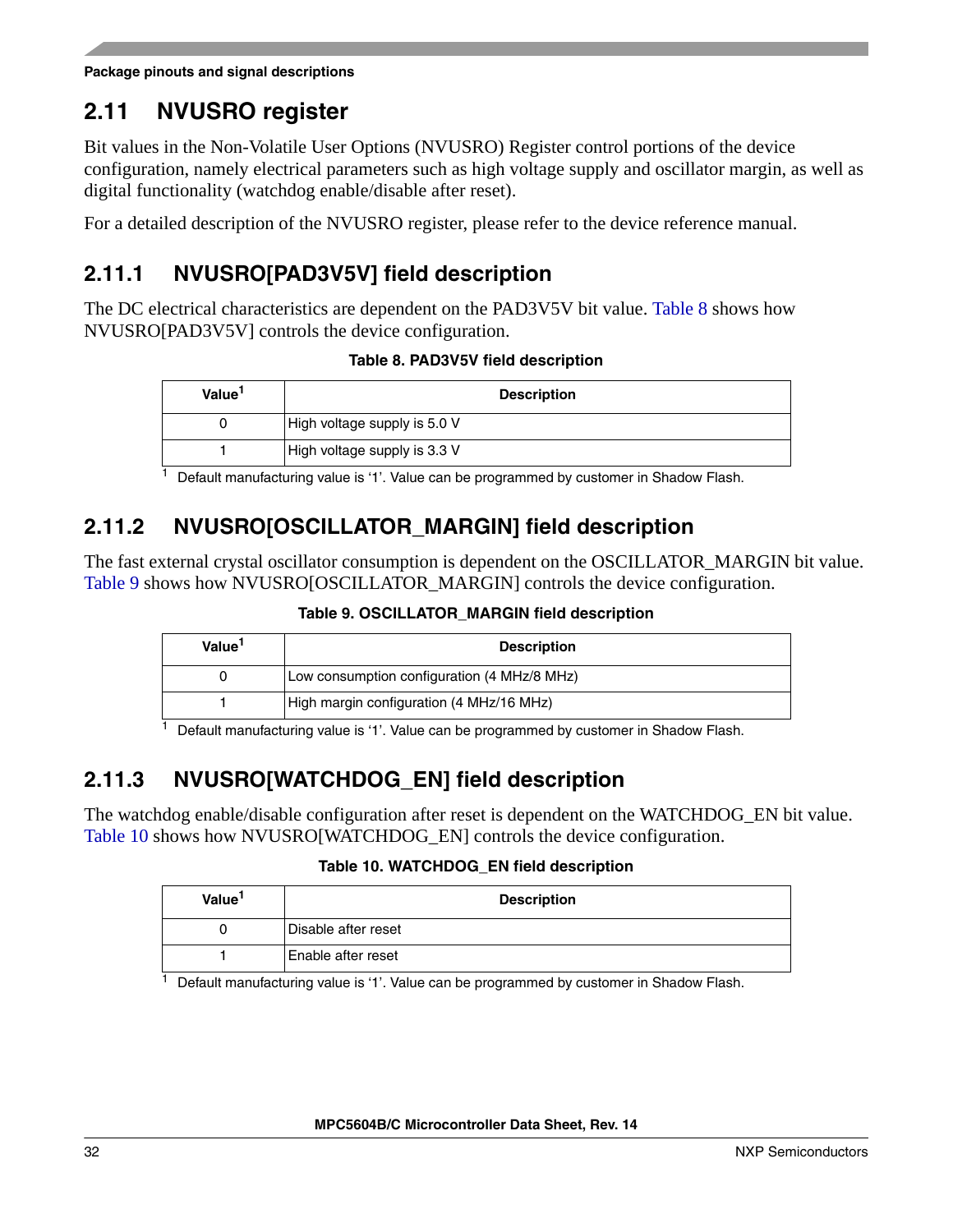## <span id="page-32-0"></span>**2.12 Absolute maximum ratings**

| Symbol          |                                                                 | <b>Parameter</b>                                                                               | <b>Conditions</b>                       | <b>Value</b>                |              | Unit        |
|-----------------|-----------------------------------------------------------------|------------------------------------------------------------------------------------------------|-----------------------------------------|-----------------------------|--------------|-------------|
|                 |                                                                 |                                                                                                | <b>Min</b>                              |                             | Max          |             |
| $V_{SS}$        |                                                                 | SR Digital ground on VSS_HV pins                                                               |                                         | $\Omega$                    | 0            | V           |
| V <sub>DD</sub> |                                                                 | SR Voltage on VDD_HV pins with respect to<br>ground $(V_{SS})$                                 |                                         | $-0.3$                      | 6.0          | V           |
| $V_{SS\_LV}$    |                                                                 | SR Voltage on VSS_LV (low voltage digital<br>supply) pins with respect to ground<br>$(V_{SS})$ |                                         | $V_{SS}$ -0.1 $V_{SS}$ +0.1 |              | $\vee$      |
| $V_{DD_BV}$     |                                                                 | SR Voltage on VDD_BV pin (regulator                                                            |                                         | $-0.3$                      | 6.0          | $\vee$      |
|                 |                                                                 | supply) with respect to ground $(V_{SS})$                                                      | Relative to V <sub>DD</sub>             | $-0.3$                      | $VDD+0.3$    |             |
| $V_{SS\_ADC}$   |                                                                 | SR Voltage on VSS_HV_ADC (ADC<br>reference) pin with respect to ground<br>$(V_{SS})$           |                                         | $V_{SS}$ -0.1               | $V_{SS}+0.1$ | V           |
| $V_{DD\_ADC}$   |                                                                 | SR Voltage on VDD_HV_ADC pin (ADC                                                              |                                         | $-0.3$                      | 6.0          | $\vee$      |
|                 |                                                                 | reference) with respect to ground $(V_{SS})$                                                   | Relative to V <sub>DD</sub>             | $V_{DD}$ –0.3 $V_{DD}$ +0.3 |              |             |
| $V_{IN}$        | SR Voltage on any GPIO pin with respect to<br>ground $(V_{SS})$ |                                                                                                | $-0.3$                                  | 6.0                         | $\mathsf{V}$ |             |
|                 |                                                                 |                                                                                                | Relative to V <sub>DD</sub>             |                             | $V_{DD}+0.3$ |             |
| <b>INJPAD</b>   |                                                                 | SR Injected input current on any pin during<br>overload condition                              |                                         | $-10$                       | 10           | mA          |
| <b>INJSUM</b>   |                                                                 | SR Absolute sum of all injected input<br>currents during overload condition                    |                                         | $-50$                       | 50           |             |
| <b>LAVGSEG</b>  |                                                                 | SR Sum of all the static I/O current within a                                                  | $V_{DD} = 5.0 V \pm 10\%$ , PAD3V5V = 0 |                             | 70           | mA          |
|                 |                                                                 | supply segment                                                                                 | $V_{DD}$ = 3.3 V ± 10%, PAD3V5V = 1     |                             | 64           |             |
| <b>CORELV</b>   |                                                                 | SR Low voltage static current sink through<br>VDD_BV                                           |                                         |                             | 150          | mA          |
|                 |                                                                 | T <sub>STORAGE</sub> SR Storage temperature                                                    |                                         | $-55$                       | 150          | $^{\circ}C$ |

**Table 11. Absolute maximum ratings**

#### **NOTE**

Stresses exceeding the recommended absolute maximum ratings may cause permanent damage to the device. This is a stress rating only and functional operation of the device at these or any other conditions above those indicated in the operational sections of this specification are not implied. Exposure to absolute maximum rating conditions for extended periods may affect device reliability. During overload conditions ( $V_{IN}$  >  $V_{DD}$  or  $V_{IN}$  <  $V_{SS}$ ), the voltage on pins with respect to ground ( $V_{SS}$ ) must not exceed the recommended values.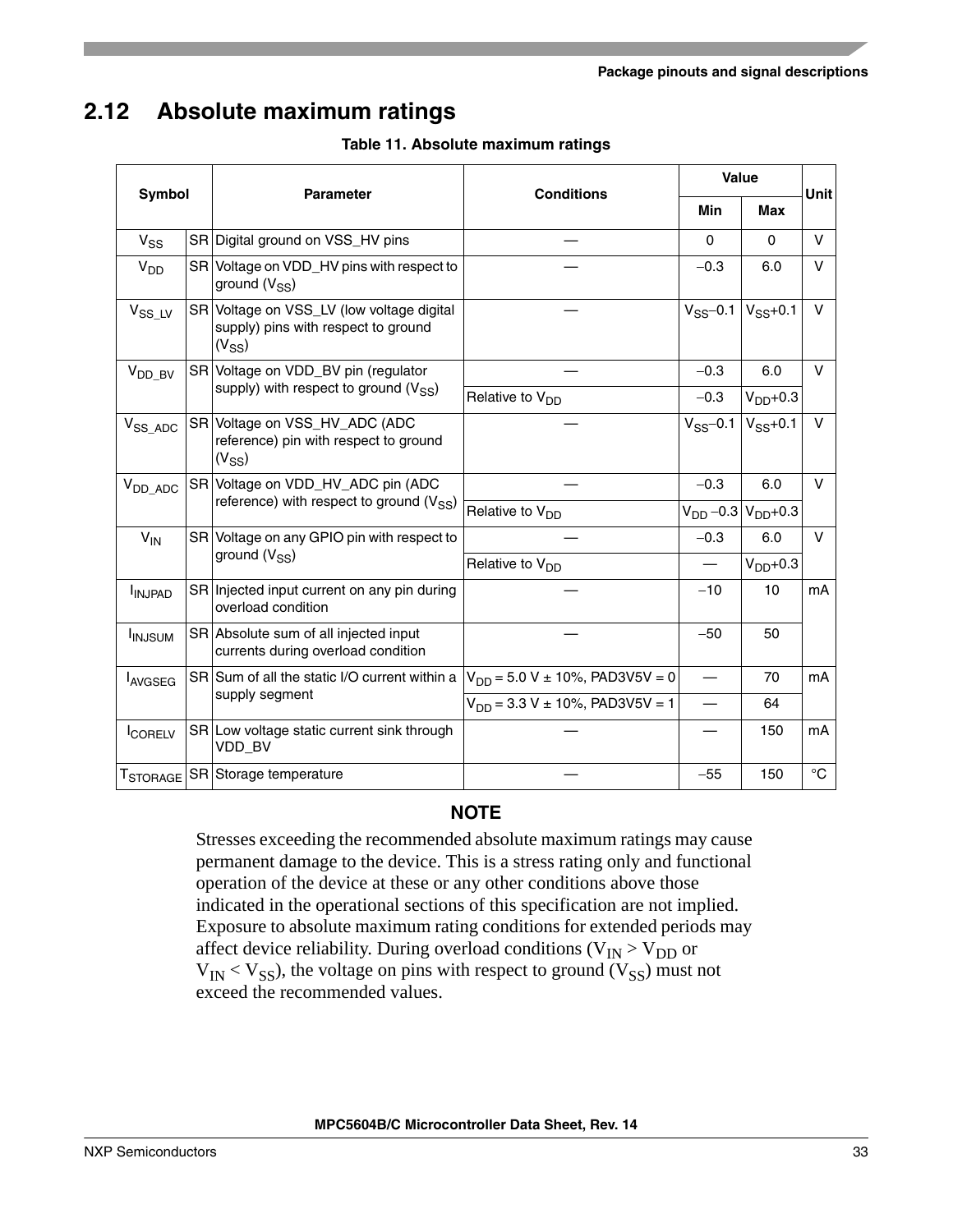### <span id="page-33-0"></span>**2.13 Recommended operating conditions**

**Table 12. Recommended operating conditions (3.3 V)**

|                             |      |                                                                                             |                               | Value            |               |              |  |
|-----------------------------|------|---------------------------------------------------------------------------------------------|-------------------------------|------------------|---------------|--------------|--|
| <b>Symbol</b>               |      | <b>Parameter</b>                                                                            | <b>Conditions</b>             | Min              | <b>Max</b>    | <b>Unit</b>  |  |
| $V_{SS}$                    |      | SR Digital ground on VSS_HV pins                                                            |                               | 0                | $\Omega$      | $\vee$       |  |
| $V_{DD}$ <sup>1</sup>       |      | SR Voltage on VDD_HV pins with respect to ground<br>$(V_{SS})$                              |                               | 3.0              | 3.6           | $\mathsf{V}$ |  |
| $V_{SS\_LV}^2$              |      | SR Voltage on VSS_LV (low voltage digital supply)<br>pins with respect to ground $(V_{SS})$ |                               | $V_{SS}$ -0.1    | $V_{SS}+0.1$  | $\vee$       |  |
| $V_{DD\_BV}^3$              | SR I | Voltage on VDD_BV pin (regulator supply) with<br>respect to ground $(V_{SS})$               |                               | 3.0              | 3.6           | $\vee$       |  |
|                             |      |                                                                                             | Relative to V <sub>DD</sub>   | $VDD$ -0.1       | $VDD+0.1$     |              |  |
| $V_{SS\_ADC}$               |      | SR Voltage on VSS_HV_ADC (ADC reference) pin<br>with respect to ground $(V_{SS})$           |                               | $V_{SS}$ -0.1    | $V_{SS}+0.1$  | $\vee$       |  |
| $V_{DD\_ADC}$ <sup>4</sup>  |      | SR Voltage on VDD_HV_ADC pin (ADC reference)<br>with respect to ground $(V_{SS})$           |                               | $3.0^{5}$        | 3.6           | $\vee$       |  |
|                             |      |                                                                                             | Relative to V <sub>DD</sub>   | $VDD - 0.1$      | $VDD+0.1$     |              |  |
| $V_{IN}$                    |      | SR Voltage on any GPIO pin with respect to ground                                           |                               | $V_{SS}$ -0.1    |               | $\vee$       |  |
|                             |      | $(V_{SS})$                                                                                  | Relative to V <sub>DD</sub>   |                  | $VDD+0.1$     |              |  |
| <b>INJPAD</b>               |      | SR Injected input current on any pin during overload<br>condition                           |                               | $-5$             | 5             | mA           |  |
| <b>I</b> INJSUM             |      | SR Absolute sum of all injected input currents during<br>overload condition                 |                               | $-50$            | 50            |              |  |
| TV <sub>DD</sub>            |      | SR $ V_{DD}$ slope to ensure correct power up <sup>6</sup>                                  |                               | 3.0 <sup>7</sup> | $0.25$ [V/µs] | V/s          |  |
| TA C-Grade Part             |      | SR Ambient temperature under bias                                                           | $f_{CPU} \leq 64 \text{ MHz}$ | $-40$            | 85            | $^{\circ}C$  |  |
| TJ C-Grade Part             |      | SR Junction temperature under bias                                                          |                               | $-40$            | 110           |              |  |
| TA V-Grade Part             |      | SR Ambient temperature under bias                                                           |                               | $-40$            | 105           |              |  |
| TJ V-Grade Part             |      | SR Junction temperature under bias                                                          |                               | $-40$            | 130           |              |  |
| T <sub>A M-Grade Part</sub> | SR   | Ambient temperature under bias                                                              |                               | $-40$            | 125           |              |  |
| TJ M-Grade Part             |      | SR Junction temperature under bias                                                          |                               | $-40$            | 150           |              |  |

 $\frac{1}{1}$  100 nF capacitance needs to be provided between each  $V_{DD}/V_{SS}$  pair

<sup>2</sup> 330 nF capacitance needs to be provided between each  $V_{DD\_LV}/V_{SS\_LV}$  supply pair.

<sup>3</sup> 400 nF capacitance needs to be provided between  $V_{DD\_BV}$  and the nearest  $V_{SS\_LV}$  (higher value may be needed depending on external regulator characteristics).

<sup>4</sup> 100 nF capacitance needs to be provided between  $V_{DD\_ADC}/V_{SS\_ADC}$  pair.

 $5$  Full electrical specification cannot be quaranteed when voltage drops below 3.0 V. In particular, ADC electrical characteristics and I/Os DC electrical specification may not be guaranteed. When voltage drops below VLVDHVL, device is reset.

<sup>6</sup> Guaranteed by device validation.

<sup>7</sup> Minimum value of TV<sub>DD</sub> must be guaranteed until V<sub>DD</sub> reaches 2.6 V (maximum value of V<sub>PORH</sub>).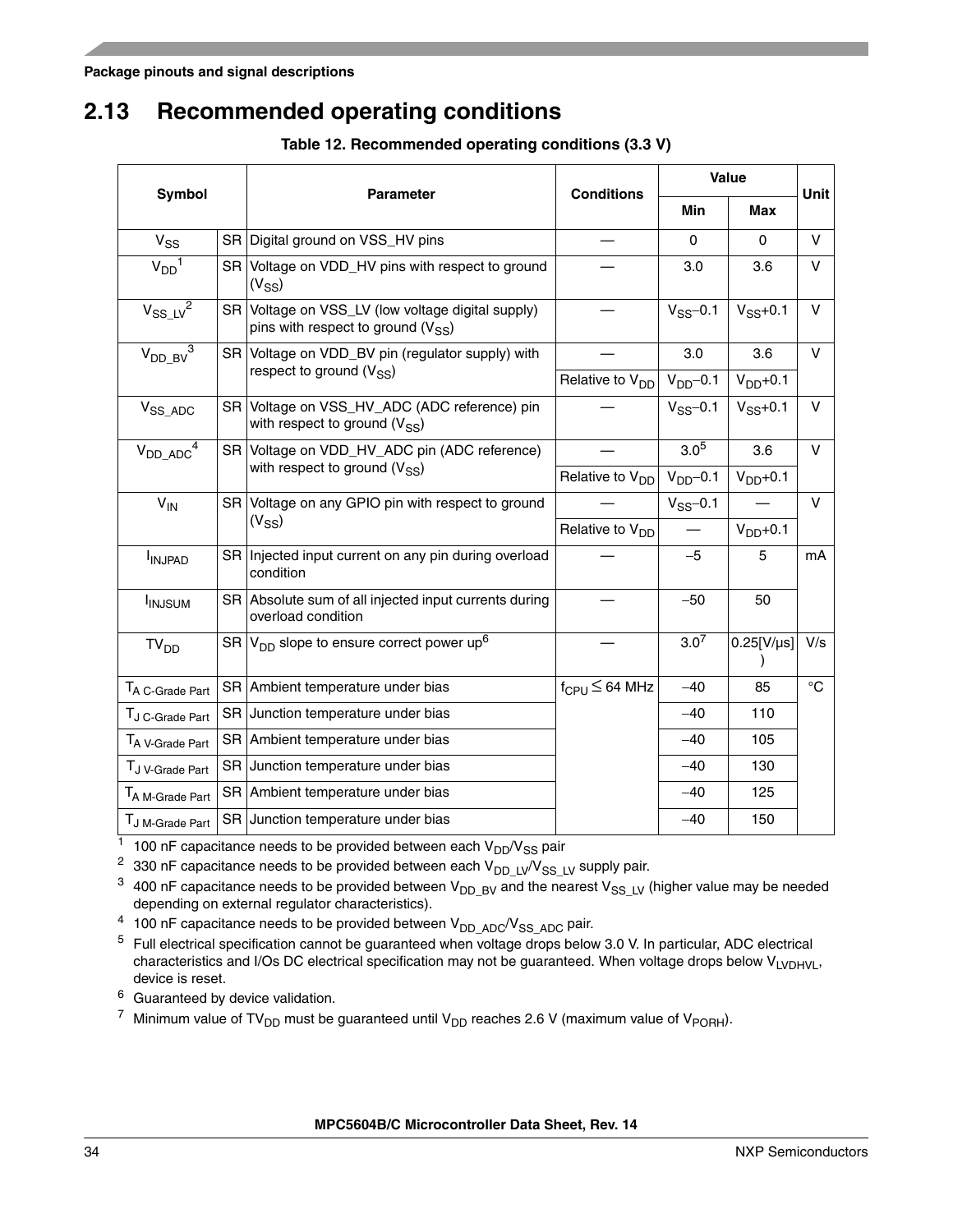| Symbol                                  |           |                                                                                          | <b>Conditions</b>           | Value            |                   | Unit        |
|-----------------------------------------|-----------|------------------------------------------------------------------------------------------|-----------------------------|------------------|-------------------|-------------|
|                                         |           | <b>Parameter</b>                                                                         | Min                         |                  | <b>Max</b>        |             |
| $V_{SS}$                                | SR        | Digital ground on VSS_HV pins                                                            |                             | $\Omega$         | 0                 | V           |
| $V_{DD}$ <sup>1</sup>                   | <b>SR</b> | Voltage on VDD_HV pins with respect to                                                   |                             | 4.5              | 5.5               | $\vee$      |
|                                         |           | ground $(V_{SS})$                                                                        | Voltage drop <sup>2</sup>   | 3.0              | 5.5               |             |
| $V_{SS\_LV}^3$                          | <b>SR</b> | Voltage on VSS_LV (low voltage digital<br>supply) pins with respect to ground $(V_{SS})$ |                             | $V_{SS}$ -0.1    | $V_{SS}+0.1$      | v           |
| $V_{DD\_BV}^4$                          | <b>SR</b> | Voltage on VDD_BV pin (regulator supply)                                                 |                             | 4.5              | 5.5               | $\vee$      |
|                                         |           | with respect to ground $(V_{SS})$                                                        | Voltage drop <sup>2</sup>   | 3.0              | 5.5               |             |
|                                         |           |                                                                                          | Relative to V <sub>DD</sub> | $V_{DD}$ -0.1    | $V_{DD}+0.1$      |             |
| $V_{SS\_ADC}$                           | SR.       | Voltage on VSS_HV_ADC (ADC reference)<br>pin with respect to ground (V <sub>SS</sub>     |                             | $V_{SS}$ -0.1    | $V_{SS}+0.1$      | v           |
| $V_{DD\_ADC}$ <sup>5</sup>              | SR.       | Voltage on VDD_HV_ADC pin (ADC                                                           |                             | 4.5              | 5.5               | $\vee$      |
|                                         |           | reference) with respect to ground $(V_{SS})$                                             | Voltage drop <sup>2</sup>   | 3.0              | 5.5               |             |
|                                         |           |                                                                                          | Relative to V <sub>DD</sub> | $VDD$ -0.1       | $VDD+0.1$         |             |
| $V_{IN}$                                |           | SR Voltage on any GPIO pin with respect to                                               |                             | $V_{SS}$ -0.1    |                   | $\vee$      |
|                                         |           | ground $(V_{SS})$                                                                        | Relative to V <sub>DD</sub> |                  | $VDD+0.1$         |             |
| <b>INJPAD</b>                           | SR        | Injected input current on any pin during<br>overload condition                           |                             | $-5$             | 5                 | mA          |
| <b>INJSUM</b>                           | SR.       | Absolute sum of all injected input currents<br>during overload condition                 |                             | $-50$            | 50                |             |
| TV <sub>DD</sub>                        | <b>SR</b> | $V_{DD}$ slope to ensure correct power up <sup>6</sup>                                   |                             | 3.0 <sup>7</sup> | $0.25$ V/ $\mu$ s | V/s         |
| TA C-Grade Part                         | <b>SR</b> | Ambient temperature under bias                                                           | $f_{\rm CPU} \leq 64$ MHz   | $-40$            | 85                | $^{\circ}C$ |
| TJ C-Grade Part                         | <b>SR</b> | Junction temperature under bias                                                          |                             | $-40$            | 110               |             |
| T <sub>A</sub> V-Grade Part             | <b>SR</b> | Ambient temperature under bias                                                           |                             | $-40$            | 105               |             |
| T <sub>J</sub> <sub>V</sub> -Grade Part | <b>SR</b> | Junction temperature under bias                                                          |                             | $-40$            | 130               |             |
| T <sub>A M-Grade Part</sub>             | <b>SR</b> | Ambient temperature under bias                                                           |                             | $-40$            | 125               |             |
| TJ M-Grade Part                         | SR        | Junction temperature under bias                                                          |                             | $-40$            | 150               |             |

|  | Table 13. Recommended operating conditions (5.0 V) |  |  |  |  |  |
|--|----------------------------------------------------|--|--|--|--|--|
|--|----------------------------------------------------|--|--|--|--|--|

 $\frac{1}{1}$  100 nF capacitance needs to be provided between each V<sub>DD</sub>/V<sub>SS</sub> pair.

<span id="page-34-0"></span> $2$  Full device operation is guaranteed by design when the voltage drops below 4.5 V down to 3.0 V. However, certain analog electrical characteristics will not be guaranteed to stay within the stated limits.

 $3$  330 nF capacitance needs to be provided between each  $V_{DD\_LV}/V_{SS\_LV}$  supply pair.

<sup>4</sup> 100 nF capacitance needs to be provided between  $V_{DD\_BV}$  and the nearest  $V_{SS\_LV}$  (higher value may be needed depending on external regulator characteristics).

 $5$  1 µF (electrolithic/tantalum) + 47 nF (ceramic) capacitance needs to be provided between  $V_{DD\_ADC}/V_{SS\_ADC}$  pair. Another ceramic cap of 10 nF with low inductance package can be added.

<sup>6</sup> Guaranteed by device validation.

<sup>7</sup> Minimum value of TV<sub>DD</sub> must be guaranteed until V<sub>DD</sub> reaches 2.6 V (maximum value of V<sub>PORH</sub>).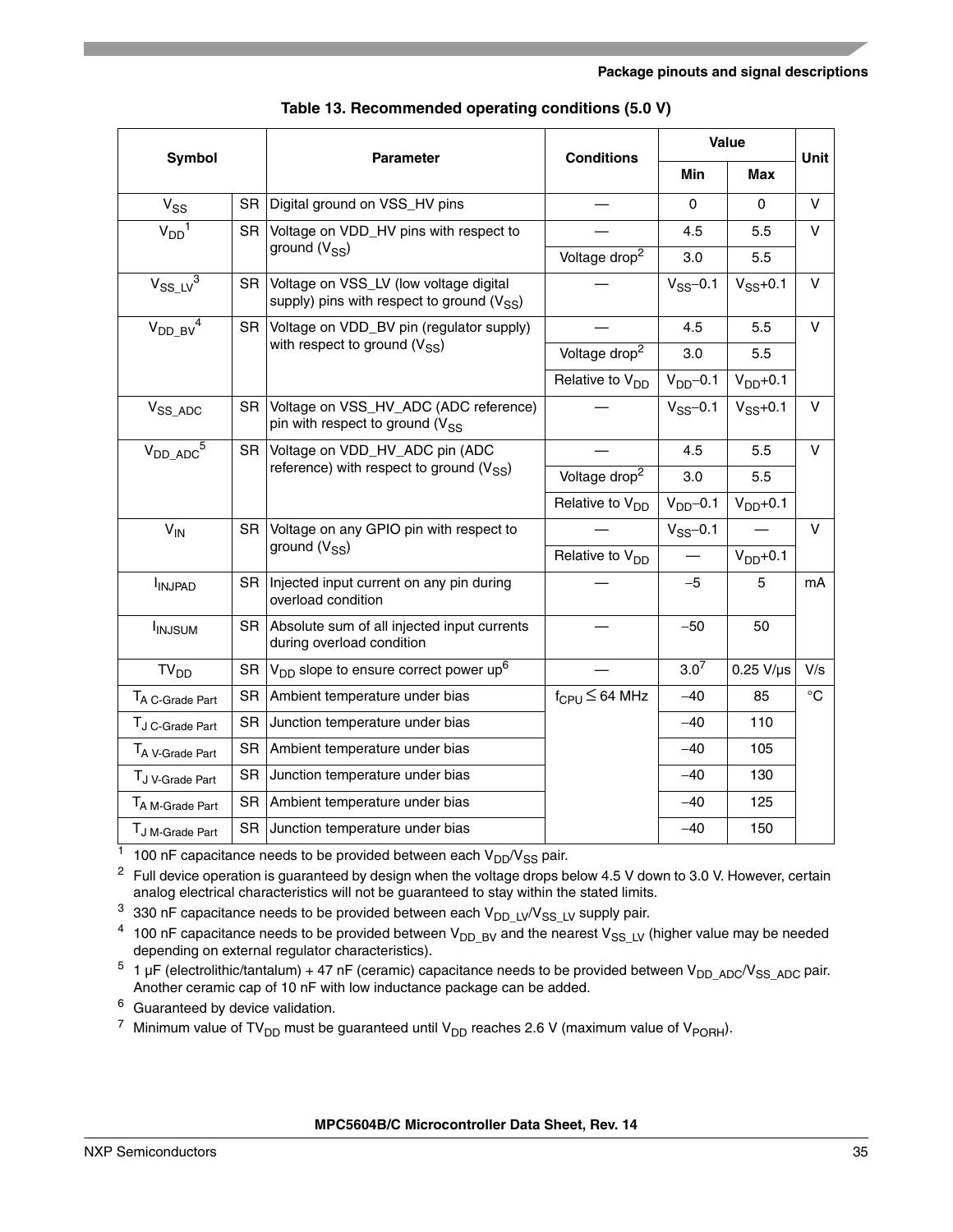### **NOTE**

RAM data retention is guaranteed with  $V_{DD\_LV}$  not below 1.08 V.

## <span id="page-35-0"></span>**2.14 Thermal characteristics**

### <span id="page-35-1"></span>**2.14.1 Package thermal characteristics**

| Symbol                            |         | $\mathbf c$                                                                         | <b>Parameter</b>                                                                                         | Conditions <sup>2</sup> | Pin count  | Value         | Unit           |
|-----------------------------------|---------|-------------------------------------------------------------------------------------|----------------------------------------------------------------------------------------------------------|-------------------------|------------|---------------|----------------|
| $\mathsf{R}_{\theta \mathsf{JA}}$ | CC      | D                                                                                   | Single-layer board - 1s<br>Thermal resistance,<br>junction-to-ambient natural<br>convection <sup>3</sup> |                         | 64         | 60            | $\degree$ C/W  |
|                                   |         |                                                                                     |                                                                                                          |                         | 100        | 64            |                |
|                                   |         |                                                                                     |                                                                                                          |                         | 144        | 64            |                |
|                                   |         |                                                                                     |                                                                                                          | Four-layer board - 2s2p | 64         | 42            |                |
|                                   |         |                                                                                     |                                                                                                          |                         | 100        | 51            |                |
|                                   |         |                                                                                     |                                                                                                          |                         | 144        | 49            |                |
| $R_{\theta$ JB                    | CC      | D                                                                                   | Thermal resistance,<br>junction-to-board <sup>4</sup>                                                    | Single-layer board - 1s | 64         | 24            | $^{\circ}$ C/W |
|                                   |         |                                                                                     |                                                                                                          |                         | 100        | 36            |                |
|                                   |         |                                                                                     |                                                                                                          |                         | 144        | 37            |                |
|                                   |         |                                                                                     |                                                                                                          | Four-layer board - 2s2p | 64         | 24            |                |
|                                   |         |                                                                                     |                                                                                                          |                         | 100        | 34            |                |
|                                   |         |                                                                                     |                                                                                                          |                         | 144        | 35            |                |
| $R_{\theta JC}$                   | CC<br>D | Thermal resistance,<br>junction-to-case <sup>5</sup>                                |                                                                                                          | Single-layer board - 1s | 64         | 11            | $\degree$ C/W  |
|                                   |         |                                                                                     |                                                                                                          | 100                     | 22         |               |                |
|                                   |         |                                                                                     |                                                                                                          |                         | 144        | 22            |                |
|                                   |         | Four-layer board - 2s2p                                                             | 64                                                                                                       | 11                      |            |               |                |
|                                   |         |                                                                                     |                                                                                                          | 100                     | 22         |               |                |
|                                   |         |                                                                                     |                                                                                                          | 144                     | 22         |               |                |
| $\Psi_{\mathsf{JB}}$              | CC      | Junction-to-board thermal<br>D<br>characterization parameter,<br>natural convection | Single-layer board - 1s                                                                                  | 64                      | <b>TBD</b> | $\degree$ C/W |                |
|                                   |         |                                                                                     |                                                                                                          |                         | 100        | 33            |                |
|                                   |         |                                                                                     |                                                                                                          | 144                     | 34         |               |                |
|                                   |         |                                                                                     | Four-layer board - 2s2p                                                                                  | 64                      | TBD        |               |                |
|                                   |         |                                                                                     |                                                                                                          | 100                     | 34         |               |                |
|                                   |         |                                                                                     |                                                                                                          |                         | 144        | 35            |                |

**Table 14. LQFP thermal characteristics<sup>1</sup>**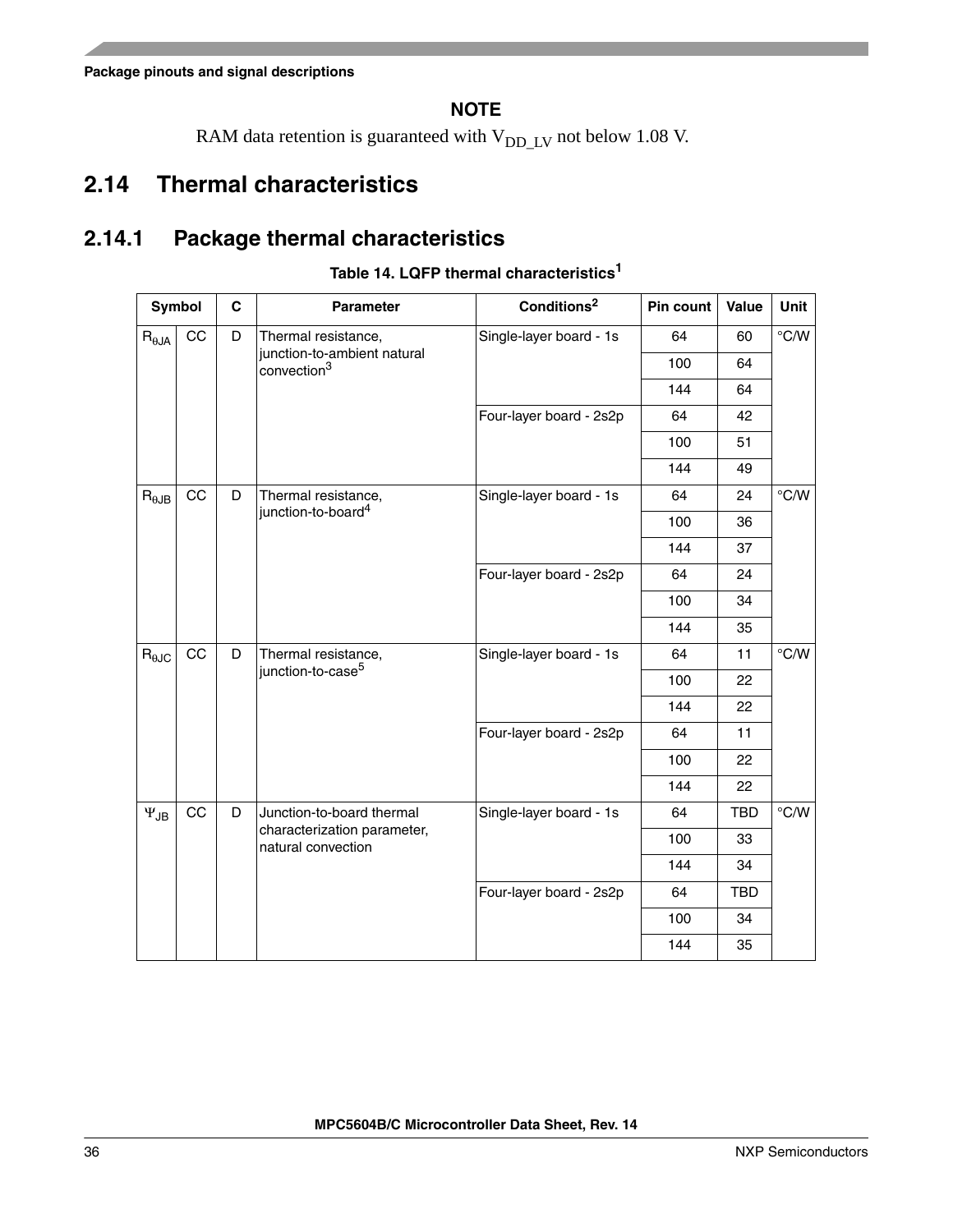| Symbol               |                                     | C                       | <b>Parameter</b>                                  | Conditions <sup>2</sup> | Pin count I        | Value | Unit |
|----------------------|-------------------------------------|-------------------------|---------------------------------------------------|-------------------------|--------------------|-------|------|
| $\Psi_{\mathsf{JC}}$ | CC<br>Junction-to-case thermal<br>D | Single-layer board - 1s | 64                                                | TBD                     | $\rm ^{\circ}$ C/W |       |      |
|                      |                                     |                         | characterization parameter,<br>natural convection |                         | 100                | 9     |      |
|                      |                                     |                         |                                                   |                         | 144                | 10    |      |
|                      |                                     |                         | Four-layer board - 2s2p                           | 64                      | TBD                |       |      |
|                      |                                     |                         |                                                   | 100                     | 9                  |       |      |
|                      |                                     |                         |                                                   |                         | 144                | 10    |      |

**Table 14. LQFP thermal characteristics1 (continued)**

 $1$  Thermal characteristics are based on simulation.

<sup>2</sup> V<sub>DD</sub> = 3.3 V ± 10% / 5.0 V ± 10%, T<sub>A</sub> = -40 to 125 °C

<sup>3</sup> Junction-to-ambient thermal resistance determined per JEDEC JESD51-3 and JESD51-6. Thermal test board meets JEDEC specification for this package.

<sup>4</sup> Junction-to-board thermal resistance determined per JEDEC JESD51-8. Thermal test board meets JEDEC specification for the specified package.

<sup>5</sup> Junction-to-case at the top of the package determined using MIL-STD 883 Method 1012.1. The cold plate temperature is used for the case temperature. Reported value includes the thermal resistance of the interface layer.

### **2.14.2 Power considerations**

<span id="page-36-0"></span>The average chip-junction temperature,  $T<sub>I</sub>$ , in degrees Celsius, may be calculated using [Equation 1](#page-36-0):

$$
T_J = T_A + (P_D \times R_{\theta JA})
$$
 Eqn. 1

Where:

 $T_A$  is the ambient temperature in  $\mathrm{C}$ .

 $R_{\theta JA}$  is the package junction-to-ambient thermal resistance, in °C/W.

 $P_D$  is the sum of  $P_{INT}$  and  $P_{I/O}$  ( $P_D = P_{INT} + P_{I/O}$ ).

 $P_{INT}$  is the product of  $I_{DD}$  and  $V_{DD}$ , expressed in watts. This is the chip internal power.

 $P<sub>I/O</sub>$  represents the power dissipation on input and output pins; user determined.

Most of the time for the applications,  $P_{I/O}$  <  $P_{INT}$  and may be neglected. On the other hand,  $P_{I/O}$  may be significant, if the device is configured to continuously drive external modules and/or memories.

<span id="page-36-1"></span>An approximate relationship between  $P_D$  and  $T_J$  (if  $P_{I/O}$  is neglected) is given by:

$$
P_D = K / (T_J + 273 \degree C)
$$
 Eqn. 2

<span id="page-36-2"></span>Therefore, solving equations [1](#page-36-0) and [2:](#page-36-1)

$$
K = P_D x (T_A + 273 °C) + R_{\theta JA} x P_D^2
$$
Eqn. 3

Where:

**MPC5604B/C Microcontroller Data Sheet, Rev. 14**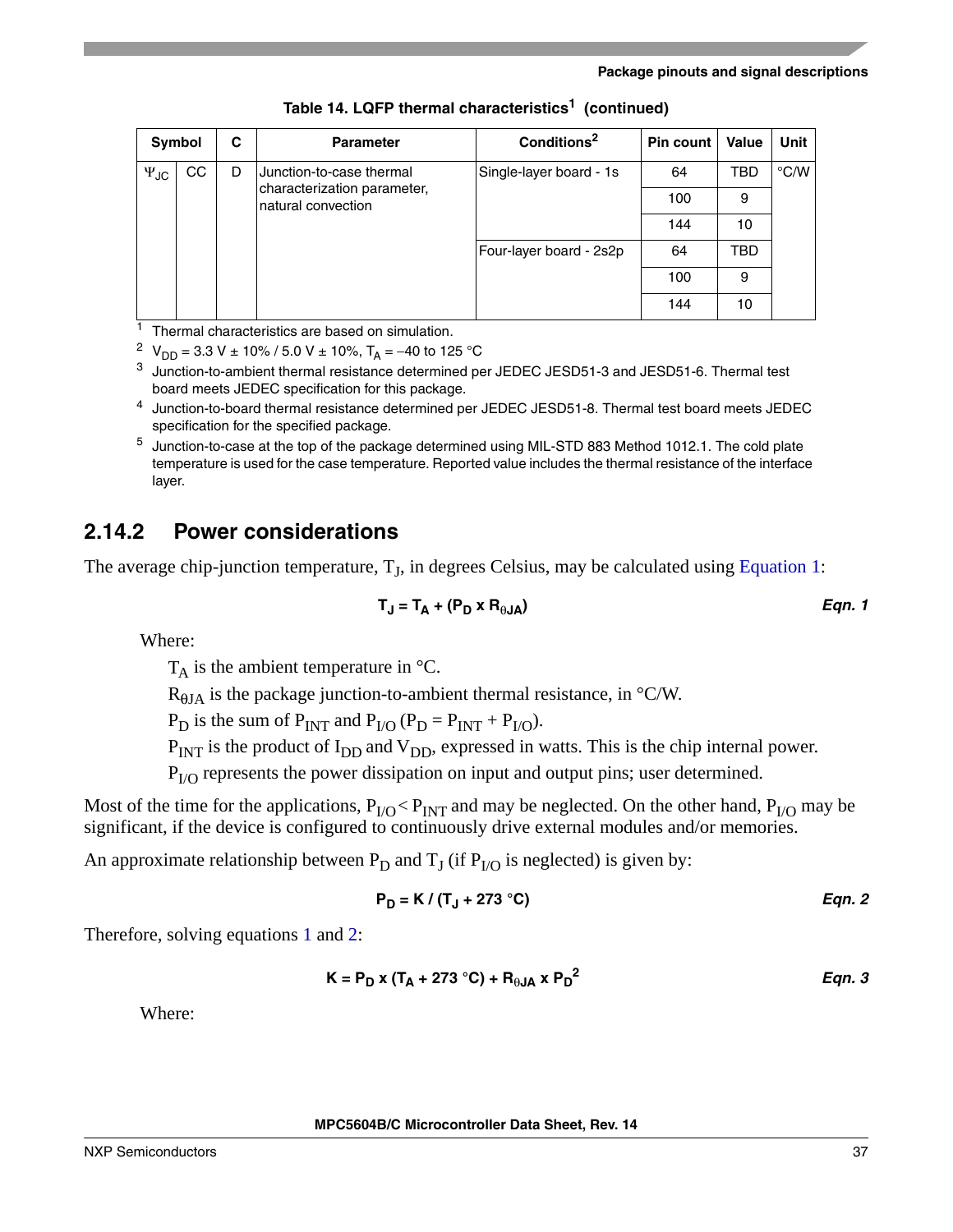K is a constant for the particular part, which may be determined from [Equation 3](#page-36-2) by measuring  $P_D$  (at equilibrium) for a known  $T_A$ . Using this value of K, the values of  $P_D$  and  $T_J$  may be obtained by solving equations [1](#page-36-0) and [2](#page-36-1) iteratively for any value of  $T_A$ .

## **2.15 I/O pad electrical characteristics**

### **2.15.1 I/O pad types**

The device provides four main I/O pad types depending on the associated alternate functions:

- Slow pads—These pads are the most common pads, providing a good compromise between transition time and low electromagnetic emission.
- Medium pads—These pads provide transition fast enough for the serial communication channels with controlled current to reduce electromagnetic emission.
- Fast pads—These pads provide maximum speed. There are used for improved Nexus debugging capability.
- Input only pads—These pads are associated to ADC channels and the external 32 kHz crystal oscillator (SXOSC) providing low input leakage.

Medium and Fast pads can use slow configuration to reduce electromagnetic emission, at the cost of reducing AC performance.

### **2.15.2 I/O input DC characteristics**

[Table 15](#page-38-0) provides input DC electrical characteristics as described in [Figure 7](#page-37-0).



<span id="page-37-0"></span>**Figure 7. I/O input DC electrical characteristics definition**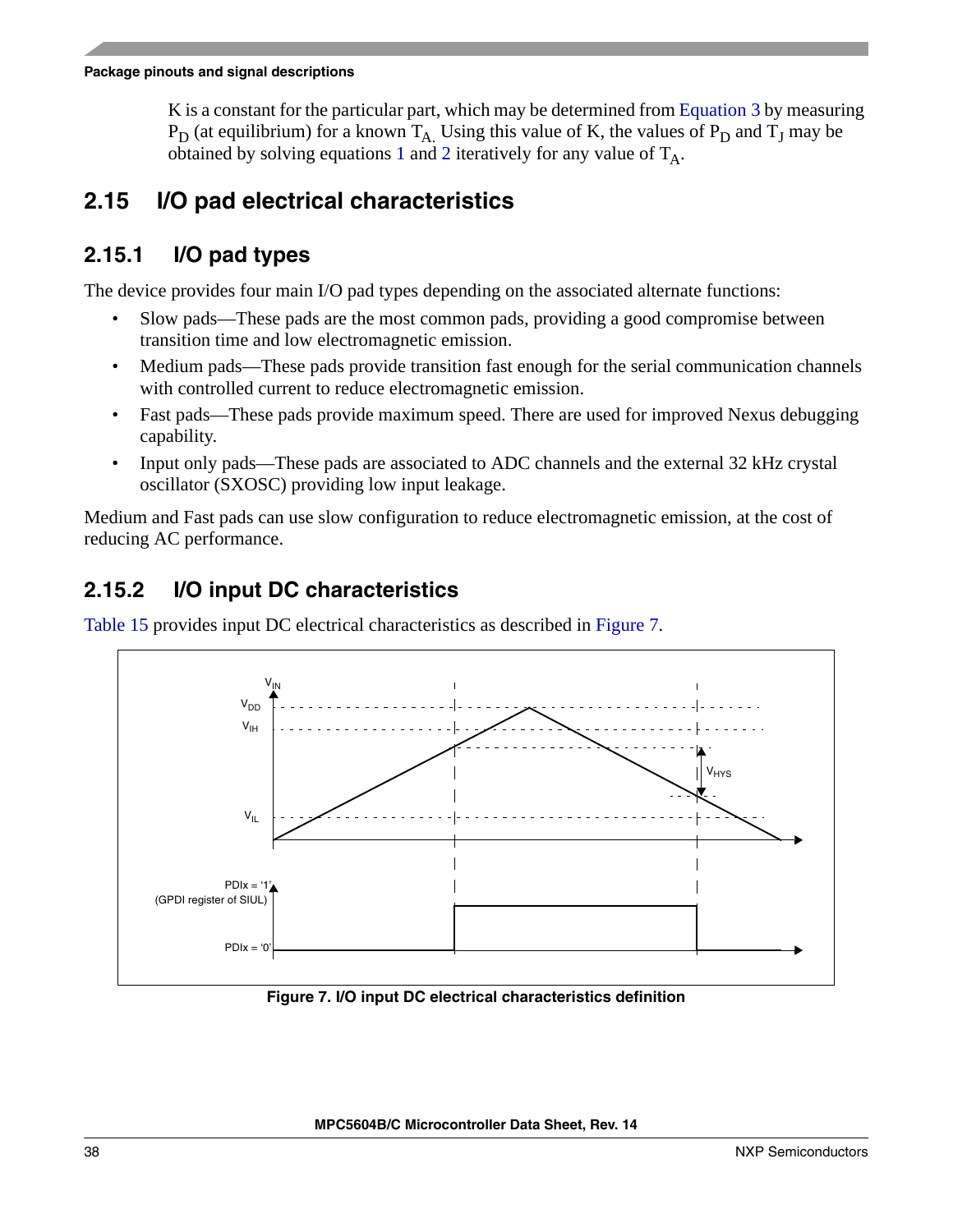<span id="page-38-0"></span>

|                    | Symbol | C | <b>Parameter</b>                             | Conditions <sup>1</sup> |                     |             |                | <b>Unit</b>         |        |
|--------------------|--------|---|----------------------------------------------|-------------------------|---------------------|-------------|----------------|---------------------|--------|
|                    |        |   |                                              |                         |                     | <b>Min</b>  | <b>Typ</b>     | Max                 |        |
| $V_{\text{IH}}$    | SR P   |   | Input high level CMOS (Schmitt<br>Trigger)   |                         | 0.65V <sub>DD</sub> |             |                | $VDD+0.4$           | $\vee$ |
| $V_{IL}$           | SR P   |   | Input low level CMOS (Schmitt<br>Trigger)    |                         |                     | $-0.4$      |                | 0.35V <sub>DD</sub> |        |
| V <sub>HYS</sub>   | CC     |   | C Input hysteresis CMOS (Schmitt<br>Trigger) |                         |                     | $0.1V_{DD}$ |                |                     |        |
| <b>L</b> KG        | CC     | D | Digital input leakage                        | No injection            | $T_A = -40 °C$      |             | $\overline{2}$ | 200                 | nA     |
|                    |        | D |                                              | on adjacent<br>pin      | $T_A = 25 °C$       |             | 2              | 200                 |        |
|                    |        | D |                                              |                         | $T_A = 85 °C$       |             | 5              | 300                 |        |
|                    |        | D |                                              |                         | $T_A = 105 °C$      |             | 12             | 500                 |        |
|                    |        | P |                                              |                         | $T_A = 125 °C$      |             | 70             | 1000                |        |
| $W_{FI}^2$         | SR P   |   | Wakeup input filtered pulse                  |                         |                     |             |                | 40                  | ns     |
| $W_{\text{NFI}}^2$ | SR P   |   | Wakeup input not filtered pulse              |                         |                     | 1000        |                |                     | ns     |

**Table 15. I/O input DC electrical characteristics**

<sup>1</sup> V<sub>DD</sub> = 3.3 V ± 10% / 5.0 V ± 10%, T<sub>A</sub> = -40 to 125 °C, unless otherwise specified

<span id="page-38-1"></span><sup>2</sup> In the range from 40 to 1000 ns, pulses can be filtered or not filtered, according to operating temperature and voltage.

### **2.15.3 I/O output DC characteristics**

The following tables provide DC characteristics for bidirectional pads:

- [Table 16](#page-38-2) provides weak pull figures. Both pull-up and pull-down resistances are supported.
- [Table 17](#page-39-0) provides output driver characteristics for I/O pads when in SLOW configuration.
- [Table 18](#page-39-1) provides output driver characteristics for I/O pads when in MEDIUM configuration.
- <span id="page-38-2"></span>• [Table 19](#page-40-0) provides output driver characteristics for I/O pads when in FAST configuration.

| Symbol |  |   | <b>Parameter</b>                                | Conditions <sup>1</sup>                                         |                        |    | <b>Value</b> |     |             |  |
|--------|--|---|-------------------------------------------------|-----------------------------------------------------------------|------------------------|----|--------------|-----|-------------|--|
|        |  |   |                                                 |                                                                 |                        |    | <b>Typ</b>   | Max | <b>Unit</b> |  |
|        |  |   | Il <sub>WPU</sub> I CC P Weak pull-up current   | $V_{\text{IN}} = V_{\text{II}}$ , $V_{\text{DD}} = 5.0$ V ± 10% | $\textsf{PAD3V5V} = 0$ | 10 |              | 150 | μA          |  |
|        |  |   | $\overline{C}$ absolute value                   |                                                                 | $PAD3V5V = 12$         | 10 |              | 250 |             |  |
|        |  | P |                                                 | $V_{IN} = V_{II}$ , $V_{DD} = 3.3$ V ± 10%   PAD3V5V = 1        |                        | 10 |              | 150 |             |  |
|        |  |   | Il <sub>WPD</sub> I CC P Weak pull-down current | $V_{IN} = V_{IH}$ , $V_{DD} = 5.0$ V $\pm$ 10%   PAD3V5V = 0    |                        | 10 |              | 150 | μA          |  |
|        |  |   | absolute value                                  |                                                                 | $PAD3V5V = 1$          | 10 |              | 250 |             |  |
|        |  | P |                                                 | $V_{IN} = V_{IH}$ , $V_{DD} = 3.3 V \pm 10\%$   PAD3V5V = 1     |                        | 10 |              | 150 |             |  |

**Table 16. I/O pull-up/pull-down DC electrical characteristics**

<sup>1</sup> V<sub>DD</sub> = 3.3 V ± 10% / 5.0 V ± 10%, T<sub>A</sub> = -40 to 125 °C, unless otherwise specified.

<sup>2</sup> The configuration PAD3V5 = 1 when V<sub>DD</sub> = 5 V is only a transient configuration during power-up. All pads but RESET and Nexus output (MDOx, EVTO, MCKO) are configured in input or in high impedance state.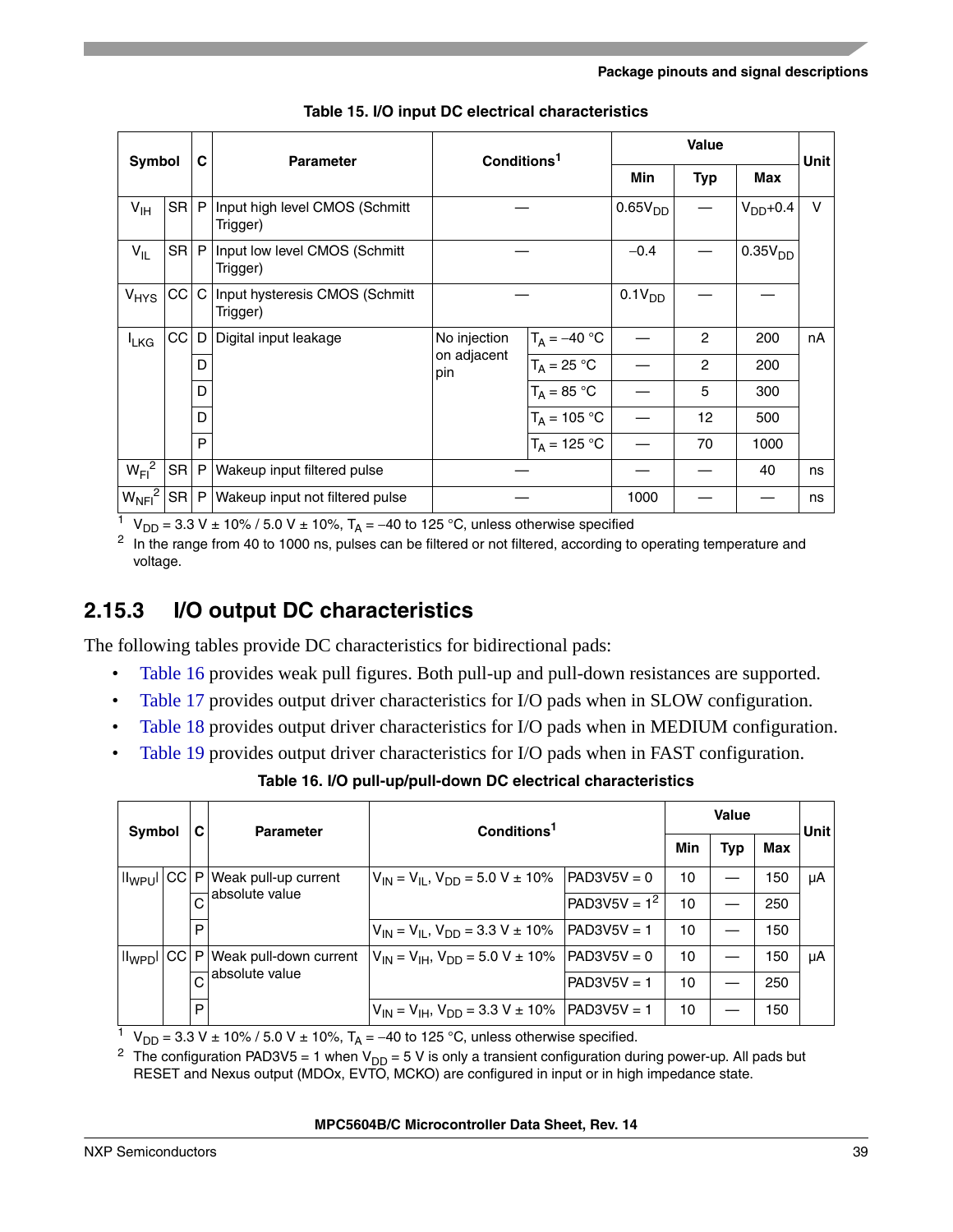<span id="page-39-0"></span>

| $Symbol$ $C$      |   | <b>Parameter</b>                                     | Conditions <sup>1</sup>                                                                                       |                    |            | Unitl              |   |
|-------------------|---|------------------------------------------------------|---------------------------------------------------------------------------------------------------------------|--------------------|------------|--------------------|---|
|                   |   |                                                      |                                                                                                               | Min                | <b>Typ</b> | Max                |   |
| $V_{OH}$ CC $ P $ |   | Output high level<br>SLOW configuration              | Push Pull $I_{OH} = -2$ mA,<br>0.8V <sub>DD</sub><br>$V_{DD} = 5.0 V \pm 10\%$ , PAD3V5V = 0<br>(recommended) |                    |            |                    | v |
|                   |   |                                                      | $I_{OH} = -2$ mA,<br>$V_{DD}$ = 5.0 V ± 10%, PAD3V5V = 1 <sup>2</sup>                                         | 0.8V <sub>DD</sub> |            |                    |   |
|                   | C |                                                      | $I_{OH} = -1$ mA,<br>$V_{DD}$ = 3.3 V ± 10%, PAD3V5V = 1<br>(recommended)                                     | $VDD$ -0.8         |            |                    |   |
|                   |   | $V_{OL}$ CC P Output low level<br>SLOW configuration | Push Pull $I_{OL}$ = 2 mA,<br>$V_{DD} = 5.0 V \pm 10\%$ , PAD3V5V = 0<br>(recommended)                        |                    |            | 0.1V <sub>DD</sub> | v |
|                   | C |                                                      | $I_{\text{OI}} = 2 \text{ mA}$<br>$V_{DD}$ = 5.0 V ± 10%, PAD3V5V = 1 <sup>2</sup>                            |                    |            | 0.1V <sub>DD</sub> |   |
|                   | С |                                                      | $I_{\text{OI}} = 1 \text{ mA}$<br>$V_{DD}$ = 3.3 V ± 10%, PAD3V5V = 1<br>(recommended)                        |                    |            | 0.5                |   |

**Table 17. SLOW configuration output buffer electrical characteristics**

<sup>1</sup> V<sub>DD</sub> = 3.3 V ± 10% / 5.0 V ± 10%, T<sub>A</sub> = -40 to 125 °C, unless otherwise specified

<span id="page-39-2"></span><sup>2</sup> The configuration PAD3V5 = 1 when V<sub>DD</sub> = 5 V is only a transient configuration during power-up. All pads but RESET and Nexus output (MDOx, EVTO, MCKO) are configured in input or in high impedance state.

|  |  | Table 18. MEDIUM configuration output buffer electrical characteristics |
|--|--|-------------------------------------------------------------------------|
|  |  |                                                                         |

<span id="page-39-1"></span>

| Symbol C |   | <b>Parameter</b>                                                      | Conditions <sup>1</sup> |                                                                               | <b>Value</b>       | <b>Unit</b> |     |   |
|----------|---|-----------------------------------------------------------------------|-------------------------|-------------------------------------------------------------------------------|--------------------|-------------|-----|---|
|          |   |                                                                       |                         |                                                                               |                    | <b>Typ</b>  | Max |   |
|          |   | V <sub>OH</sub> CC C Output high level<br><b>MEDIUM</b> configuration |                         | Push Pull $ I_{OH} = -3.8$ mA,<br>$V_{DD} = 5.0 V \pm 10\%$ , PAD3V5V = 0     | 0.8V <sub>DD</sub> |             |     | v |
|          | P |                                                                       |                         | $I_{OH} = -2$ mA,<br>$V_{DD} = 5.0 V \pm 10\%$ , PAD3V5V = 0<br>(recommended) | 0.8V <sub>DD</sub> |             |     |   |
|          | C |                                                                       |                         | $I_{OH} = -1$ mA,<br>$V_{DD}$ = 5.0 V ± 10%, PAD3V5V = 1 <sup>2</sup>         | 0.8V <sub>DD</sub> |             |     |   |
|          | C |                                                                       |                         | $I_{OH} = -1$ mA,<br>$V_{DD}$ = 3.3 V ± 10%, PAD3V5V = 1<br>(recommended)     | $V_{DD}$ -0.8      |             |     |   |
|          | C |                                                                       |                         | $I_{OH} = -100 \mu A$ ,<br>$V_{DD} = 5.0 V \pm 10\%$ , PAD3V5V = 0            | 0.8V <sub>DD</sub> |             |     |   |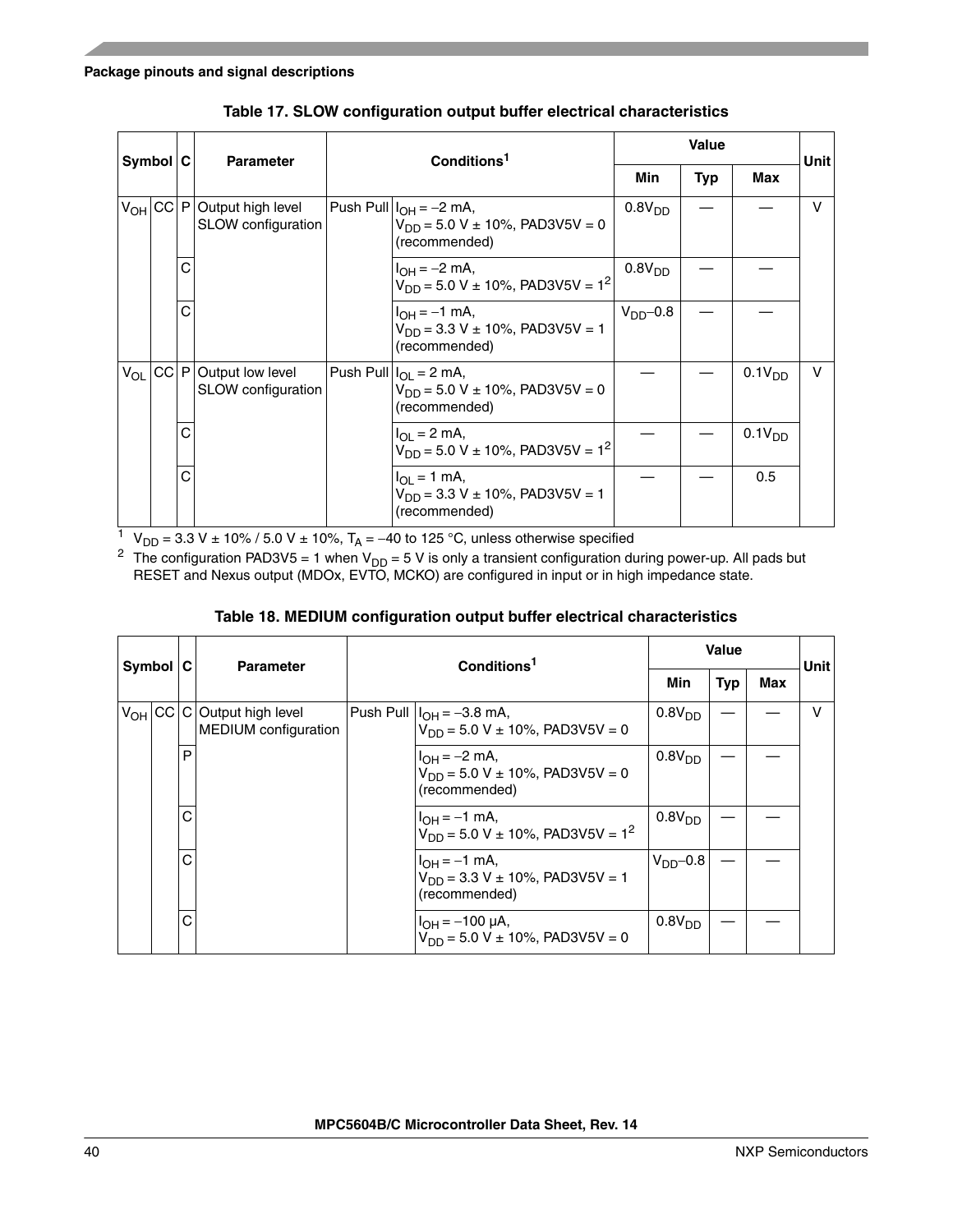|          | $Symbol$ $ C$ |   | <b>Parameter</b>                                     | Conditions <sup>1</sup>                                                                | <b>Value</b> | Unit       |                    |   |
|----------|---------------|---|------------------------------------------------------|----------------------------------------------------------------------------------------|--------------|------------|--------------------|---|
|          |               |   |                                                      |                                                                                        |              | <b>Typ</b> | Max                |   |
| $V_{OL}$ |               |   | CC C Output low level<br><b>MEDIUM</b> configuration | Push Pull $ I_{OL} = 3.8$ mA,<br>$V_{DD} = 5.0 V \pm 10\%$ , PAD3V5V = 0               |              |            | 0.2V <sub>DD</sub> | v |
|          |               | P |                                                      | $I_{OL} = 2$ mA,<br>$V_{DD} = 5.0 V \pm 10\%$ , PAD3V5V = 0<br>(recommended)           |              |            | 0.1V <sub>DD</sub> |   |
|          |               | C |                                                      | $I_{OL} = 1$ mA,<br>$V_{DD}$ = 5.0 V ± 10%, PAD3V5V = 1 <sup>2</sup>                   |              |            | 0.1V <sub>DD</sub> |   |
|          |               | Ċ |                                                      | $I_{\text{OI}} = 1 \text{ mA}$<br>$V_{DD}$ = 3.3 V ± 10%, PAD3V5V = 1<br>(recommended) |              |            | 0.5                |   |
|          |               | C |                                                      | $I_{OL}$ = 100 µA,<br>$V_{DD} = 5.0 V \pm 10\%$ , PAD3V5V = 0                          |              |            | 0.1V <sub>DD</sub> |   |

#### **Table 18. MEDIUM configuration output buffer electrical characteristics (continued)**

<sup>1</sup> V<sub>DD</sub> = 3.3 V ± 10% / 5.0 V ± 10%, T<sub>A</sub> = -40 to 125 °C, unless otherwise specified

<span id="page-40-1"></span><sup>2</sup> The configuration PAD3V5 = 1 when  $V_{DD} = 5$  V is only a transient configuration during power-up. All pads but RESET and Nexus output (MDOx, EVTO, MCKO) are configured in input or in high impedance state.

<span id="page-40-0"></span>

|          | $Symbol$ $C$ |   | <b>Parameter</b>                                             | Conditions <sup>1</sup>                                                                      |                    |     |                    | <b>Unit</b> |
|----------|--------------|---|--------------------------------------------------------------|----------------------------------------------------------------------------------------------|--------------------|-----|--------------------|-------------|
|          |              |   |                                                              |                                                                                              | Min                | Typ | Max                |             |
|          |              |   | V <sub>OH</sub> CC P Output high level<br>FAST configuration | Push Pull $ I_{OH} = -14$ mA,<br>$V_{DD}$ = 5.0 V ± 10%, PAD3V5V = 0<br>(recommended)        | 0.8V <sub>DD</sub> |     |                    | v           |
|          |              | C |                                                              | 0.8V <sub>DD</sub><br>$I_{OH} = -7mA,$<br>$V_{DD}$ = 5.0 V ± 10%, PAD3V5V = 1 <sup>2</sup>   |                    |     |                    |             |
|          |              | C |                                                              | $I_{OH} = -11$ mA,<br>$V_{DD}$ = 3.3 V ± 10%, PAD3V5V = 1<br>(recommended)                   | $VDD-0.8$          |     |                    |             |
| $V_{OL}$ |              |   | CC P Output low level<br>FAST configuration                  | Push Pull $ I_{OL} = 14 \text{mA}$ ,<br>$V_{DD}$ = 5.0 V ± 10%, PAD3V5V = 0<br>(recommended) |                    |     | 0.1V <sub>DD</sub> | v           |
|          |              | C |                                                              | $I_{\Omega I}$ = 7mA,<br>$V_{DD}$ = 5.0 V ± 10%, PAD3V5V = 1 <sup>2</sup>                    |                    |     | 0.1V <sub>DD</sub> |             |
|          |              | C |                                                              | $I_{\text{OI}} = 11 \text{mA}$ ,<br>$V_{DD}$ = 3.3 V ± 10%, PAD3V5V = 1<br>(recommended)     |                    |     | 0.5                |             |

#### **Table 19. FAST configuration output buffer electrical characteristics**

<sup>1</sup> V<sub>DD</sub> = 3.3 V ± 10% / 5.0 V ± 10%, T<sub>A</sub> = -40 to 125 °C, unless otherwise specified

<span id="page-40-2"></span><sup>2</sup> The configuration PAD3V5 = 1 when V<sub>DD</sub> = 5 V is only a transient configuration during power-up. All pads but RESET and Nexus output (MDOx, EVTO, MCKO) are configured in input or in high impedance state.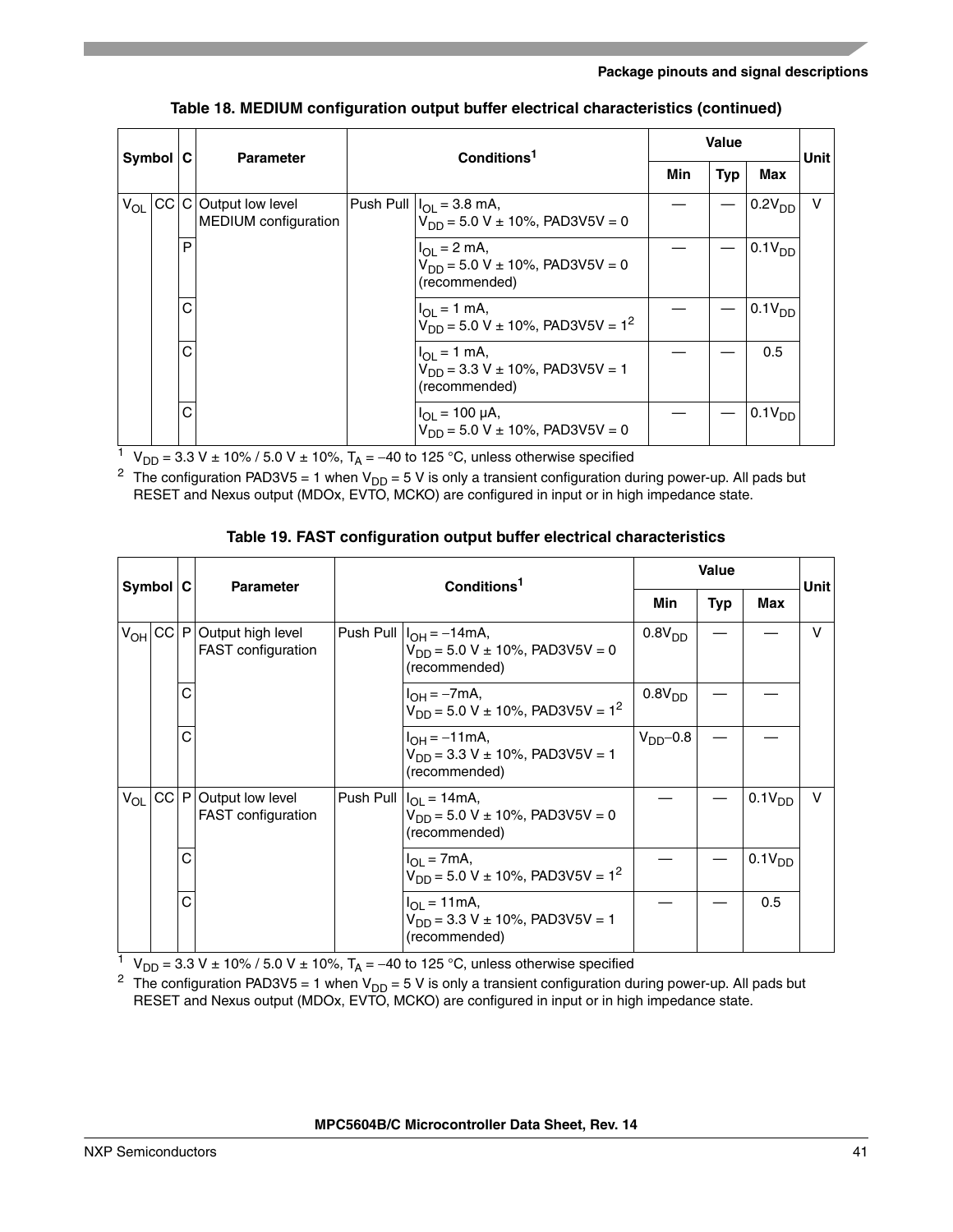# **2.15.4 Output pin transition times**

|          | $Symbol$ <sub>C</sub> |   | <b>Parameter</b>                         |                | Conditions <sup>1</sup>                 | <b>Value</b> |                | <b>Unit</b> |
|----------|-----------------------|---|------------------------------------------|----------------|-----------------------------------------|--------------|----------------|-------------|
|          |                       |   |                                          |                |                                         |              | Min $Typ$ Max  |             |
| $t_{tr}$ | CC                    |   | D Output transition time output          | $C_L = 25$ pF  | $V_{DD} = 5.0 V \pm 10\%$ , PAD3V5V = 0 |              | 50             | ns          |
|          |                       | T | pin <sup>2</sup><br>SLOW configuration   | $C_1 = 50 pF$  |                                         |              | 100            |             |
|          |                       |   |                                          | $C_1 = 100 pF$ |                                         |              | 125            |             |
|          |                       | D |                                          | $C_1 = 25$ pF  | $V_{DD}$ = 3.3 V ± 10%, PAD3V5V = 1     |              | 50             |             |
|          |                       |   |                                          | $C_1 = 50 pF$  |                                         |              | 100            |             |
|          |                       | D |                                          | $C_1 = 100 pF$ |                                         |              | 125            |             |
| $t_{tr}$ | CC                    |   | D Output transition time output          | $C_1 = 25$ pF  | $V_{DD}$ = 5.0 V ± 10%, PAD3V5V = 0     |              | 10             | ns          |
|          |                       |   | pin <sup>2</sup><br>MEDIUM configuration | $C_1 = 50 pF$  | $S IUL.PCRx.SRC = 1$                    |              | 20             |             |
|          |                       |   |                                          | $C_1 = 100 pF$ |                                         |              | 40             |             |
|          |                       | D |                                          | $C_L = 25 pF$  | $V_{DD}$ = 3.3 V ± 10%, PAD3V5V = 1     |              | 12             |             |
|          |                       |   |                                          | $C_1 = 50 pF$  | $SIUL.PCRx.SRC = 1$                     |              | 25             |             |
|          |                       | D |                                          | $C_1 = 100 pF$ |                                         |              | 40             |             |
| $t_{tr}$ | CC                    |   | D Output transition time output          | $C_1 = 25$ pF  | $V_{DD}$ = 5.0 V ± 10%, PAD3V5V = 0     |              | 4              | ns          |
|          |                       |   | pin <sup>2</sup><br>FAST configuration   | $C_1 = 50$ pF  |                                         |              | 6              |             |
|          |                       |   |                                          | $C_L = 100 pF$ |                                         |              | 12             |             |
|          |                       |   |                                          | $C_L = 25$ pF  | $V_{DD}$ = 3.3 V ± 10%, PAD3V5V = 1     |              | 4              |             |
|          |                       |   |                                          | $C_1 = 50 pF$  |                                         |              | $\overline{7}$ |             |
|          |                       |   |                                          | $C_1 = 100 pF$ |                                         |              | 12             |             |

**Table 20. Output pin transition times**

 $1 \text{ V}_{DD} = 3.3 \text{ V} \pm 10\% / 5.0 \text{ V} \pm 10\%$ , T<sub>A</sub> = -40 to 125 °C, unless otherwise specified

<span id="page-41-0"></span><sup>2</sup> C<sub>L</sub> includes device and package capacitances (C<sub>PKG</sub> < 5 pF).

## **2.15.5 I/O pad current specification**

The I/O pads are distributed across the I/O supply segment. Each I/O supply segment is associated to a  $V_{DD}/V_{SS}$  supply pair as described in [Table 21.](#page-41-1)

**Table 21. I/O supply segment**

<span id="page-41-1"></span>

| Package                 | <b>Supply segment</b> |                                                 |               |               |           |   |  |  |  |
|-------------------------|-----------------------|-------------------------------------------------|---------------|---------------|-----------|---|--|--|--|
|                         |                       | 2                                               | 3             | 4             | 5         | 6 |  |  |  |
| 208 MAPBGA <sup>1</sup> |                       | Equivalent to 144 LQFP segment pad distribution |               | <b>MCKO</b>   | MDOn/MSEO |   |  |  |  |
| <b>144 LQFP</b>         | pin20-pin49           | pin51-pin99                                     | pin100-pin122 | pin 123-pin19 |           |   |  |  |  |
| <b>100 LQFP</b>         | pin16-pin35           | pin37-pin69                                     | pin70-pin83   | pin 84-pin15  |           |   |  |  |  |
| 64 LQFP                 | pin8-pin26            | pin28-pin55                                     | pin56-pin7    |               |           |   |  |  |  |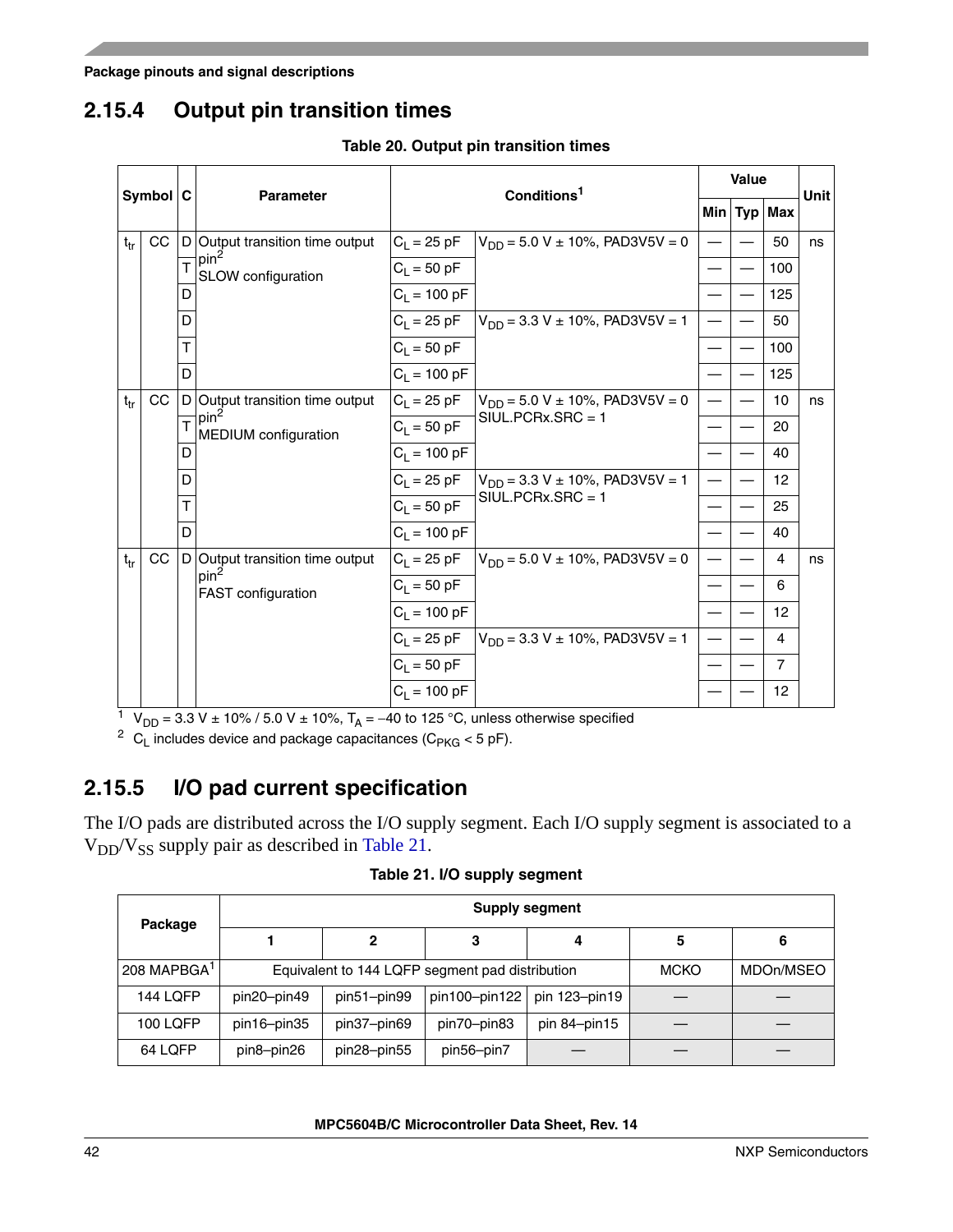<sup>1</sup> 208 MAPBGA available only as development package for Nexus2+

[Table 22](#page-42-0) provides I/O consumption figures.

In order to ensure device reliability, the average current of the I/O on a single segment should remain below the  $I_{AVGSEG}$  maximum value.

<span id="page-42-0"></span>

|                                  |  | C |                                                                                 | Conditions <sup>1</sup> |                                              |                                  | Value                    |      |      |
|----------------------------------|--|---|---------------------------------------------------------------------------------|-------------------------|----------------------------------------------|----------------------------------|--------------------------|------|------|
| Symbol                           |  |   | <b>Parameter</b>                                                                |                         |                                              | Min                              | <b>Typ</b>               | Max  | Unit |
|                                  |  |   | $I_{SWTSLW}^2$ CC D Dynamic I/O current for $C_L = 25$ pF<br>SLOW configuration |                         | $V_{DD} = 5.0 V \pm 10\%,$<br>$PAD3V5V = 0$  |                                  |                          | 20   | mA   |
|                                  |  |   |                                                                                 |                         | $V_{DD} = 3.3 V \pm 10\%,$<br>$PAD3V5V = 1$  |                                  |                          | 16   |      |
| $I_{\text{SWTMED}}^2$            |  |   | CC D Dynamic I/O current for $ C_1  = 25$ pF<br>MEDIUM configuration            |                         | $V_{DD} = 5.0 V \pm 10\%,$<br>$PAD3V5V = 0$  |                                  |                          | 29   | mA   |
|                                  |  |   |                                                                                 |                         | $V_{DD} = 3.3 V \pm 10\%,$<br>$PAD3V5V = 1$  |                                  |                          | 17   |      |
| I <sub>SWTEST</sub> <sup>2</sup> |  |   | CC D Dynamic I/O current for $ C_1  = 25$ pF<br>FAST configuration              |                         | $V_{DD} = 5.0 V \pm 10\%$ ,<br>$PAD3V5V = 0$ |                                  |                          | 110  | mA   |
|                                  |  |   |                                                                                 |                         | $V_{DD} = 3.3 V \pm 10\%,$<br>$PAD3V5V = 1$  |                                  |                          | 50   |      |
| <b>IRMSSLW</b>                   |  |   | CC D Root mean square I/O                                                       | $C_L = 25$ pF, 2 MHz    | $V_{DD} = 5.0 V \pm 10\%,$                   |                                  |                          | 2.3  | mA   |
|                                  |  |   | current for SLOW<br>configuration                                               | $C_1 = 25$ pF, 4 MHz    | $PAD3V5V = 0$                                |                                  |                          | 3.2  |      |
|                                  |  |   | $C_1 = 100$ pF, 2 MHz                                                           |                         |                                              |                                  | 6.6                      |      |      |
|                                  |  |   |                                                                                 | $C_1 = 25$ pF, 2 MHz    | $V_{DD} = 3.3 V \pm 10\%,$                   |                                  |                          | 1.6  |      |
|                                  |  |   |                                                                                 | $C_1 = 25$ pF, 4 MHz    | $PAD3V5V = 1$                                |                                  |                          | 2.3  |      |
|                                  |  |   |                                                                                 | $C_1 = 100$ pF, 2 MHz   |                                              |                                  |                          | 4.7  |      |
| <b>IRMSMED</b>                   |  |   | CC D Root mean square I/O                                                       | $C_1 = 25$ pF, 13 MHz   | $V_{DD} = 5.0 V \pm 10\%,$                   |                                  |                          | 6.6  | mA   |
|                                  |  |   | current for MEDIUM<br>configuration                                             | $C_1 = 25$ pF, 40 MHz   | $PAD3V5V = 0$                                |                                  |                          | 13.4 |      |
|                                  |  |   |                                                                                 | $C_1 = 100$ pF, 13 MHz  |                                              |                                  |                          | 18.3 |      |
|                                  |  |   |                                                                                 | $C_1 = 25$ pF, 13 MHz   | $V_{DD} = 3.3 V \pm 10\%,$                   | $\overbrace{\phantom{12322111}}$ |                          | 5    |      |
|                                  |  |   |                                                                                 | $C_1 = 25$ pF, 40 MHz   | $PAD3V5V = 1$                                |                                  |                          | 8.5  |      |
|                                  |  |   |                                                                                 | $C_1 = 100$ pF, 13 MHz  |                                              |                                  | $\overline{\phantom{0}}$ | 11   |      |
| <b>IRMSFST</b>                   |  |   | CC D Root mean square I/O                                                       | $C_1 = 25$ pF, 40 MHz   | $V_{DD} = 5.0 V \pm 10\%,$                   |                                  |                          | 22   | mA   |
|                                  |  |   | current for FAST<br>configuration                                               | $C_1 = 25$ pF, 64 MHz   | $PAD3V5V = 0$                                |                                  |                          | 33   |      |
|                                  |  |   |                                                                                 | $C_1 = 100$ pF, 40 MHz  |                                              |                                  |                          | 56   |      |
|                                  |  |   |                                                                                 | $C_1 = 25$ pF, 40 MHz   | $V_{DD} = 3.3 V \pm 10\%,$                   |                                  |                          | 14   |      |
|                                  |  |   |                                                                                 | $C_1 = 25$ pF, 64 MHz   | $PAD3V5V = 1$                                |                                  |                          | 20   |      |
|                                  |  |   |                                                                                 | $C_1 = 100$ pF, 40 MHz  |                                              | $\overline{\phantom{a}}$         |                          | 35   |      |

**Table 22. I/O consumption**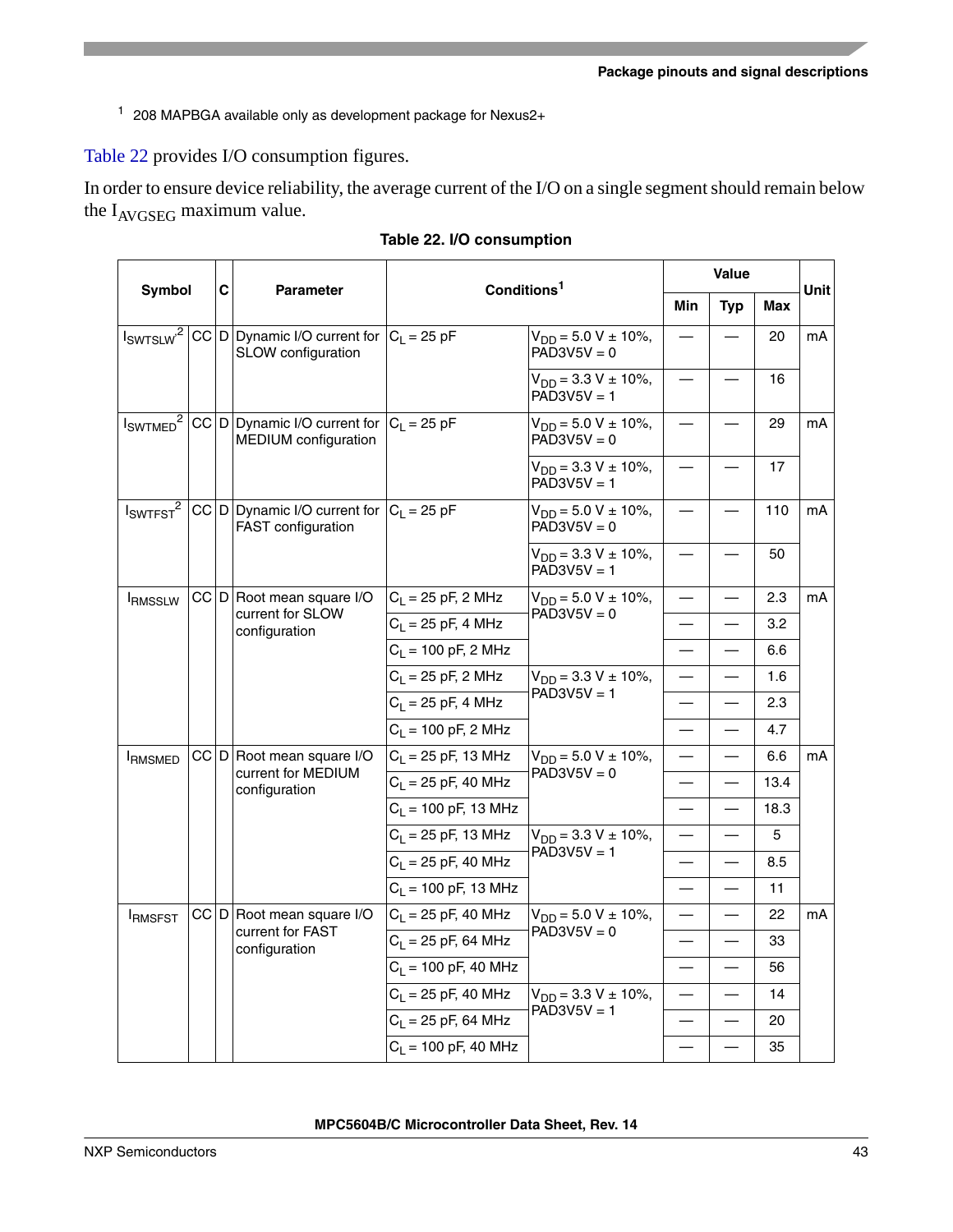| <b>Symbol</b> |  | C | <b>Parameter</b>                   | Conditions <sup>1</sup>                                                                                                                  |  |            | <b>Unit</b> |    |
|---------------|--|---|------------------------------------|------------------------------------------------------------------------------------------------------------------------------------------|--|------------|-------------|----|
|               |  |   |                                    |                                                                                                                                          |  | <b>Typ</b> | Max         |    |
| <b>AVGSEG</b> |  |   |                                    | $\overline{\text{SR}}\vert\text{D}\vert\text{Sum of all the static I/O}\vert\text{V}_{\text{DD}} = 5.0 \text{ V} \pm 10\%$ , PAD3V5V = 0 |  |            | 70          | mA |
|               |  |   | current within a supply<br>segment | $V_{DD}$ = 3.3 V ± 10%, PAD3V5V = 1                                                                                                      |  |            | 65          |    |

**Table 22. I/O consumption (continued)**

 $1$  V<sub>DD</sub> = 3.3 V ± 10% / 5.0 V ± 10%, T<sub>A</sub> = -40 to125 °C, unless otherwise specified

<span id="page-43-0"></span><sup>2</sup> Stated maximum values represent peak consumption that lasts only a few ns during I/O transition.

[Table 23](#page-43-1) provides the weight of concurrent switching I/Os.

Due to the dynamic current limitations, the sum of the weight of concurrent switching I/Os on a single segment must not exceed 100% to ensure device functionality.

<span id="page-43-1"></span>

| <b>Supply segment</b> |                    |                                | 144/100 LQFP |                    |     | 64 LQFP             |                          |                          |                          |              |                          |
|-----------------------|--------------------|--------------------------------|--------------|--------------------|-----|---------------------|--------------------------|--------------------------|--------------------------|--------------|--------------------------|
|                       |                    |                                | Pad          | Weight 5 V         |     | Weight 3.3 V        |                          | Weight 5 V               |                          | Weight 3.3 V |                          |
| 144<br><b>LQFP</b>    | 100<br><b>LQFP</b> | 64<br>LQFP <sup>2</sup>        |              | $SRC3 = 0$ SRC = 1 |     | $SRC = 0$ $SRC = 1$ |                          | $SRC = 0$                | $SRC = 1$                | $SRC = 0$    | $SRC = 1$                |
| 4                     | $\overline{4}$     | 3                              | PB[3]        | 10%                |     | 12%                 |                          | 10%                      |                          | 12%          |                          |
|                       |                    |                                | PC[9]        | 10%                |     | 12%                 |                          | 10%                      | $\overline{\phantom{0}}$ | 12%          |                          |
|                       |                    |                                | PC[14]       | 9%                 |     | 11%                 |                          |                          | $\overline{\phantom{0}}$ |              | $\overline{\phantom{0}}$ |
|                       |                    |                                | PC[15]       | 9%                 | 13% | 11%                 | 12%                      | $\overline{\phantom{0}}$ | —                        |              | $\overline{\phantom{0}}$ |
|                       |                    | $\qquad \qquad \longleftarrow$ | PG[5]        | 9%                 |     | 11%                 |                          |                          |                          |              |                          |
|                       |                    |                                | PG[4]        | $9\%$              | 12% | 10%                 | 11%                      |                          |                          |              |                          |
|                       |                    | $\qquad \qquad -$              | PG[3]        | 9%                 |     | 10%                 |                          |                          | —                        |              |                          |
| $\overline{4}$        |                    | $\qquad \qquad -$              | PG[2]        | 8%                 | 12% | 10%                 | 10%                      |                          |                          |              |                          |
|                       | 4                  | 3                              | PA[2]        | 8%                 |     | 9%                  |                          | 8%                       |                          | 9%           |                          |
|                       |                    | $\qquad \qquad$                | <b>PE[0]</b> | 8%                 |     | 9%                  |                          |                          |                          |              |                          |
|                       |                    | 3                              | PA[1]        | 7%                 |     | 9%                  | $\overline{\phantom{0}}$ | 7%                       | —                        | 9%           |                          |
|                       |                    | $\overline{\phantom{0}}$       | PE[1]        | 7%                 | 10% | 8%                  | 9%                       |                          |                          |              |                          |
|                       |                    | $\overline{\phantom{0}}$       | PE[8]        | 7%                 | 9%  | 8%                  | 8%                       |                          |                          |              |                          |
|                       |                    |                                | PE[9]        | 6%                 |     | 7%                  |                          |                          |                          |              |                          |
|                       |                    | $\overline{\phantom{0}}$       | PE[10]       | 6%                 |     | 7%                  |                          |                          |                          |              |                          |
|                       |                    | 3                              | PA[0]        | 5%                 | 8%  | 6%                  | 7%                       | 5%                       | 8%                       | 6%           | 7%                       |
|                       |                    |                                | PE[11]       | 5%                 |     | 6%                  |                          |                          |                          |              |                          |

### **Table 23. I/O weight<sup>1</sup>**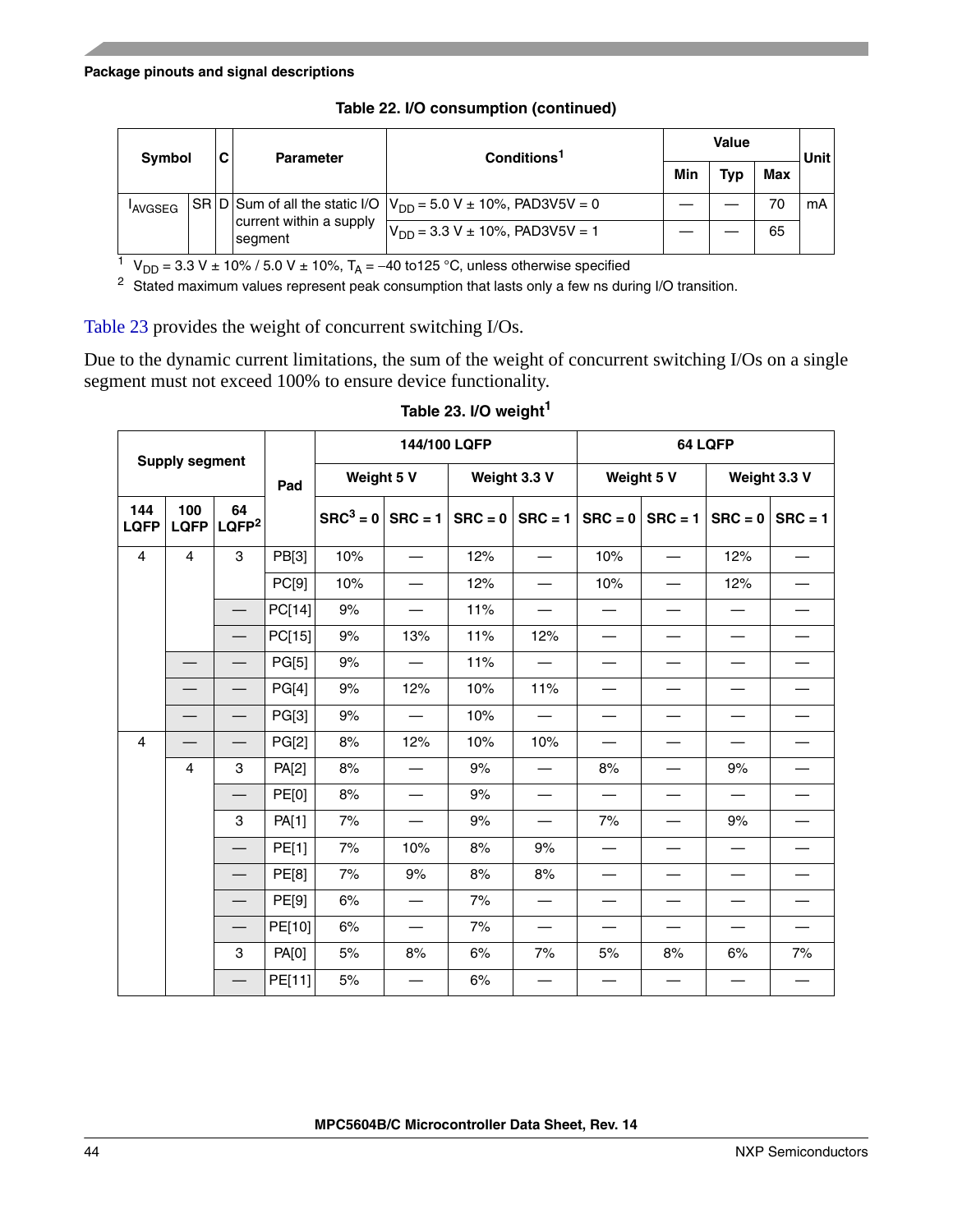|                    | <b>Supply segment</b>    |                         |              |                    | 144/100 LQFP             |           |                                  |                          | 64 LQFP                          |                          |                          |  |  |
|--------------------|--------------------------|-------------------------|--------------|--------------------|--------------------------|-----------|----------------------------------|--------------------------|----------------------------------|--------------------------|--------------------------|--|--|
|                    |                          |                         | Pad          | Weight 5 V         |                          |           | Weight 3.3 V                     | Weight 5 V               |                                  |                          | Weight 3.3 V             |  |  |
| 144<br><b>LQFP</b> | 100<br><b>LQFP</b>       | 64<br>LQFP <sup>2</sup> |              | $SRC3 = 0$ SRC = 1 |                          | $SRC = 0$ | $SRC = 1$                        | $SRC = 0$                | $SRC = 1$                        | $SRC = 0$                | $SRC = 1$                |  |  |
| $\mathbf{1}$       | $\overline{\phantom{0}}$ |                         | PG[9]        | 9%                 |                          | 10%       | $\overbrace{\phantom{12322111}}$ |                          | $\overbrace{\phantom{12322111}}$ | $\overline{\phantom{0}}$ |                          |  |  |
|                    |                          |                         | <b>PG[8]</b> | 9%                 | $\overline{\phantom{0}}$ | 11%       |                                  | $\overline{\phantom{0}}$ |                                  |                          |                          |  |  |
|                    | $\mathbf{1}$             |                         | PC[11]       | 9%                 |                          | 11%       | $\overline{\phantom{0}}$         | $\overline{\phantom{0}}$ |                                  |                          | $\overline{\phantom{0}}$ |  |  |
|                    |                          | $\mathbf{1}$            | PC[10]       | $9\%$              | 13%                      | 11%       | 12%                              | 9%                       | 13%                              | 11%                      | 12%                      |  |  |
|                    |                          |                         | <b>PG[7]</b> | 10%                | 14%                      | 11%       | 12%                              |                          |                                  |                          | $\overline{\phantom{0}}$ |  |  |
|                    |                          |                         | PG[6]        | 10%                | 14%                      | 12%       | 12%                              | $\overline{\phantom{0}}$ |                                  | $\overline{\phantom{0}}$ | $\overline{\phantom{0}}$ |  |  |
|                    | $\mathbf{1}$<br>1        |                         | PB[0]        | 10%                | 14%                      | 12%       | 12%                              | 10%                      | 14%                              | 12%                      | 12%                      |  |  |
|                    |                          |                         | PB[1]        | 10%                | $\overline{\phantom{0}}$ | 12%       |                                  | 10%                      |                                  | 12%                      |                          |  |  |
|                    |                          |                         | <b>PF[9]</b> | 10%                | $\equiv$                 | 12%       | $\overline{\phantom{0}}$         | $\overline{\phantom{0}}$ |                                  | $\overline{\phantom{0}}$ |                          |  |  |
|                    |                          |                         | <b>PF[8]</b> | 10%                | 15%                      | 12%       | 13%                              | $\qquad \qquad$          | $\overline{\phantom{0}}$         |                          |                          |  |  |
|                    |                          |                         | PF[12]       | 10%                | 15%                      | 12%       | 13%                              | $\equiv$                 | $\overline{\phantom{0}}$         |                          | $\equiv$                 |  |  |
|                    | $\mathbf{1}$             | $\mathbf{1}$            | PC[6]        | 10%                |                          | 12%       | $\overline{\phantom{0}}$         | 10%                      | $\overline{\phantom{0}}$         | 12%                      | $\overline{\phantom{0}}$ |  |  |
|                    |                          |                         | PC[7]        | 10%                | $\overline{\phantom{m}}$ | 12%       |                                  | 10%                      | $\overbrace{\phantom{12322111}}$ | 12%                      |                          |  |  |
|                    |                          |                         | PF[10]       | 10%                | 14%                      | 12%       | 12%                              |                          |                                  |                          | $\overline{\phantom{0}}$ |  |  |
|                    |                          |                         | PF[11]       | 10%                |                          | 11%       | $\overline{\phantom{0}}$         |                          |                                  | $\overline{\phantom{0}}$ |                          |  |  |
|                    | 1                        | $\mathbf{1}$            | PA[15]       | $9\%$              | 12%                      | 10%       | 11%                              | 9%                       | 12%                              | 10%                      | 11%                      |  |  |
|                    |                          |                         | PF[13]       | 8%                 | $\frac{1}{2}$            | 10%       |                                  | $\qquad \qquad$          |                                  |                          |                          |  |  |
|                    | 1                        | $\mathbf{1}$            | PA[14]       | 8%                 | 11%                      | 9%        | 10%                              | 8%                       | 11%                              | 9%                       | 10%                      |  |  |
|                    |                          |                         | PA[4]        | $8%$               |                          | 9%        |                                  | 8%                       |                                  | 9%                       |                          |  |  |
|                    |                          |                         | PA[13]       | 7%                 | 10%                      | 9%        | 9%                               | 7%                       | 10%                              | 9%                       | 9%                       |  |  |
|                    |                          |                         | PA[12]       | 7%                 |                          | 8%        |                                  | 7%                       |                                  | 8%                       |                          |  |  |

**Table 23. I/O weight1 (continued)**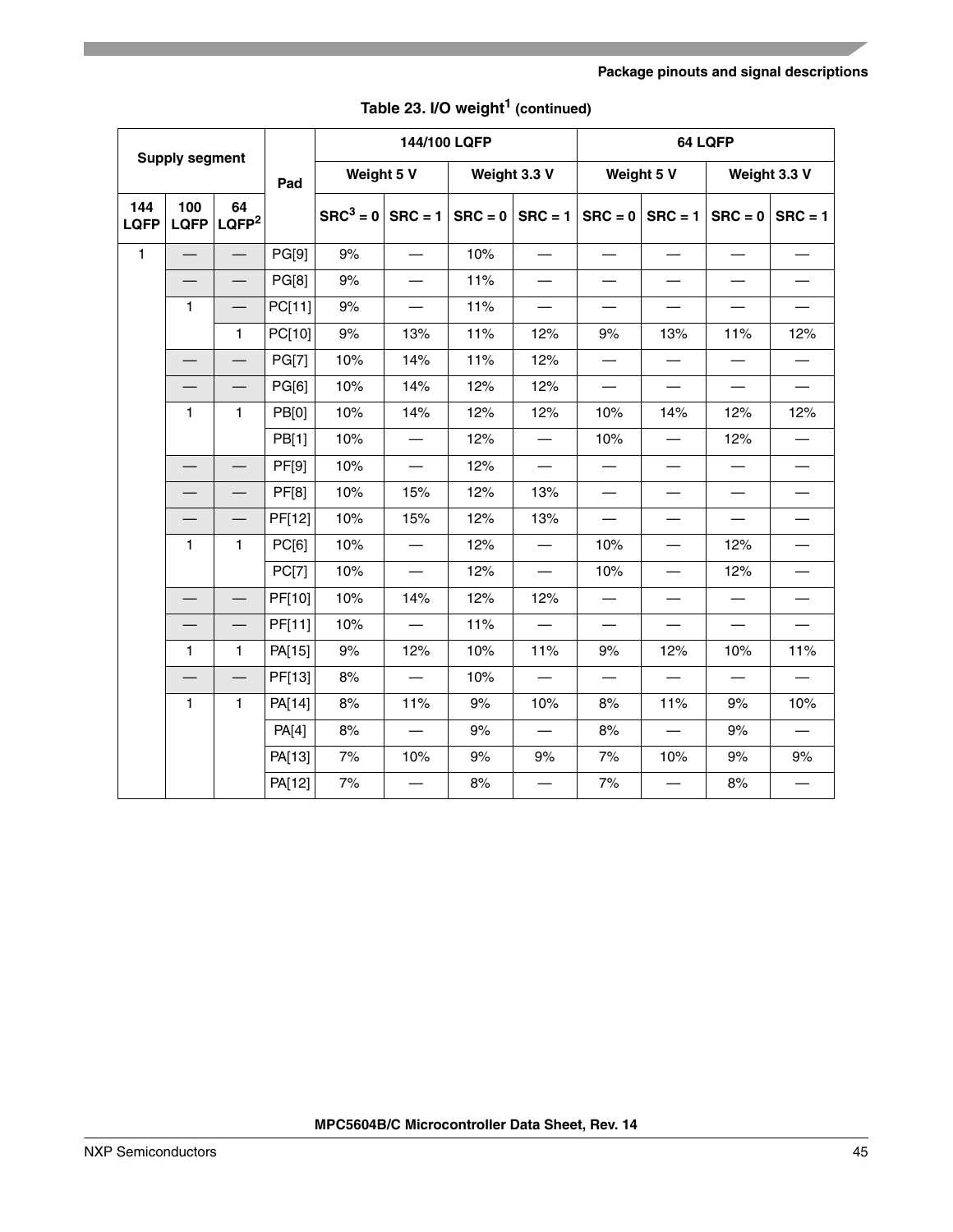| <b>Supply segment</b> |                    |                          | 144/100 LQFP |             |                          | 64 LQFP   |                                   |                          |                          |                          |                          |
|-----------------------|--------------------|--------------------------|--------------|-------------|--------------------------|-----------|-----------------------------------|--------------------------|--------------------------|--------------------------|--------------------------|
|                       |                    |                          | Pad          | Weight 5 V  |                          |           | Weight 3.3 V                      | Weight 5 V               |                          |                          | Weight 3.3 V             |
| 144<br><b>LQFP</b>    | 100<br><b>LQFP</b> | 64<br>LQFP <sup>2</sup>  |              | $SRC^3 = 0$ | $SRC = 1$                | $SRC = 0$ | $SRC = 1$                         | $SRC = 0$                | $SRC = 1$                | $SRC = 0$                | $SRC = 1$                |
| $\overline{c}$        | $\overline{c}$     | $\overline{c}$           | PB[9]        | 1%          |                          | 1%        |                                   | 1%                       |                          | 1%                       |                          |
|                       |                    |                          | PB[8]        | 1%          | $\overline{\phantom{0}}$ | 1%        |                                   | 1%                       |                          | 1%                       |                          |
|                       |                    |                          | PB[10]       | 6%          |                          | 7%        |                                   | 6%                       |                          | 7%                       |                          |
|                       |                    |                          | <b>PF[0]</b> | 6%          | $\overline{\phantom{0}}$ | 7%        |                                   | $\overline{\phantom{0}}$ |                          |                          |                          |
|                       |                    |                          | PF[1]        | 7%          | $\overline{\phantom{0}}$ | 8%        |                                   |                          |                          |                          |                          |
|                       |                    |                          | <b>PF[2]</b> | 7%          |                          | 8%        |                                   |                          |                          |                          |                          |
|                       |                    |                          | PF[3]        | 7%          | $\overline{\phantom{0}}$ | 9%        |                                   | $\overline{\phantom{0}}$ |                          |                          |                          |
|                       |                    |                          | PF[4]        | $8%$        | $\overline{\phantom{0}}$ | $9%$      |                                   | $\overline{\phantom{0}}$ |                          |                          |                          |
|                       |                    |                          | <b>PF[5]</b> | $8%$        | $\overline{\phantom{0}}$ | 10%       |                                   | $\overline{\phantom{0}}$ |                          |                          | $\overline{\phantom{0}}$ |
|                       |                    |                          | PF[6]        | $8%$        |                          | 10%       |                                   |                          |                          |                          |                          |
|                       |                    |                          | <b>PF[7]</b> | $9%$        | $\overline{\phantom{0}}$ | 10%       |                                   |                          |                          |                          |                          |
|                       | $\overline{c}$     |                          | PD[0]        | 1%          |                          | 1%        |                                   |                          |                          |                          |                          |
|                       |                    |                          | PD[1]        | 1%          | $\overline{\phantom{0}}$ | 1%        |                                   | $\overline{\phantom{0}}$ |                          |                          |                          |
|                       |                    |                          | PD[2]        | 1%          | $\overline{\phantom{0}}$ | 1%        |                                   | $\overline{\phantom{0}}$ |                          |                          |                          |
|                       |                    |                          | PD[3]        | 1%          |                          | 1%        |                                   |                          |                          |                          |                          |
|                       |                    |                          | PD[4]        | 1%          | $\overline{\phantom{0}}$ | 1%        |                                   | $\overline{\phantom{0}}$ |                          |                          |                          |
|                       |                    |                          | PD[5]        | 1%          | $\overline{\phantom{0}}$ | 1%        |                                   |                          |                          |                          |                          |
|                       |                    |                          | PD[6]        | 1%          |                          | 1%        |                                   |                          |                          |                          |                          |
|                       |                    |                          | PD[7]        | 1%          | $\overline{\phantom{0}}$ | 1%        |                                   | $\overline{\phantom{0}}$ |                          |                          |                          |
|                       |                    |                          | PD[8]        | 1%          | $\overline{\phantom{0}}$ | $1\%$     |                                   | $\overline{\phantom{0}}$ |                          |                          |                          |
|                       |                    | $\overline{c}$           | PB[4]        | 1%          | $\overline{\phantom{0}}$ | 1%        |                                   | 1%                       |                          | 1%                       | $\overline{\phantom{0}}$ |
|                       |                    |                          | PB[5]        | $1\%$       |                          | 1%        |                                   | 1%                       |                          | 2%                       |                          |
|                       |                    |                          | PB[6]        | 1%          | $\overline{\phantom{0}}$ | 1%        | $\overbrace{\phantom{123221111}}$ | 1%                       | $\overline{\phantom{0}}$ | 2%                       | —                        |
|                       |                    |                          | PB[7]        | 1%          |                          | 1%        |                                   | 1%                       |                          | 2%                       |                          |
|                       |                    |                          | PD[9]        | 1%          |                          | $1\%$     | $\overbrace{\phantom{123221111}}$ |                          |                          | $\overline{\phantom{m}}$ |                          |
|                       |                    |                          | PD[10]       | 1%          | $\overline{\phantom{0}}$ | 1%        |                                   | $\overline{\phantom{0}}$ |                          |                          |                          |
|                       |                    |                          | PD[11]       | 1%          | $\overline{\phantom{0}}$ | 1%        |                                   |                          |                          | $\overline{\phantom{0}}$ | $\overline{\phantom{0}}$ |
|                       |                    | $\overline{c}$           | PB[11]       | 11%         | $\overline{\phantom{0}}$ | 13%       |                                   | 17%                      |                          | 21%                      |                          |
|                       |                    | $\overline{\phantom{0}}$ | PD[12]       | 11%         |                          | 13%       | $\qquad \qquad -$                 |                          |                          | $\overline{\phantom{0}}$ | $\overline{\phantom{0}}$ |
|                       |                    | $\overline{2}$           | PB[12]       | 11%         | $\overline{\phantom{0}}$ | 13%       |                                   | 18%                      |                          | 21%                      |                          |
|                       |                    |                          | PD[13]       | 10%         | $\overline{\phantom{0}}$ | 12%       |                                   | $\overline{\phantom{0}}$ |                          | $\overline{\phantom{0}}$ | $\overline{\phantom{0}}$ |

# **Table 23. I/O weight1 (continued)**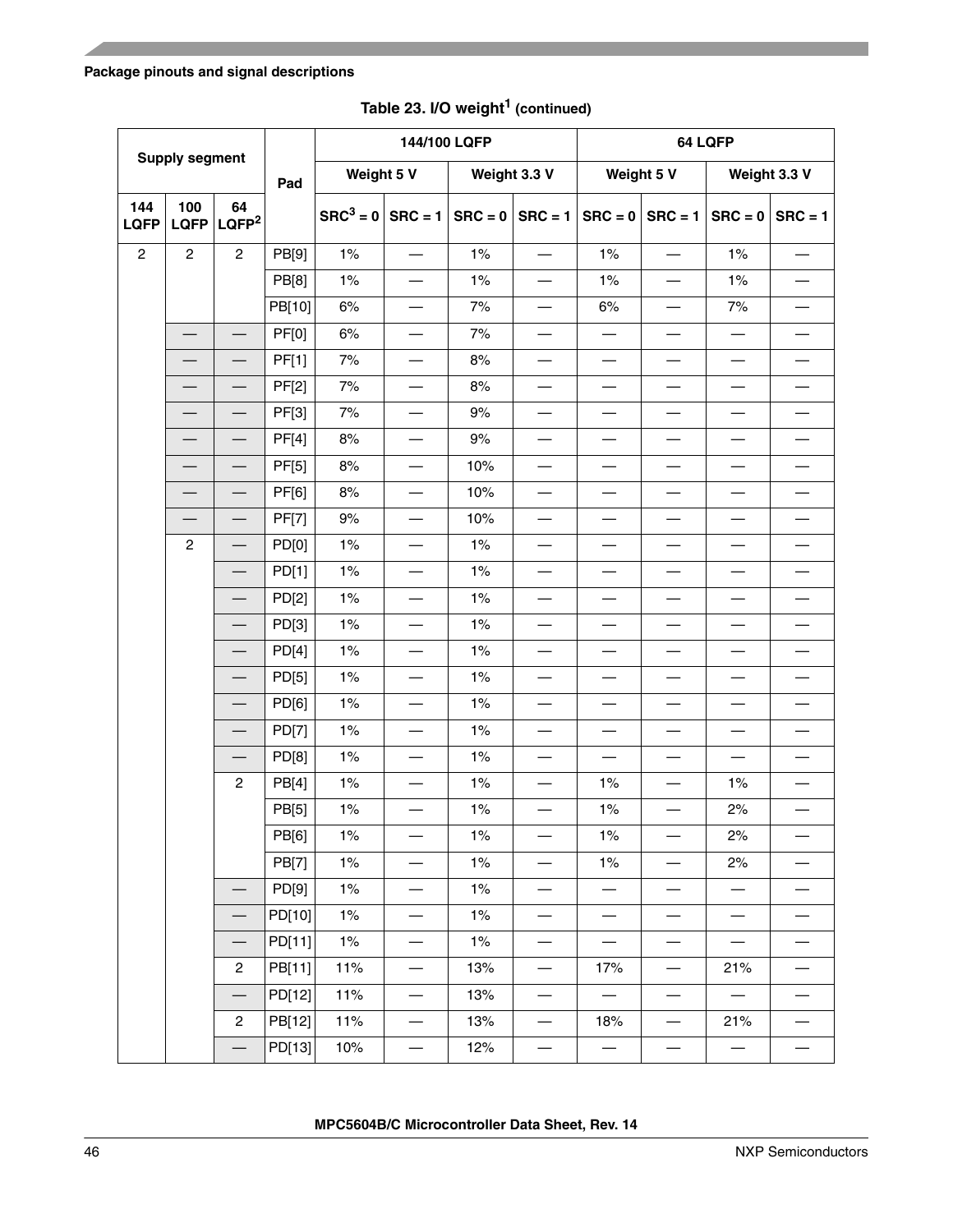|                           |                          |                                    |              |                    | 144/100 LQFP                      |           |                          |                          |                          | 64 LQFP                  |                          |
|---------------------------|--------------------------|------------------------------------|--------------|--------------------|-----------------------------------|-----------|--------------------------|--------------------------|--------------------------|--------------------------|--------------------------|
|                           | <b>Supply segment</b>    |                                    | Pad          | Weight 5 V         |                                   |           | Weight 3.3 V             |                          | Weight 5 V               | Weight 3.3 V             |                          |
| 144<br><b>LQFP</b>        | 100<br><b>LQFP</b>       | 64<br>$\overline{\mathsf{LQFP}^2}$ |              | $SRC3 = 0$ SRC = 1 |                                   | $SRC = 0$ | $SRC = 1$                | $SRC = 0$                | $SRC = 1$                |                          | $SRC = 0$ SRC = 1        |
| $\overline{c}$            | $\overline{c}$           | $\overline{c}$                     | PB[13]       | 10%                |                                   | 12%       |                          | 18%                      |                          | 21%                      |                          |
|                           |                          |                                    | PD[14]       | 10%                | $\overline{\phantom{0}}$          | 12%       |                          |                          |                          |                          |                          |
|                           |                          | $\overline{c}$                     | PB[14]       | 10%                |                                   | 12%       |                          | 18%                      |                          | 21%                      |                          |
|                           |                          |                                    | PD[15]       | 10%                | $\overline{\phantom{0}}$          | 11%       |                          |                          |                          |                          |                          |
|                           |                          | $\overline{c}$                     | PB[15]       | $9%$               | $\overline{\phantom{0}}$          | 11%       | $\overline{\phantom{0}}$ | 18%                      |                          | 21%                      | $\overline{\phantom{0}}$ |
|                           |                          |                                    | PA[3]        | $9\%$              |                                   | 11%       |                          | 18%                      |                          | 21%                      | $\overline{\phantom{0}}$ |
|                           |                          |                                    | PG[13]       | 9%                 | 13%                               | 10%       | 11%                      | $\overline{\phantom{0}}$ |                          |                          |                          |
|                           | $\overline{\phantom{0}}$ |                                    | PG[12]       | $9%$               | 12%                               | 10%       | 11%                      | $\overline{\phantom{0}}$ |                          |                          | $\overline{\phantom{0}}$ |
|                           |                          |                                    | <b>PH[0]</b> | $5%$               | $8%$                              | $6\%$     | 7%                       | $\overline{\phantom{0}}$ |                          |                          |                          |
|                           |                          |                                    | PH[1]        | $5%$               | 7%                                | 6%        | 6%                       | $\overline{\phantom{0}}$ | $\overline{\phantom{0}}$ |                          |                          |
|                           | $\overline{\phantom{0}}$ |                                    | PH[2]        | $5%$               | 6%                                | $5%$      | 6%                       | $\overline{\phantom{0}}$ |                          |                          | $\overline{\phantom{0}}$ |
|                           |                          |                                    | PH[3]        | 4%                 | 6%                                | 5%        | 5%                       | $\overline{\phantom{0}}$ |                          |                          |                          |
|                           |                          |                                    | PG[1]        | 4%                 |                                   | 4%        |                          | $\overline{\phantom{0}}$ |                          |                          |                          |
|                           |                          |                                    | PG[0]        | 3%                 | 4%                                | 4%        | 4%                       | $\overline{\phantom{0}}$ |                          |                          |                          |
| $\ensuremath{\mathsf{3}}$ |                          |                                    | PF[15]       | $3%$               | $\qquad \qquad$                   | 4%        |                          |                          |                          |                          |                          |
|                           | $\overline{\phantom{0}}$ |                                    | PF[14]       | 4%                 | $5%$                              | $5%$      | 5%                       | $\overline{\phantom{0}}$ |                          |                          |                          |
|                           |                          |                                    | PE[13]       | 4%                 | $\overbrace{\phantom{123221111}}$ | 5%        | $\overline{\phantom{0}}$ | $\overline{\phantom{0}}$ | $\overline{\phantom{0}}$ |                          | $\overline{\phantom{0}}$ |
|                           | 3                        | $\overline{c}$                     | PA[7]        | $5%$               | $\overline{\phantom{0}}$          | 6%        |                          | 16%                      |                          | 19%                      | $\overline{\phantom{0}}$ |
|                           |                          |                                    | PA[8]        | $5%$               |                                   | 6%        |                          | 16%                      |                          | 19%                      |                          |
|                           |                          |                                    | PA[9]        | 5%                 |                                   | 6%        |                          | 15%                      |                          | 18%                      | $\overline{\phantom{0}}$ |
|                           |                          |                                    | PA[10]       | 6%                 |                                   | 7%        |                          | 15%                      |                          | 18%                      |                          |
|                           |                          |                                    | PA[11]       | 6%                 |                                   | 8%        |                          | 14%                      |                          | 17%                      |                          |
|                           |                          |                                    | PE[12]       | 7%                 | $\overline{\phantom{0}}$          | 8%        |                          |                          |                          |                          |                          |
|                           |                          |                                    | PG[14]       | 7%                 | $\overline{\phantom{0}}$          | 8%        |                          | $\overline{\phantom{0}}$ |                          |                          |                          |
|                           |                          |                                    | PG[15]       | 7%                 | 10%                               | 8%        | 9%                       |                          |                          |                          |                          |
|                           |                          |                                    | PE[14]       | 7%                 | $\overline{\phantom{0}}$          | 8%        |                          | $\overline{\phantom{0}}$ |                          |                          |                          |
|                           |                          |                                    | PE[15]       | 7%                 | 9%                                | 8%        | 8%                       | $\overline{\phantom{0}}$ | $\overline{\phantom{0}}$ |                          | $\overline{\phantom{0}}$ |
|                           |                          |                                    | PG[10]       | 6%                 | $\overline{\phantom{m}}$          | 8%        | $\qquad \qquad -$        | $\overline{\phantom{0}}$ | $\overline{\phantom{0}}$ | $\overline{\phantom{0}}$ |                          |
|                           | $\overline{\phantom{0}}$ | $\overline{\phantom{0}}$           | PG[11]       | 6%                 | 9%                                | 7%        | 8%                       | $\overline{\phantom{0}}$ |                          | $\overline{\phantom{0}}$ | $\overline{\phantom{0}}$ |
|                           | 3                        | $\overline{2}$                     | PC[3]        | 6%                 | $\overline{\phantom{0}}$          | 7%        |                          | 7%                       |                          | 9%                       | $\overline{\phantom{0}}$ |
|                           |                          |                                    | PC[2]        | 6%                 | 8%                                | 7%        | 7%                       | 6%                       | 9%                       | 8%                       | 8%                       |

|  |  | Table 23. I/O weight <sup>1</sup> (continued) |
|--|--|-----------------------------------------------|
|--|--|-----------------------------------------------|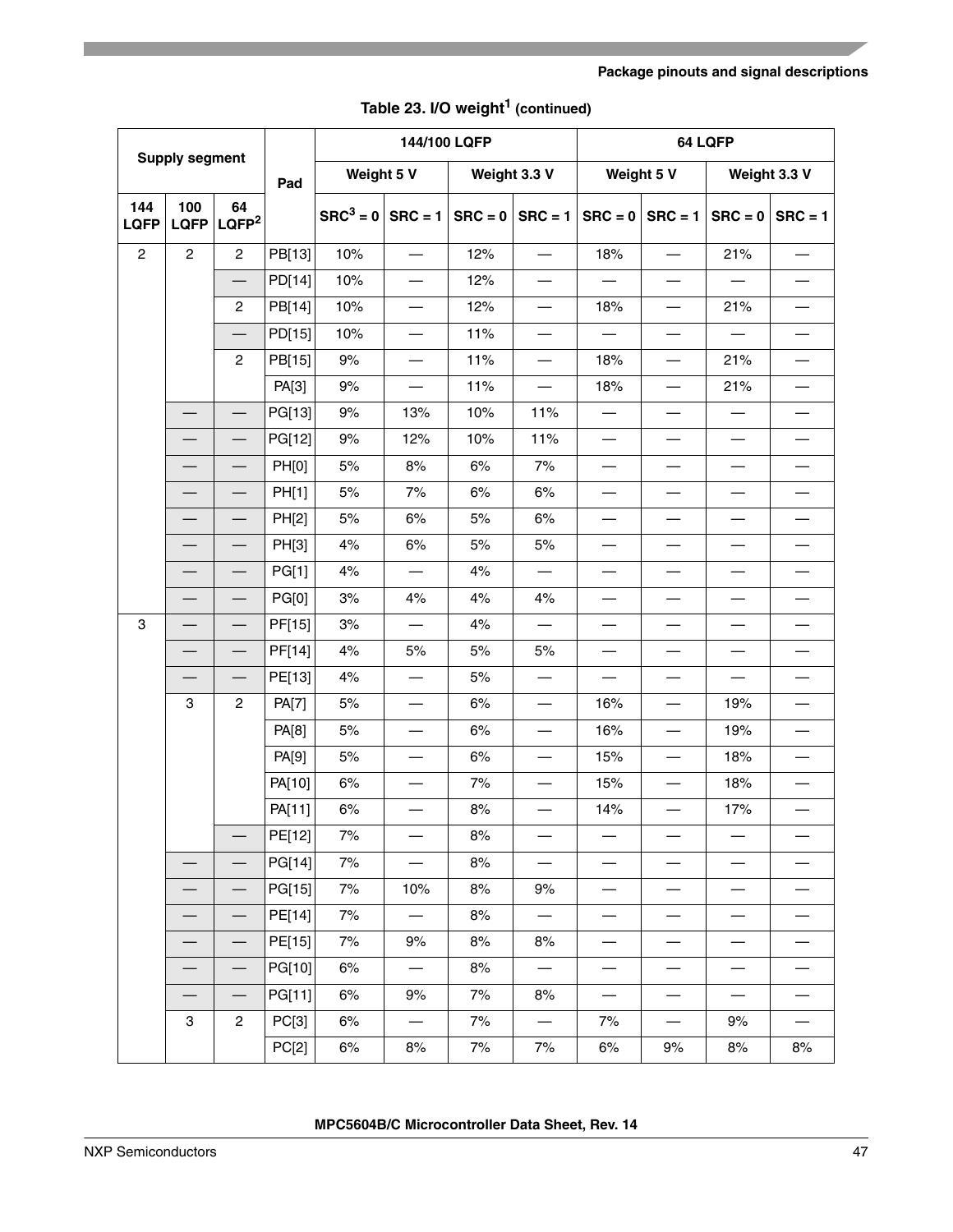|                    | <b>Supply segment</b> |                                |              |                    | 144/100 LQFP    |     |                     |                          | 64 LQFP                          |                          |                          |  |  |
|--------------------|-----------------------|--------------------------------|--------------|--------------------|-----------------|-----|---------------------|--------------------------|----------------------------------|--------------------------|--------------------------|--|--|
|                    |                       |                                | Pad          | Weight 5 V         |                 |     | Weight 3.3 V        |                          | Weight 5 V                       | Weight 3.3 V             |                          |  |  |
| 144<br><b>LQFP</b> | 100                   | 64<br>LQFP   LQFP <sup>2</sup> |              | $SRC3 = 0$ SRC = 1 |                 |     | $SRC = 0$ $SRC = 1$ |                          | $SRC = 0$ $SRC = 1$              | $SRC = 0$                | $SRC = 1$                |  |  |
| 3                  | 3                     | $\overline{2}$                 | PA[5]        | $5%$               | 7%              | 6%  | 6%                  | 6%                       | 8%                               | 7%                       | 7%                       |  |  |
|                    |                       |                                | PA[6]        | 5%                 |                 | 6%  |                     | 5%                       | $\overbrace{\phantom{12322111}}$ | 6%                       |                          |  |  |
|                    |                       |                                | PH[10]       | 4%                 | 6%              | 5%  | 5%                  | 5%                       | 7%                               | 6%                       | 6%                       |  |  |
|                    |                       |                                | PC[1]        | $5%$               |                 | 5%  |                     | 5%                       |                                  | $5%$                     |                          |  |  |
| 4                  | $\overline{4}$        | 3                              | PC[0]        | 6%                 | 9%              | 7%  | 8%                  | 6%                       | 9%                               | 7%                       | $8%$                     |  |  |
|                    |                       |                                | PH[9]        | $\overline{7}$     | $\overline{7}$  | 8   | 8                   | $\overline{7}$           | $\overline{7}$                   | 8                        | 8                        |  |  |
|                    |                       |                                | PE[2]        | 7%                 | 10%             | 9%  | 9%                  | $\overline{\phantom{0}}$ |                                  |                          |                          |  |  |
|                    |                       |                                | PE[3]        | 8%                 | 11%             | 9%  | 9%                  | $\overline{\phantom{0}}$ |                                  |                          |                          |  |  |
|                    |                       | 3                              | PC[5]        | 8%                 | 11%             | 9%  | 10%                 | 8%                       | 11%                              | 9%                       | 10%                      |  |  |
|                    |                       |                                | PC[4]        | $8%$               | 12%             | 10% | 10%                 | $8%$                     | 12%                              | 10%                      | 10%                      |  |  |
|                    |                       |                                | PE[4]        | 8%                 | 12%             | 10% | 11%                 | $\overline{\phantom{0}}$ |                                  |                          |                          |  |  |
|                    |                       |                                | PE[5]        | 9%                 | 12%             | 10% | 11%                 | $\overline{\phantom{0}}$ |                                  |                          |                          |  |  |
|                    |                       |                                | PH[4]        | $9\%$              | 13%             | 11% | 11%                 |                          |                                  | $\overline{\phantom{0}}$ |                          |  |  |
|                    |                       |                                | PH[5]        | 9%                 |                 | 11% |                     | $\overline{\phantom{0}}$ |                                  |                          | $\overline{\phantom{0}}$ |  |  |
|                    |                       |                                | PH[6]        | 9%                 | 13%             | 11% | 12%                 | $\overline{\phantom{0}}$ | $\overline{\phantom{0}}$         | $\overline{\phantom{0}}$ | $\overline{\phantom{0}}$ |  |  |
|                    |                       |                                | <b>PH[7]</b> | $9%$               | 13%             | 11% | 12%                 |                          |                                  |                          |                          |  |  |
|                    |                       |                                | PH[8]        | 10%                | 14%             | 11% | 12%                 | $\overline{\phantom{0}}$ |                                  |                          | $\overline{\phantom{0}}$ |  |  |
|                    | $\overline{4}$        |                                | PE[6]        | 10%                | 14%             | 12% | 12%                 | $\overline{\phantom{0}}$ |                                  |                          | $\overline{\phantom{0}}$ |  |  |
|                    |                       |                                | <b>PE[7]</b> | 10%                | 14%             | 12% | 12%                 | $\overline{\phantom{0}}$ |                                  |                          |                          |  |  |
|                    |                       |                                | PC[12]       | 10%                | 14%             | 12% | 13%                 | $\overline{\phantom{0}}$ |                                  |                          |                          |  |  |
|                    |                       |                                | PC[13]       | 10%                |                 | 12% |                     | $\overline{\phantom{0}}$ |                                  | $\qquad \qquad -$        |                          |  |  |
|                    |                       | 3                              | PC[8]        | 10%                | $\qquad \qquad$ | 12% |                     | 10%                      |                                  | 12%                      |                          |  |  |
|                    |                       | PB[2]                          | 10%          | 15%                | 12%             | 13% | 10%                 | 15%                      | 12%                              | 13%                      |                          |  |  |

**Table 23. I/O weight1 (continued)**

<sup>1</sup> V<sub>DD</sub> = 3.3 V ± 10% / 5.0 V ± 10%, T<sub>A</sub> = -40 to125 °C, unless otherwise specified

<sup>2</sup> Segments shown apply to MPC560xB devices only

<sup>3</sup> SRC: "Slew Rate Control" bit in SIU\_PCR

# **2.16 RESET electrical characteristics**

The device implements a dedicated bidirectional RESET pin.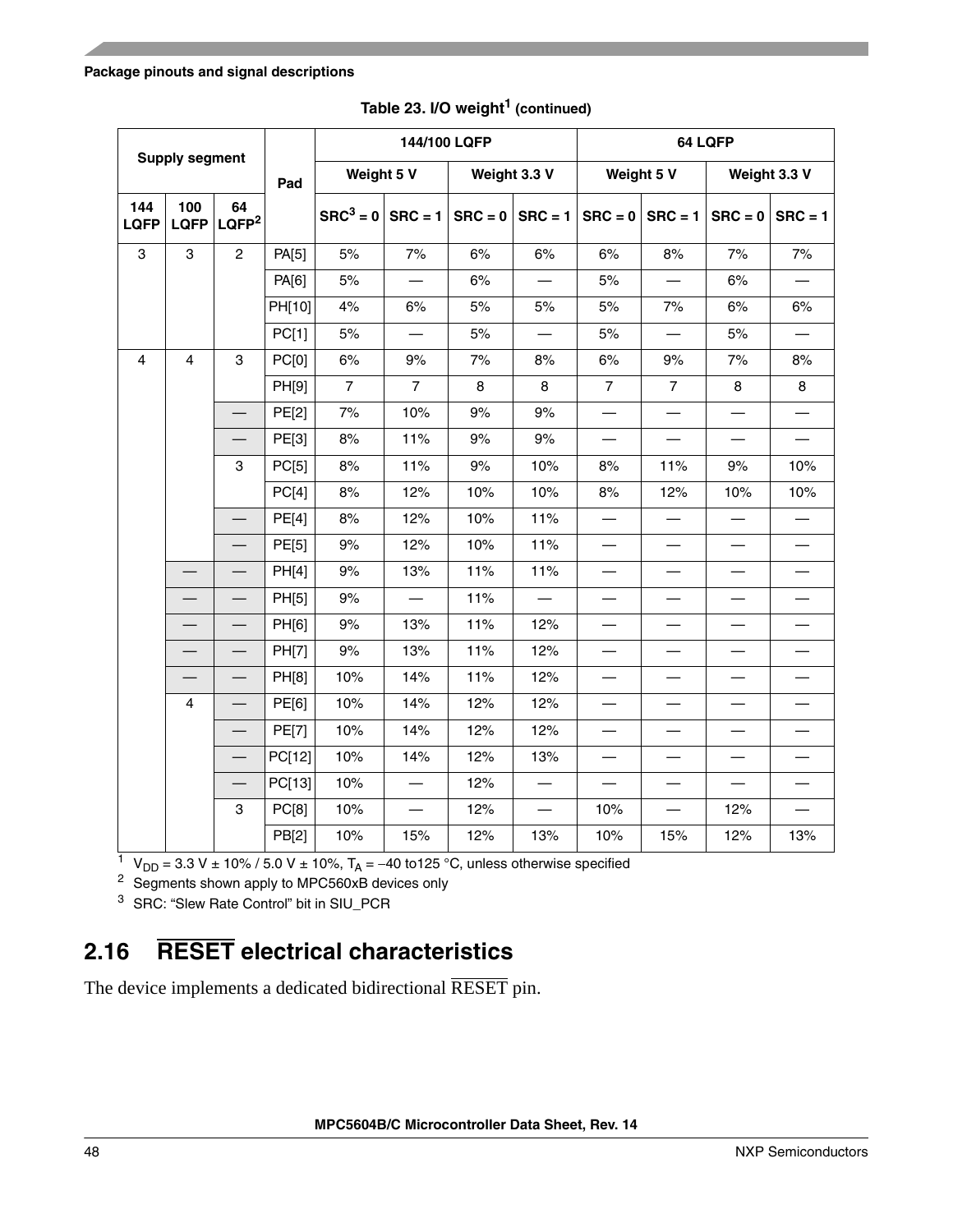

**Figure 8. Start-up reset requirements**



**Figure 9. Noise filtering on reset signal**

**Table 24. Reset electrical characteristics**

| <b>Symbol</b>   |  | С | <b>Parameter</b>                                | Conditions <sup>1</sup> |              | Unit <sup>1</sup> |              |  |
|-----------------|--|---|-------------------------------------------------|-------------------------|--------------|-------------------|--------------|--|
|                 |  |   |                                                 |                         | Min          | <b>Typ</b>        | <b>Max</b>   |  |
| $V_{\text{IH}}$ |  |   | SR P Input High Level CMOS<br>(Schmitt Trigger) |                         | $0.65V_{DD}$ |                   | $V_{DD}+0.4$ |  |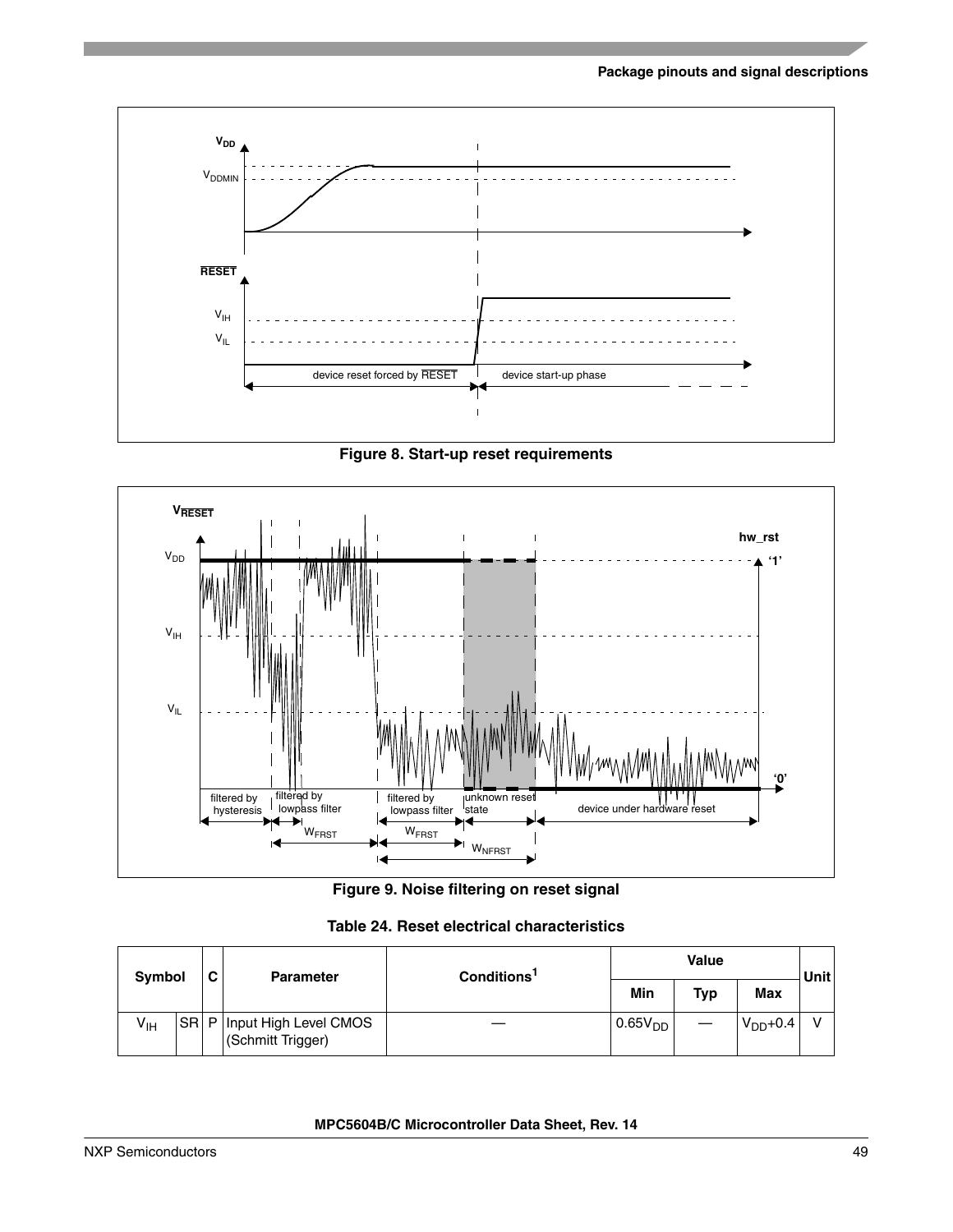| Symbol            |                                                              | C |                                                    | Conditions <sup>1</sup>                                                                 |                    | Value      |                     | Unit |
|-------------------|--------------------------------------------------------------|---|----------------------------------------------------|-----------------------------------------------------------------------------------------|--------------------|------------|---------------------|------|
|                   |                                                              |   | <b>Parameter</b>                                   |                                                                                         | Min                | <b>Typ</b> | Max                 |      |
| $V_{IL}$          |                                                              |   | SR   P   Input low Level CMOS<br>(Schmitt Trigger) |                                                                                         | $-0.4$             |            | 0.35V <sub>DD</sub> | V    |
| $V_{HYS}$         |                                                              |   | CC C Input hysteresis CMOS<br>(Schmitt Trigger)    |                                                                                         | 0.1V <sub>DD</sub> |            |                     | v    |
| $V_{OL}$          | $CC$ $P$                                                     |   | Output low level                                   | Push Pull, $I_{OL} = 2mA$ ,<br>$V_{DD} = 5.0 V \pm 10\%$ , PAD3V5V = 0<br>(recommended) |                    |            | 0.1V <sub>DD</sub>  | V    |
|                   |                                                              | С |                                                    | Push Pull, $I_{OL} = 1mA$ ,<br>$V_{DD}$ = 5.0 V ± 10%, PAD3V5V = 1 <sup>2</sup>         |                    |            | 0.1V <sub>DD</sub>  |      |
|                   |                                                              | C |                                                    |                                                                                         |                    | 0.5        |                     |      |
| $t_{tr}$          | $ C $ D<br>Output transition time<br>output pin <sup>3</sup> |   |                                                    | $C_1 = 25pF,$<br>$V_{DD} = 5.0 V \pm 10\%$ , PAD3V5V = 0                                |                    |            | 10                  | ns   |
|                   |                                                              |   |                                                    | $C_1 = 50pF,$<br>$V_{DD} = 5.0 V \pm 10\%$ , PAD3V5V = 0                                |                    |            | 20                  |      |
|                   |                                                              |   |                                                    | $C_1 = 100pF$ ,<br>$V_{DD} = 5.0 V \pm 10\%$ , PAD3V5V = 0                              |                    |            | 40                  |      |
|                   |                                                              |   |                                                    | $C_1 = 25pF,$<br>$V_{DD} = 3.3 V \pm 10\%$ , PAD3V5V = 1                                |                    |            | 12                  |      |
|                   |                                                              |   |                                                    | $C_1 = 50pF,$<br>$V_{DD} = 3.3 V \pm 10\%$ , PAD3V5V = 1                                |                    |            | 25                  |      |
|                   |                                                              |   |                                                    | $C_1 = 100pF,$<br>$V_{DD} = 3.3 V \pm 10\%$ , PAD3V5V = 1                               |                    |            | 40                  |      |
| W <sub>FRST</sub> |                                                              |   | SR P RESET input filtered<br>pulse                 |                                                                                         |                    |            | 40                  | ns   |
| WNFRST            |                                                              |   | SR P RESET input not filtered<br>pulse             |                                                                                         | 1000               |            |                     | ns   |
| $II_{WPU}$        |                                                              |   | $ CC $ P   Weak pull-up current                    | $V_{DD} = 3.3 V \pm 10\%$ , PAD3V5V = 1                                                 | 10                 |            | 150                 | μA   |
|                   |                                                              | D | absolute value                                     | $V_{DD} = 5.0 V \pm 10\%$ , PAD3V5V = 0                                                 | 10                 |            | 150                 |      |
|                   |                                                              | P |                                                    | $V_{DD}$ = 5.0 V ± 10%, PAD3V5V = 1 <sup>2</sup>                                        | 10                 |            | 250                 |      |

**Table 24. Reset electrical characteristics (continued)**

<sup>1</sup> V<sub>DD</sub> = 3.3 V ± 10% / 5.0 V ± 10%, T<sub>A</sub> = –40 to 125 °C, unless otherwise specified

<span id="page-49-0"></span><sup>2</sup> This transient configuration does not occurs when device is used in the V<sub>DD</sub> = 3.3 V ± 10% range.

 $3$  C<sub>L</sub> includes device and package capacitance (C<sub>PKG</sub> < 5 pF).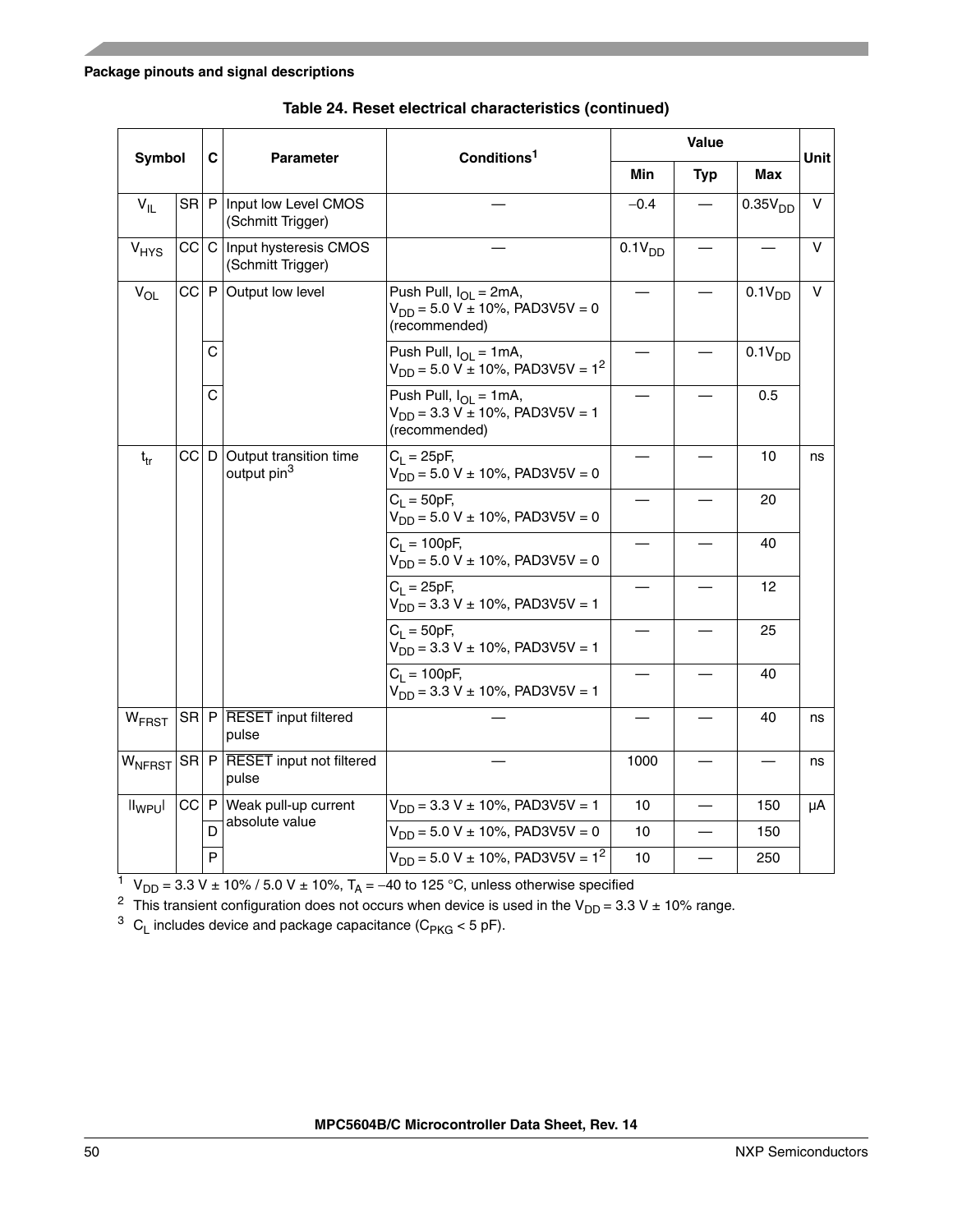# **2.17 Power management electrical characteristics**

## **2.17.1 Voltage regulator electrical characteristics**

The device implements an internal voltage regulator to generate the low voltage core supply  $V_{DD-LV}$  from the high voltage ballast supply  $V_{DD-BV}$ . The regulator itself is supplied by the common I/O supply  $V_{DD}$ . The following supplies are involved:

- HV—High voltage external power supply for voltage regulator module. This must be provided externally through VDD HV power pin.
- BV—High voltage external power supply for internal ballast module. This must be provided externally through VDD\_BV power pin. Voltage values should be aligned with  $V_{DD}$ .
- LV—Low voltage internal power supply for core, FMPLL and flash digital logic. This is generated by the internal voltage regulator but provided outside to connect stability capacitor. It is further split into four main domains to ensure noise isolation between critical LV modules within the device:
	- LV\_COR—Low voltage supply for the core. It is also used to provide supply for FMPLL through double bonding.
	- LV CFLA—Low voltage supply for code flash module. It is supplied with dedicated ballast and shorted to LV\_COR through double bonding.
	- LV DFLA—Low voltage supply for data flash module. It is supplied with dedicated ballast and shorted to LV\_COR through double bonding.
	- LV\_PLL—Low voltage supply for FMPLL. It is shorted to LV\_COR through double bonding.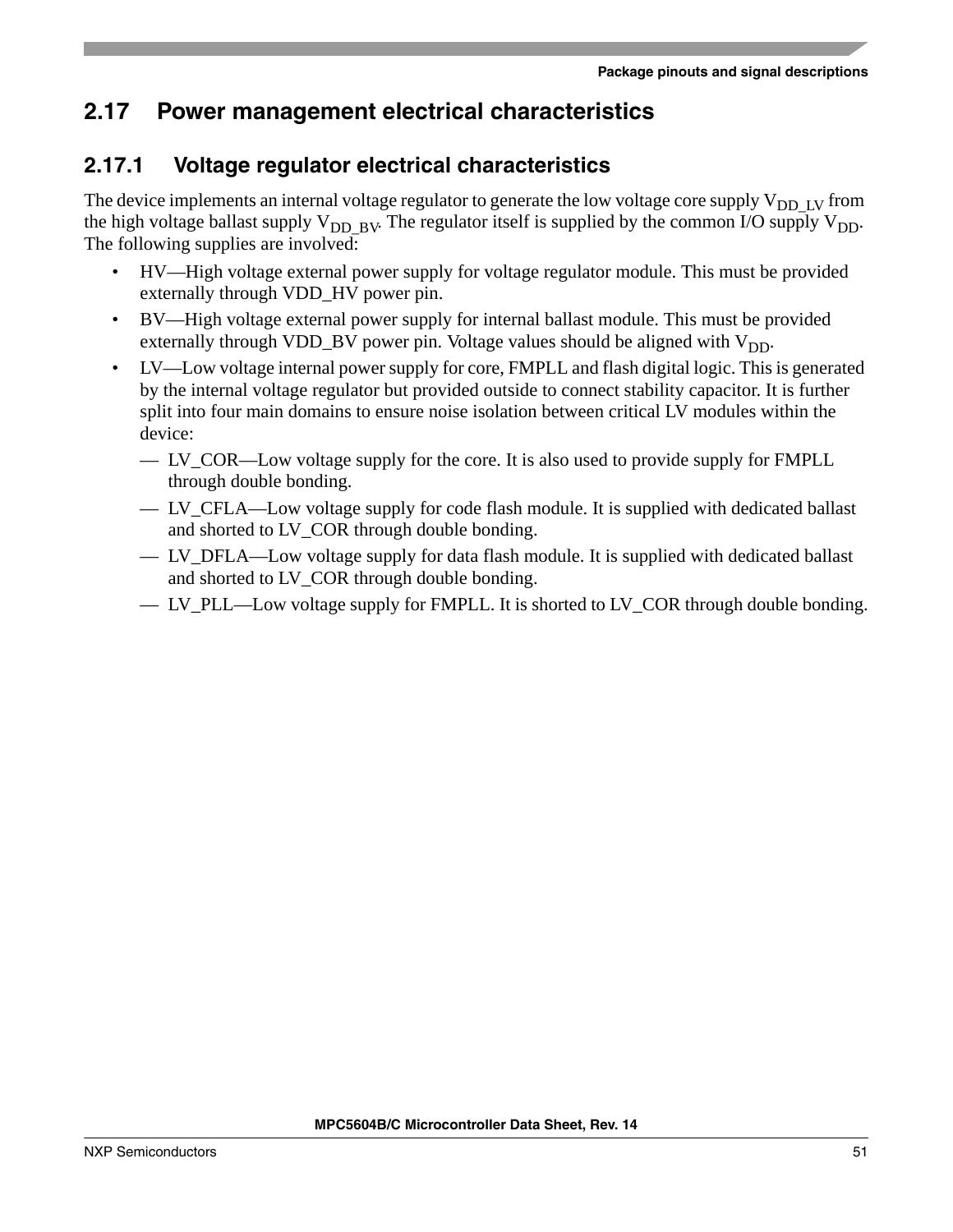

**Figure 10. Voltage regulator capacitance connection**

The internal voltage regulator requires external capacitance  $(C_{REGn})$  to be connected to the device in order to provide a stable low voltage digital supply to the device. Capacitances should be placed on the board as near as possible to the associated pins. Care should also be taken to limit the serial inductance of the board to less than 5 nH.

Each decoupling capacitor must be placed between each of the three  $V_{DD-LV}/V_{SS-LV}$  supply pairs to ensure stable voltage (see [2.13, Recommended operating conditions](#page-33-0)).

The internal voltage regulator requires a controlled slew rate of both  $V_{DD-HV}$  and  $V_{DD-BV}$  as described in [Figure 11.](#page-52-0)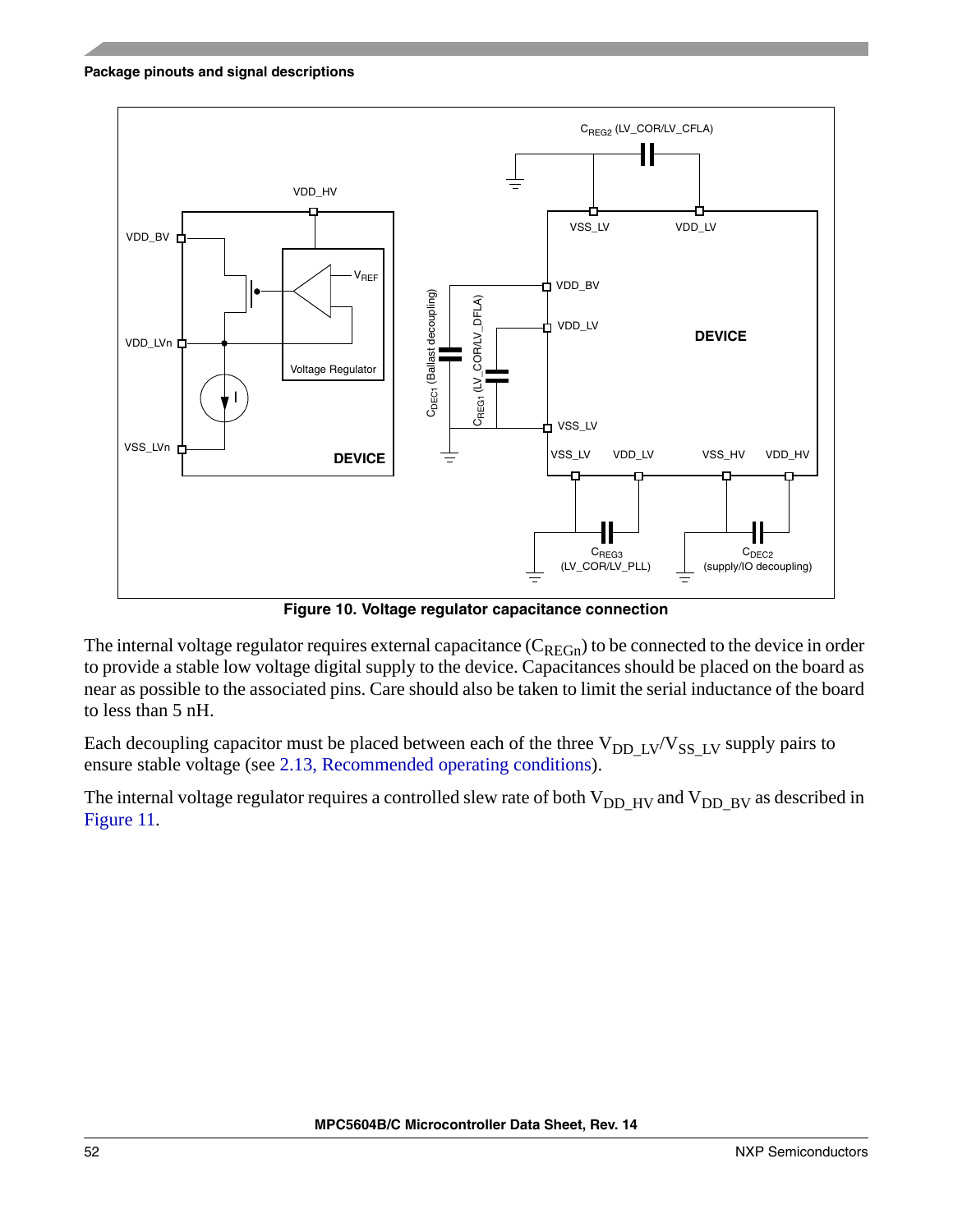

Figure 11. V<sub>DD\_HV</sub> and V<sub>DD\_BV</sub> maximum slope

<span id="page-52-0"></span>When STANDBY mode is used, further constraints are applied to the both  $V_{DD_HV}$  and  $V_{DD_BV}$  in order to guarantee correct regulator function during STANDBY exit. This is described on [Figure 12](#page-52-1).

STANDBY regulator constraints should normally be guaranteed by implementing equivalent of CSTDBY capacitance on application board (capacitance and ESR typical values), but would actually depend on exact characteristics of application external regulator.



<span id="page-52-1"></span>Figure 12. V<sub>DD\_HV</sub> and V<sub>DD\_BV</sub> supply constraints during STANDBY mode exit

#### **MPC5604B/C Microcontroller Data Sheet, Rev. 14**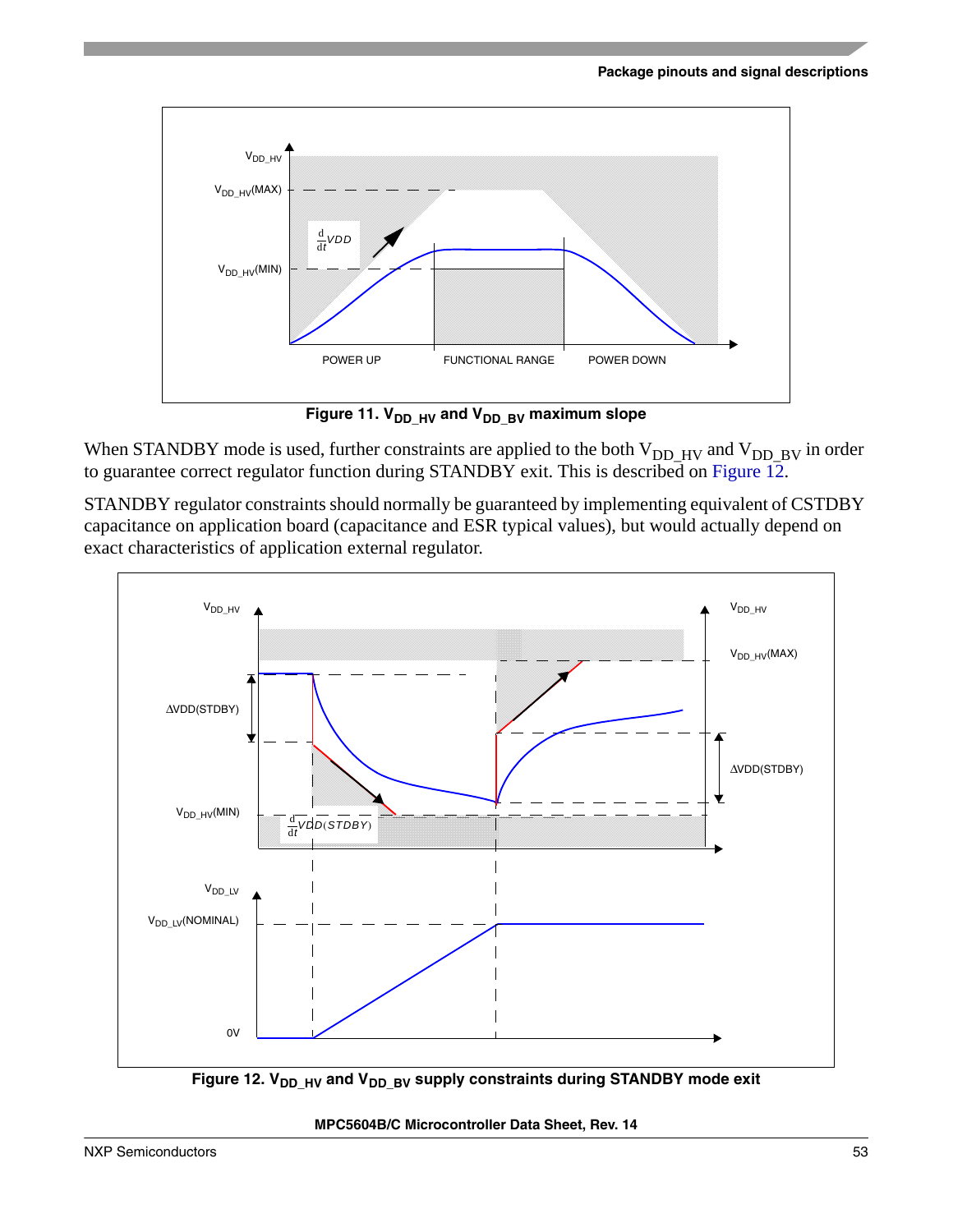<span id="page-53-0"></span>

| <b>Symbol</b>                          |           | C           | <b>Parameter</b>                                                     | Conditions <sup>1</sup>                                                          |           | Value      |                | <b>Unit</b> |
|----------------------------------------|-----------|-------------|----------------------------------------------------------------------|----------------------------------------------------------------------------------|-----------|------------|----------------|-------------|
|                                        |           |             |                                                                      |                                                                                  | Min       | <b>Typ</b> | <b>Max</b>     |             |
| $C_{\text{REGn}}$                      | <b>SR</b> |             | Internal voltage regulator external<br>capacitance                   |                                                                                  | 200       |            | 500            | nF          |
| $R_{\text{REG}}$                       | <b>SR</b> |             | Stability capacitor equivalent serial<br>resistance                  | Range:<br>10 kHz to 20 MHz                                                       |           |            | 0.2            | Ω           |
| C <sub>DEC1</sub>                      | <b>SR</b> |             | Decoupling capacitance <sup>2</sup> ballast                          | V <sub>DD BV</sub> /V <sub>SS LV</sub> pair:<br>$V_{DD$ By = 4.5 V to 5.5 V      | $100^{3}$ | $470^{4}$  |                | nF          |
|                                        |           |             |                                                                      | V <sub>DD BV</sub> /V <sub>SS LV</sub> pair:<br>$V_{DD-BV} = 3 \bar{V}$ to 3.6 V | 400       |            |                |             |
| C <sub>DEC2</sub>                      | <b>SR</b> |             | Decoupling capacitance regulator<br>supply                           | V <sub>DD</sub> /V <sub>SS</sub> pair                                            | 10        | 100        |                | nF          |
| $\frac{d}{dt}VDD$                      | SR        |             | Maximum slope on V <sub>DD</sub>                                     |                                                                                  |           |            | 250            | $mV/\mu s$  |
| $\vert \Delta$ VDD(STDBY) <sup> </sup> | <b>SR</b> |             | Maximum instant variation on V <sub>DD</sub><br>during standby exit  |                                                                                  |           |            | 30             | mV          |
|                                        | <b>SR</b> |             | Maximum slope on V <sub>DD</sub> during<br>standby exit              |                                                                                  |           |            | 15             | $mV/\mu s$  |
| $\frac{d}{dt}$ VDD(STDBY)              |           |             |                                                                      |                                                                                  |           |            |                |             |
| <b>V<sub>MREG</sub></b>                | CC        | $\mathsf T$ | Main regulator output voltage                                        | Before exiting from<br>reset                                                     |           | 1.32       |                | v           |
|                                        |           | P           |                                                                      | After trimming                                                                   | 1.16      | 1.28       |                |             |
| <b>I</b> MREG                          | SR        |             | Main regulator current provided to<br>V <sub>DD LV</sub> domain      |                                                                                  |           |            | 150            | mA          |
| <b>IMREGINT</b>                        | CC D      |             | Main regulator module current                                        | $I_{MREG}$ = 200 mA                                                              |           |            | $\overline{2}$ | mA          |
|                                        |           |             | consumption                                                          | $I_{MREG} = 0$ mA                                                                |           |            | 1              |             |
| VLPREG                                 | C P       |             | Low power regulator output<br>voltage                                | After trimming                                                                   | 1.16      | 1.28       |                | V           |
| LPREG                                  | SR        |             | Low power regulator current<br>provided to V <sub>DD LV</sub> domain |                                                                                  |           |            | 15             | mA          |
| <b>ILPREGINT</b>                       | $ C $ D   |             | Low power regulator module<br>current consumption                    | $I_{LPREG} = 15$ mA;<br>$T_A = 55 °C$                                            |           |            | 600            | μA          |
|                                        |           |             |                                                                      | $I_{LPREG} = 0$ mA;<br>$T_A = 55 °C$                                             |           | 5          |                |             |
| VULPREG                                | CC        | P           | Ultra low power regulator output<br>voltage                          | After trimming                                                                   | 1.16      | 1.28       |                | v           |

|  |  |  |  | Table 25. Voltage regulator electrical characteristics |
|--|--|--|--|--------------------------------------------------------|
|--|--|--|--|--------------------------------------------------------|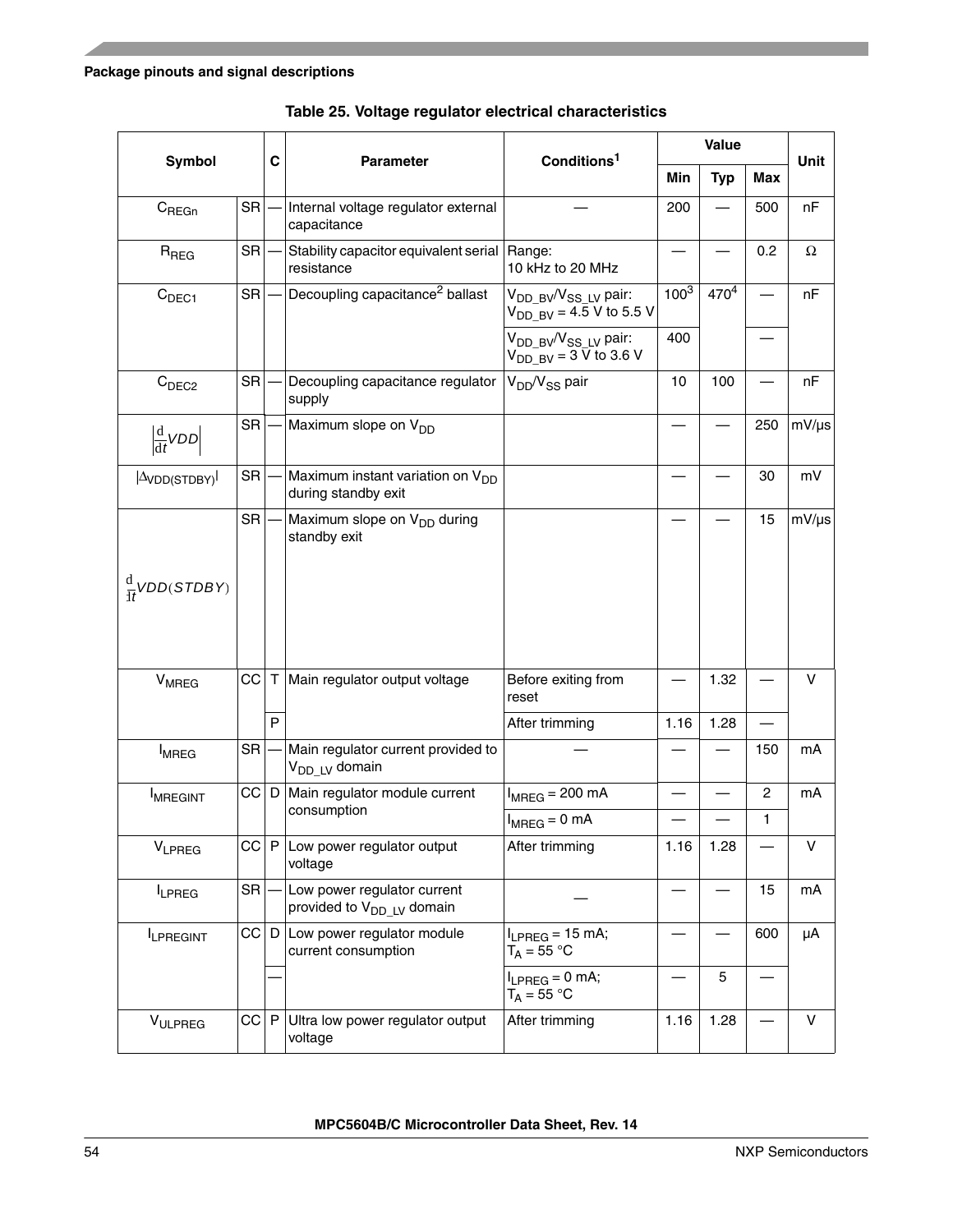|                   | Symbol          | С | <b>Parameter</b>                                                           | Conditions <sup>1</sup>               |     |            | <b>Unit</b>      |    |
|-------------------|-----------------|---|----------------------------------------------------------------------------|---------------------------------------|-----|------------|------------------|----|
|                   |                 |   |                                                                            |                                       | Min | <b>Typ</b> | Max              |    |
| <b>ULPREG</b>     | <b>SR</b>       |   | Ultra low power regulator current<br>provided to V <sub>DD LV</sub> domain |                                       |     |            | 5                | mA |
| <b>IULPREGINT</b> | CC <sub>I</sub> | D | Ultra low power regulator module<br>current consumption                    | $I_{ULPREG} = 5$ mA;<br>$T_A = 55 °C$ |     |            | 100              | μA |
|                   |                 |   |                                                                            | $H_{ULPREG} = 0$ mA;<br>$T_A = 55 °C$ |     | 2          |                  |    |
| $I_{DD_BV}$       | CC              |   | D   In-rush average current on $V_{DD-BV}$<br>during power-up <sup>5</sup> |                                       |     |            | 300 <sup>6</sup> | mΑ |

**Table 25. Voltage regulator electrical characteristics (continued)**

<sup>1</sup> V<sub>DD</sub> = 3.3 V ± 10% / 5.0 V ± 10%, T<sub>A</sub> = -40 to 125 °C, unless otherwise specified

<sup>2</sup> This capacitance value is driven by the constraints of the external voltage regulator supplying the V<sub>DD\_BV</sub> voltage. A typical value is in the range of 470 nF.

- $3$  This value is acceptable to guarantee operation from 4.5 V to 5.5 V
- $4$  External regulator and capacitance circuitry must be capable of providing  $I_{DD\_BV}$  while maintaining supply V<sub>DD\_BV</sub> in operating range.
- $5$  In-rush average current is seen only for short time (maximum 20  $\mu$ s) during power-up and on standby exit. It is dependant on the sum of the  $C<sub>BFGn</sub>$  capacitances.
- $6$  The duration of the in-rush current depends on the capacitance placed on LV pins. BV decoupling capacitors must be sized accordingly. Refer to  $I_{MREG}$  value for minimum amount of current to be provided in cc.

The  $|\Delta_{\text{VDD}(STDRY)}|$  and dVDD(STDBY)/dt system requirement can be used to define the component used for the  $V_{DD}$  supply generation. The following two examples describe how to calculate capacitance size:

#### **Example 1. No regulator (worst case)**

The  $|\Delta_{\text{VDD}(STDRY)}|$  parameter can be seen as the  $V_{DD}$  voltage drop through the ESR resistance of the regulator stability capacitor when the  $I_{DD-BV}$  current required to load  $V_{DD-LV}$  domain during the standby exit. It is thus possible to define the maximum equivalent resistance  $ESR<sub>STDRY</sub>(MAX)$  of the total capacitance on the  $V_{DD}$  supply:

$$
ESRSTDBY(MAX) = |\DeltaVDD(STDBY|/IDD_BY = (30 mV)/(300 mA) = 0.1 \Omega1
$$

The dVDD(STDBY)/dt parameter can be seen as the  $V_{DD}$  voltage drop at the capacitance pin (excluding ESR drop) while providing the  $I_{DD-BV}$  supply required to load  $V_{DD-LV}$  domain during the standby exit. It is thus possible to define the minimum equivalent capacitance  $C_{STDBY}(MIN)$  of the total capacitance on the  $V_{DD}$  supply:

 $C_{STDBY}(MIN) = I_{DD-BY}/dVDD(STDBY)/dt = (300 mA)/(15 mV/\mu s) = 20 \mu F$ 

This configuration is a worst case, with the assumption no regulator is available.

<sup>1.</sup> Based on typical time for standby exit sequence of 20 µs, ESR(MIN) can actually be considered at ~50 kHz.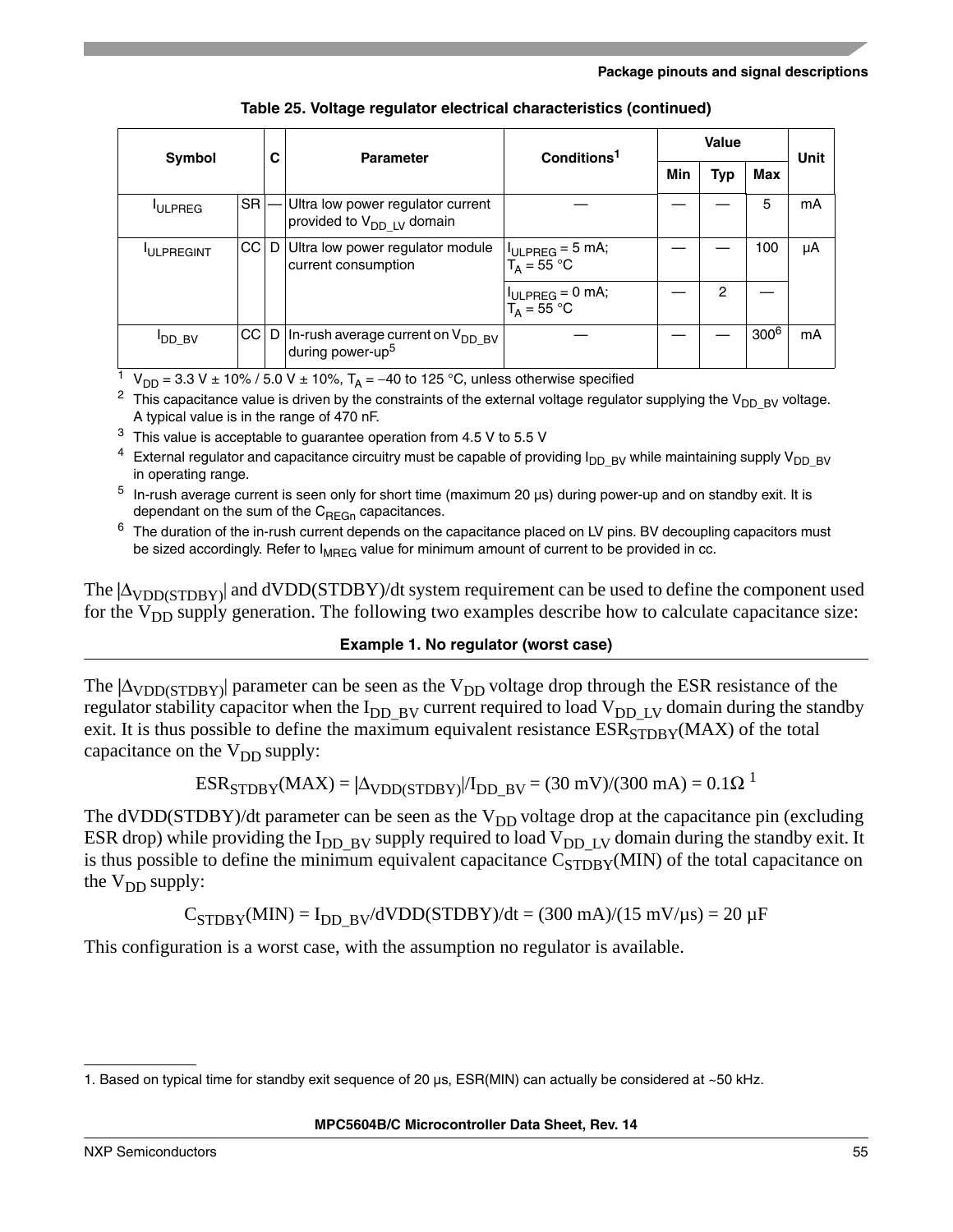### **Example 2. Simplified regulator**

The regulator should be able to provide significant amount of the current during the standby exit process. For example, in case of an ideal voltage regulator providing 200 mA current, it is possible to recalculate the equivalent  $ESR_{STDBY}(MAX)$  and  $C_{STDBY}(MIN)$  as follows:

 $ESR<sub>STDBY</sub>(MAX) = |\Delta<sub>VDD(STDBY</sub>|/(I<sub>DD BY</sub> - 200 mA) = (30 mV)/(100 mA) = 0.3 \Omega$ 

 $C_{STDBY}(MIN) = (I_{DD-BY} - 200 \text{ mA})/dVDD(STDBY)/dt = (300 \text{ mA} - 200 \text{ mA})/(15 \text{ mV/µs}) = 6.7 \text{ µF}$ 

In case optimization is required,  $C_{STDBY}(MIN)$  and  $ESR_{STDBY}(MAX)$  should be calculated based on the regulator characteristics as well as the board  $V_{DD}$  plane characteristics.

### **2.17.2 Low voltage detector electrical characteristics**

The device implements a Power-on Reset (POR) module to ensure correct power-up initialization, as well as four low voltage detectors (LVDs) to monitor the  $V_{DD}$  and the  $V_{DD-LV}$  voltage while device is supplied:

- POR monitors  $V_{DD}$  during the power-up phase to ensure device is maintained in a safe reset state (refer to RGM Destructive Event Status (RGM\_DES) Register flag F\_POR in device reference manual)
- LVDHV3 monitors  $V_{DD}$  to ensure device reset below minimum functional supply (refer to RGM Destructive Event Status (RGM\_DES) Register flag F\_LVD27 in device reference manual)
- LVDHV5 monitors  $V_{DD}$  when application uses device in the 5.0 V  $\pm$  10% range (refer to RGM Functional Event Status (RGM\_FES) Register flag F\_LVD45 in device reference manual)
- LVDLVCOR monitors power domain No. 1 (refer to RGM Destructive Event Status (RGM\_DES) Register flag F\_LVD12\_PD1 in device reference manual
- LVDLVBKP monitors power domain No. 0 (refer to RGM Destructive Event Status (RGM\_DES) Register flag F\_LVD12\_PD0 in device reference manual)

### **NOTE**

When enabled, power domain No. 2 is monitored through LVDLVBKP.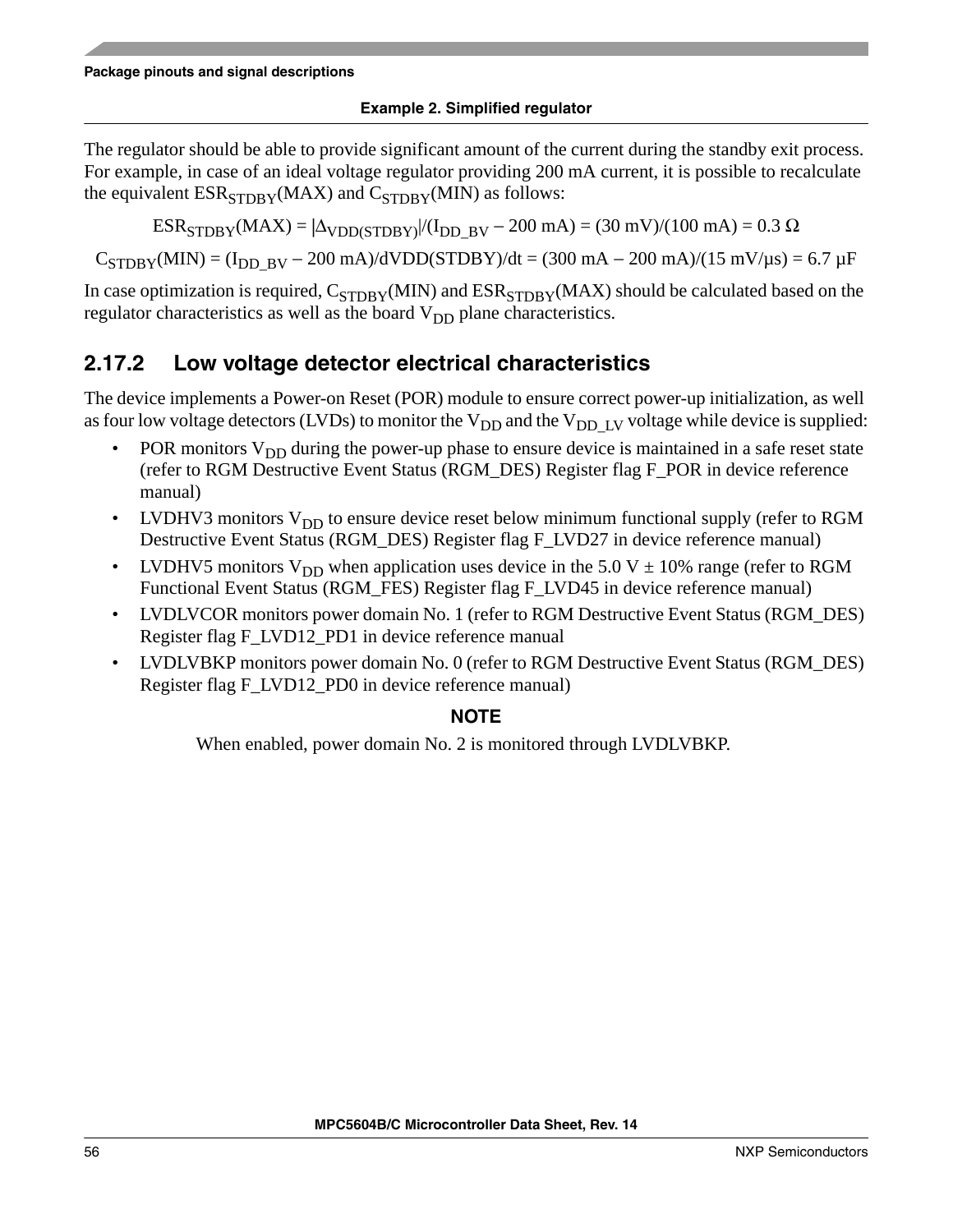

**Figure 13. Low voltage detector vs reset**

### **NOTE**

<span id="page-56-0"></span>[Figure 13](#page-56-0) does not apply to LVDHV5 low voltage detector because LVDHV5 is automatically disabled during reset and it must be enabled by software again. Once the device is forced to reset by LVDHV5, the LVDHV5 is disabled and reset is released as soon as internal reset sequence is completed regardless of LVDHV5H threshold.

| Table 26. Low voltage detector electrical characteristics |  |
|-----------------------------------------------------------|--|
|-----------------------------------------------------------|--|

|                      | Symbol      |   | <b>Parameter</b>                                              | Conditions <sup>1</sup>           |      | <b>Value</b> |      | Unit |
|----------------------|-------------|---|---------------------------------------------------------------|-----------------------------------|------|--------------|------|------|
|                      |             | С |                                                               |                                   | Min  | <b>Typ</b>   | Max  |      |
| V <sub>PORUP</sub>   | <b>SRIP</b> |   | Supply for functional POR module                              |                                   | 1.0  |              | 5.5  | V    |
| V <sub>PORH</sub>    |             |   | CC   P   Power-on reset threshold                             | $T_A = 25 °C$ ,<br>after trimming | 1.5  |              | 2.6  |      |
|                      |             | т |                                                               |                                   | 1.5  |              | 2.6  |      |
| VLVDHV3H             |             |   | CC   T   LVDHV3 low voltage detector high threshold           |                                   |      |              | 2.95 |      |
| V <sub>LVDHV3L</sub> |             |   | $CC P $ LVDHV3 low voltage detector low threshold             |                                   | 2.6  |              | 2.9  |      |
| VLVDHV5H             |             |   | $CC$ $\mid$ $\mid$ LVDHV5 low voltage detector high threshold |                                   |      |              | 4.5  |      |
| VLVDHV <sub>5L</sub> |             |   | CC   P   LVDHV5 low voltage detector low threshold            |                                   | 3.8  |              | 4.4  |      |
| <b>VLVDLVCORL</b>    |             |   | CC   P   LVDLVCOR low voltage detector low threshold          |                                   | 1.08 |              | 1.16 |      |
| <b>VLVDLVBKPL</b>    |             |   | CC   P   LVDLVBKP low voltage detector low threshold          |                                   | 1.08 |              | 1.16 |      |

 $1 + V_{DD} = 3.3 V \pm 10\% / 5.0 V \pm 10\%$ , T<sub>A</sub> = -40 to 125 °C, unless otherwise specified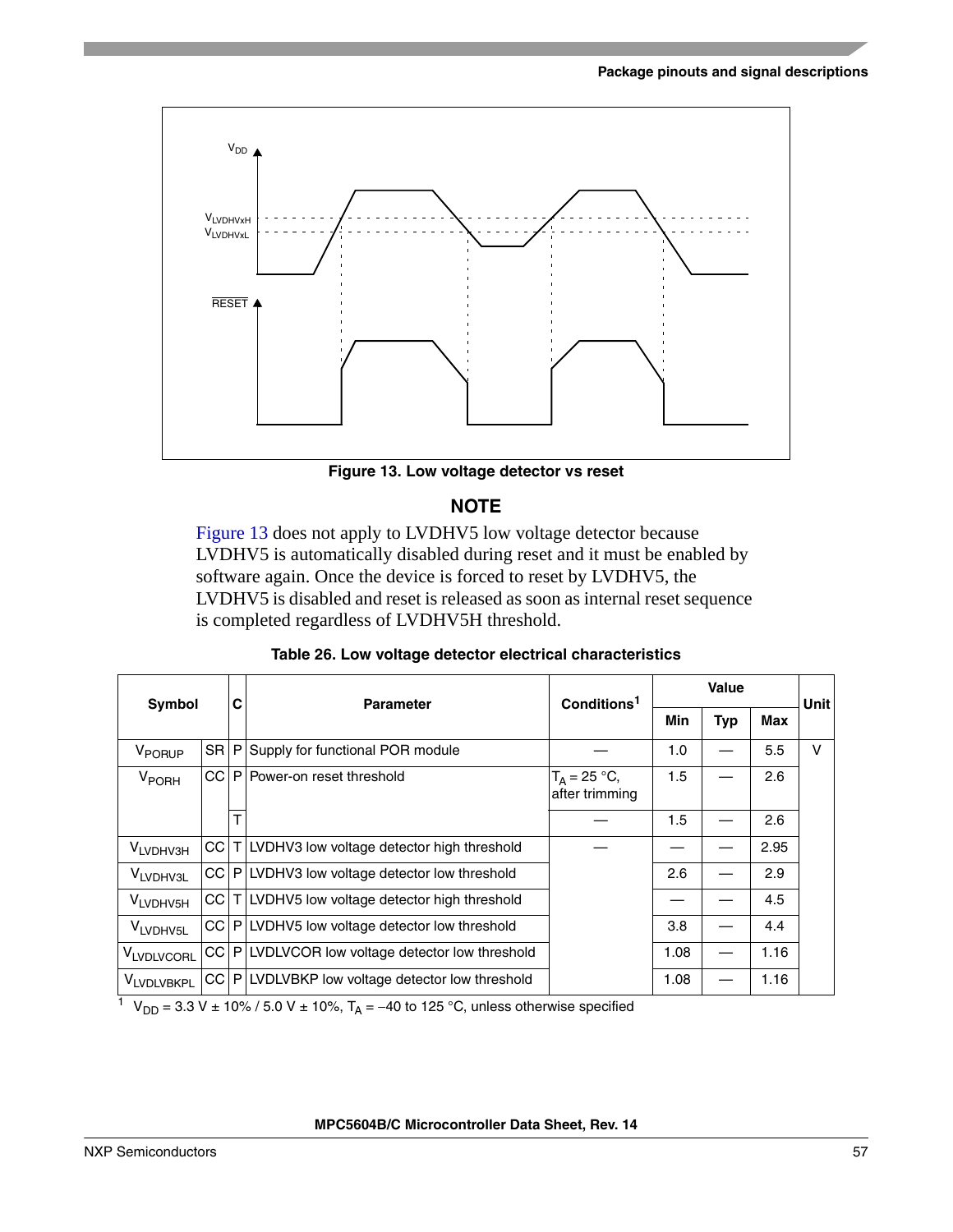## **2.18 Power consumption**

[Table 27](#page-57-0) provides DC electrical characteristics for significant application modes. These values are indicative values; actual consumption depends on the application.

<span id="page-57-0"></span>

| <b>Symbol</b>            |        | C            |                                                      | Conditions <sup>1</sup>                                                        |                           |                          | Value          |                          | <b>Unit</b> |
|--------------------------|--------|--------------|------------------------------------------------------|--------------------------------------------------------------------------------|---------------------------|--------------------------|----------------|--------------------------|-------------|
|                          |        |              | <b>Parameter</b>                                     |                                                                                |                           | <b>Min</b>               | <b>Typ</b>     | Max                      |             |
| $I_{DDMAX}^2$            | C D    |              | RUN mode maximum<br>average current                  |                                                                                |                           |                          | 115            | $140^{3}$                | mA          |
| $I_{DDRUN}$ <sup>4</sup> | CC     | $\top$       | RUN mode typical average $ f_{CPU} = 8 \text{ MHz} $ |                                                                                |                           |                          | $\overline{7}$ | $\overline{\phantom{0}}$ | mA          |
|                          |        | T            | current <sup>5</sup>                                 | $f_{CPU} = 16 MHz$                                                             |                           | $\overline{\phantom{0}}$ | 18             |                          |             |
|                          |        | т            |                                                      | $f_{CPU} = 32 MHz$                                                             |                           |                          | 29             |                          |             |
|                          |        | P            |                                                      | $f_{CPU} = 48 MHz$                                                             |                           | $\overline{\phantom{0}}$ | 40             | 100                      |             |
|                          |        | P            |                                                      | $f_{\text{CPU}} = 64 \text{ MHz}$                                              |                           | $\overline{\phantom{0}}$ | 51             | 125                      |             |
| <b>I</b> DDHALT          | CC     | C            | HALT mode current <sup>6</sup>                       | Slow internal RC oscillator $T_A = 25$ °C                                      |                           |                          | 8              | 15                       | mA          |
|                          |        | P            |                                                      | (128 kHz) running                                                              | $\overline{T_A}$ = 125 °C | $\overline{\phantom{0}}$ | 14             | 25                       |             |
| <b>IDDSTOP</b>           | $CC$ P |              | STOP mode current <sup>7</sup>                       | Slow internal RC oscillator $T_A = 25$ °C                                      |                           | $\overline{\phantom{0}}$ | 180            | 700 <sup>8</sup>         | μA          |
|                          |        | D            |                                                      | (128 kHz) running                                                              | $T_A = 55 °C$             | $\overline{\phantom{0}}$ | 500            |                          |             |
|                          |        | D            |                                                      |                                                                                | $T_A = 85 °C$             |                          | 1              | 6 <sup>8</sup>           | mA          |
|                          |        | D            |                                                      |                                                                                | $T_A = 105 °C$ —          |                          | $\overline{c}$ | $9^8$                    |             |
|                          |        | P            |                                                      |                                                                                | $T_A = 125 °C$            |                          | 4.5            | $12^{8}$                 |             |
| <b>IDDSTDBY2</b>         | cc     | $\mathsf{P}$ |                                                      | STANDBY2 mode current <sup>9</sup> Slow internal RC oscillator $ T_A = 25 °C $ |                           | $\overline{\phantom{a}}$ | 30             | 100                      | μA          |
|                          |        | D            |                                                      | (128 kHz) running                                                              | $T_A = 55 °C$             |                          | 75             |                          |             |
|                          |        | D            |                                                      |                                                                                | $T_A = 85 °C$             | $\overline{\phantom{a}}$ | 180            | 700                      |             |
|                          |        | D            |                                                      |                                                                                | $T_A = 105 °C$ —          |                          | 315            | 1000                     |             |
|                          |        | P            |                                                      |                                                                                | $T_A = 125 °C$ —          |                          | 560            | 1700                     |             |
| <b>IDDSTDBY1</b>         | cc∣⊤   |              | STANDBY1 mode                                        | Slow internal RC oscillator $T_A = 25$ °C                                      |                           | $\overline{\phantom{0}}$ | 20             | 60                       | μA          |
|                          |        | D            | current <sup>10</sup>                                | (128 kHz) running                                                              | $T_A = 55 °C$             | $\overline{\phantom{a}}$ | 45             |                          |             |
|                          |        | D            |                                                      |                                                                                | $T_A = 85 °C$             | $\overline{\phantom{a}}$ | 100            | 350                      |             |
|                          |        | D            |                                                      |                                                                                | $T_A = 105 °C$ —          |                          | 165            | 500                      |             |
|                          |        | D            |                                                      |                                                                                | $T_A = 125 °C$ —          |                          | 280            | 900                      |             |

**Table 27. Power consumption on VDD\_BV and VDD\_HV**

<sup>1</sup> V<sub>DD</sub> = 3.3 V ± 10% / 5.0 V ± 10%, T<sub>A</sub> = -40 to 125 °C, unless otherwise specified

<sup>2</sup>  $I_{DDMAX}$  is drawn only from the V<sub>DD\_BV</sub> pin. Running consumption does not include I/Os toggling which is highly dependent on the application. The given value is thought to be a worst case value with all peripherals running, and code fetched from code flash while modify operation ongoing on data flash. Notice that this value can be significantly reduced by application: switch off not used peripherals (default), reduce peripheral frequency through internal prescaler, fetch from RAM most used functions, use low power mode when possible.

<sup>3</sup> Higher current may be sinked by device during power-up and standby exit. Please refer to in rush current on [Table 25](#page-53-0).

 $^{4}$  I<sub>DDRUN</sub> is drawn only from the V<sub>DD\_BV</sub> pin. RUN current measured with typical application with accesses on both flash and RAM.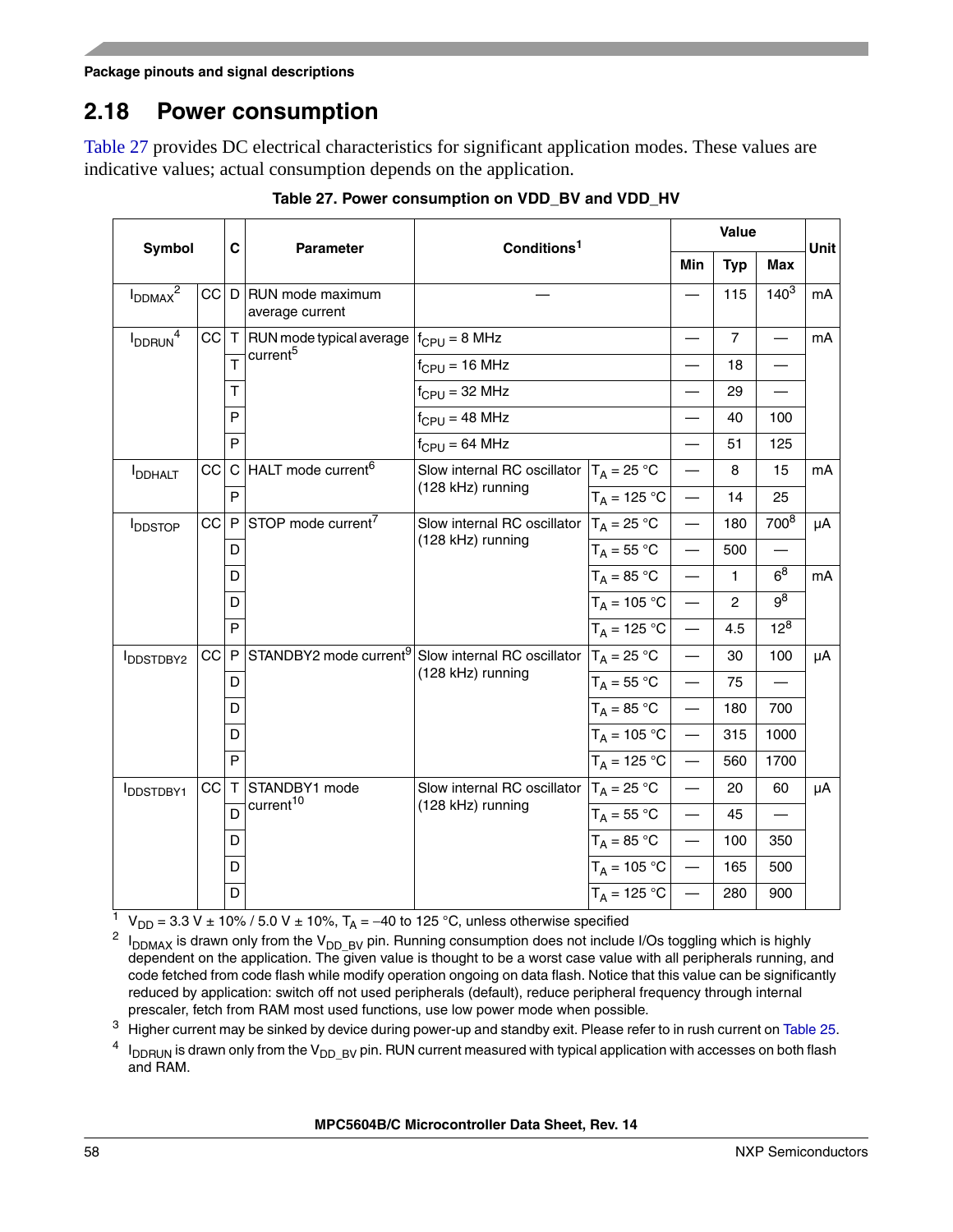- <sup>5</sup> Only for the "P" classification: Data and Code Flash in Normal Power. Code fetched from RAM: Serial IPs CAN and LIN in loop back mode, DSPI as Master, PLL as system Clock (4 x Multiplier) peripherals on (eMIOS/CTU/ADC) and running at max frequency, periodic SW/WDG timer reset enabled.
- <sup>6</sup> Data Flash Power Down. Code Flash in Low Power. SIRC (128 kHz) and FIRC (16 MHz) on. 10 MHz XTAL clock. FlexCAN: instances: 0, 1, 2 ON (clocked but not reception or transmission), instances: 4, 5, 6 clock gated. LINFlex: instances: 0, 1, 2 ON (clocked but not reception or transmission), instance: 3 clock gated. eMIOS: instance: 0 ON (16 channels on PA[0]–PA[11] and PC[12]–PC[15]) with PWM 20 kHz, instance: 1 clock gated. DSPI: instance: 0 (clocked but no communication). RTC/API ON. PIT ON. STM ON. ADC ON but not conversion except 2 analog watchdog.
- $^7$  Only for the "P" classification: No clock, FIRC (16 MHz) off, SIRC (128 kHz) on, PLL off, HPvreg off, ULPVreg/LPVreg on. All possible peripherals off and clock gated. Flash in power down mode.
- <span id="page-58-0"></span><sup>8</sup> When going from RUN to STOP mode and the core consumption is  $> 6$  mA, it is normal operation for the main regulator module to be kept on by the on-chip current monitoring circuit. This is most likely to occur with junction temperatures exceeding 125 °C and under these circumstances, it is possible for the current to initially exceed the maximum STOP specification by up to 2 mA. After entering stop, the application junction temperature will reduce to the ambient level and the main regulator will be automatically switched off when the load current is below 6 mA.
- <sup>9</sup> Only for the "P" classification: ULPreg on, HP/LPVreg off, 32 KB RAM on, device configured for minimum consumption, all possible modules switched off.
- <sup>10</sup> ULPreg on, HP/LPVreg off, 8 KB RAM on, device configured for minimum consumption, all possible modules switched off.

# **2.19 Flash memory electrical characteristics**

## **2.19.1 Program/Erase characteristics**

<span id="page-58-1"></span>[Table 28](#page-58-1) shows the program and erase characteristics.

| <b>Symbol</b>                       |  |   |                                                         | <b>Value</b> |                  |                                    |                  |      |
|-------------------------------------|--|---|---------------------------------------------------------|--------------|------------------|------------------------------------|------------------|------|
|                                     |  | C | <b>Parameter</b>                                        | Min          | Typ <sup>1</sup> | <b>Initial</b><br>max <sup>2</sup> | Max <sup>3</sup> | Unit |
| I dwprogram                         |  |   | $CC C $ Double word (64 bits) program time <sup>4</sup> |              | 22               | 50                                 | 500              | μs   |
| ${\mathsf T}_{16}$ Kpperase         |  |   | 16 KB block preprogram and erase time                   |              | 300              | 500                                | 5000             | ms   |
| ${\mathsf T}_{\mathsf{32K}$ pperase |  |   | 32 KB block preprogram and erase time                   |              | 400              | 600                                | 5000             | ms   |
| <sup>1</sup> 128Kpperase            |  |   | 128 KB block preprogram and erase time                  |              | 800              | 1300                               | 7500             | ms   |
| lesus                               |  |   | CC D Erase suspend latency                              |              |                  | 30                                 | 30               | μs   |

#### **Table 28. Program and erase specifications**

Typical program and erase times assume nominal supply values and operation at 25  $^{\circ}$ C.

<sup>2</sup> Initial factory condition: < 100 program/erase cycles,  $25 °C$ , typical supply voltage.

 $3$  The maximum program and erase times occur after the specified number of program/erase cycles. These maximum values are characterized but not guaranteed.

<sup>4</sup> Actual hardware programming times. This does not include software overhead.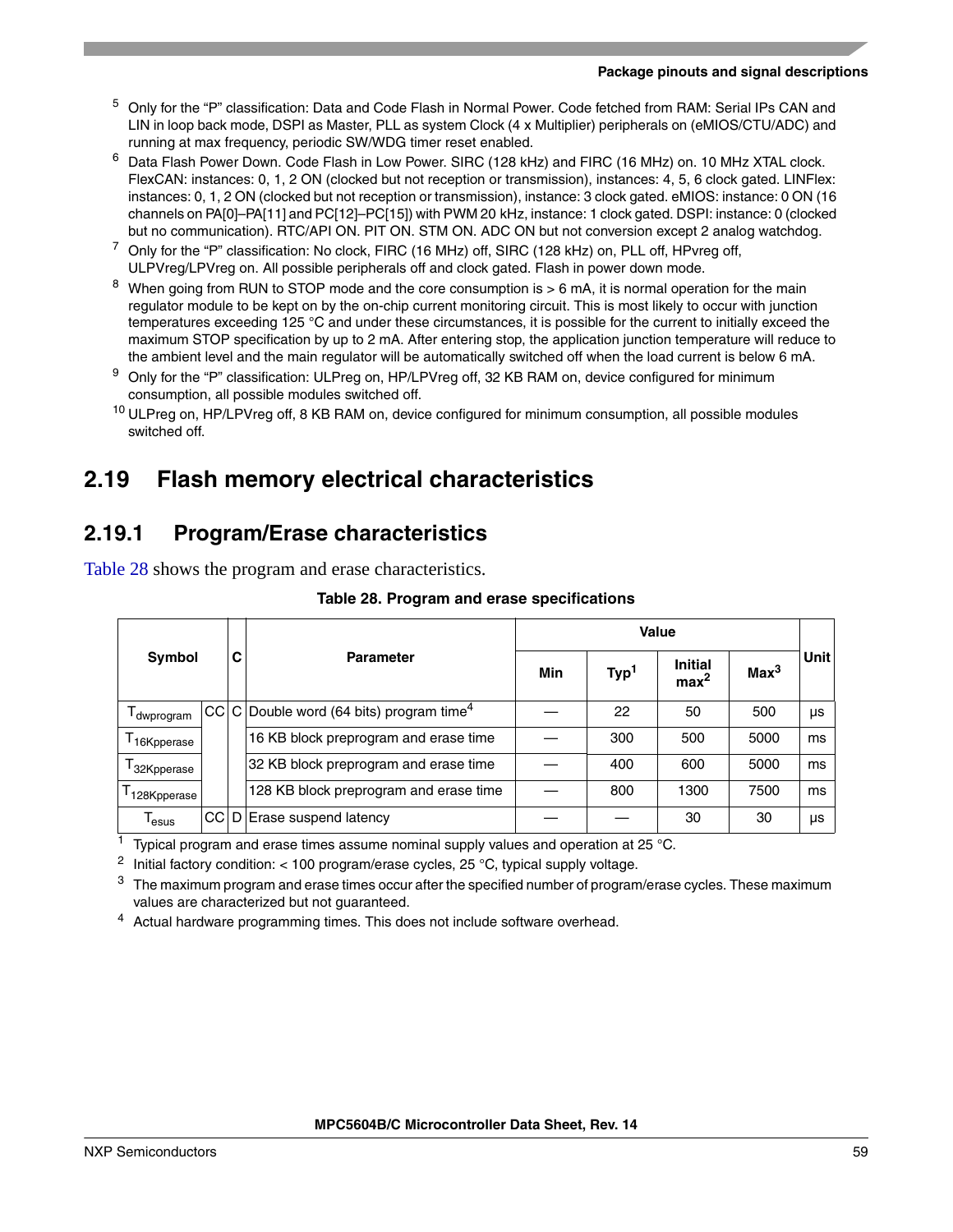| <b>Symbol</b> |     | C | <b>Parameter</b>                                                                           | <b>Conditions</b>                               |         |         | Unit |        |
|---------------|-----|---|--------------------------------------------------------------------------------------------|-------------------------------------------------|---------|---------|------|--------|
|               |     |   |                                                                                            |                                                 | Min     | Typ     | Max  |        |
| P/E           | CCI |   | C Number of program/erase cycles                                                           | 16 KB blocks                                    | 100,000 |         |      | cycles |
|               |     |   | per block over the operating<br>temperature range $(T_1)$                                  | 32 KB blocks                                    | 10,000  | 100,000 |      |        |
|               |     |   |                                                                                            | 128 KB blocks                                   | 1,000   | 100,000 |      |        |
|               |     |   | Retention CC C Minimum data retention at 85 °C<br>average ambient temperature <sup>1</sup> | <b>Blocks with</b><br>0-1,000 P/E cycles        | 20      |         |      | vears  |
|               |     |   |                                                                                            | <b>Blocks with</b><br>1,001-10,000 P/E cycles   | 10      |         |      |        |
|               |     |   |                                                                                            | <b>Blocks with</b><br>10,001-100,000 P/E cycles | 5       |         |      |        |

**Table 29. Flash module life**

 $1$  Ambient temperature averaged over duration of application, not to exceed recommended product operating temperature range.

ECC circuitry provides correction of single bit faults and is used to improve further automotive reliability results. Some units will experience single bit corrections throughout the life of the product with no impact to product reliability.

**Table 30. Flash read access timing**

| <b>Symbol</b>     |    | C. | <b>Parameter</b>                             | Conditions <sup>1</sup> | Max | Unit |
|-------------------|----|----|----------------------------------------------|-------------------------|-----|------|
| <sup>t</sup> READ |    |    | CC   P   Maximum frequency for Flash reading | 2 wait states           | 64  | MHz  |
|                   |    | C. |                                              | 1 wait state            | 40  |      |
|                   | C. |    | 0 wait states                                | 20                      |     |      |

<sup>1</sup> V<sub>DD</sub> = 3.3 V ± 10% / 5.0 V ± 10%, T<sub>A</sub> = -40 to 125 °C, unless otherwise specified

## **2.19.2 Flash power supply DC characteristics**

<span id="page-59-0"></span>[Table 31](#page-59-0) shows the power supply DC characteristics on external supply.

#### **Table 31. Flash memory power supply DC electrical characteristics**

| <b>Symbol</b> |  | C | <b>Parameter</b>                                                                                                                                 | Conditions <sup>1</sup>                                          |     | <b>Value</b> |     | Unit |
|---------------|--|---|--------------------------------------------------------------------------------------------------------------------------------------------------|------------------------------------------------------------------|-----|--------------|-----|------|
|               |  |   |                                                                                                                                                  |                                                                  | Min | Typ          | Max |      |
|               |  |   | I <sub>FREAD</sub> <sup>2</sup> CC D Sum of the current consumption on<br>VDD_HV and VDD_BV on read access $ f_{\text{CPI}}  = 64 \text{ MHz}^3$ | Code flash memory module read                                    |     | 15           | 33  | mA   |
|               |  |   |                                                                                                                                                  | Data flash memory module read<br>$I_{CPU}$ = 64 MHz <sup>3</sup> |     | 15           | 33  |      |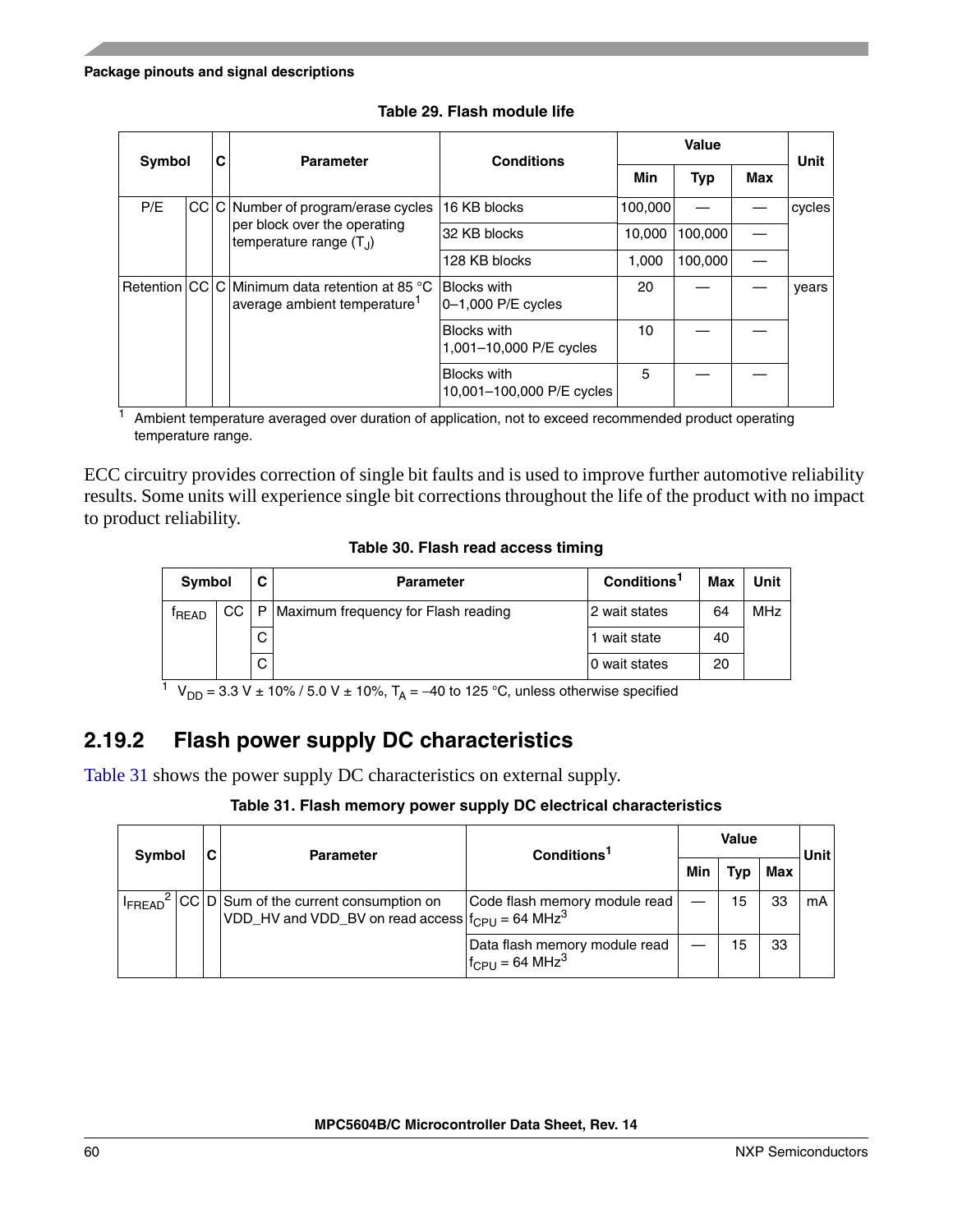| Symbol       | С    | <b>Parameter</b> | Conditions <sup>1</sup>                                                                          |                                                                                                           | Value |     | Unit |    |
|--------------|------|------------------|--------------------------------------------------------------------------------------------------|-----------------------------------------------------------------------------------------------------------|-------|-----|------|----|
|              |      |                  |                                                                                                  |                                                                                                           | Min   | Typ | Max  |    |
| $I_{FMOD}^2$ | CC D |                  | Sum of the current consumption on<br>VDD HV and VDD BV on matrix<br>modification (program/erase) | Program/Erase ongoing while<br>reading code flash memory<br>registers $f_{\rm CPL}$ = 64 MHz <sup>3</sup> |       | 15  | 33   | mA |
|              |      |                  |                                                                                                  | Program/Erase ongoing while<br>reading data flash memory<br>registers $f_{\text{CPU}} = 64 \text{ MHz}^3$ |       | 15  | 33   |    |
| $I_{FI}$ pw  | CC D |                  | Sum of the current consumption on<br>VDD HV and VDD BV                                           | During code flash memory<br>low-power mode                                                                |       |     | 900  | μA |
|              |      |                  |                                                                                                  | During data flash memory<br>low-power mode                                                                |       |     | 900  |    |
| <b>FPWD</b>  | CC D |                  | Sum of the current consumption on<br>VDD HV and VDD BV                                           | During code flash memory<br>power-down mode                                                               |       |     | 150  | μA |
|              |      |                  |                                                                                                  | During data flash memory<br>power-down mode                                                               |       |     | 150  |    |

**Table 31. Flash memory power supply DC electrical characteristics**

<sup>1</sup> V<sub>DD</sub> = 3.3 V ± 10% / 5.0 V ± 10%, T<sub>A</sub> = -40 to 125 °C, unless otherwise specified

<span id="page-60-1"></span><sup>2</sup> This value is only relative to the actual duration of the read cycle

<span id="page-60-0"></span> $3$  f<sub>CPU</sub> 64 MHz can be achieved only at up to 105 °C

# **2.19.3 Start-up/Switch-off timings**

#### **Table 32. Start-up time/Switch-off time**

| Symbol                  |    | C | <b>Parameter</b>                           | Conditions <sup>1</sup> |     |     | Unit |    |
|-------------------------|----|---|--------------------------------------------|-------------------------|-----|-----|------|----|
|                         |    |   |                                            |                         | Min | Typ | Max  |    |
| <b>T</b> FLARSTEXIT     | CC |   | Delay for Flash module to exit reset mode  | Code Flash              |     |     | 125  | μs |
|                         |    |   |                                            | Data Flash              |     |     | 125  |    |
| <b>T</b> FLALPEXIT      | CC |   | Delay for Flash module to exit low-power   | Code Flash              |     |     | 0.5  |    |
|                         |    | ÷ | mode                                       | Data Flash              |     |     | 0.5  |    |
| <b>T</b> FLAPDEXIT      | CC |   | Delay for Flash module to exit power-down  | Code Flash              |     |     | 30   |    |
|                         |    |   | mode                                       | Data Flash              |     |     | 30   |    |
| T <sub>FLALPENTRY</sub> | CC |   | Delay for Flash module to enter low-power  | Code Flash              |     |     | 0.5  |    |
|                         |    |   | mode                                       | Data Flash              |     |     | 0.5  |    |
| T <sub>FLAPDENTRY</sub> | CC |   | Delay for Flash module to enter power-down | Code Flash              |     |     | 1.5  |    |
|                         |    |   | mode                                       | Data Flash              |     |     | 1.5  |    |

<sup>1</sup> V<sub>DD</sub> = 3.3 V ± 10% / 5.0 V ± 10%, T<sub>A</sub> = -40 to 125 °C, unless otherwise specified

# **2.20 Electromagnetic compatibility (EMC) characteristics**

Susceptibility tests are performed on a sample basis during product characterization.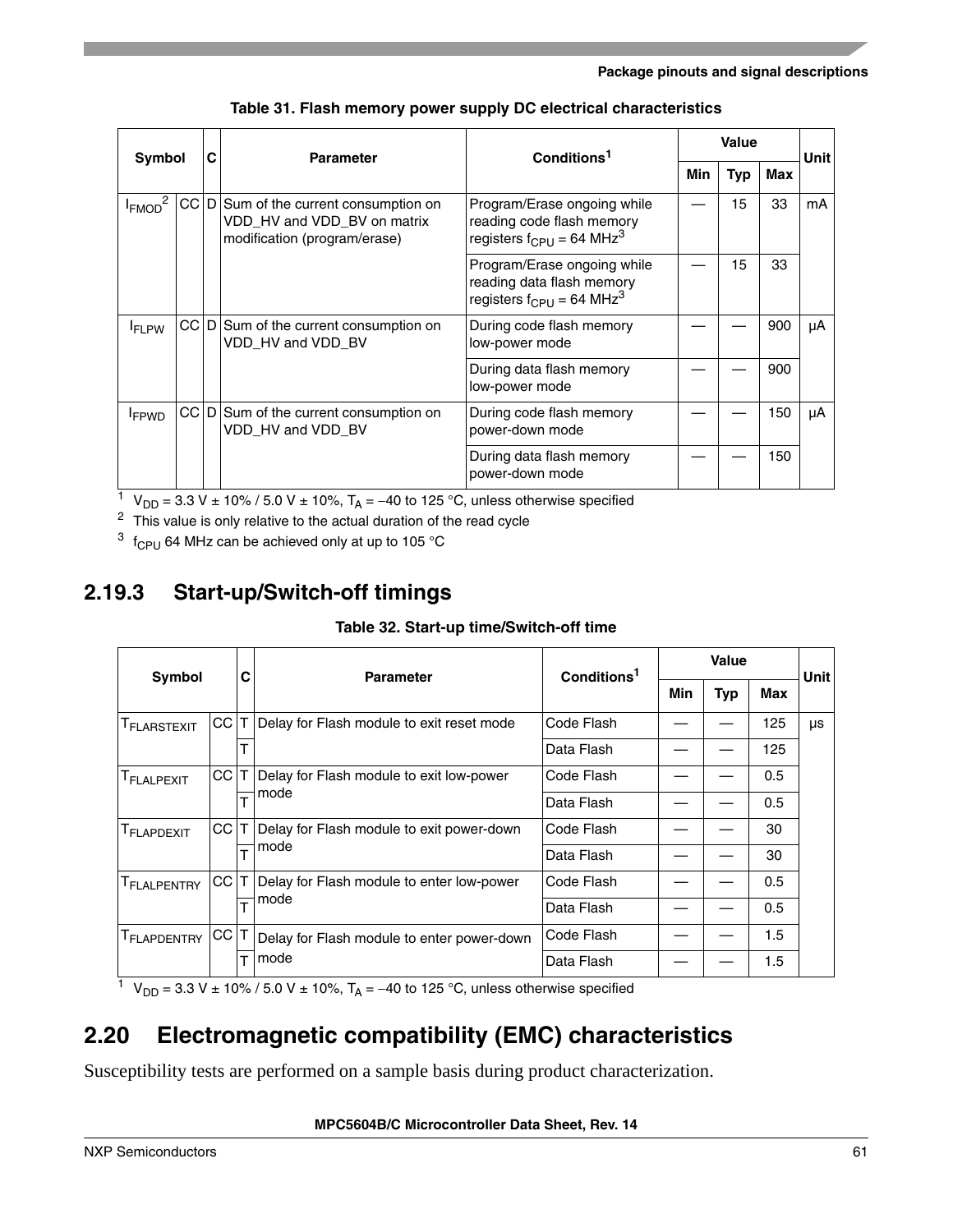## **2.20.1 Designing hardened software to avoid noise problems**

EMC characterization and optimization are performed at component level with a typical application environment and simplified MCU software. It should be noted that good EMC performance is highly dependent on the user application and the software in particular.

Therefore it is recommended that the user apply EMC software optimization and prequalification tests in relation with the EMC level requested for his application.

- Software recommendations: The software flowchart must include the management of runaway conditions such as:
	- Corrupted program counter
	- Unexpected reset
	- Critical data corruption (control registers...)
- Prequalification trials: Most of the common failures (unexpected reset and program counter corruption) can be reproduced by manually forcing a low state on the reset pin or the oscillator pins for 1 second.

To complete these trials, ESD stress can be applied directly on the device. When unexpected behavior is detected, the software can be hardened to prevent unrecoverable errors occurring.

## **2.20.2 Electromagnetic interference (EMI)**

The product is monitored in terms of emission based on a typical application. This emission test conforms to the IEC 61967-1 standard, which specifies the general conditions for EMI measurements.

| Symbol                         |            | С | <b>Parameter</b>      | <b>Conditions</b>                                               |                                 |     | <b>Value</b> |      | <b>Unit</b> |
|--------------------------------|------------|---|-----------------------|-----------------------------------------------------------------|---------------------------------|-----|--------------|------|-------------|
|                                |            |   |                       |                                                                 |                                 | Min | <b>Typ</b>   | Max  |             |
|                                | <b>SR</b>  |   | Scan range            |                                                                 |                                 |     |              | 1000 | <b>MHz</b>  |
| $f_{CPU}$                      | <b>SRI</b> |   | Operating frequency   |                                                                 |                                 |     | 64           |      | <b>MHz</b>  |
| $V_{DD}$ LV $\vert$ SR $\vert$ |            |   | LV operating voltages |                                                                 |                                 |     | 1.28         |      | v           |
| $S_{EMI}$                      | <b>CCI</b> |   | T Peak level          | $V_{DD} = 5 V$ , T <sub>A</sub> = 25 °C,<br>LQFP144 package     | No PLL frequency<br>modulation  |     |              | 18   | dBµV        |
|                                |            |   |                       | Test conforming to IEC 61967-2,<br>$fOSC = 8 MHz/fCPU = 64 MHz$ | ±2% PLL frequency<br>modulation |     |              | 14   | dBµV        |

Table 33. EMI radiated emission measurement<sup>1,2</sup>

EMI testing and I/O port waveforms per IEC 61967-1, -2, -4

<sup>2</sup> For information on conducted emission and susceptibility measurement (norm IEC 61967-4), please contact your local marketing representative.

## **2.20.3 Absolute maximum ratings (electrical sensitivity)**

Based on two different tests (ESD and LU) using specific measurement methods, the product is stressed in order to determine its performance in terms of electrical sensitivity.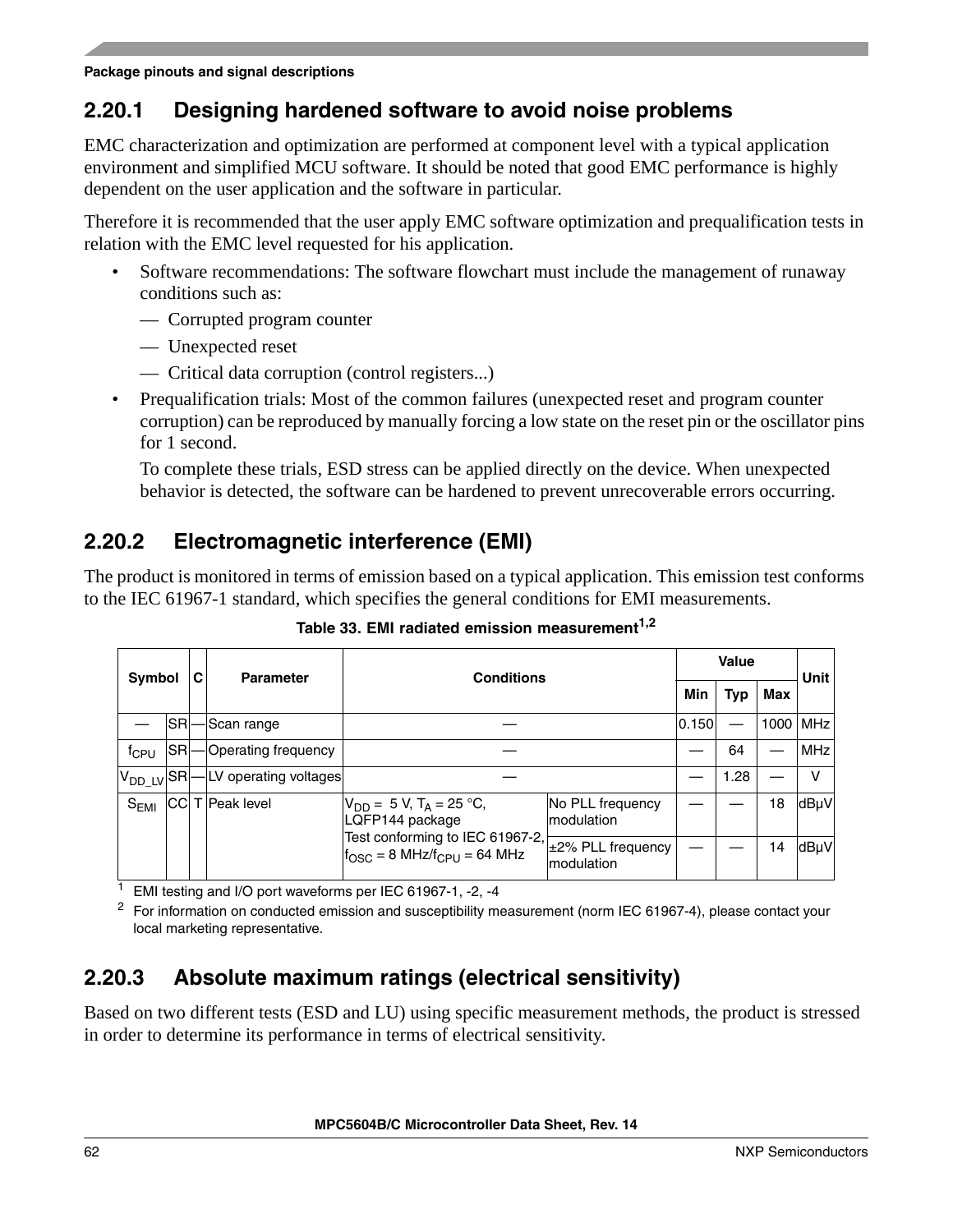# **2.20.3.1 Electrostatic discharge (ESD)**

Electrostatic discharges (a positive then a negative pulse separated by 1 second) are applied to the pins of each sample according to each pin combination. The sample size depends on the number of supply pins in the device (3 parts\*(n+1) supply pin). This test conforms to the AEC-Q100-002/-003/-011 standard.

| <b>Symbol</b>  |             | С | <b>Ratings</b>                                             | <b>Conditions</b>                           | <b>Class</b>     | Max value     | Unit |
|----------------|-------------|---|------------------------------------------------------------|---------------------------------------------|------------------|---------------|------|
| $V_{ESD(HBM)}$ |             |   | CC T Electrostatic discharge voltage<br>(Human Body Model) | $T_A = 25 °C$<br>conforming to AEC-Q100-002 | H <sub>1</sub> C | 2000          |      |
| $V_{ESD(MM)}$  | <b>CCIT</b> |   | Electrostatic discharge voltage<br>(Machine Model)         | $T_A = 25 °C$<br>conforming to AEC-Q100-003 | M2               | 200           |      |
| $V_{ESD(CDM)}$ | <b>CCIT</b> |   | Electrostatic discharge voltage                            | $T_A = 25 °C$                               | C <sub>3</sub> A | 500           |      |
|                |             |   | (Charged Device Model)                                     | conforming to AEC-Q100-011                  |                  | 750 (corners) |      |

**Table 34. ESD absolute maximum ratings<sup>1</sup> <sup>2</sup>**

<sup>1</sup> All ESD testing is in conformity with CDF-AEC-Q100 Stress Test Qualification for Automotive Grade Integrated Circuits.

 $2\,$  A device will be defined as a failure if after exposure to ESD pulses the device no longer meets the device specification requirements. Complete DC parametric and functional testing shall be performed per applicable device specification at room temperature followed by hot temperature, unless specified otherwise in the device specification.

# **2.20.3.2 Static latch-up (LU)**

Two complementary static tests are required on six parts to assess the latch-up performance:

- A supply overvoltage is applied to each power supply pin.
- A current injection is applied to each input, output and configurable I/O pin.

These tests are compliant with the EIA/JESD 78 IC latch-up standard.

### **Table 35. Latch-up results**

|    | Symbol | С | <b>Parameter</b>      | <b>Conditions</b>                              | <b>Class</b> |
|----|--------|---|-----------------------|------------------------------------------------|--------------|
| LU | CС     |   | Static latch-up class | $T_{\Delta}$ = 125 °C<br>conforming to JESD 78 | II level A   |

# **2.21 Fast external crystal oscillator (4 to 16 MHz) electrical characteristics**

The device provides an oscillator/resonator driver. [Figure 14](#page-63-0) describes a simple model of the internal oscillator driver and provides an example of a connection for an oscillator or a resonator.

[Table 36](#page-63-1) provides the parameter description of 4 MHz to 16 MHz crystals used for the design simulations.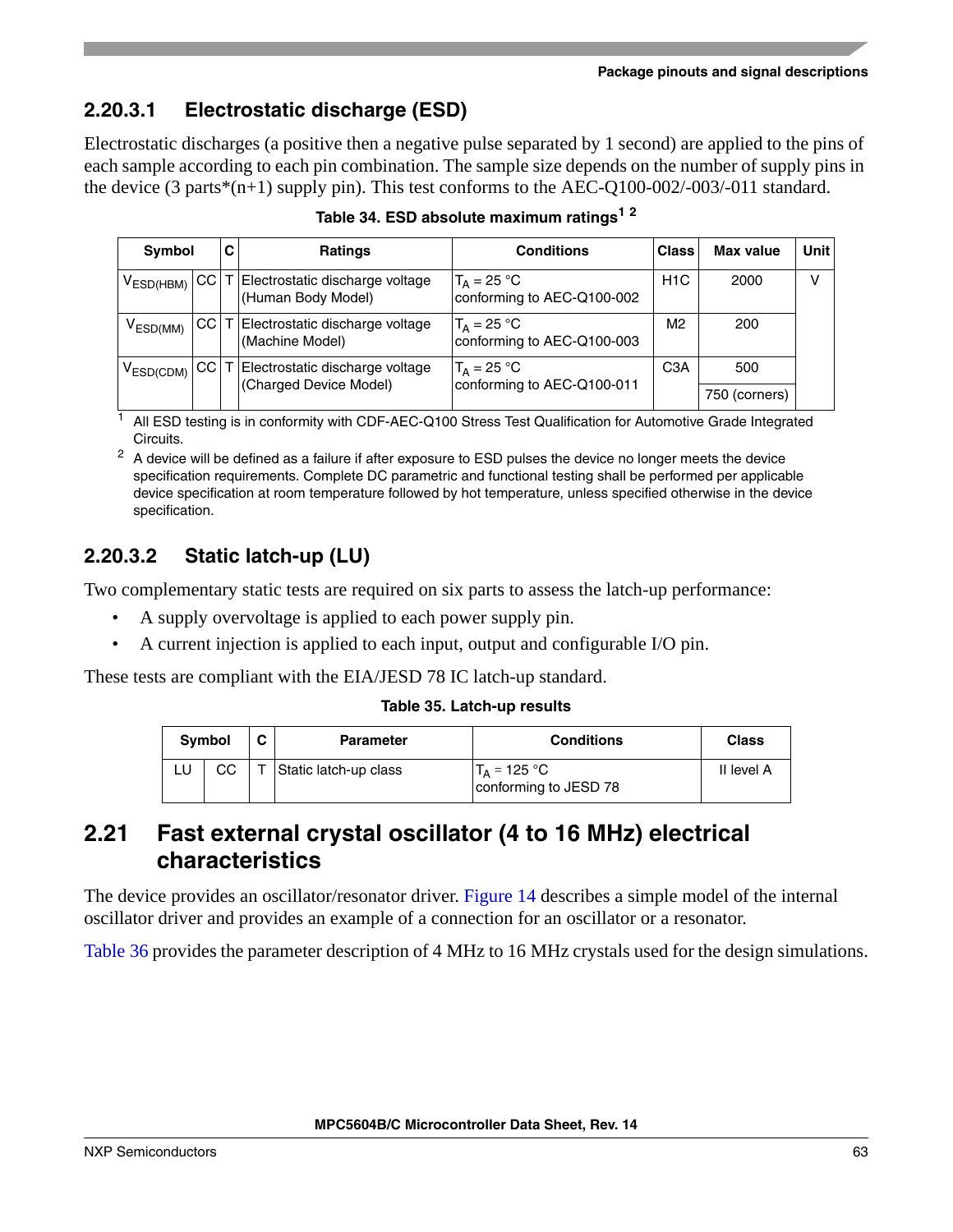

#### **Figure 14. Crystal oscillator and resonator connection scheme**

<span id="page-63-1"></span><span id="page-63-0"></span>**Nominal frequency (MHz) NDK crystal reference Crystal equivalent series resistance ESR** Ω **Crystal motional capacitance**  $(C_m)$  fF **Crystal motional inductance (Lm) mH Load on xtalin/xtalout C1 = C2 (pF)1 Shunt capacitance between xtalout and xtalin C02 (pF)** 4 NX8045GB 300 2.68 591.0 21 2.93 8 | NX5032GA | 300 | 2.46 | 160.7 | 17 | 3.01 10 | | 150 | 2.93 | 86.6 | 15 | 2.91 12 | | 120 | 3.11 | 56.5 | 15 | 2.93 16 | | | 120 | 3.90 | 25.3 | 10 | 3.00

**Table 36. Crystal description**

The values specified for C1 and C2 are the same as used in simulations. It should be ensured that the testing includes all the parasitics (from the board, probe, crystal, etc.) as the AC / transient behavior depends upon them.

 $2$  The value of C0 specified here includes 2 pF additional capacitance for parasitics (to be seen with bond-pads, package, etc.).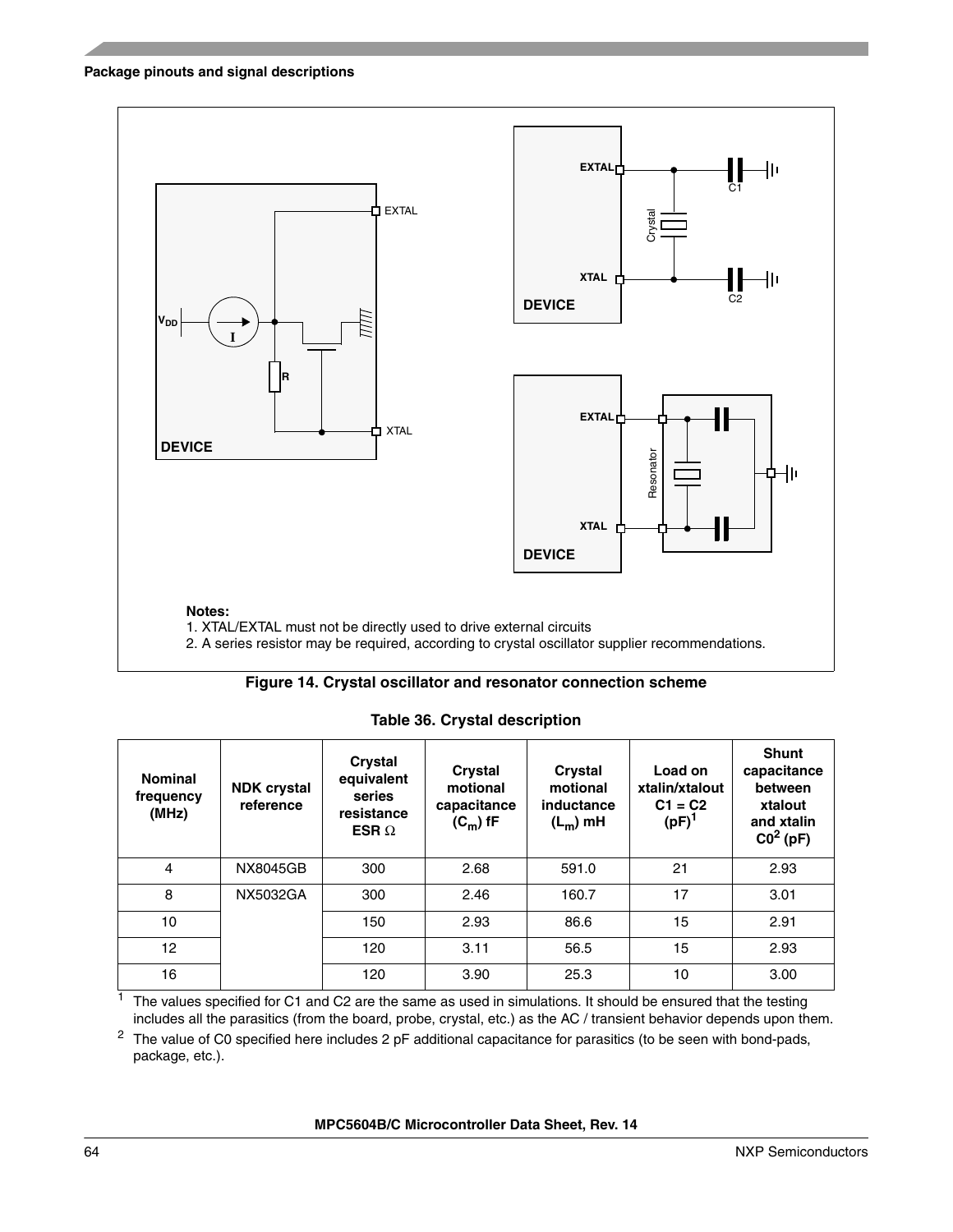

**Figure 15. Fast external crystal oscillator (4 to 16 MHz) timing diagram**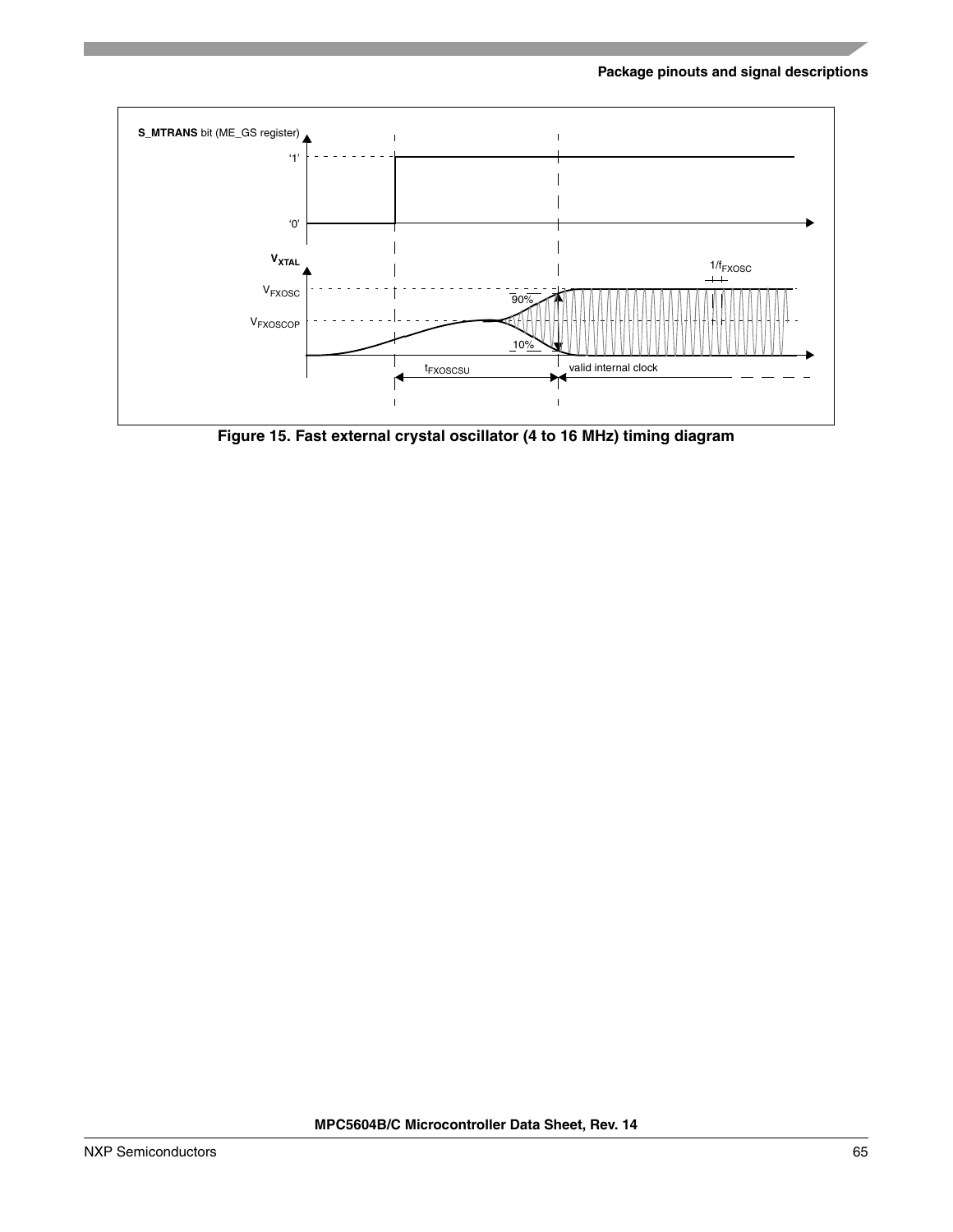| Symbol                   |           | C            | <b>Parameter</b>                                     | Conditions <sup>1</sup>                                               |                     | Value          |                     | <b>Unit</b> |
|--------------------------|-----------|--------------|------------------------------------------------------|-----------------------------------------------------------------------|---------------------|----------------|---------------------|-------------|
|                          |           |              |                                                      |                                                                       | <b>Min</b>          | <b>Typ</b>     | <b>Max</b>          |             |
| f <sub>FXOSC</sub>       | <b>SR</b> |              | Fast external crystal<br>oscillator frequency        |                                                                       | 4.0                 |                | 16.0                | <b>MHz</b>  |
| <b>9mFXOSC</b>           | CC C      |              | Fast external crystal<br>oscillator transconductance | $V_{DD} = 3.3 V \pm 10\%,$<br>$PAD3V5V = 1$<br>OSCILLATOR_MARGIN = 0  | 2.2                 |                | 8.2                 | mA/V        |
|                          | CC P      |              |                                                      | $V_{DD} = 5.0 V \pm 10\%,$<br>$PAD3V5V = 0$<br>OSCILLATOR_MARGIN = 0  | 2.0                 |                | 7.4                 |             |
|                          | cc        | $\mathsf{C}$ |                                                      | $V_{DD} = 3.3 V \pm 10\%,$<br>$PAD3V5V = 1$<br>OSCILLATOR_MARGIN = 1  | 2.7                 |                | 9.7                 |             |
|                          | CC        | $\mathsf{C}$ |                                                      | $V_{DD} = 5.0 V \pm 10\%$ ,<br>$PAD3V5V = 0$<br>OSCILLATOR MARGIN = 1 | 2.5                 |                | 9.2                 |             |
| V <sub>FXOSC</sub>       | CC        | $\top$       | Oscillation amplitude at<br><b>EXTAL</b>             | $f_{\rm OSC} = 4$ MHz,<br>$OSCILLATOR_MARGIN = 0$                     | 1.3                 |                |                     | V           |
|                          |           |              |                                                      | $f_{\text{OSC}} = 16 \text{ MHz}$ ,<br>OSCILLATOR_MARGIN = 1          | 1.3                 |                |                     |             |
| V <sub>FXOSCOP</sub>     | CC        |              | C Oscillation operating point                        |                                                                       |                     | 0.95           |                     | V           |
| $I_{FXOSC}$ <sup>2</sup> |           |              | CC T Fast external crystal<br>oscillator consumption |                                                                       |                     | $\overline{c}$ | 3                   | mA          |
| t <sub>FXOSCSU</sub>     | CC T      |              | Fast external crystal<br>oscillator start-up time    | $f_{\text{OSC}} = 4 \text{ MHz}$ ,<br>OSCILLATOR_MARGIN = 0           |                     |                | 6                   | ms          |
|                          |           |              |                                                      | $f_{\text{OSC}} = 16 \text{ MHz}$ ,<br>OSCILLATOR_MARGIN = 1          |                     |                | 1.8                 |             |
| V <sub>IH</sub>          | SR P      |              | Input high level CMOS<br>(Schmitt Trigger)           | Oscillator bypass mode                                                | 0.65V <sub>DD</sub> |                | $VDD+0.4$           | v           |
| $V_{IL}$                 | $SR$ $P$  |              | Input low level CMOS<br>(Schmitt Trigger)            | Oscillator bypass mode                                                | $-0.4$              |                | 0.35V <sub>DD</sub> | $\vee$      |

**Table 37. Fast external crystal oscillator (4 to 16 MHz) electrical characteristics**

 $1 \text{ V}_{\text{DD}} = 3.3 \text{ V} \pm 10\% / 5.0 \text{ V} \pm 10\%$ , T<sub>A</sub> = -40 to 125 °C, unless otherwise specified

<sup>2</sup> Stated values take into account only analog module consumption but not the digital contributor (clock tree and enabled peripherals)

## **2.22 Slow external crystal oscillator (32 kHz) electrical characteristics**

The device provides a low power oscillator/resonator driver.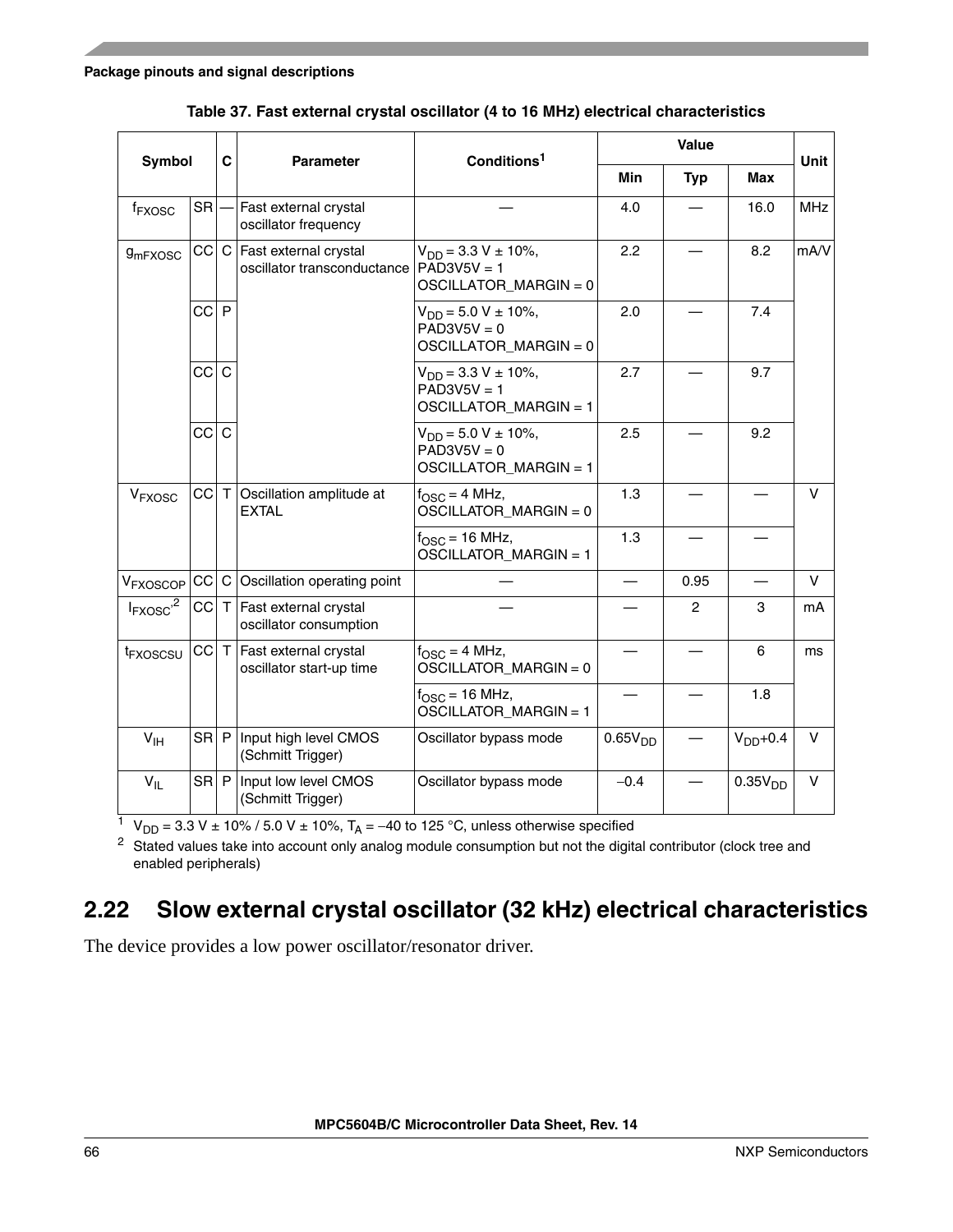



**Figure 17. Equivalent circuit of a quartz crystal**

|  |  |  | Table 38. Crystal motional characteristics <sup>1</sup> |
|--|--|--|---------------------------------------------------------|
|--|--|--|---------------------------------------------------------|

| Symbol  | <b>Parameter</b>                                                                        | <b>Conditions</b>                                     |     | <b>Unit</b> |     |           |
|---------|-----------------------------------------------------------------------------------------|-------------------------------------------------------|-----|-------------|-----|-----------|
|         |                                                                                         |                                                       | Min | Typ         | Max |           |
| $L_m$   | Motional inductance                                                                     |                                                       |     | 11.796      |     | <b>KH</b> |
| $C_m$   | Motional capacitance                                                                    |                                                       |     | 2           |     | fF        |
| C1/C2   | Load capacitance at OSC32K_XTAL and<br>OSC32K_EXTAL with respect to ground <sup>2</sup> |                                                       | 18  |             | 28  | pF        |
| $R_m^3$ | Motional resistance                                                                     | AC coupled $\mathcal{Q}$ C0 = 2.85 pF <sup>4</sup>    |     |             | 65  | $k\Omega$ |
|         |                                                                                         | AC coupled $\otimes$ C0 = 4.9 pF <sup>4</sup>         |     |             | 50  |           |
|         |                                                                                         | AC coupled $\otimes$ C0 = 7.0 pF <sup>4</sup>         |     |             | 35  |           |
|         |                                                                                         | AC coupled $\textcircled{ }$ C0 = 9.0 pF <sup>4</sup> |     |             | 30  |           |

<sup>1</sup> Crystal used: Epson Toyocom MC306

#### **MPC5604B/C Microcontroller Data Sheet, Rev. 14**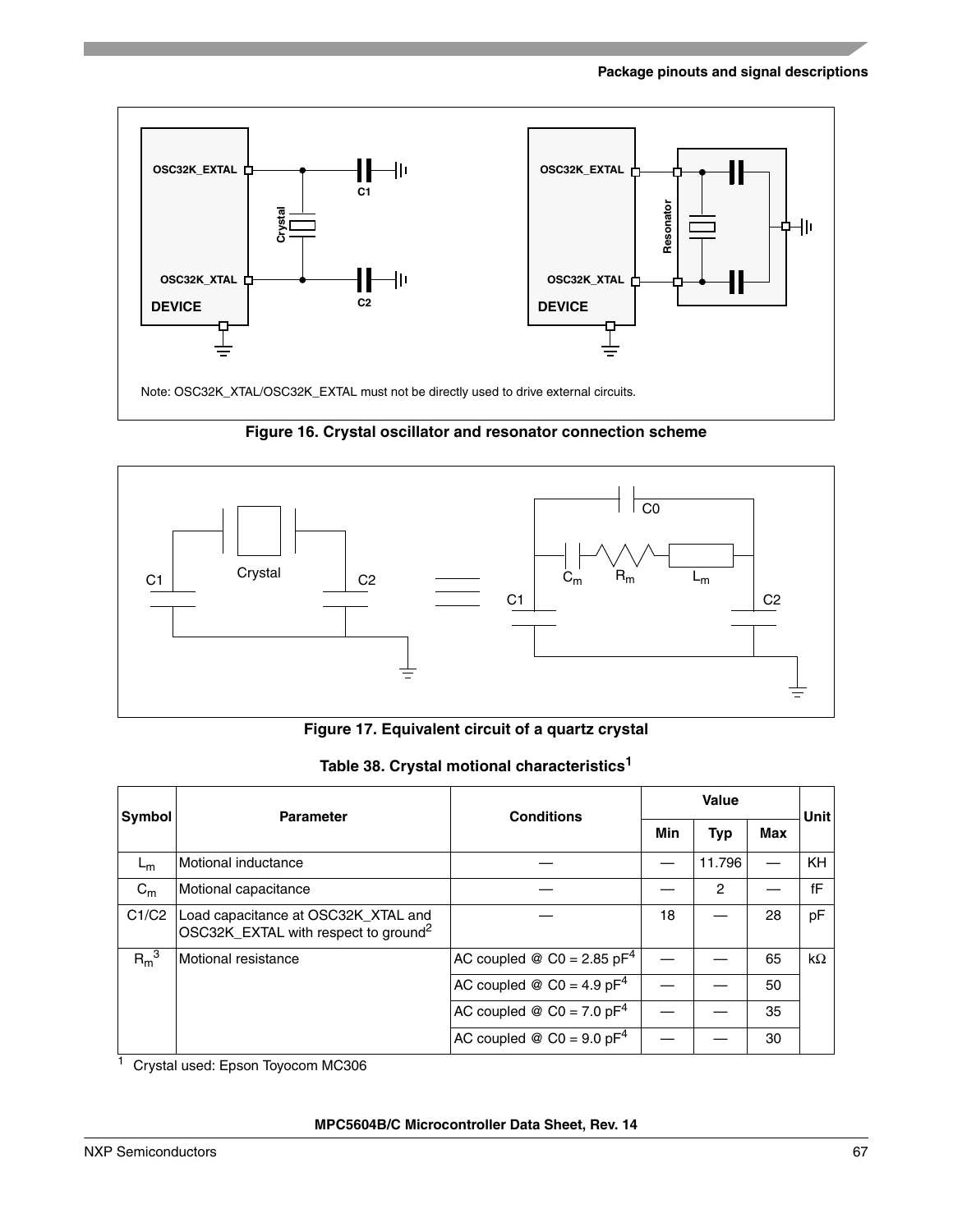- <sup>2</sup> This is the recommended range of load capacitance at OSC32K\_XTAL and OSC32K\_EXTAL with respect to ground. It includes all the parasitics due to board traces, crystal and package.
- <sup>3</sup> Maximum ESR (R<sub>m</sub>) of the crystal is 50 kΩ
- <span id="page-67-0"></span><sup>4</sup> C0 includes a parasitic capacitance of 2.0 pF between OSC32K\_XTAL and OSC32K\_EXTAL pins



**Figure 18. Slow external crystal oscillator (32 kHz) timing diagram**

| Symbol             |           | С | <b>Parameter</b>                               | Conditions <sup>1</sup> |     | <b>Unit</b> |       |     |  |
|--------------------|-----------|---|------------------------------------------------|-------------------------|-----|-------------|-------|-----|--|
|                    |           |   |                                                |                         | Min | <b>Typ</b>  | Max   |     |  |
| <sup>T</sup> SXOSC | <b>SR</b> |   | Slow external crystal oscillator frequency     |                         | 32  | 32.768      | 40    | kHz |  |
| V <sub>SXOSC</sub> | CC I      |   | Oscillation amplitude                          |                         |     | 2.1         |       | v   |  |
| <b>ISXOSCBIAS</b>  | CС        |   | Oscillation bias current                       |                         |     | 2.5         |       | μA  |  |
| <b>I</b> SXOSC     | <b>CC</b> |   | Slow external crystal oscillator consumption   |                         |     |             | 8     | μA  |  |
| I SXOSCSU          | CC I      |   | Slow external crystal oscillator start-up time |                         |     |             | $2^2$ | s   |  |

#### **Table 39. Slow external crystal oscillator (32 kHz) electrical characteristics**

 $1 \ V_{DD} = 3.3 V \pm 10\%$  / 5.0 V  $\pm$  10%, T<sub>A</sub> = −40 to 125 °C, unless otherwise specified. Values are specified for no neighbor GPIO pin activity. If oscillator is enabled (OSC32K\_XTAL and OSC32K\_EXTAL pins), neighboring pins should not toggle.

<sup>2</sup> Start-up time has been measured with EPSON TOYOCOM MC306 crystal. Variation may be seen with other crystal.

## **2.23 FMPLL electrical characteristics**

The device provides a frequency-modulated phase-locked loop (FMPLL) module to generate a fast system clock from the main oscillator driver.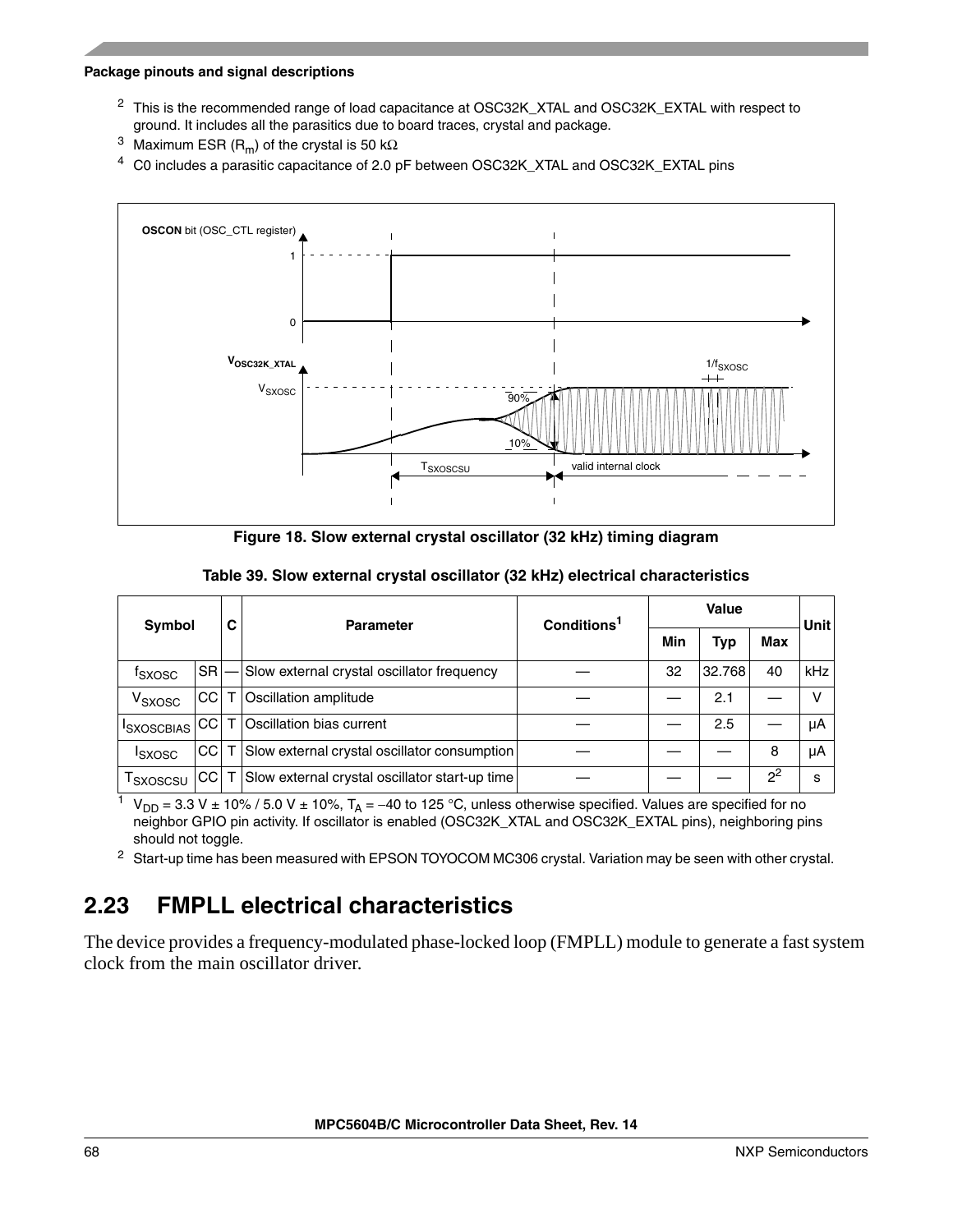|                             | C<br>Symbol<br><b>Parameter</b> |   |                                                  | Conditions <sup>1</sup>                                                     | <b>Value</b> |            |     | Unit       |
|-----------------------------|---------------------------------|---|--------------------------------------------------|-----------------------------------------------------------------------------|--------------|------------|-----|------------|
|                             |                                 |   |                                                  |                                                                             | Min          | <b>Typ</b> | Max |            |
| f <sub>PLLIN</sub>          | <b>SR</b>                       |   | FMPLL reference clock <sup>2</sup>               |                                                                             | 4            |            | 64  | <b>MHz</b> |
| $\Delta$ PLLIN              | <b>SR</b>                       |   | FMPLL reference clock duty<br>cycle <sup>2</sup> |                                                                             | 40           |            | 60  | $\%$       |
| f <sub>PLLOUT</sub>         | CC                              | D | <b>FMPLL output clock frequency</b>              |                                                                             | 16           |            | 64  | <b>MHz</b> |
| $f_{VCO}$ <sup>3</sup>      | CC                              | P | VCO frequency without<br>frequency modulation    |                                                                             | 256          |            | 512 | <b>MHz</b> |
|                             |                                 |   | C VCO frequency with frequency<br>modulation     |                                                                             | 245          |            | 533 |            |
| $f_{CPU}$                   | SR                              |   | System clock frequency                           |                                                                             |              |            | 64  | <b>MHz</b> |
| <sup>f</sup> FREE           | CC                              | P | Free-running frequency                           |                                                                             | 20           |            | 150 | <b>MHz</b> |
| $t_{\text{LOCK}}$           | <b>CC</b>                       | P | <b>FMPLL</b> lock time                           | Stable oscillator ( $f_{\text{PLLN}}$ = 16 MHz)                             |              | 40         | 100 | μs         |
| $\Delta t$ <sub>STJIT</sub> | CC                              |   | FMPLL short term jitter <sup>4</sup>             | $f_{\text{sys}}$ maximum                                                    | $-4$         |            | 4   | $\%$       |
| $\Delta t$ <sub>LTJIT</sub> | СC                              |   | FMPLL long term jitter                           | $fPLLIN = 16 MHz$ (resonator),<br>f <sub>PLLCLK</sub> @ 64 MHz, 4000 cycles |              |            | 10  | ns         |
| $I_{\sf PLL}$               | CC                              |   | C FMPLL consumption                              | $T_A = 25 °C$                                                               |              |            | 4   | mA         |

|  |  |  | Table 40. FMPLL electrical characteristics |
|--|--|--|--------------------------------------------|
|--|--|--|--------------------------------------------|

<sup>1</sup> V<sub>DD</sub> = 3.3 V ± 10% / 5.0 V ± 10%, T<sub>A</sub> = -40 to 125 °C, unless otherwise specified.

<span id="page-68-0"></span><sup>2</sup> PLLIN clock retrieved directly from FXOSC clock. Input characteristics are granted when oscillator is used in functional mode. When bypass mode is used, oscillator input clock should verify  $f_{PLLIN}$  and  $\Delta_{PLLIN}$ .

<sup>3</sup> Frequency modulation is considered  $\pm 4\%$ 

<sup>4</sup> Short term jitter is measured on the clock rising edge at cycle n and  $n+4$ .

# **2.24 Fast internal RC oscillator (16 MHz) electrical characteristics**

The device provides a 16 MHz fast internal RC oscillator. This is used as the default clock at the power-up of the device.

| Symbol                |           | С | <b>Parameter</b>                                                                     | Conditions <sup>1</sup> |     | Unit |     |            |
|-----------------------|-----------|---|--------------------------------------------------------------------------------------|-------------------------|-----|------|-----|------------|
|                       |           |   |                                                                                      |                         | Min | Typ  | Max |            |
| <sup>T</sup> FIRC     |           |   | CC   P   Fast internal RC oscillator high                                            | $T_A = 25$ °C, trimmed  |     | 16   |     | <b>MHz</b> |
|                       | <b>SR</b> |   | frequency                                                                            |                         | 12  |      | 20  |            |
| FIRCRUN <sup>2,</sup> |           |   | CC   T   Fast internal RC oscillator high<br>frequency current in running mode       | $T_A = 25$ °C, trimmed  |     |      | 200 | μA         |
| <b>FIRCPWD</b>        |           |   | CC   D   Fast internal RC oscillator high<br>frequency current in power down<br>mode | $T_A = 125 °C$          |     |      | 10  | μA         |

**Table 41. Fast internal RC oscillator (16 MHz) electrical characteristics**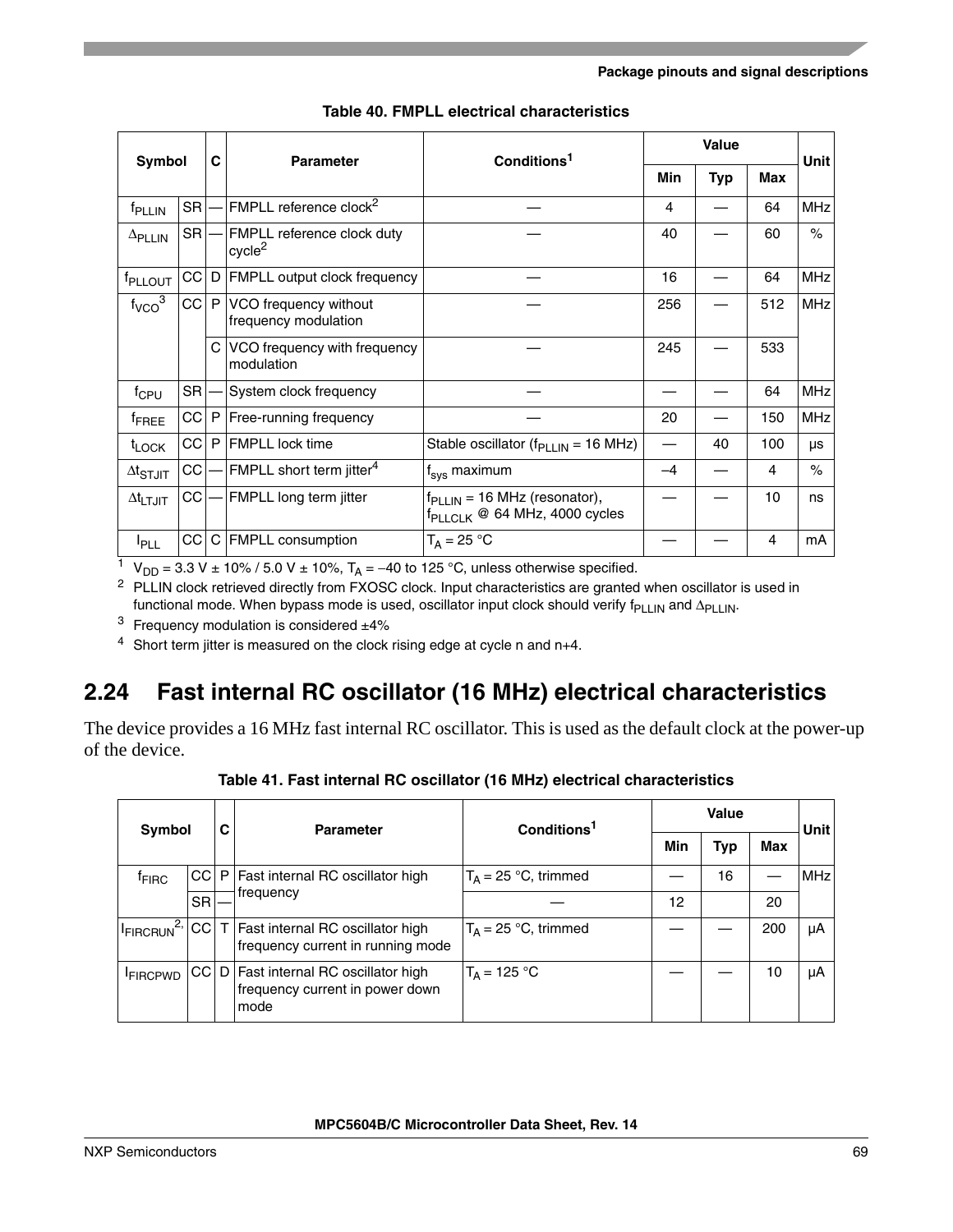| Symbol              |      | C            | <b>Parameter</b>                                                                                                                                                 | Conditions <sup>1</sup>   |                    |      | Unit |      |      |
|---------------------|------|--------------|------------------------------------------------------------------------------------------------------------------------------------------------------------------|---------------------------|--------------------|------|------|------|------|
|                     |      |              |                                                                                                                                                                  |                           |                    | Min  | Typ  | Max  |      |
| <b>FIRCSTOP</b>     | CC   | $\mathsf{T}$ | Fast internal RC oscillator high                                                                                                                                 | $T_A = 25 °C$             | $sysclk = off$     |      | 500  |      | μA   |
|                     |      |              | frequency and system clock current<br>in stop mode                                                                                                               |                           | sysclk = $2$ MHz   |      | 600  |      |      |
|                     |      |              |                                                                                                                                                                  |                           | sysclk = $4$ MHz   |      | 700  |      |      |
|                     |      |              |                                                                                                                                                                  |                           | sysclk = $8$ MHz   |      | 900  |      |      |
|                     |      |              |                                                                                                                                                                  |                           | syscl $k = 16$ MHz |      | 1250 |      |      |
| <sup>t</sup> FIRCSU | CC I |              | C Fast internal RC oscillator start-up<br>ltime                                                                                                                  | $V_{DD} = 5.0 V \pm 10\%$ |                    |      | 1.1  | 2.0  | μs   |
| $\Delta$ FIRCPRE    | CC I | $\top$       | Fast internal RC oscillator precision $T_A = 25$ °C<br>after software trimming of $f_{\text{FIRC}}$                                                              |                           |                    | -1   |      | $+1$ | $\%$ |
| $\Delta$ FIRCTRIM   | CC   | T            | Fast internal RC oscillator trimming $T_A = 25$ °C<br>step                                                                                                       |                           |                    |      | 1.6  |      | $\%$ |
| $\Delta$ FIRCVAR    | CC   | P            | Fast internal RC oscillator variation<br>in over temperature and supply with<br>respect to $f_{\text{FIRC}}$ at $T_A = 25$ °C in<br>high-frequency configuration |                           |                    | $-5$ |      | $+5$ | $\%$ |

**Table 41. Fast internal RC oscillator (16 MHz) electrical characteristics (continued)**

 $\frac{1}{1}$  V<sub>DD</sub> = 3.3 V ± 10% / 5.0 V ± 10%, T<sub>A</sub> = -40 to 125 °C, unless otherwise specified.

<sup>2</sup> This does not include consumption linked to clock tree toggling and peripherals consumption when RC oscillator is ON.

## **2.25 Slow internal RC oscillator (128 kHz) electrical characteristics**

The device provides a 128 kHz slow internal RC oscillator. This can be used as the reference clock for the RTC module.

| Symbol              |               | C | <b>Parameter</b>                                                                                       | Conditions <sup>1</sup>                    |      | Unit       |      |      |
|---------------------|---------------|---|--------------------------------------------------------------------------------------------------------|--------------------------------------------|------|------------|------|------|
|                     |               |   |                                                                                                        |                                            | Min  | <b>Typ</b> | Max  |      |
| <sup>t</sup> SIRC   | <b>CCI</b>    | P | Slow internal RC oscillator low                                                                        | $T_A = 25$ °C, trimmed                     |      | 128        |      | kHz  |
|                     | <b>SR</b>     |   | frequency                                                                                              |                                            | 100  |            | 150  |      |
| $I_{SIRC}^{2,}$     | CCI           |   | C Slow internal RC oscillator low<br>frequency current                                                 | $T_A = 25 °C$ , trimmed                    |      |            | 5    | μA   |
| t <sub>SIRCSU</sub> | CC P          |   | Slow internal RC oscillator start-up<br>time                                                           | $T_A = 25 °C$ , $V_{DD} = 5.0 V \pm 10 \%$ |      | 8          | 12   | μs   |
| $\Delta$ SIRCPRE    | CCI           |   | C Slow internal RC oscillator precision $ T_A = 25$ °C<br>after software trimming of f <sub>SIRC</sub> |                                            | $-2$ |            | $+2$ | $\%$ |
| $\Delta$ SIRCTRIM   | <sub>CC</sub> |   | C Slow internal RC oscillator trimming<br>step                                                         |                                            |      | 2.7        |      |      |

**Table 42. Slow internal RC oscillator (128 kHz) electrical characteristics**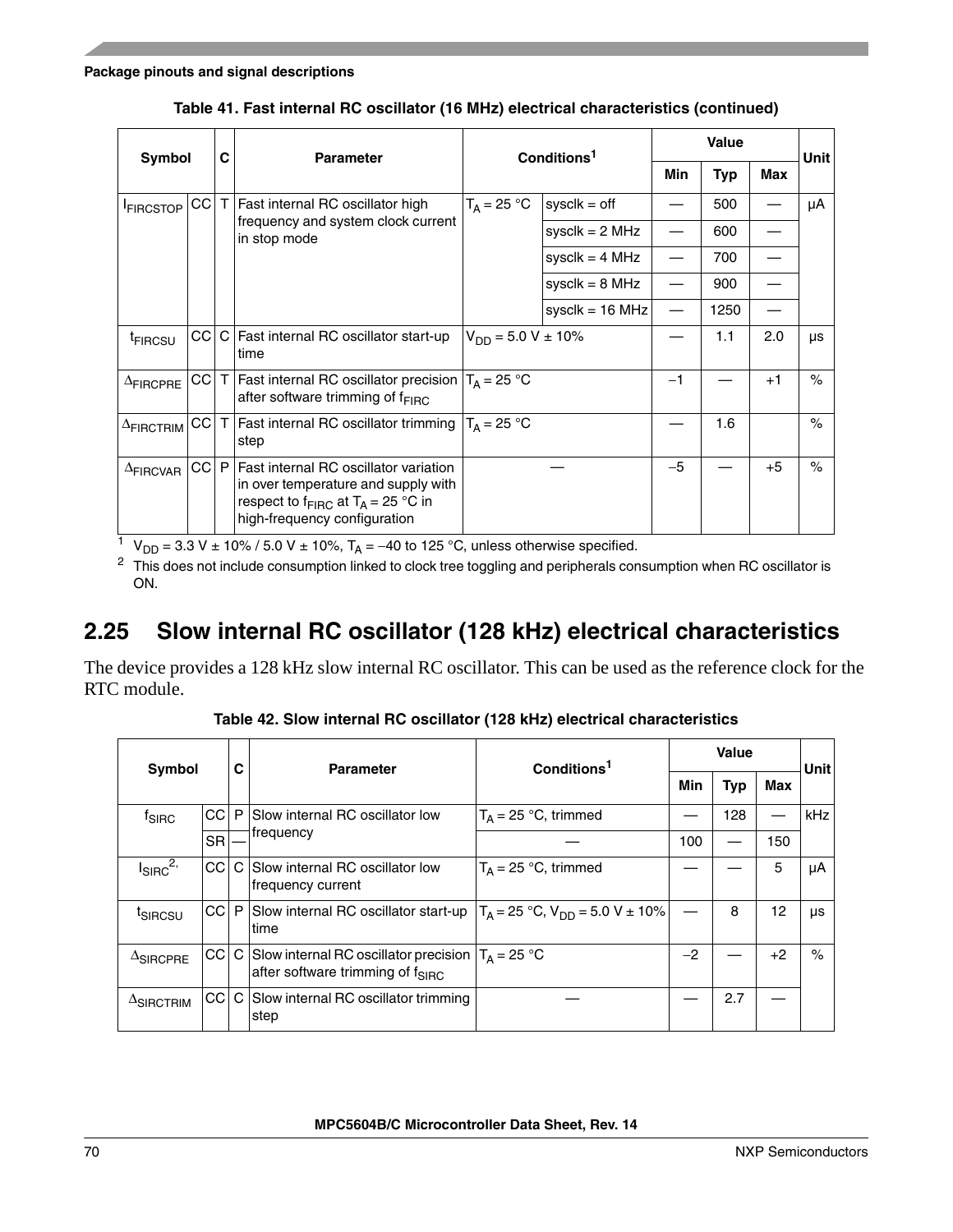| Table 42. Slow internal RC oscillator (128 kHz) electrical characteristics (continued) |  |
|----------------------------------------------------------------------------------------|--|
|----------------------------------------------------------------------------------------|--|

| Symbol           |  | С | <b>Parameter</b>                                                                                                                                                                                                 | Conditions <sup>1</sup> | <b>Value</b> |     |       | <b>Unit</b> |
|------------------|--|---|------------------------------------------------------------------------------------------------------------------------------------------------------------------------------------------------------------------|-------------------------|--------------|-----|-------|-------------|
|                  |  |   |                                                                                                                                                                                                                  |                         | Min          | Tvp | Max   |             |
| $\Delta$ SIRCVAR |  |   | CC   C   Slow internal RC oscillator variation   High frequency configuration<br>in temperature and supply with<br>  respect to f <sub>SIRC</sub> at T <sub>A</sub> = 55 °C in high  <br>frequency configuration |                         | $-10$        |     | $+10$ | $\%$        |

<sup>1</sup> V<sub>DD</sub> = 3.3 V ± 10% / 5.0 V ± 10%, T<sub>A</sub> = –40 to 125 °C, unless otherwise specified.

 $2$  This does not include consumption linked to clock tree toggling and peripherals consumption when RC oscillator is ON.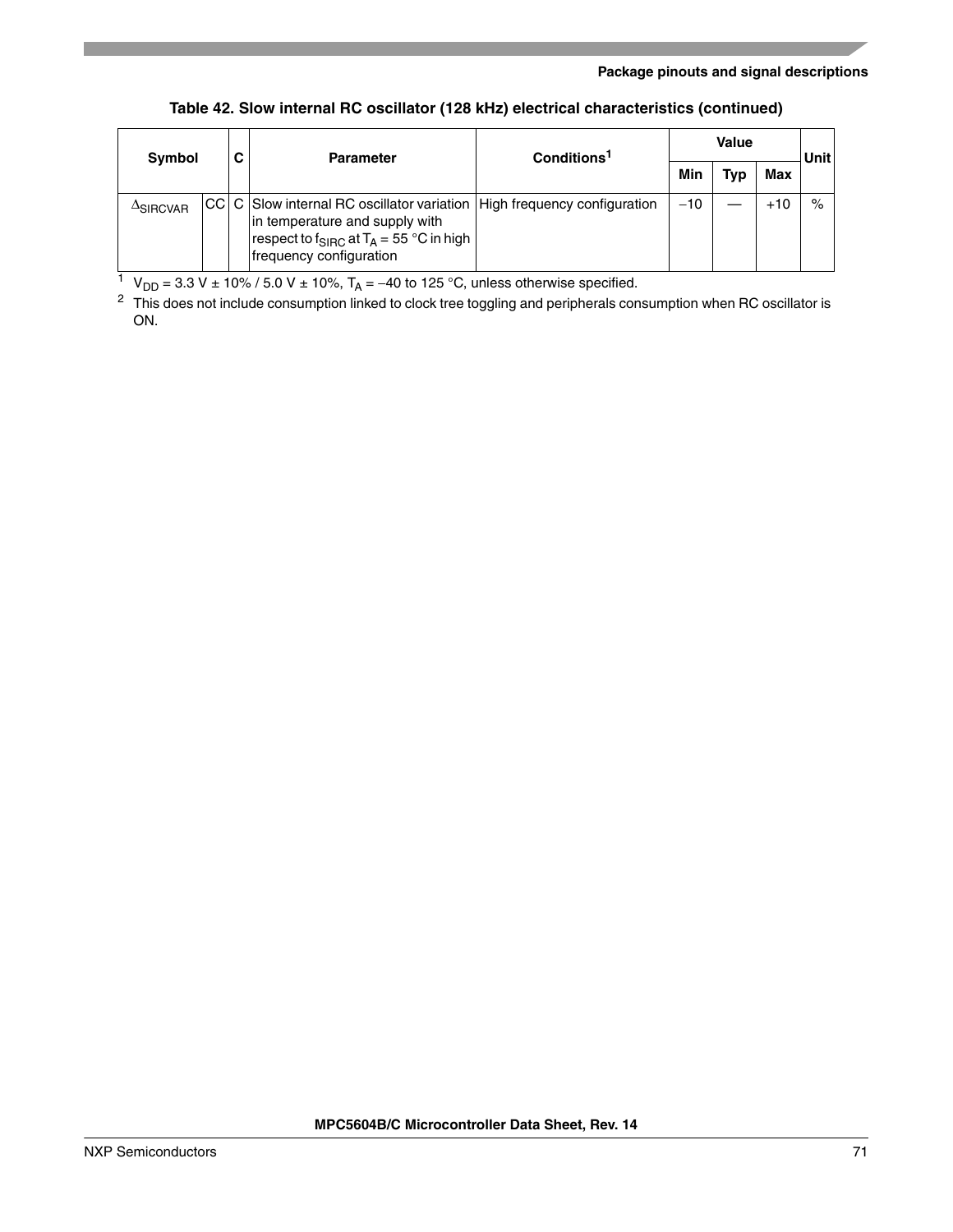# **2.26 ADC electrical characteristics**

### **2.26.1 Introduction**

The device provides a 10-bit Successive Approximation Register (SAR) analog-to-digital converter.



**Figure 19. ADC characteristic and error definitions**

## **2.26.2 Input impedance and ADC accuracy**

In the following analysis, the input circuit corresponding to the precise channels is considered.

To preserve the accuracy of the A/D converter, it is necessary that analog input pins have low AC impedance. Placing a capacitor with good high frequency characteristics at the input pin of the device can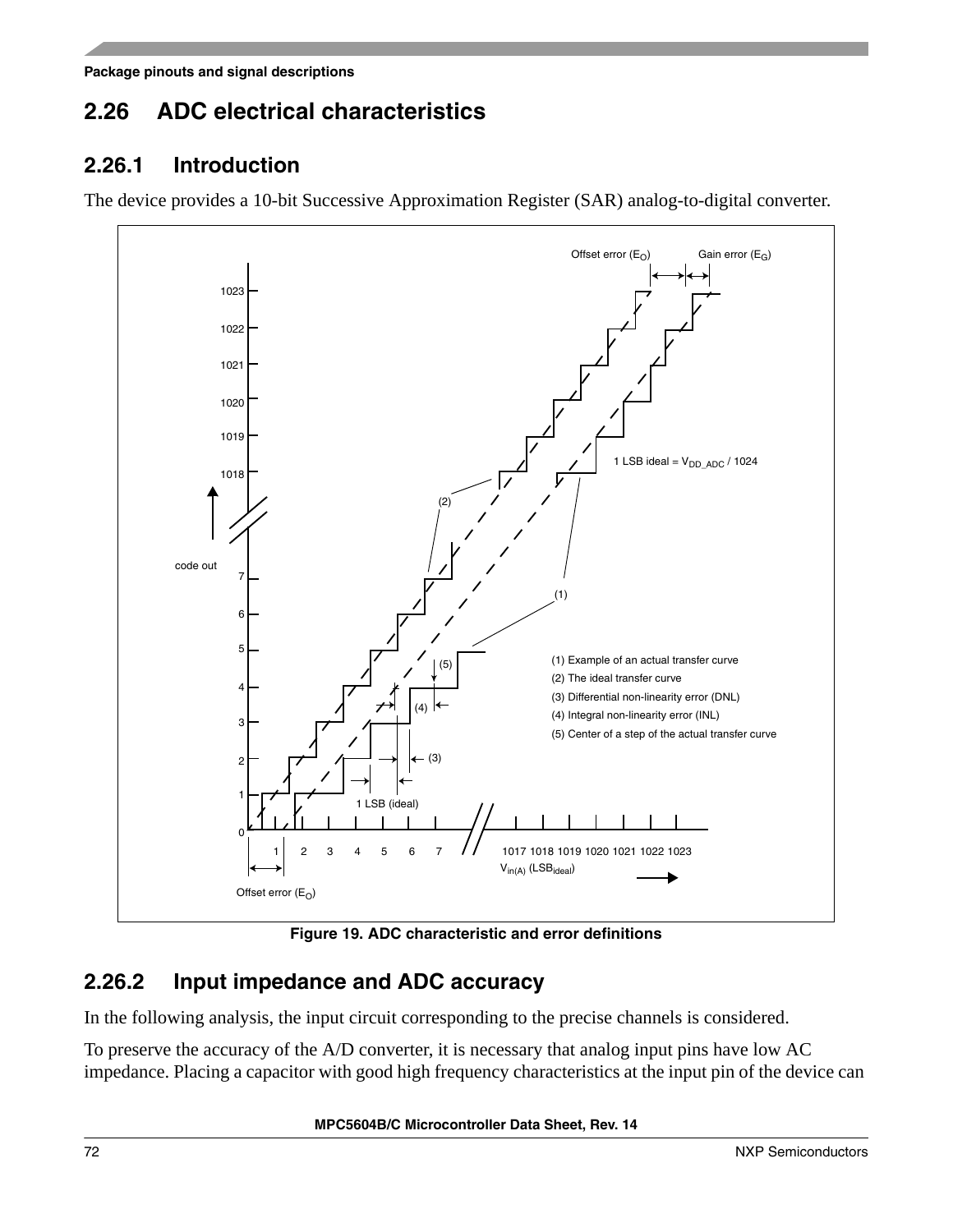be effective: the capacitor should be as large as possible, ideally infinite. This capacitor contributes to attenuating the noise present on the input pin; furthermore, it sources charge during the sampling phase, when the analog signal source is a high-impedance source.

A real filter can typically be obtained by using a series resistance with a capacitor on the input pin (simple RC filter). The RC filtering may be limited according to the value of source impedance of the transducer or circuit supplying the analog signal to be measured. The filter at the input pins must be designed taking into account the dynamic characteristics of the input signal (bandwidth) and the equivalent input impedance of the ADC itself.

In fact a current sink contributor is represented by the charge sharing effects with the sampling capacitance: being  $C_S$  and  $C_{p2}$  substantially two switched capacitances, with a frequency equal to the conversion rate of the ADC, it can be seen as a resistive path to ground. For instance, assuming a conversion rate of 1 MHz, with C<sub>S</sub>+C<sub>p2</sub> equal to 3 pF, a resistance of 330 kΩ is obtained (R<sub>EO</sub> = 1 /  $(f_c \times (C_S + C_{p2}))$ , where  $f_c$  represents the conversion rate at the considered channel). To minimize the error induced by the voltage partitioning between this resistance (sampled voltage on  $C_5+C_{p2}$ ) and the sum of  $R<sub>S</sub> + R<sub>F</sub>$ , the external circuit must be designed to respect the [Equation 4:](#page-72-0)

*Eqn. 4*

$$
V_A \bullet \frac{R_S + R_F}{R_{EQ}} < \frac{1}{2} \text{LSB}
$$



<span id="page-72-0"></span>[Equation 4](#page-72-0) generates a constraint for external network design, in particular on a resistive path.

<span id="page-72-1"></span>**Figure 20. Input equivalent circuit (precise channels)**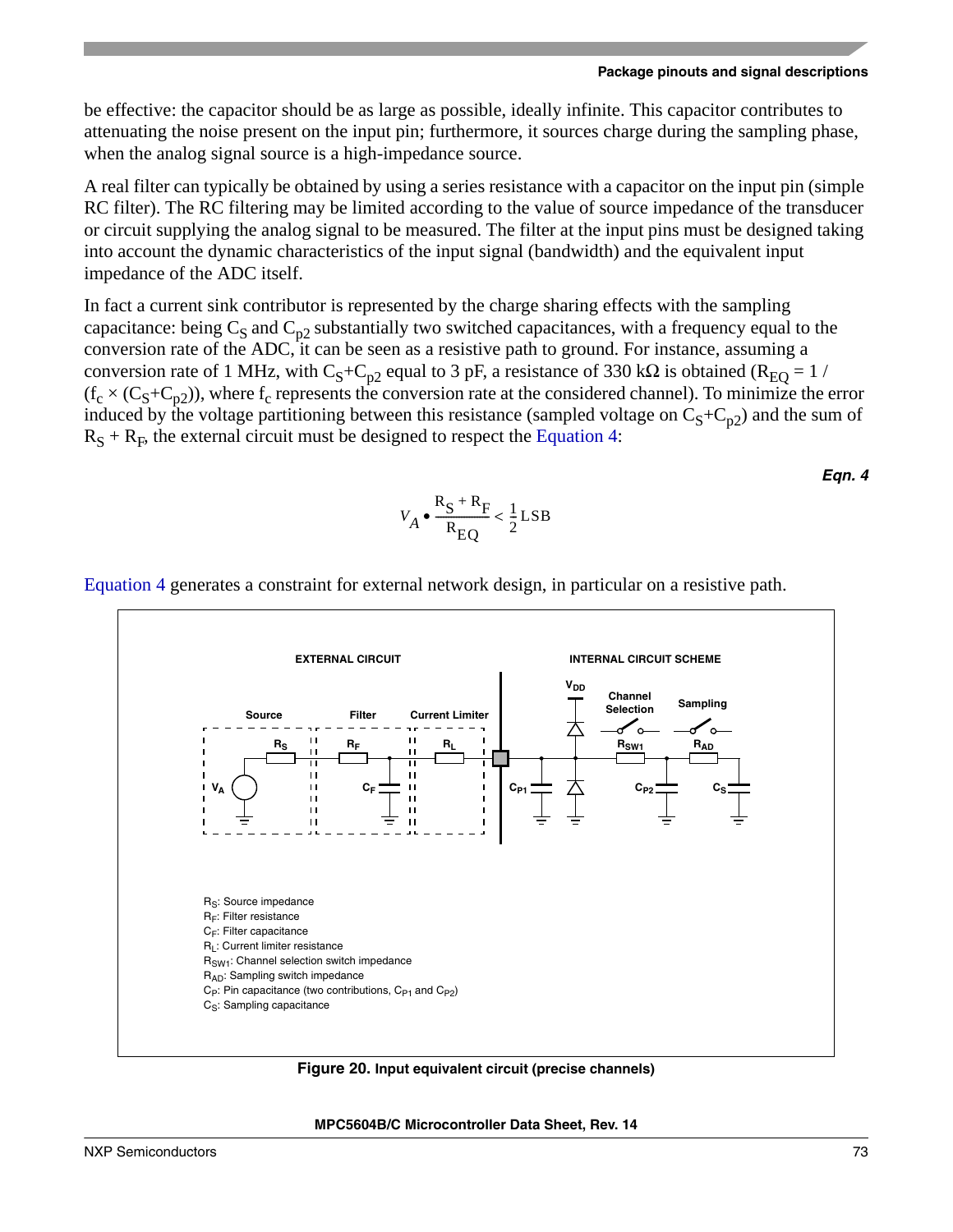

**Figure 21. Input equivalent circuit (extended channels)**

A second aspect involving the capacitance network shall be considered. Assuming the three capacitances  $C_F$ ,  $C_{P1}$  and  $C_{P2}$  are initially charged at the source voltage  $V_A$  (refer to the equivalent circuit in [Figure 20](#page-72-1)): A charge sharing phenomenon is installed when the sampling phase is started (A/D switch close).



**Figure 22. Transient behavior during sampling phase**

In particular two different transient periods can be distinguished: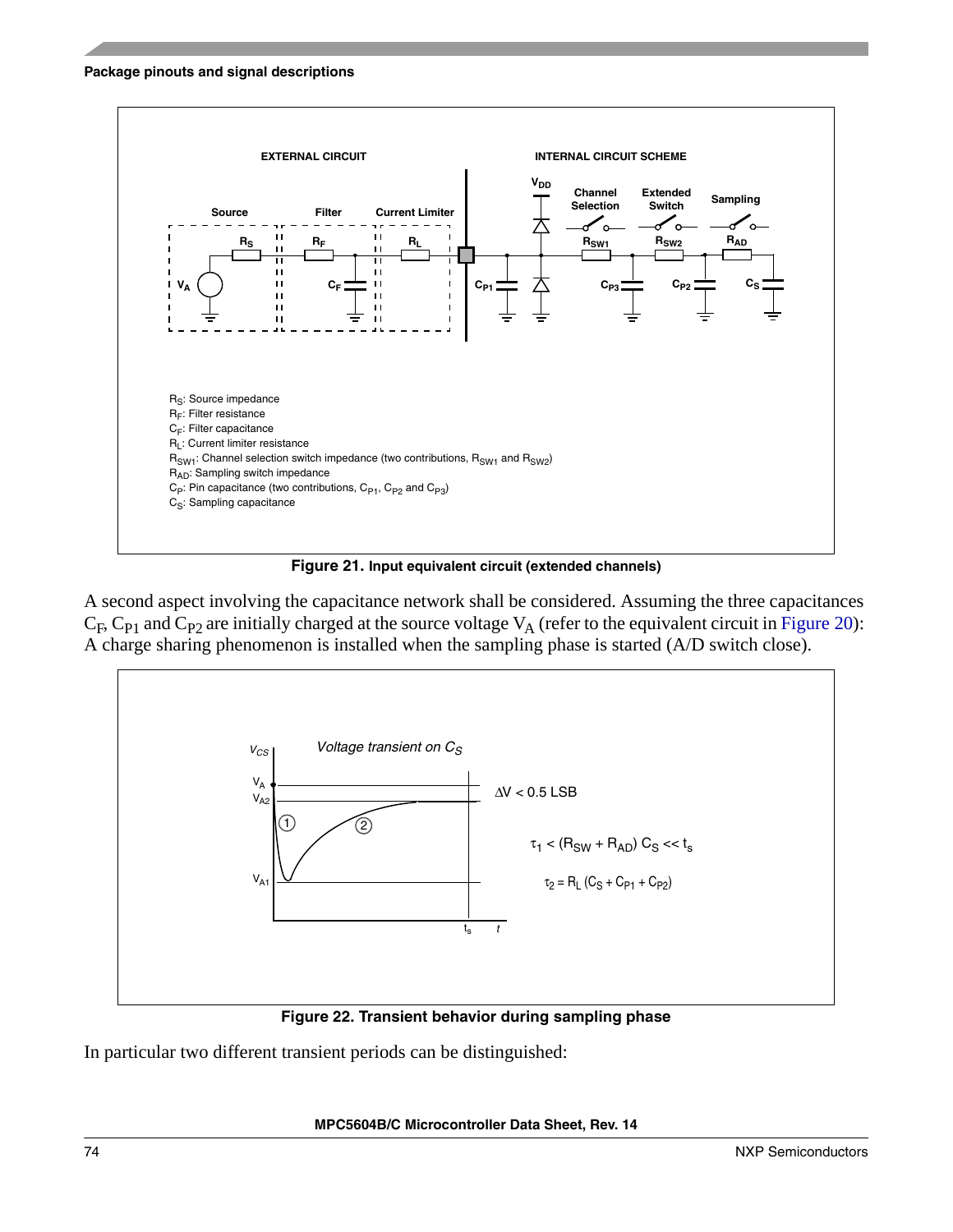<span id="page-74-0"></span>1. A first and quick charge transfer from the internal capacitance  $C_{P1}$  and  $C_{P2}$  to the sampling capacitance  $C_S$  occurs ( $C_S$  is supposed initially completely discharged): considering a worst case (since the time constant in reality would be faster) in which  $C_{P2}$  is reported in parallel to  $C_{P1}$  (call  $C_P = C_{P1} + C_{P2}$ , the two capacitances  $C_P$  and  $C_S$  are in series, and the time constant is

$$
\tau_1 = (R_{SW} + R_{AD}) \bullet \frac{C_P \bullet C_S}{C_P + C_S}
$$

[Equation 5](#page-74-0) can again be simplified considering only  $C_S$  as an additional worst condition. In reality, the transient is faster, but the A/D converter circuitry has been designed to be robust also in the very worst case: the sampling time  $t_s$  is always much longer than the internal time constant:

$$
\tau_1 < (R_{SW} + R_{AD}) \bullet C_S \cdot t_s
$$

The charge of C<sub>P1</sub> and C<sub>P2</sub> is redistributed also on C<sub>S</sub>, determining a new value of the voltage V<sub>A1</sub> on the capacitance according to [Equation 7:](#page-74-1)

$$
V_{A1} \bullet (C_S + C_{P1} + C_{P2}) = V_A \bullet (C_{P1} + C_{P2})
$$

<span id="page-74-1"></span>2. A second charge transfer involves also  $C_F$  (that is typically bigger than the on-chip capacitance) through the resistance  $R_L$ : again considering the worst case in which  $C_{P2}$  and  $C_S$  were in parallel to  $C_{P1}$  (since the time constant in reality would be faster), the time constant is:

*Eqn. 8*

*Eqn. 5*

*Eqn. 6*

*Eqn. 7*

$$
\tau_2 < R_L \bullet (C_S + C_{P1} + C_{P2})
$$

In this case, the time constant depends on the external circuit: in particular imposing that the transient is completed well before the end of sampling time  $t_s$ , a constraints on  $R_L$  sizing is obtained:

$$
8.5 \bullet \tau_2 = 8.5 \bullet R_L \bullet (C_S + C_{P1} + C_{P2}) < t_s
$$
Eqn. 9

<span id="page-74-2"></span>Of course,  $R_L$  shall be sized also according to the current limitation constraints, in combination with R<sub>S</sub> (source impedance) and R<sub>F</sub> (filter resistance). Being C<sub>F</sub> definitively bigger than C<sub>P1</sub>, C<sub>P2</sub> and  $C_S$ , then the final voltage  $V_{A2}$  (at the end of the charge transfer transient) will be much higher than  $V_{A1}$ . [Equation 10](#page-74-2) must be respected (charge balance assuming now  $C_S$  already charged at  $V_{A1}$ ):

*Eqn. 10*

$$
V_{A2} \bullet (C_S + C_{P1} + C_{P2} + C_F) = V_A \bullet C_F + V_{A1} \bullet (C_{P1} + C_{P2} + C_S)
$$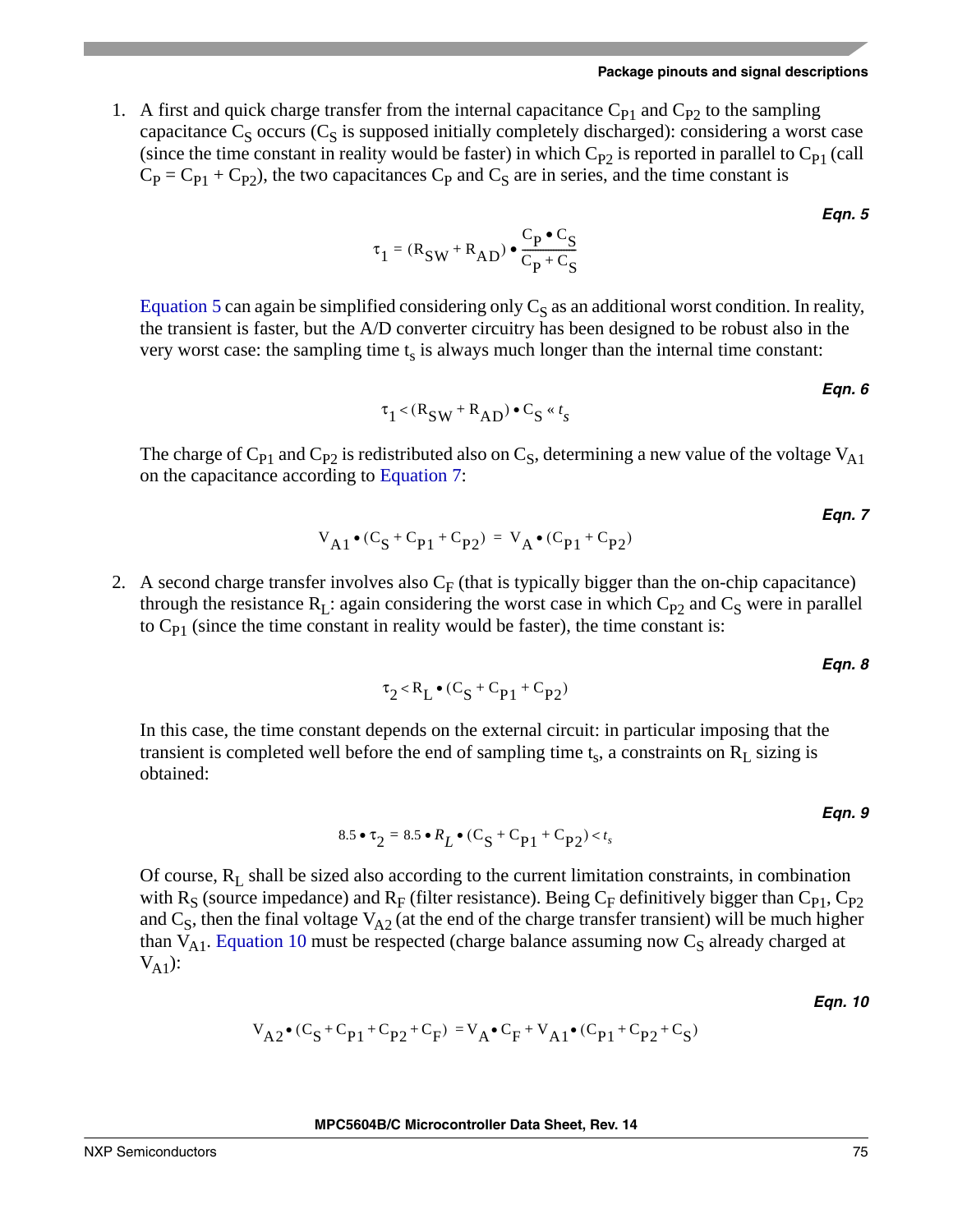The two transients above are not influenced by the voltage source that, due to the presence of the  $R_F C_F$ filter, is not able to provide the extra charge to compensate the voltage drop on  $C_S$  with respect to the ideal source  $V_A$ ; the time constant  $R_F C_F$  of the filter is very high with respect to the sampling time (t<sub>s</sub>). The filter is typically designed to act as anti-aliasing.



Calling  $f_0$  the bandwidth of the source signal (and as a consequence the cut-off frequency of the anti-aliasing filter,  $f_F$ ), according to the Nyquist theorem the conversion rate  $f_C$  must be at least  $2f_0$ ; it means that the constant time of the filter is greater than or at least equal to twice the conversion period  $(t<sub>c</sub>)$ . Again the conversion period  $t_c$  is longer than the sampling time  $t_s$ , which is just a portion of it, even when fixed channel continuous conversion mode is selected (fastest conversion rate at a specific channel): in conclusion it is evident that the time constant of the filter  $R_F C_F$  is definitively much higher than the sampling time  $t_s$ , so the charge level on  $C_s$  cannot be modified by the analog signal source during the time in which the sampling switch is closed.

<span id="page-75-0"></span>The considerations above lead to impose new constraints on the external circuit, to reduce the accuracy error due to the voltage drop on  $C_s$ ; from the two charge balance equations above, it is simple to derive [Equation 11](#page-75-0) between the ideal and real sampled voltage on  $C_S$ :

*Eqn. 11*

$$
\frac{V_{A2}}{V_{A}} = \frac{C_{P1} + C_{P2} + C_F}{C_{P1} + C_{P2} + C_F + C_S}
$$

From this formula, in the worst case (when  $V_A$  is maximum, that is for instance 5 V), assuming to accept a maximum error of half a count, a constraint is evident on  $C_F$  value:

*Eqn. 12*

$$
C_F > 2048 \bullet C_S
$$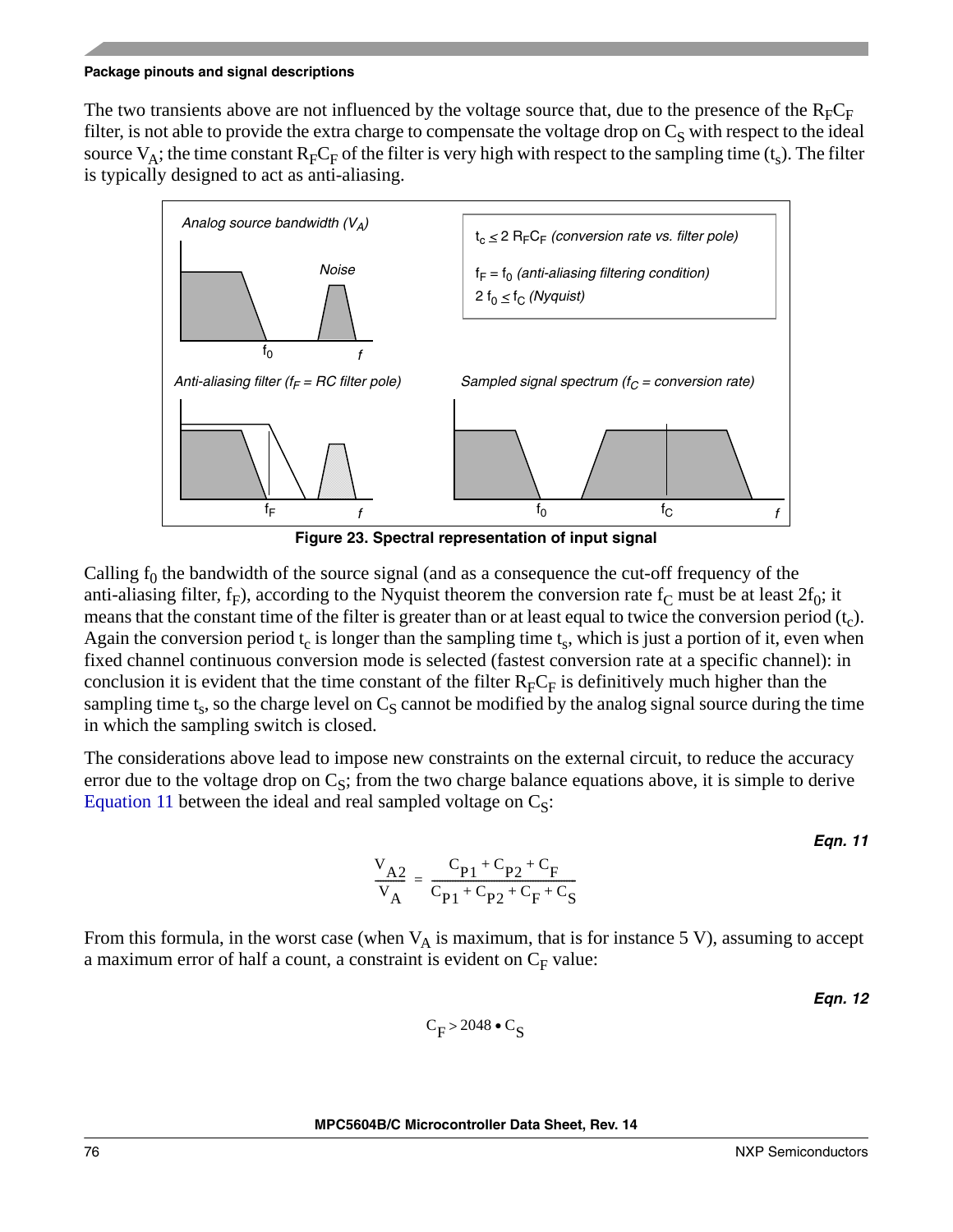## <span id="page-76-0"></span>**2.26.3 ADC electrical characteristics**

| Symbol C |   | <b>Parameter</b> | <b>Conditions</b> |                                                                                              |     | <b>Value</b> |     |      |  |
|----------|---|------------------|-------------------|----------------------------------------------------------------------------------------------|-----|--------------|-----|------|--|
|          |   |                  |                   |                                                                                              | Min | <b>Typ</b>   | Max | Unit |  |
|          |   |                  |                   | $ I_{LKG} CC D $ Input leakage current $ T_A = -40 °C $ No current injection on adjacent pin |     |              | 70  | nA   |  |
|          | D |                  | $IT_A = 25 °C$    |                                                                                              |     |              | 70  |      |  |
|          | D |                  | $IT_A = 85 °C$    |                                                                                              |     | 3            | 100 |      |  |
|          | D |                  | $T_A = 105 °C$    |                                                                                              |     | 8            | 200 |      |  |
|          | P |                  | $IT_A = 125 °C$   |                                                                                              |     | 45           | 400 |      |  |

#### **Table 43. ADC input leakage current**

#### **Table 44. ADC conversion characteristics**

<span id="page-76-1"></span>

| <b>Symbol</b>                                |           | C    | <b>Parameter</b>                                                                          | Conditions <sup>1</sup>          | Value              |            |                    |             |
|----------------------------------------------|-----------|------|-------------------------------------------------------------------------------------------|----------------------------------|--------------------|------------|--------------------|-------------|
|                                              |           |      |                                                                                           |                                  | Min                | <b>Typ</b> | <b>Max</b>         | <b>Unit</b> |
| $V_{SS\_ADC}$ $ SR $                         |           |      | Voltage on<br>VSS_HV_ADC (ADC<br>reference) pin with<br>respect to ground<br>$(V_{SS})^2$ |                                  | $-0.1$             |            | 0.1                | $\vee$      |
| $V_{DD\_ADC}$ SR                             |           |      | Voltage on<br>VDD_HV_ADC pin<br>(ADC reference) with<br>respect to ground<br>$(V_{SS})$   |                                  | $V_{DD}$ -0.1      |            | $VDD+0.1$          | v           |
| $V_{\text{AlNx}}$                            | <b>SR</b> |      | Analog input voltage <sup>3</sup>                                                         |                                  | $V_{SS\_ADC}$ -0.1 |            | $V_{DD\_ADC}$ +0.1 | V           |
| $f_{ADC}$                                    | <b>SR</b> |      | ADC analog frequency                                                                      |                                  | 6                  |            | $32 + 4%$          | <b>MHz</b>  |
| $\Delta_{\text{ADC}\_\text{SYS}} \text{SR} $ |           |      | ADC digital clock duty $\vert$ ADCLKSEL = 1 <sup>4</sup><br>cycle (ipg_clk)               |                                  | 45                 |            | 55                 | $\%$        |
| <b>IADCPWD SR</b>                            |           |      | ADC0 consumption in<br>power down mode                                                    |                                  |                    |            | 50                 | μA          |
| <b>IADCRUN</b>                               | <b>SR</b> |      | ADC0 consumption in<br>running mode                                                       |                                  |                    |            | 4                  | mA          |
| t <sub>ADC_PU</sub>                          | <b>SR</b> |      | ADC power up delay                                                                        |                                  |                    |            | 1.5                | μs          |
| $t_{\rm s}$                                  |           | CC T | Sampling time <sup>5</sup>                                                                | $f_{ADC}$ = 32 MHz, INPSAMP = 17 | 0.5                |            |                    | μs          |
|                                              |           |      |                                                                                           | $f_{ADC} = 6$ MHz, INPSAMP = 255 |                    |            | 42                 |             |
| $t_c$                                        | CC        | P    | Conversion time <sup>6</sup>                                                              | $f_{ADC}$ = 32 MHz, INPCMP = 2   | 0.625              |            |                    | μs          |
| $C_S$                                        | CC        | D    | ADC input sampling<br>capacitance                                                         |                                  |                    |            | 3                  | pF          |
| $C_{P1}$                                     | CC        | D    | ADC input pin<br>capacitance 1                                                            |                                  |                    |            | 3                  | pF          |
| $C_{P2}$                                     | <b>CC</b> | D    | ADC input pin<br>capacitance 2                                                            |                                  |                    |            | $\mathbf{1}$       | pF          |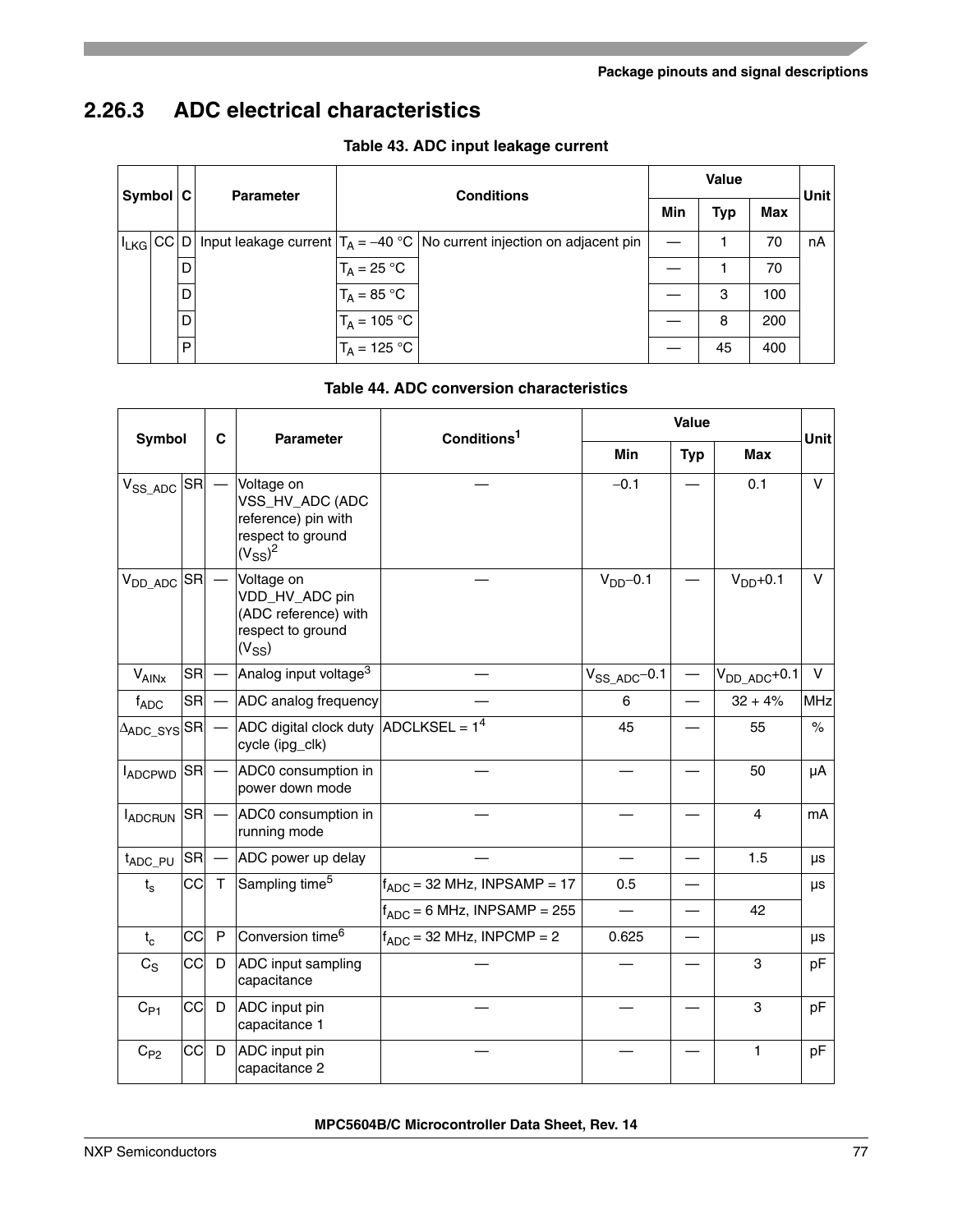|                        | Symbol    | C              | <b>Parameter</b>                                              | Conditions <sup>1</sup>                              |                                |            | <b>Value</b> |                          | Unit       |  |
|------------------------|-----------|----------------|---------------------------------------------------------------|------------------------------------------------------|--------------------------------|------------|--------------|--------------------------|------------|--|
|                        |           |                |                                                               |                                                      |                                | <b>Min</b> | <b>Typ</b>   | <b>Max</b>               |            |  |
| $C_{P3}$               | cc        | D              | ADC input pin<br>capacitance 3                                |                                                      |                                |            |              | 1                        | pF         |  |
| $R_{SW1}$              | CC        | D              | Internal resistance of<br>analog source                       |                                                      |                                |            |              | 3                        | $k\Omega$  |  |
| $R_{SW2}$              | CC        | D              | Internal resistance of<br>analog source                       |                                                      |                                |            |              | $\overline{c}$           | $k\Omega$  |  |
| $R_{AD}$               | cc        | D              | Internal resistance of<br>analog source                       |                                                      |                                |            |              | $\overline{c}$           | $k\Omega$  |  |
| <b>I<sub>INJ</sub></b> | <b>SR</b> |                | Input current Injection                                       | Current<br>injection on one                          | $V_{DD} =$<br>$3.3 V \pm 10\%$ | $-5$       |              | 5                        | mA         |  |
|                        |           |                |                                                               | ADC input,<br>different from<br>the converted<br>one | $V_{DD} =$<br>$5.0 V \pm 10\%$ | $-5$       |              | 5                        |            |  |
| $ $ INL $ $            | CC        | $\mathsf{T}$   | Absolute value for<br>integral non-linearity                  | No overload                                          |                                |            | 0.5          | 1.5                      | <b>LSB</b> |  |
| I DNL I                | <b>CC</b> | T              | Absolute differential<br>non-linearity                        | No overload                                          |                                |            | 0.5          | 1.0                      | <b>LSB</b> |  |
| $E_0$                  | СC        | T.             | Absolute offset error                                         |                                                      |                                |            | 0.5          | $\overline{\phantom{0}}$ | <b>LSB</b> |  |
| $ E_G $                | CC        | T.             | Absolute gain error                                           |                                                      |                                |            | 0.6          |                          | <b>LSB</b> |  |
| <b>TUEp</b>            | <b>CC</b> | P              | Total unadjusted error <sup>7</sup>                           | Without current injection                            |                                | $-2$       | 0.6          | 2                        | <b>LSB</b> |  |
|                        |           | $\overline{1}$ | for precise channels,<br>input only pins                      | With current injection                               |                                | $-3$       |              | 3                        |            |  |
| <b>TUEx</b>            | CC        | T.             | Total unadjusted error <sup>7</sup> Without current injection |                                                      |                                | $-3$       | 1            | 3                        | <b>LSB</b> |  |
|                        |           | $\overline{T}$ | for extended channel                                          | With current injection                               |                                | $-4$       |              | 4                        |            |  |

**Table 44. ADC conversion characteristics (continued)**

<sup>1</sup> V<sub>DD</sub> = 3.3 V ± 10% / 5.0 V ± 10%, T<sub>A</sub> = -40 to 125 °C, unless otherwise specified.

<sup>2</sup> Analog and digital  $V_{SS}$  must be common (to be tied together externally).

 $3$  V<sub>AINx</sub> may exceed V<sub>SS</sub> AD<sub>C</sub> and V<sub>DD</sub> A<sub>DC</sub> limits, remaining on absolute maximum ratings, but the results of the conversion will be clamped respectively to 0x000 or 0x3FF.

 $4$  Duty cycle is ensured by using system clock without prescaling. When ADCLKSEL = 0, the duty cycle is ensured by internal divider by 2.

 $5$  During the sampling time the input capacitance  $C_S$  can be charged/discharged by the external source. The internal resistance of the analog source must allow the capacitance to reach its final voltage level within ts. After the end of the sampling time t<sub>s</sub>, changes of the analog input voltage have no effect on the conversion result. Values for the sample clock  $t_s$  depend on programming.

 $6$  This parameter does not include the sampling time  $t_s$ , but only the time for determining the digital result and the time to load the result's register with the conversion result.

<span id="page-77-0"></span> $7$  Total Unadjusted Error: The maximum error that occurs without adjusting Offset and Gain errors. This error is a combination of Offset, Gain and Integral Linearity errors.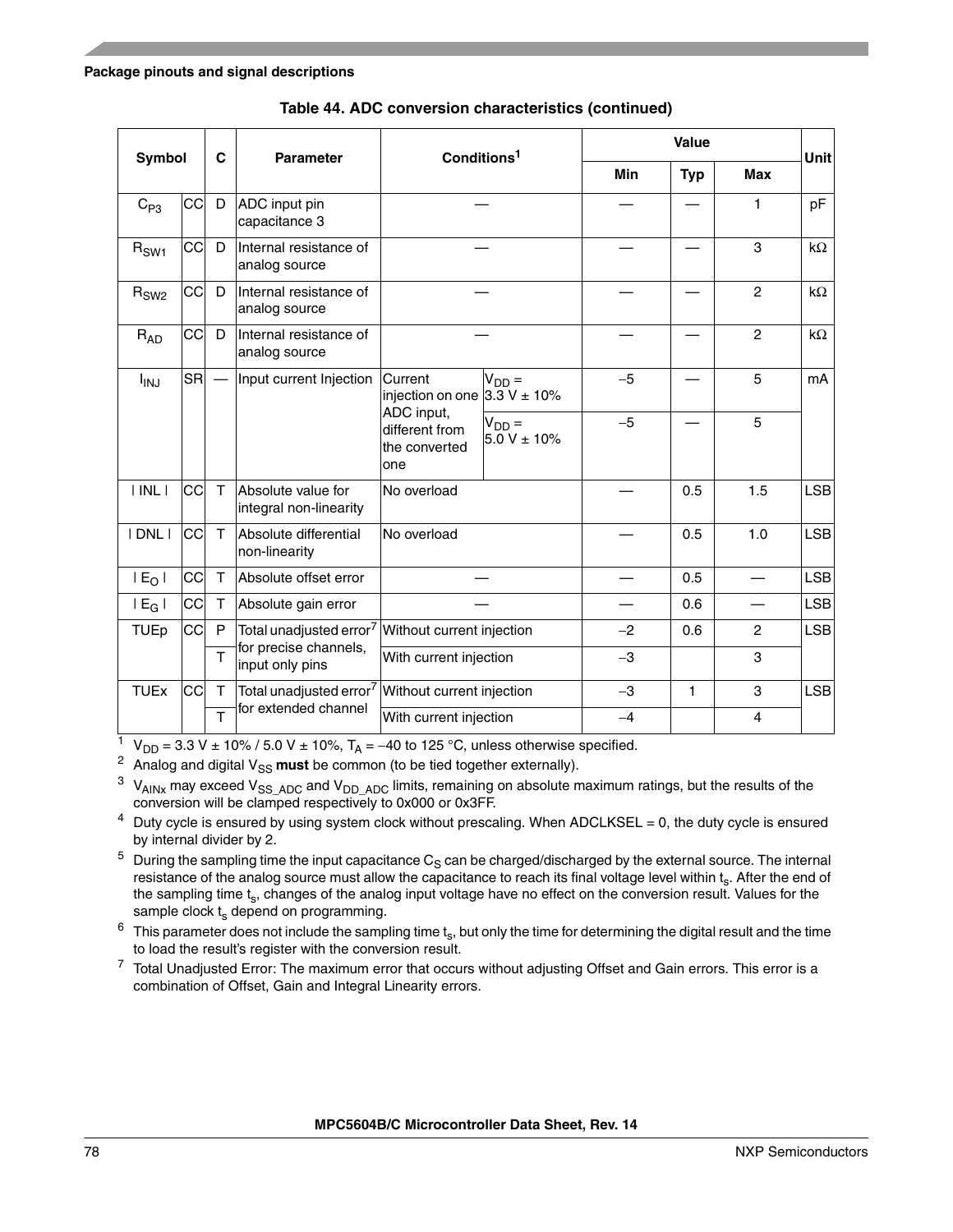# <span id="page-78-0"></span>**2.27 On-chip peripherals**

## **2.27.1 Current consumption**

<span id="page-78-1"></span>

| Symbol                      |    | $\mathbf c$ | <b>Parameter</b>                                      |                                                                                            | <b>Conditions</b>                                                                                                                                                        | Typical value <sup>2</sup>                                   | Unit |
|-----------------------------|----|-------------|-------------------------------------------------------|--------------------------------------------------------------------------------------------|--------------------------------------------------------------------------------------------------------------------------------------------------------------------------|--------------------------------------------------------------|------|
| I <sub>DD_BV(CAN)</sub>     | CC |             | T CAN (FlexCAN) supply<br>current on VDD_BV           | Bitrate:<br>500 Kbyte/s<br>Bitrate:<br>125 Kbyte/s                                         | Total (static + dynamic)<br>consumption:<br>• FlexCAN in loop-back<br>mode<br>• XTAL @ 8 MHz used as<br>CAN engine clock source<br>• Message sending period is<br>580 µs | $8 * f_{\text{periph}} + 85$<br>$8 * f_{\text{peribh}} + 27$ | μA   |
| I <sub>DD_BV(eMIOS)</sub>   |    |             | $CC$ $T$ eMIOS supply current on<br>VDD_BV            | Static consumption:<br>• eMIOS channel OFF<br>· Global prescaler enabled                   |                                                                                                                                                                          | 29 $*$ f <sub>periph</sub>                                   | μA   |
|                             |    |             |                                                       | Dynamic consumption:<br>• It does not change varying the frequency<br>$(0.003 \text{ mA})$ |                                                                                                                                                                          | 3                                                            |      |
| $I_{DD_BV(SCI)}$            | CC |             | T SCI (LINFlex) supply<br>current on VDD_BV           | • LIN mode<br>· Baudrate: 20 Kbyte/s                                                       | Total (static + dynamic) consumption:                                                                                                                                    | $5 * f_{\text{periph}} + 31$                                 | μA   |
| <b>I</b> DD_BV(SPI)         | cc | Т           | SPI (DSPI) supply current<br>on VDD_BV                |                                                                                            | Ballast static consumption (only clocked)                                                                                                                                | 1                                                            | μA   |
|                             |    |             |                                                       | communication):<br>• Baudrate: 2 Mbit/s<br>• Frame: 16 bits                                | Ballast dynamic consumption (continuous<br>• Transmission every 8 µs                                                                                                     | 16 * f <sub>periph</sub>                                     |      |
| $I_{DD\_BV(ADC)}$           |    |             | $CC$ $T$ ADC supply current on<br>VDD_BV              | $V_{DD} = 5.5 V$                                                                           | Ballast static consumption<br>(no conversion)                                                                                                                            | 41 * f <sub>periph</sub>                                     | μA   |
|                             |    |             |                                                       |                                                                                            | Ballast dynamic consumption<br>(continuous conversion) <sup>3</sup>                                                                                                      | $5 * f_{\text{periph}}$                                      |      |
| I <sub>DD_HV_ADC(ADC)</sub> | CC |             | T ADC supply current on<br>VDD_HV_ADC                 | $V_{DD} = 5.5 V$                                                                           | Analog static consumption<br>(no conversion)                                                                                                                             | $2 * f_{\text{periph}}$                                      | μA   |
|                             |    |             |                                                       |                                                                                            | Analog dynamic consumption<br>(continuous conversion)                                                                                                                    | 75 * f <sub>periph</sub> + 32                                |      |
| I <sub>DD_HV</sub> (FLASH)  | CC |             | T Code Flash + Data Flash<br>supply current on VDD_HV | $V_{DD} = 5.5 V$                                                                           |                                                                                                                                                                          | 8.21                                                         | mA   |
| I <sub>DD_HV(PLL)</sub>     |    |             | $CC$ $T$ PLL supply current on<br>VDD_HV              | $V_{DD} = 5.5 V$                                                                           |                                                                                                                                                                          | 30 $*$ f <sub>periph</sub>                                   | μA   |

#### **Table 45. On-chip peripherals current consumption<sup>1</sup>**

<sup>1</sup> Operating conditions:  $T_A = 25$  °C,  $f_{\text{periph}} = 8$  MHz to 64 MHz

 $2 f_{\text{periph}}$  is an absolute value.

<sup>3</sup> During the conversion, the total current consumption is given from the sum of the static and dynamic consumption, i.e.,  $(41 + 5)$  \* f<sub>periph</sub>.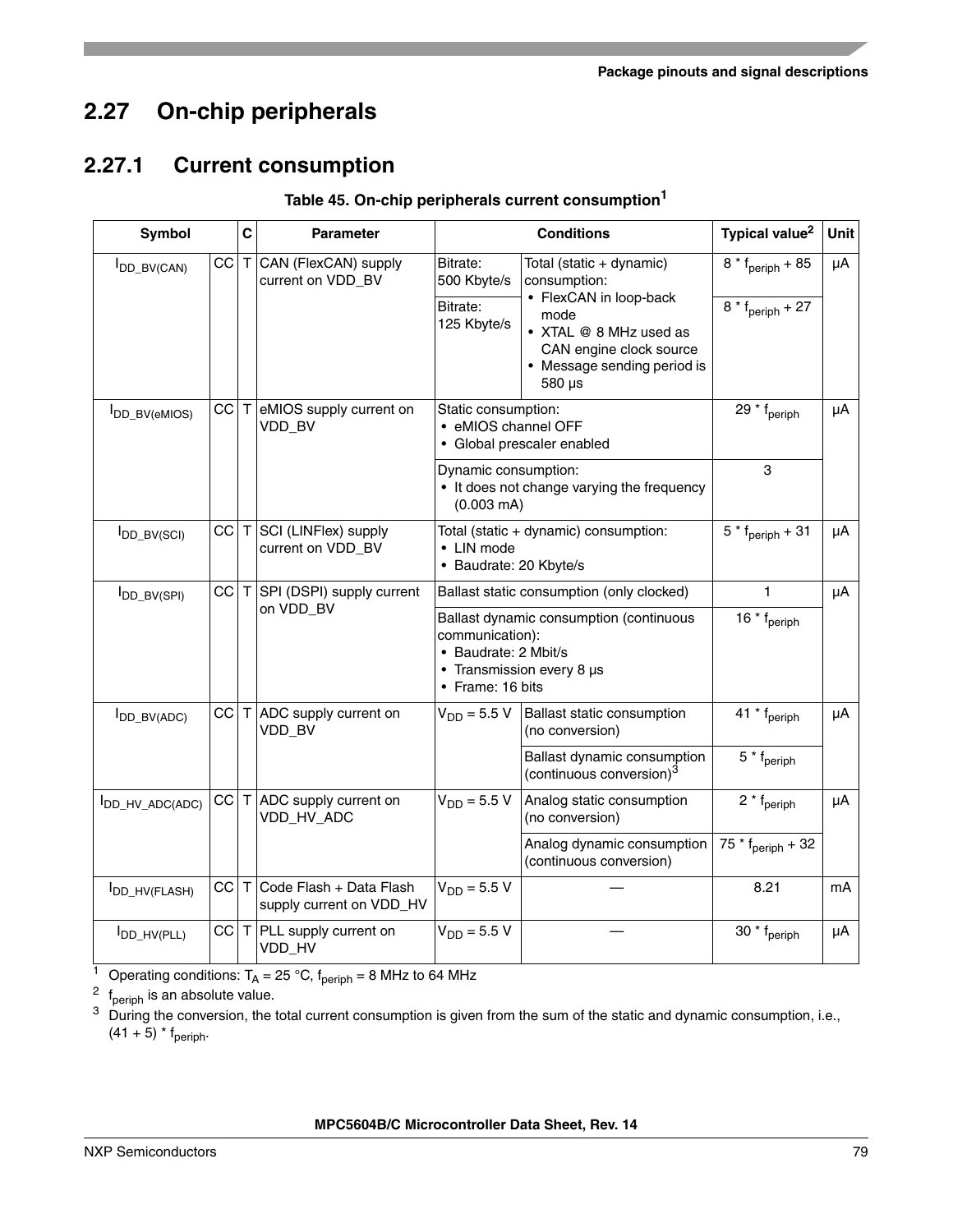## **2.27.2 DSPI characteristics**

|  |  |  |  | Table 46. DSPI characteristics <sup>1</sup> |
|--|--|--|--|---------------------------------------------|
|--|--|--|--|---------------------------------------------|

<span id="page-79-0"></span>

|                |                                  |           |             |                                                                                                                         |                             |                          | <b>DSPI0/DSPI1</b>       |                          | <b>DSPI2</b>     |                          |                          |      |
|----------------|----------------------------------|-----------|-------------|-------------------------------------------------------------------------------------------------------------------------|-----------------------------|--------------------------|--------------------------|--------------------------|------------------|--------------------------|--------------------------|------|
| No.            | Symbol                           |           | $\mathbf c$ | <b>Parameter</b>                                                                                                        |                             | Min                      | <b>Typ</b>               | <b>Max</b>               | Min              | <b>Typ</b>               | <b>Max</b>               | Unit |
| $\mathbf{1}$   | $t_{\text{SCK}}$                 | <b>SR</b> | D           | SCK cycle time                                                                                                          | Master mode<br>$(MTFE = 0)$ | 125                      |                          |                          | 333              | $\overline{\phantom{0}}$ |                          | ns   |
|                |                                  |           | D           |                                                                                                                         | Slave mode<br>$(MTFE = 0)$  | 125                      | $\overline{\phantom{0}}$ |                          | 333              | $\overline{\phantom{0}}$ |                          |      |
|                |                                  |           | D           |                                                                                                                         | Master mode<br>$(MTFE = 1)$ | 83                       |                          |                          | 125              |                          |                          |      |
|                |                                  |           | D           |                                                                                                                         | Slave mode<br>$(MTFE = 1)$  | 83                       |                          |                          | 125              |                          |                          |      |
|                | $f_{\sf DSPI}$                   | <b>SR</b> | D           | DSPI digital controller frequency                                                                                       |                             | $\overline{\phantom{0}}$ |                          | $f_{CPU}$                | —                | —                        | $f_{CPU}$                | MHz  |
|                | $\Delta t_{\text{CSC}}$          | cc        | D           | Internal delay between pad<br>associated to SCK and pad<br>associated to CSn in<br>master mode for $CSn1 \rightarrow 0$ | Master mode                 |                          |                          | $130^2$                  |                  |                          | 15 <sup>3</sup>          | ns   |
|                | $\Delta t_{\text{ASC}}$          | $CC$ $D$  |             | Internal delay between pad<br>associated to SCK and pad<br>associated to CSn in<br>master mode for $CSn1 \rightarrow 1$ | Master mode                 |                          |                          | $130^{3}$                |                  |                          | $130^{3}$                | ns   |
| $\overline{c}$ | $t_{CSCext}$ <sup>4</sup>        | SR        | D           | CS to SCK delay                                                                                                         | Slave mode                  | 32                       |                          |                          | 32               |                          |                          | ns   |
| 3              | t <sub>ASCext</sub> <sup>5</sup> | SR        | D           | After SCK delay                                                                                                         | Slave mode                  | $1/f_{\text{DSPI}} + 5$  |                          |                          | $1/f_{DSPI} + 5$ |                          |                          | ns   |
| 4              | $t_{SDC}$                        | CC        | D           | SCK duty cycle                                                                                                          | Master mode                 |                          | $t_{\text{SCK}}/2$       | —                        |                  | $t_{\text{SCK}}/2$       | —                        | ns   |
|                |                                  | <b>SR</b> | D           |                                                                                                                         | Slave mode                  | $t_{SCK}/2$              | $\overline{\phantom{0}}$ |                          | $t_{SCK}/2$      |                          |                          |      |
| 5              | $t_A$                            | <b>SR</b> | D           | Slave access time                                                                                                       | Slave mode                  |                          | $\overline{\phantom{0}}$ | $1/f_{DSPI} + 70$        |                  |                          | $1/f_{DSPI} + 130$       | ns   |
| 6              | $t_{DI}$                         | <b>SR</b> | D           | Slave SOUT disable time                                                                                                 | Slave mode                  | $\overline{7}$           |                          |                          | $\overline{7}$   | $\overline{\phantom{0}}$ |                          | ns   |
| $\overline{7}$ | t <sub>PCSC</sub>                | <b>SR</b> | D           | PCSx to PCSS time                                                                                                       |                             | $\mathbf 0$              |                          |                          | $\mathbf 0$      |                          |                          | ns   |
| 8              | t <sub>PASC</sub>                | SR        |             | D   PCSS to PCSx time                                                                                                   |                             | 0                        | $\overline{\phantom{0}}$ |                          | 0                |                          | $\overline{\phantom{0}}$ | ns   |
| 9              | $t_{\text{SUI}}$                 | SR        | D           | Data setup time for inputs                                                                                              | Master mode                 | 43                       |                          |                          | 145              |                          |                          | ns   |
|                |                                  |           |             |                                                                                                                         | Slave mode                  | 5                        |                          |                          | 5                |                          |                          |      |
| 10             | $t_{\text{HI}}$                  |           |             | SR D Data hold time for inputs                                                                                          | Master mode                 | 0                        |                          |                          | 0                |                          |                          | ns   |
|                |                                  |           |             |                                                                                                                         | Slave mode                  | 2 <sup>6</sup>           |                          |                          | 2 <sup>6</sup>   |                          |                          |      |
| 11             | $t_{SUO}^7$                      | CC        |             | D Data valid after SCK edge                                                                                             | Master mode                 |                          |                          | 32                       |                  |                          | 50                       | ns   |
|                |                                  |           |             |                                                                                                                         | Slave mode                  | —                        | $\overline{\phantom{0}}$ | 52                       |                  |                          | 160                      |      |
| 12             | $t_{HO}$ <sup>7</sup>            | CC        |             | D Data hold time for outputs                                                                                            | Master mode                 | 0                        |                          |                          | 0                |                          |                          | ns   |
|                |                                  |           |             |                                                                                                                         | Slave mode                  | 8                        | $\overline{\phantom{0}}$ | $\overline{\phantom{0}}$ | 13               | $\overline{\phantom{0}}$ | $\overline{\phantom{0}}$ |      |

<sup>1</sup> Operating conditions:  $C_L$  = 10 to 50 pF, Slew<sub>IN</sub> = 3.5 to 15 ns.

 $^2$  Maximum value is reached when CSn pad is configured as SLOW pad while SCK pad is configured as MEDIUM. A positive value means that SCK starts before CSn is asserted. DSPI2 has only SLOW SCK available.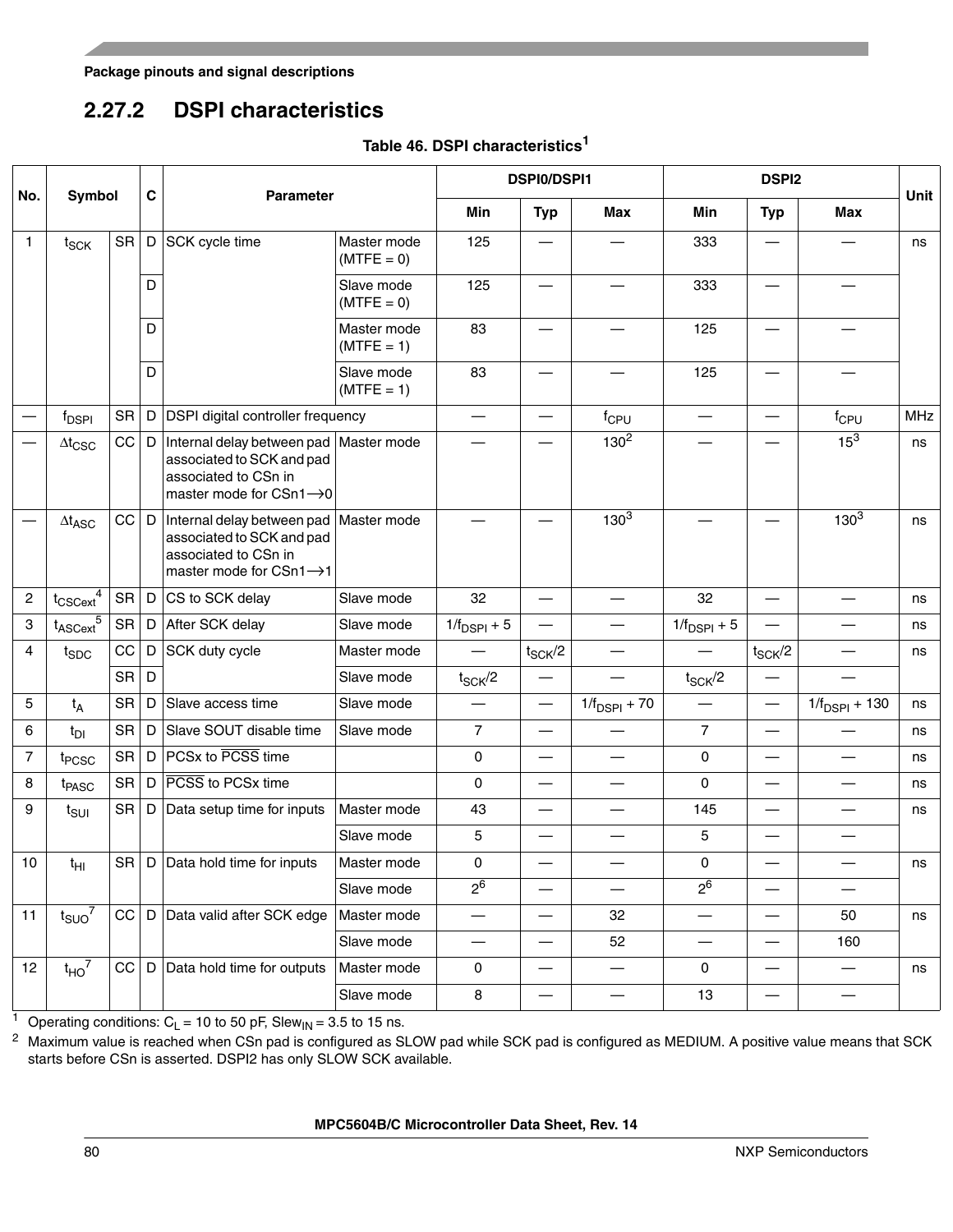- <span id="page-80-0"></span><sup>3</sup> Maximum value is reached when CSn pad is configured as MEDIUM pad while SCK pad is configured as SLOW. A positive value means that CSn is deasserted before SCK. DSPI0 and DSPI1 have only MEDIUM SCK available.
- <sup>4</sup> The t<sub>CSC</sub> delay value is configurable through a register. When configuring t<sub>CSC</sub> (using PCSSCK and CSSCK fields in DSPI\_CTARx registers), delay between internal CS and internal SCK must be higher than  $\Delta t_{\text{CSC}}$  to ensure positive  $t_{\text{CSCext}}$ .
- $^5$  The t<sub>ASC</sub> delay value is configurable through a register. When configuring t<sub>ASC</sub> (using PASC and ASC fields in DSPI\_CTARx registers), delay between internal CS and internal SCK must be higher than  $\Delta t_{\text{ASC}}$  to ensure positive  $t_{\text{ASCext}}$ .
- <span id="page-80-1"></span> $6$  This delay value corresponds to SMPL\_PT = 00b which is bit field 9 and 8 of the DSPI\_MCR.
- <span id="page-80-2"></span><sup>7</sup> SCK and SOUT configured as MEDIUM pad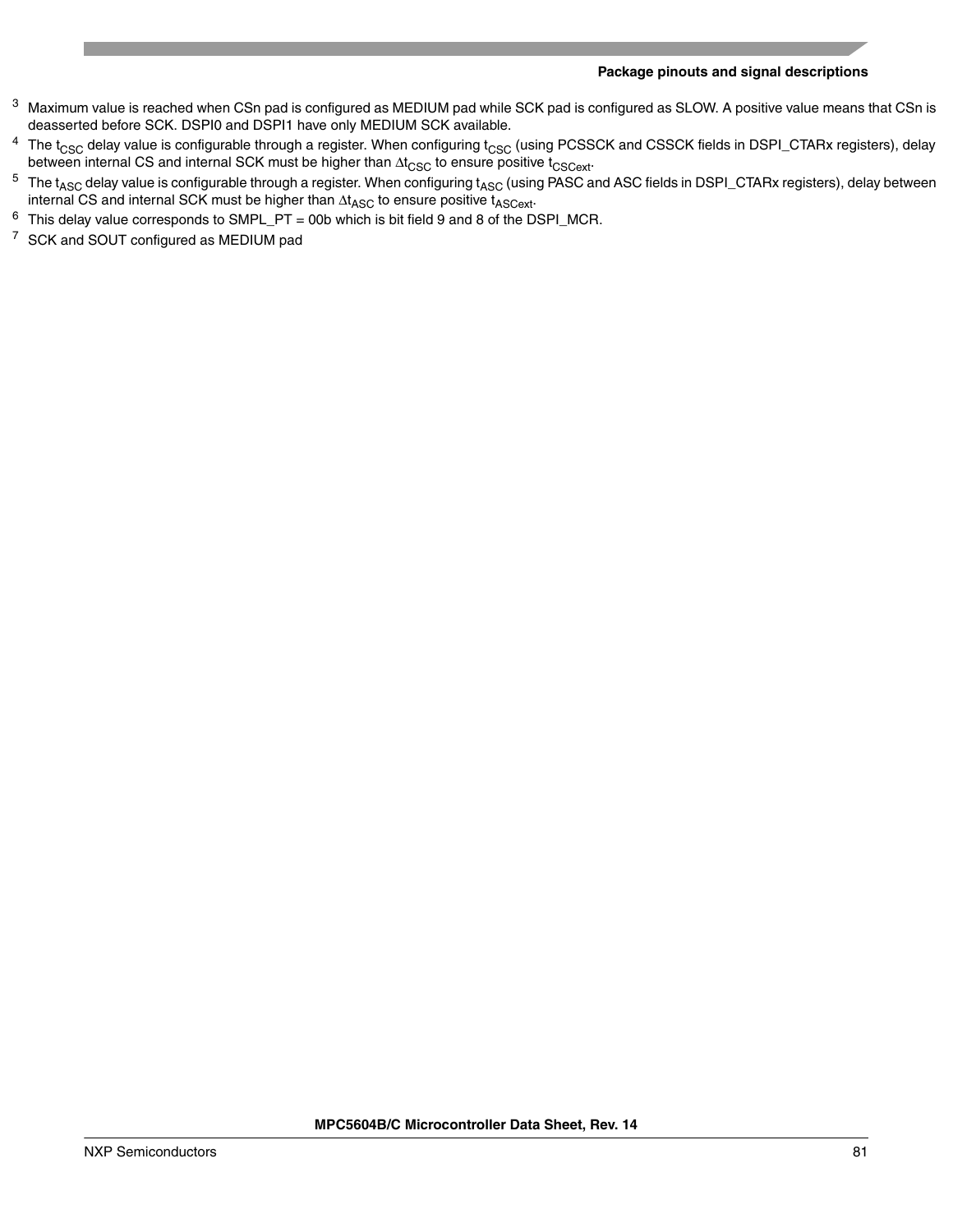

**Figure 24. DSPI classic SPI timing – master, CPHA = 0**



**Figure 25. DSPI classic SPI timing – master, CPHA = 1**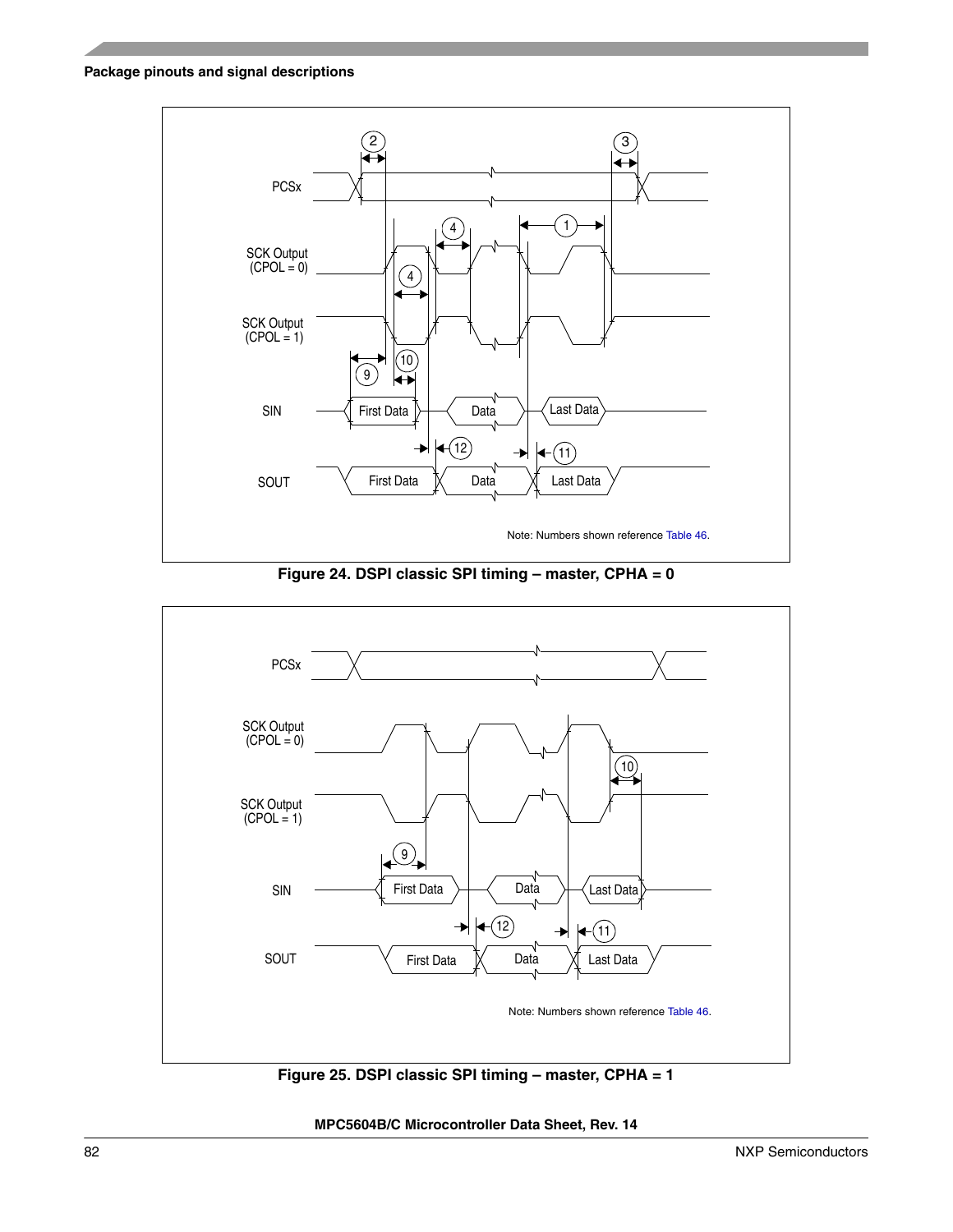

**Figure 26. DSPI classic SPI timing – slave, CPHA = 0**



**Figure 27. DSPI classic SPI timing – slave, CPHA = 1**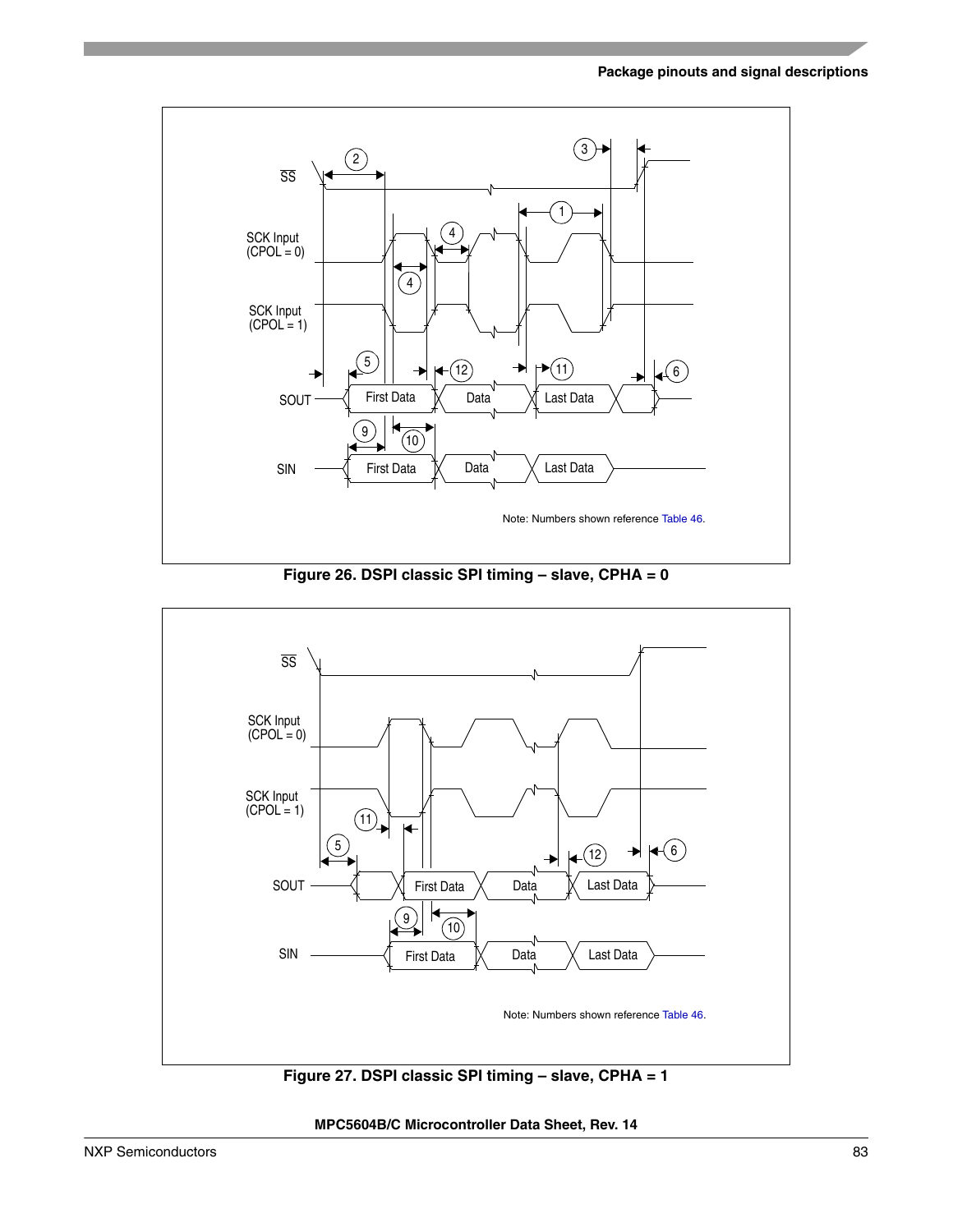





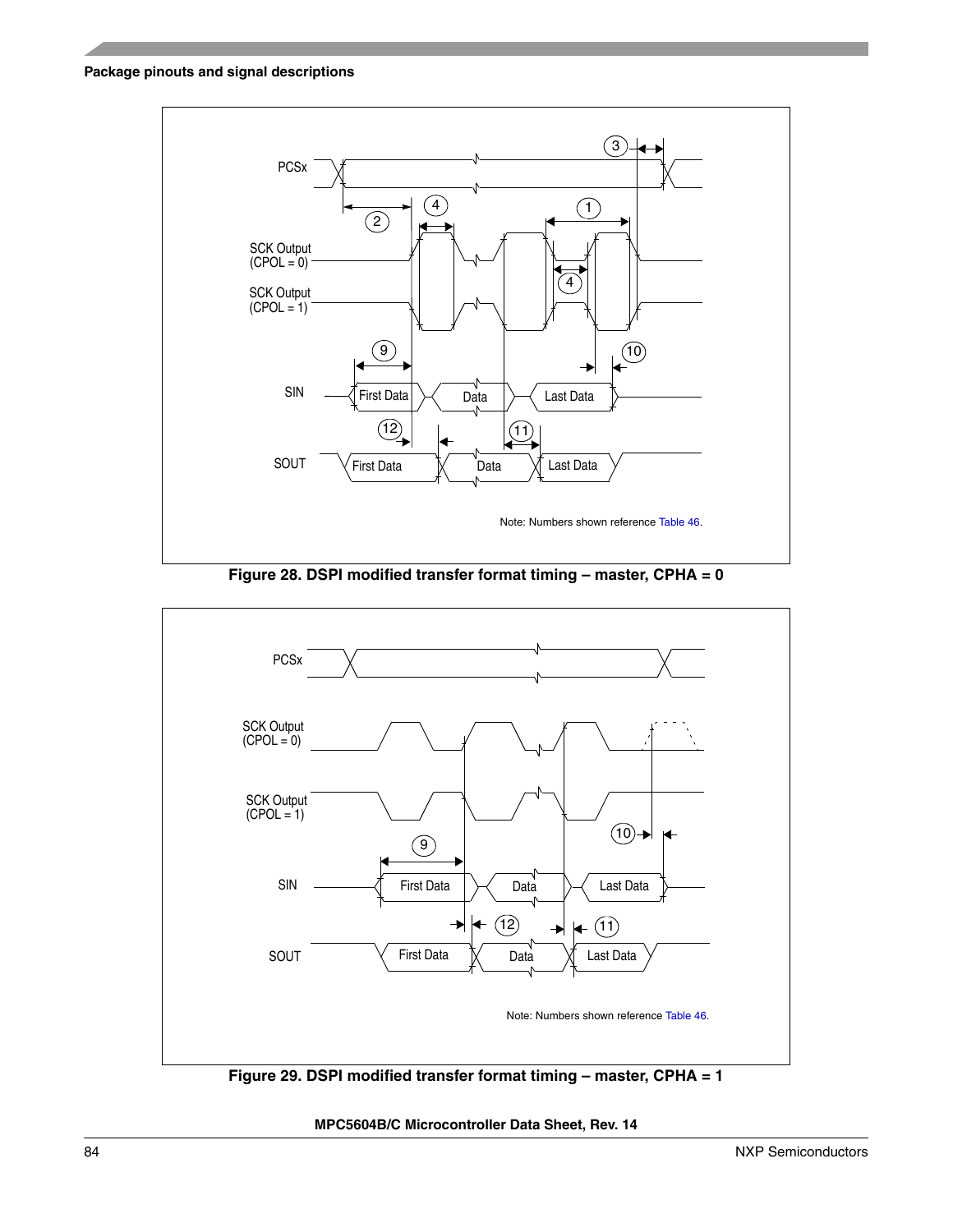

**Figure 30. DSPI modified transfer format timing – slave, CPHA = 0**



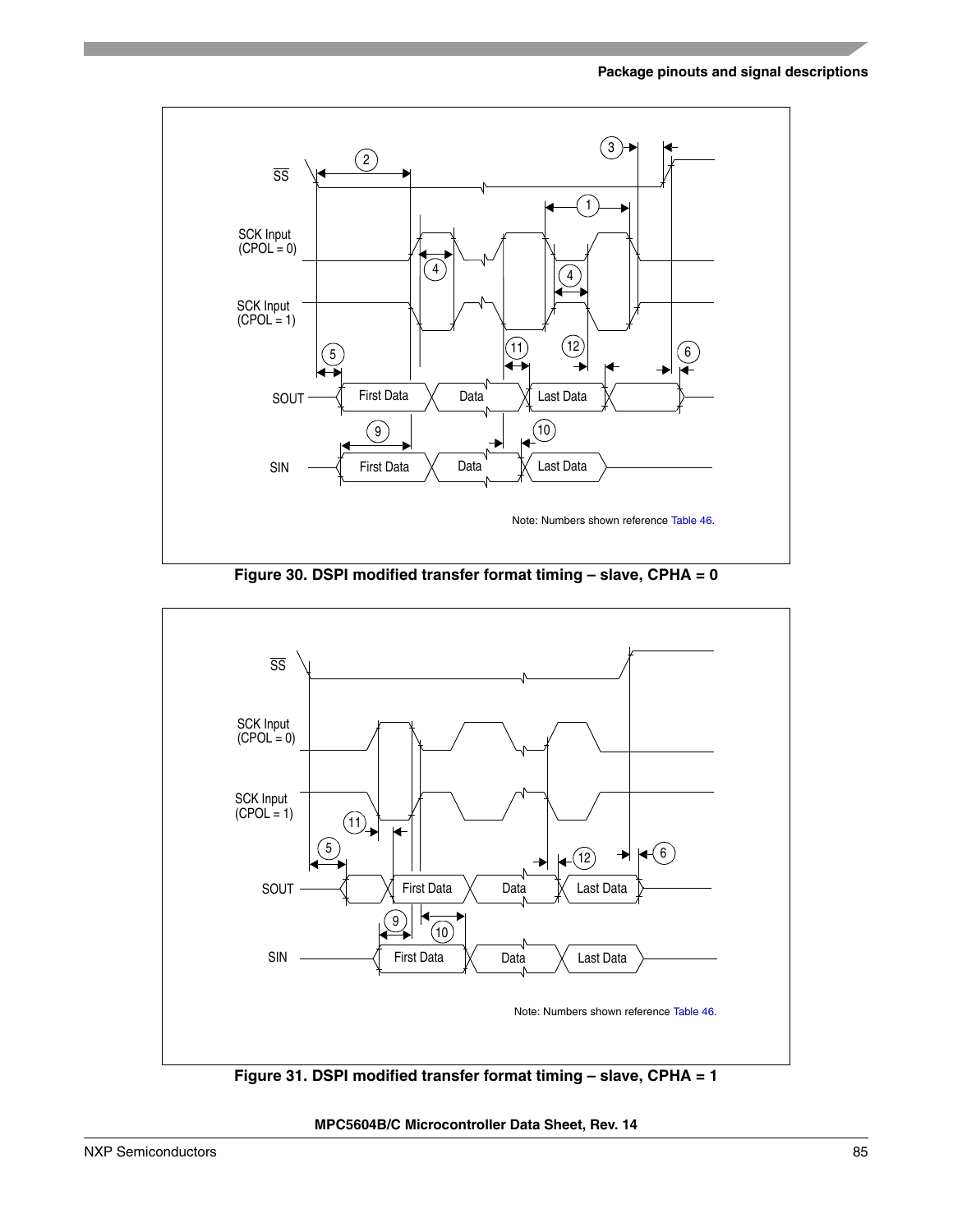



# <span id="page-85-0"></span>**2.27.3 Nexus characteristics**

| No.            | Symbol             |    | C            | <b>Parameter</b>              |     |            | <b>Unit</b> |    |
|----------------|--------------------|----|--------------|-------------------------------|-----|------------|-------------|----|
|                |                    |    |              |                               | Min | <b>Typ</b> | Max         |    |
| 1              | <sup>t</sup> TCYC  | CC | D            | TCK cycle time                | 64  |            |             | ns |
| $\overline{c}$ | <sup>t</sup> MCYC  | CC | D.           | MCKO cycle time               | 32  |            |             | ns |
| 3              | t <sub>MDOV</sub>  | CC | D.           | MCKO low to MDO data valid    |     |            | 8           | ns |
| $\overline{4}$ | <sup>t</sup> MSEOV | CC | $\mathsf{D}$ | MCKO low to MSEO_b data valid |     |            | 8           | ns |
| 5              | <sup>t</sup> EVTOV | CC | D            | MCKO low to EVTO data valid   |     |            | 8           | ns |
| 10             | <sup>t</sup> NTDIS | CC | D            | TDI data setup time           | 15  |            |             | ns |
|                | <sup>t</sup> NTMSS | CC | D            | TMS data setup time           | 15  |            |             | ns |
| 11             | <sup>t</sup> NTDIH | CC | D.           | TDI data hold time            | 5   |            |             | ns |
|                | <sup>t</sup> NTMSH | CC | D            | TMS data hold time            | 5   |            |             | ns |
| 12             | t <sub>TDOV</sub>  | CC | D            | TCK low to TDO data valid     | 35  |            |             | ns |
| 13             | <sup>t</sup> TDOI  | CC | D            | TCK low to TDO data invalid   | 6   |            |             | ns |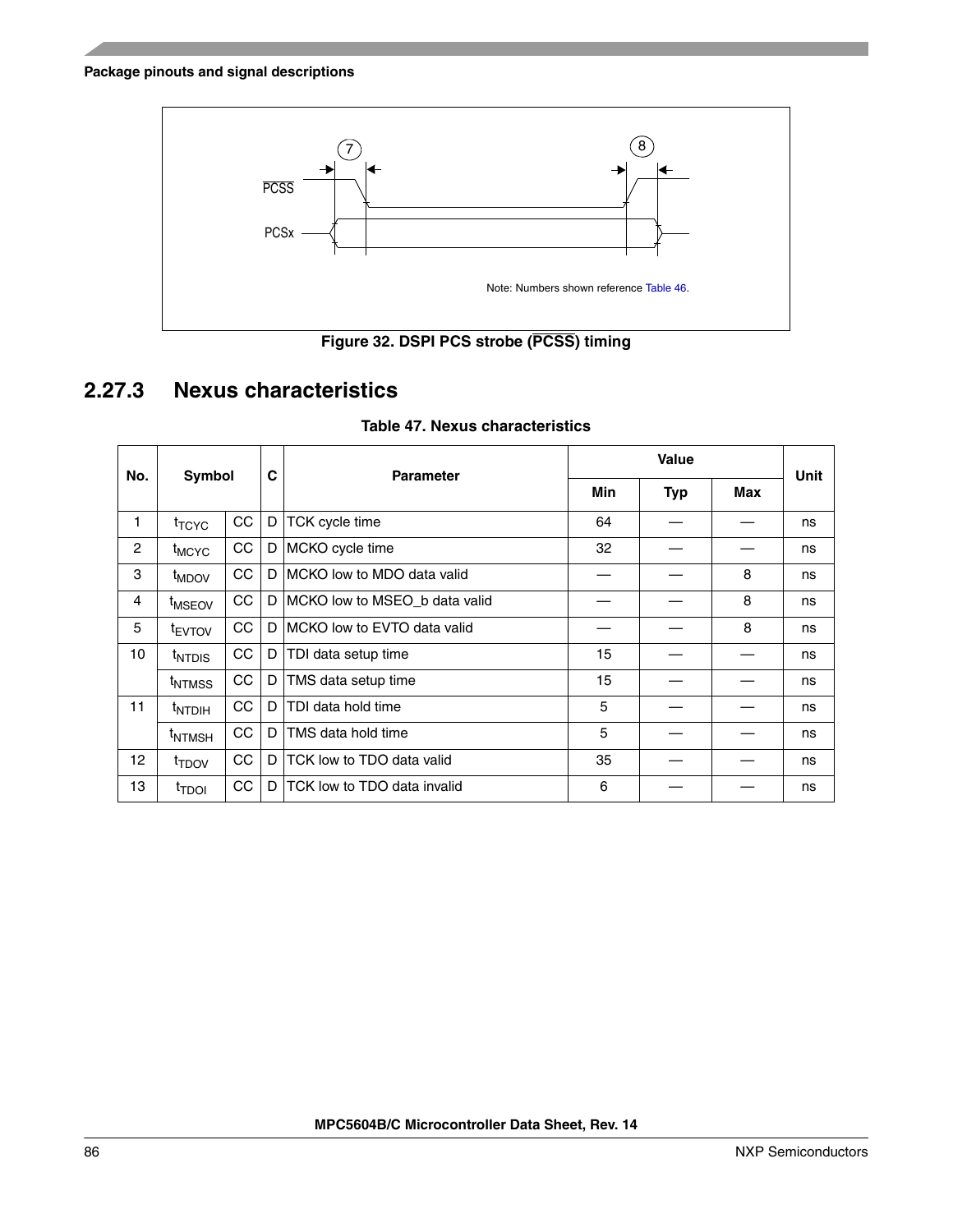

**Figure 33. Nexus TDI, TMS, TDO timing**

## <span id="page-86-0"></span>**2.27.4 JTAG characteristics**

#### **Table 48. JTAG characteristics**

| No.            | Symbol            |    | C  | <b>Parameter</b>               |            | Unit |     |    |
|----------------|-------------------|----|----|--------------------------------|------------|------|-----|----|
|                |                   |    |    |                                | <b>Min</b> | Typ  | Max |    |
| 1              | <sup>t</sup> JCYC | CC | D  | TCK cycle time                 | 64         |      |     | ns |
| $\overline{c}$ | <sup>t</sup> TDIS | CC | D  | TDI setup time                 | 15         |      |     | ns |
| 3              | <sup>t</sup> TDIH | CC | D  | TDI hold time                  | 5          |      |     | ns |
| 4              | <sup>t</sup> TMSS | CC | D  | TMS setup time                 | 15         |      |     | ns |
| 5              | <sup>I</sup> TMSH | CC | D  | <b>TMS hold time</b>           | 5          |      |     | ns |
| 6              | <sup>t</sup> TDOV | CC | D  | TCK low to TDO valid           |            |      | 33  | ns |
| 7              | <sup>t</sup> TDOI | CC | D. | <b>ITCK low to TDO invalid</b> | 6          |      |     | ns |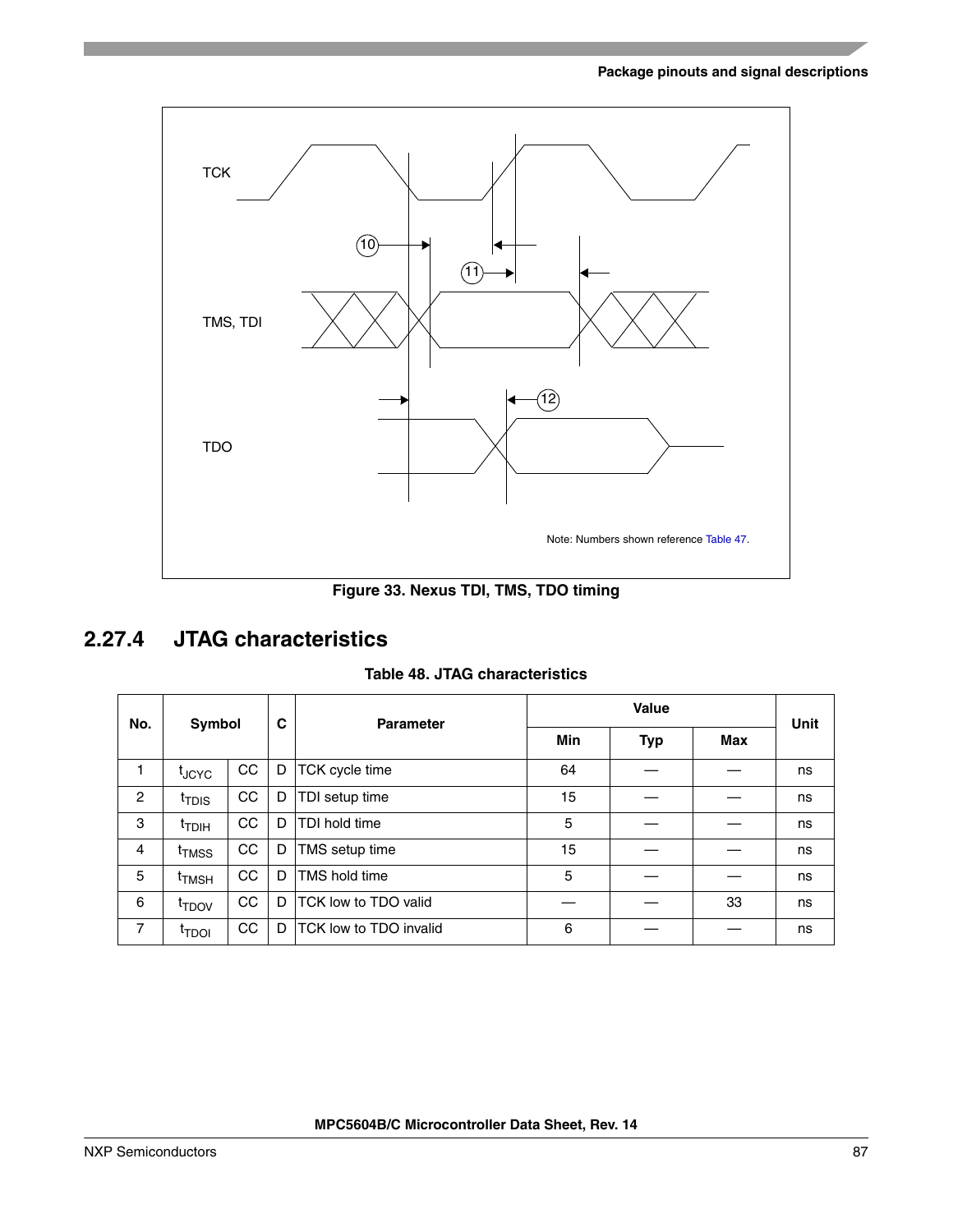

**Figure 34. Timing diagram – JTAG boundary scan**

**3.1 Package mechanical data**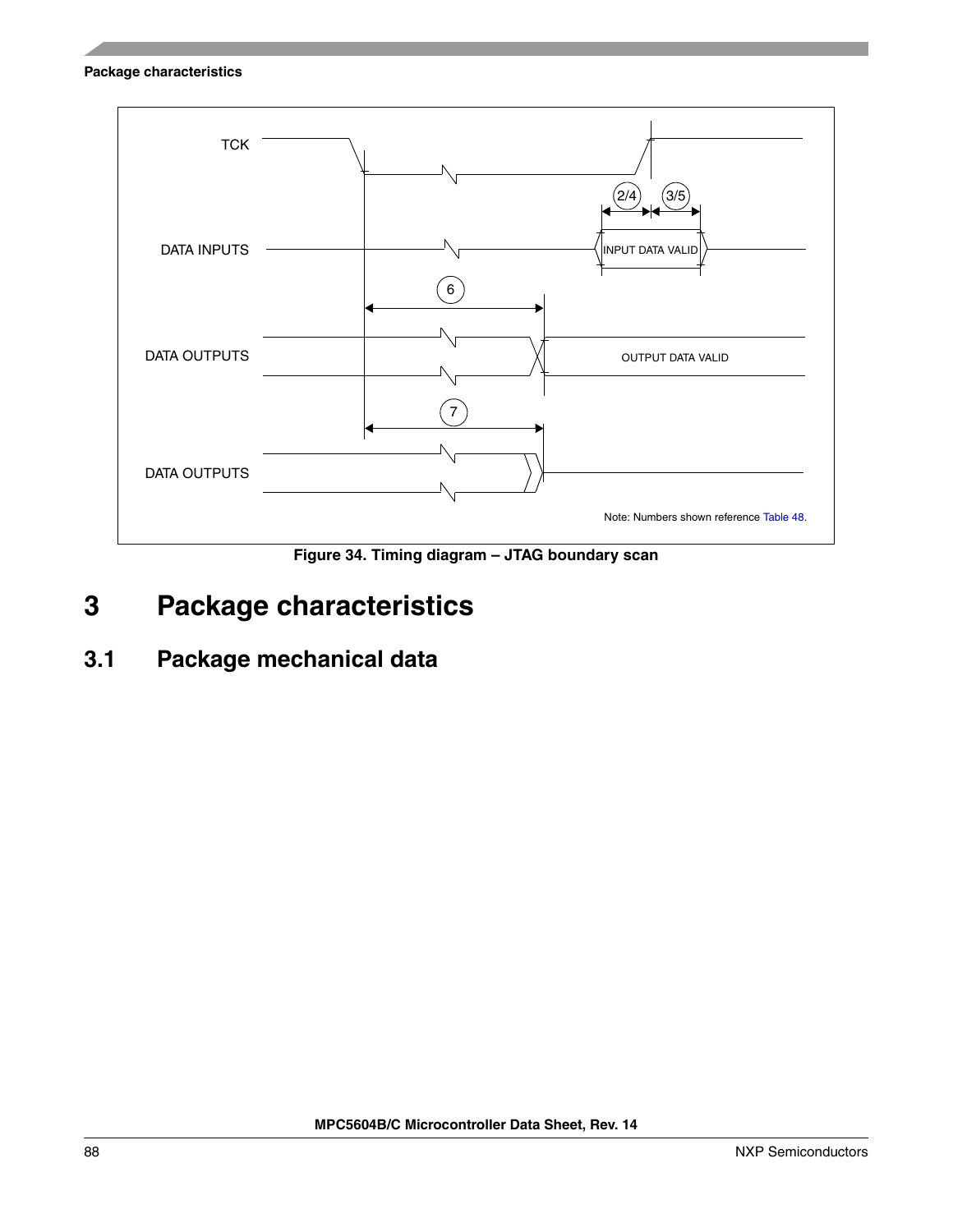## **3.1.1 64 LQFP**



**Figure 35. 64 LQFP package mechanical drawing (1 of 3)**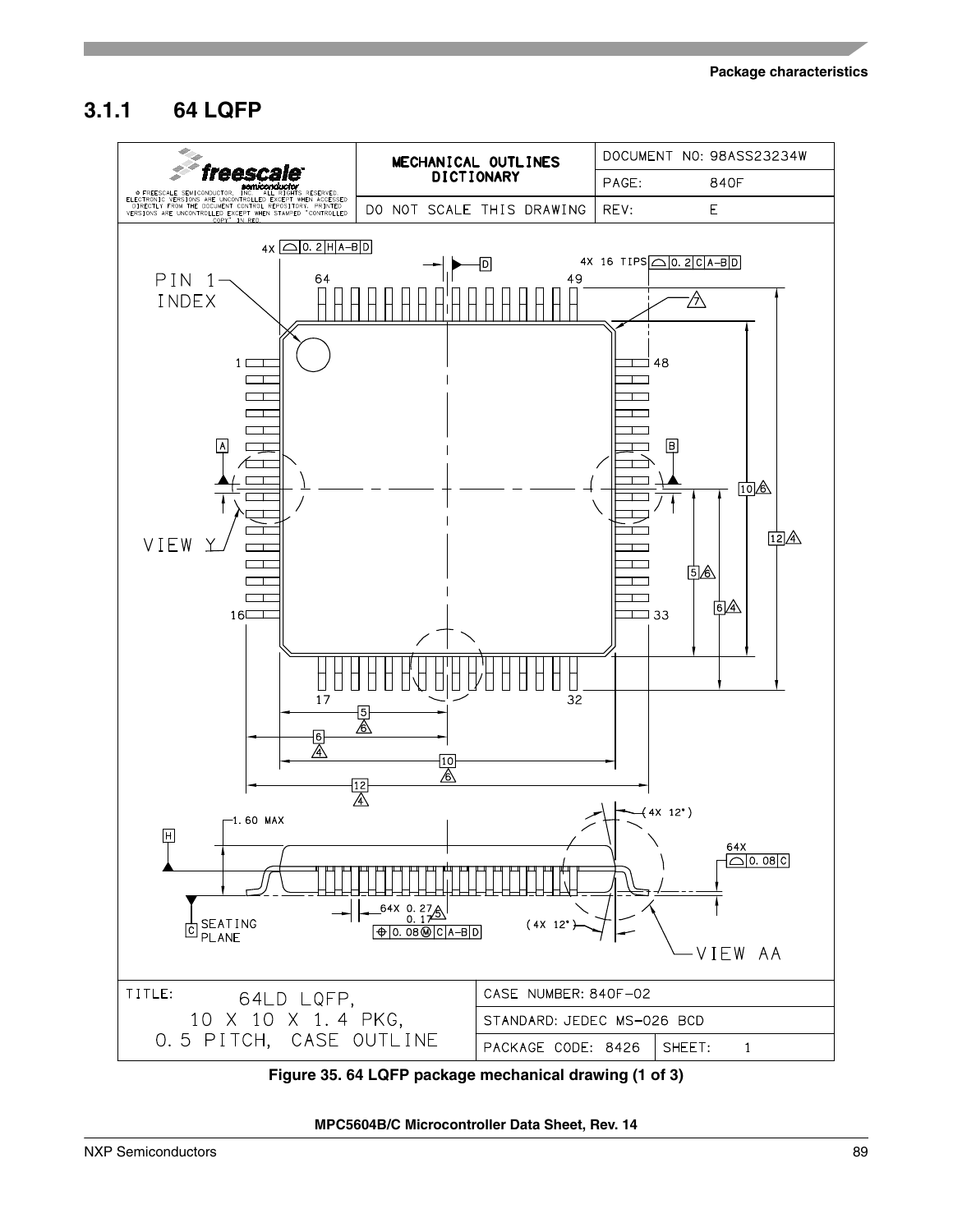

**Figure 36. 64 LQFP package mechanical drawing (2 of 3)**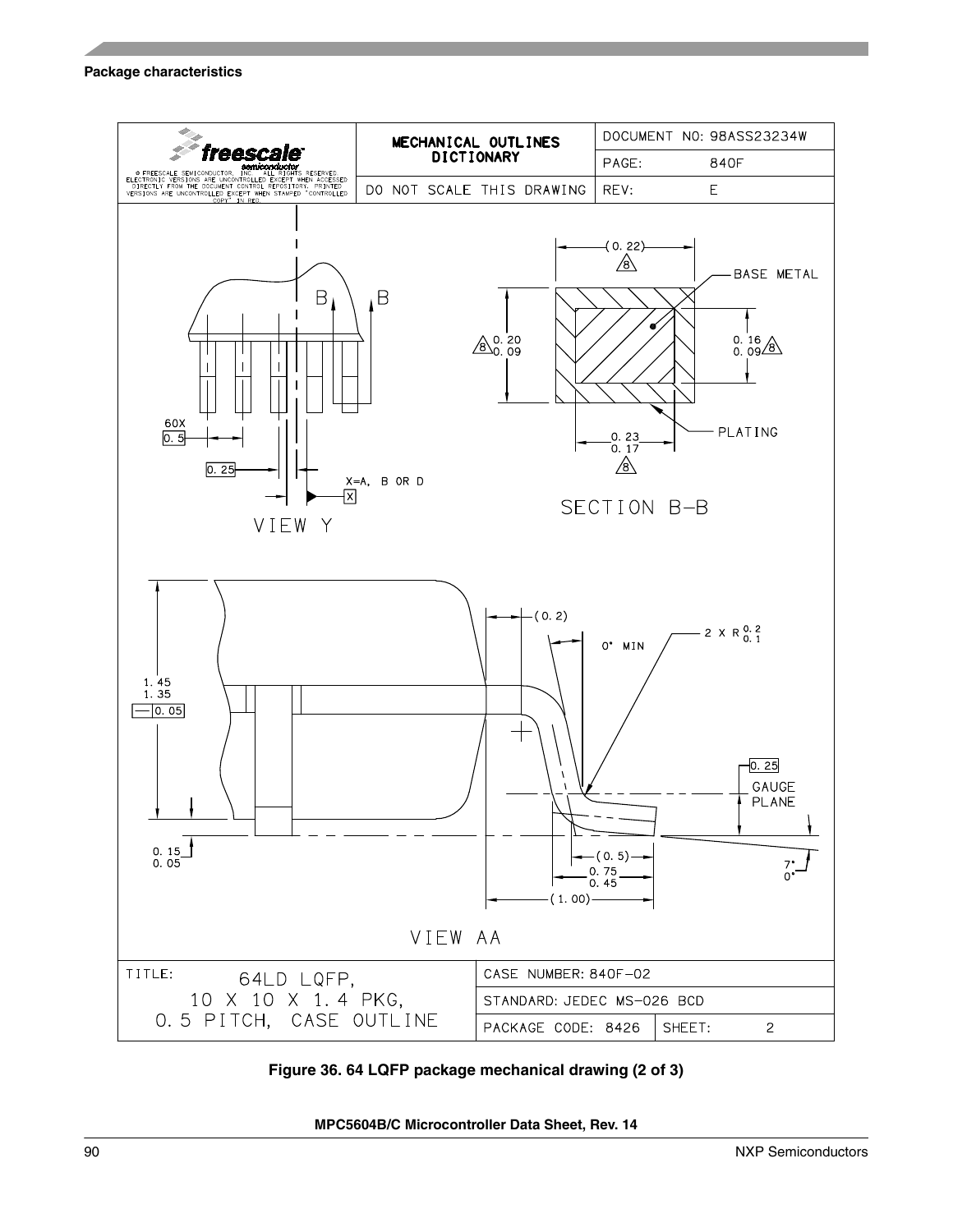|                                                                                                                                                                                                                                                                                                                                                             | MECHANICAL OUTLINES       |                            |       | DOCUMENT NO: 98ASS23234W |   |
|-------------------------------------------------------------------------------------------------------------------------------------------------------------------------------------------------------------------------------------------------------------------------------------------------------------------------------------------------------------|---------------------------|----------------------------|-------|--------------------------|---|
| miconductor                                                                                                                                                                                                                                                                                                                                                 | <b>DICTIONARY</b>         |                            | PAGE: | 840F                     |   |
| E PRESSUALE SEMICONDUCTOR, THE WALL RIGHTS RESERVED<br>ELDIRECTIC PRON ONE ARE WANT TO DE LOCAT TWEN ARTISTS<br>CLOTECTIC PRON ONE ARE WANT FONTED EXPERT WHEN ARTISTS<br>VERSIONS ARE UNCONTROLLED EXCEPT TWEN ARTISTS ON TRACKLISH                                                                                                                        | DO NOT SCALE THIS DRAWING |                            | REV:  | E.                       |   |
| NOTES:                                                                                                                                                                                                                                                                                                                                                      |                           |                            |       |                          |   |
| 1. DIMENSIONS ARE IN MILLIMETERS.                                                                                                                                                                                                                                                                                                                           |                           |                            |       |                          |   |
| 2. DIMENSIONING AND TOLERANCING PER ASME Y14.5M-1994.                                                                                                                                                                                                                                                                                                       |                           |                            |       |                          |   |
| З.<br>DATUMS A, B AND D TO BE DETERMINED AT DATUM PLANE H.                                                                                                                                                                                                                                                                                                  |                           |                            |       |                          |   |
| DIMENSIONS TO BE DETERMINED AT SEATING PLANE C.                                                                                                                                                                                                                                                                                                             |                           |                            |       |                          |   |
| ⁄5\<br>THIS DIMENSION DOES NOT INCLUDE DAMBAR PROTRUSION. ALLOWABLE DAMBAR<br>PROTRUSION SHALL NOT CAUSE THE LEAD WIDTH TO EXCEED THE UPPER LIMIT<br>BY MORE THAN 0.08 mm AT MAXIMUM MATERIAL CONDITION. DAMBAR CANNOT BE<br>LOCATED ON THE LOWER RADIUS OR THE FOOT. MINIMUM SPACE BETWEEN<br>PROTRUSION AND ADJACENT LEAD SHALL NOT BE LESS THAN 0.07 mm. |                           |                            |       |                          |   |
| /6\<br>THIS DIMENSION DOES NOT INCLUDE MOLD PROTRUSION. ALLOWABLE PROTRUSION<br>IS 0.25 mm PER SIDE. THIS DIMENSION IS MAXIMUM PLASTIC BODY SIZE<br>DIMENSION INCLUDING MOLD MISMATCH.                                                                                                                                                                      |                           |                            |       |                          |   |
| EXACT SHAPE OF EACH CORNER IS OPTIONAL.                                                                                                                                                                                                                                                                                                                     |                           |                            |       |                          |   |
| ′8.<br>THESE DIMENSIONS APPLY TO THE FLAT SECTION OF THE LEAD BETWEEN<br>0.1 mm AND 0.25 mm FROM THE LEAD TIP.                                                                                                                                                                                                                                              |                           |                            |       |                          |   |
|                                                                                                                                                                                                                                                                                                                                                             |                           |                            |       |                          |   |
| TITLE:<br>64LD LQFP,                                                                                                                                                                                                                                                                                                                                        |                           | CASE NUMBER: 840F-02       |       |                          |   |
| 10 X 10 X 1.4 PKG,                                                                                                                                                                                                                                                                                                                                          |                           | STANDARD: JEDEC MS-026 BCD |       |                          |   |
| 0.5 PITCH, CASE OUTLINE                                                                                                                                                                                                                                                                                                                                     |                           | PACKAGE CODE: 8426         |       | SHEET:                   | 3 |

## **Figure 37. 64 LQFP package mechanical drawing (3 of 3)**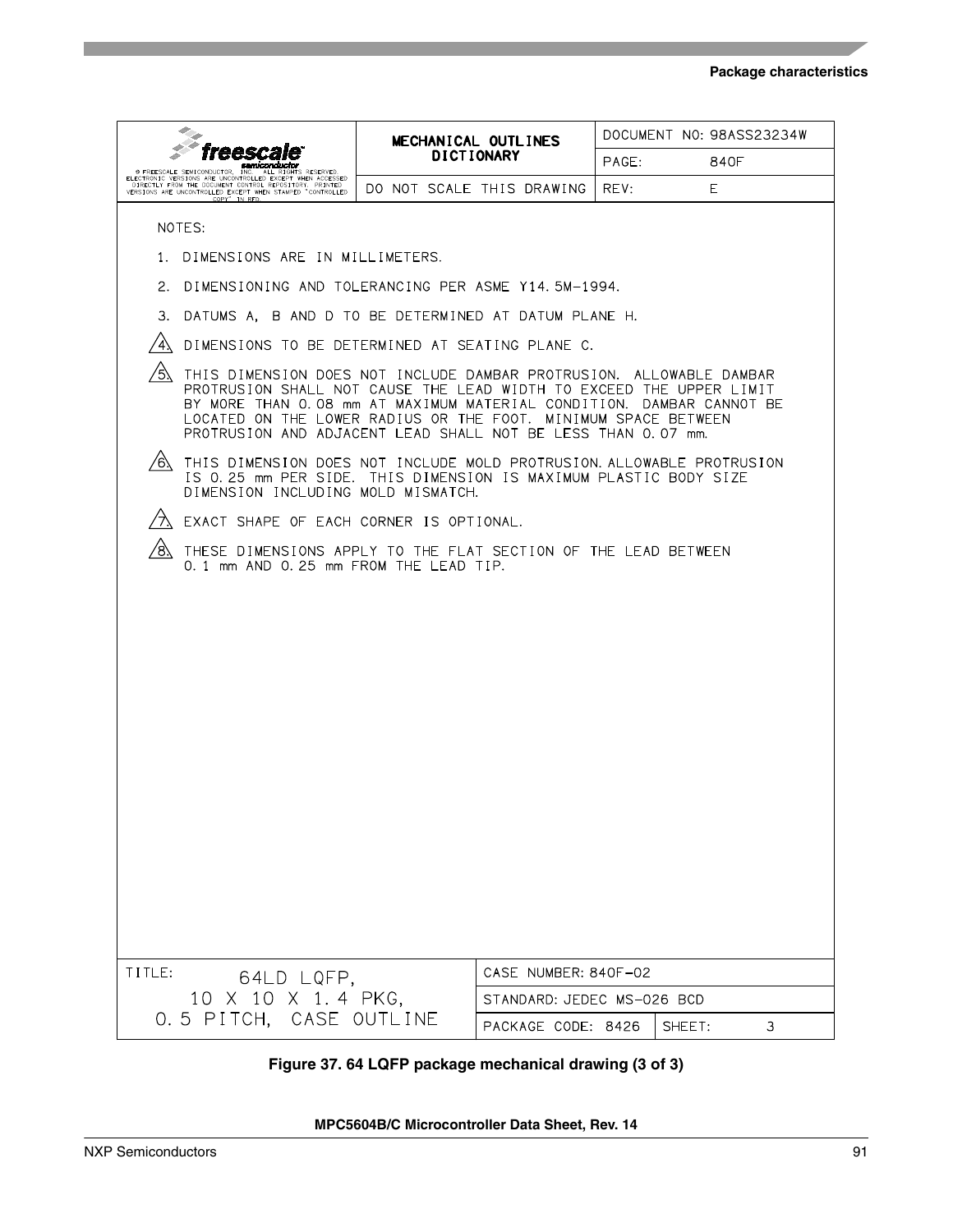# **3.1.2 100 LQFP**



<span id="page-91-0"></span>**Figure 38. 100 LQFP package mechanical drawing (1 of 3)**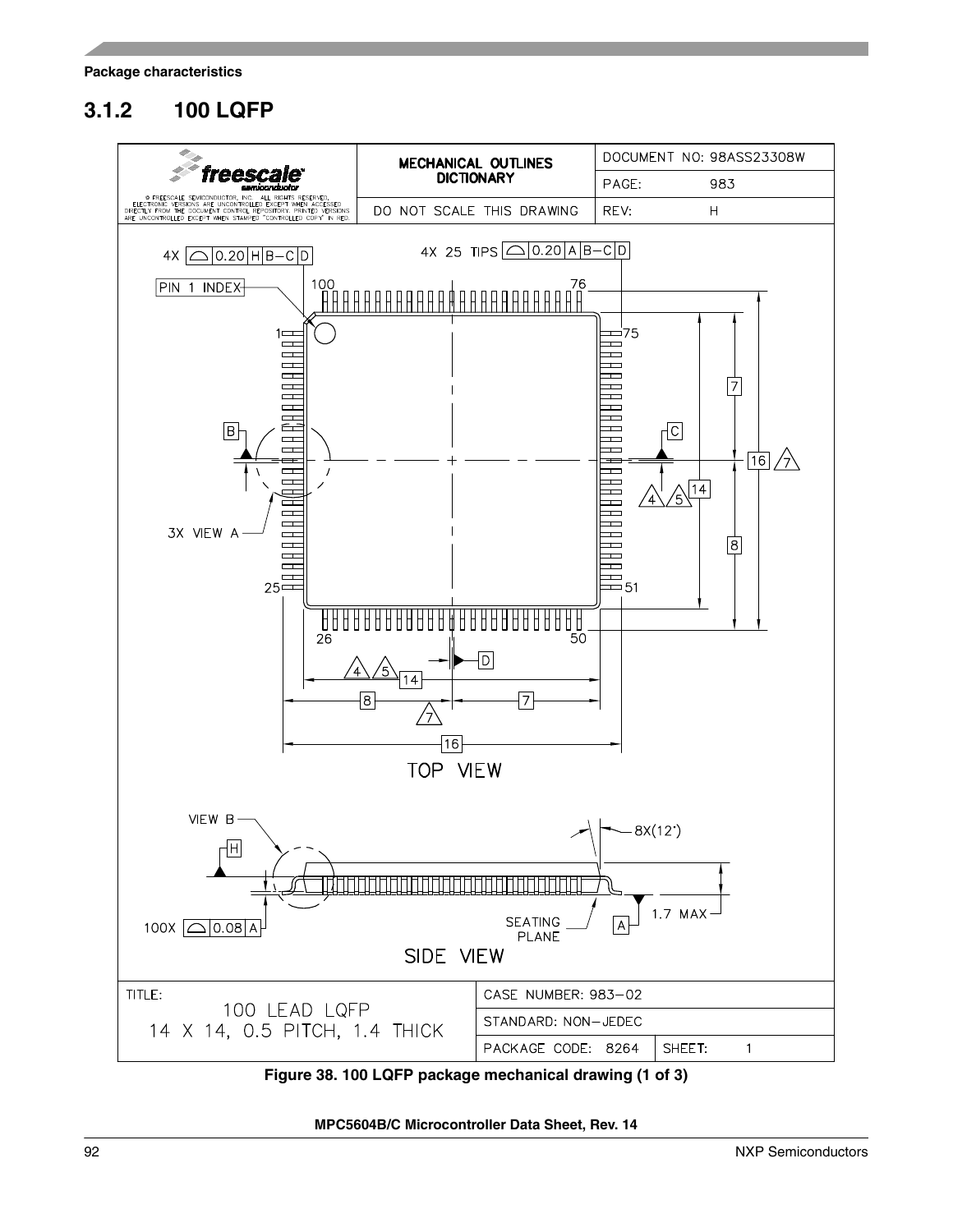

**Figure 39. 100 LQFP package mechanical drawing (2 of 3)**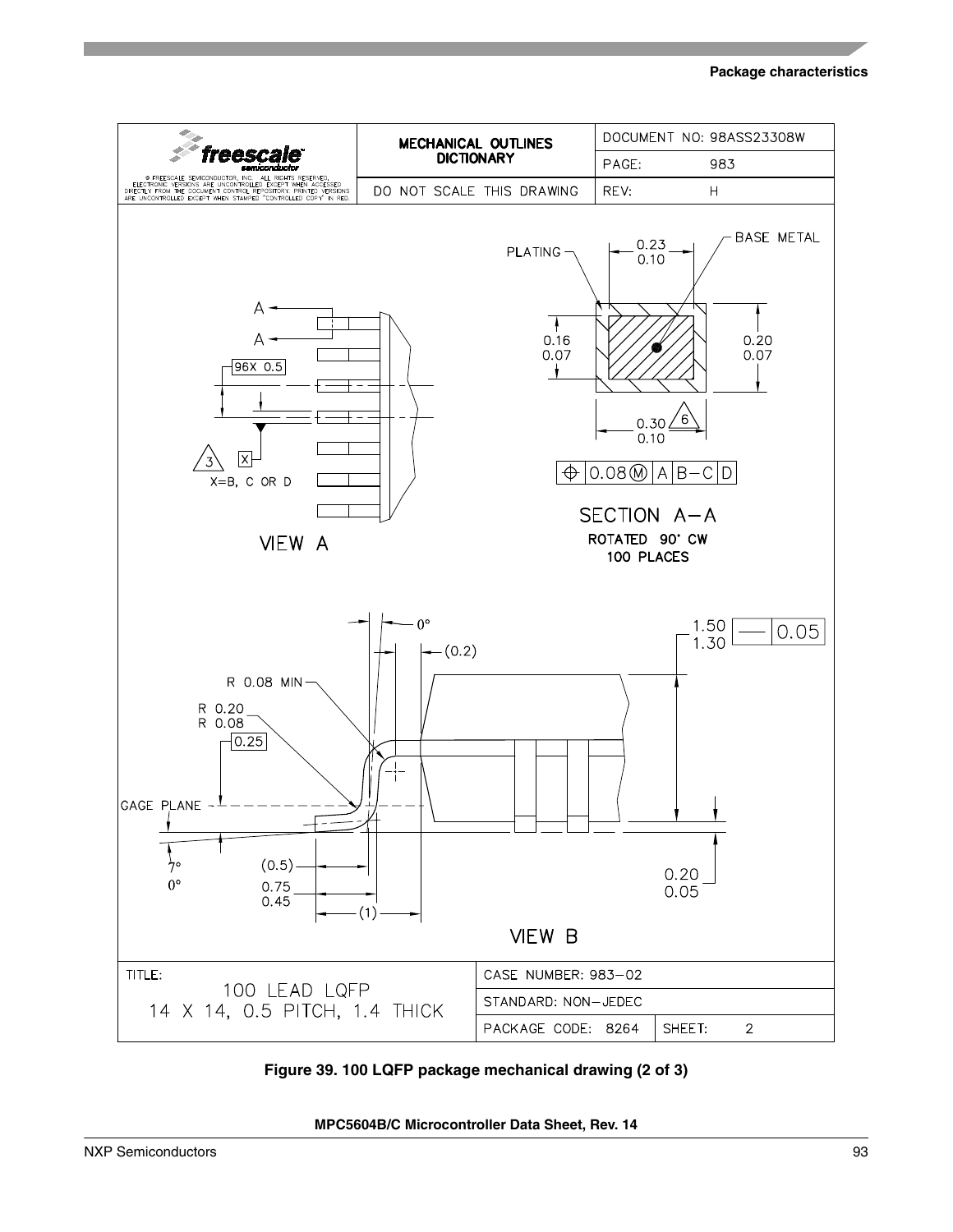|                                                                                                                                                                                                                                                     |                                                                                                                                                                                  | <b>MECHANICAL OUTLINES</b> | DOCUMENT NO: 98ASS23308W |        |   |  |  |  |
|-----------------------------------------------------------------------------------------------------------------------------------------------------------------------------------------------------------------------------------------------------|----------------------------------------------------------------------------------------------------------------------------------------------------------------------------------|----------------------------|--------------------------|--------|---|--|--|--|
|                                                                                                                                                                                                                                                     |                                                                                                                                                                                  | <b>DICTIONARY</b>          | PAGE:                    | 983    |   |  |  |  |
| @ FREESCALE SEMICONDUCTOR, INC. ALL RIGHTS RESERVED.<br>ELECTRONIC VERSIONS ARE UNCONTROLLED EXCEPT WHEN ACCESSED<br>DIRECTLY FROM THE DOCUMENT CONTROL REPOSITORY. PRINTED VERSIONS ARE UNCONTROLLED EXCEPT WHEN STAMPED "CONTROLLED COPY" IN RED. |                                                                                                                                                                                  | DO NOT SCALE THIS DRAWING  | REV:                     | H.     |   |  |  |  |
| NOTES:                                                                                                                                                                                                                                              |                                                                                                                                                                                  |                            |                          |        |   |  |  |  |
| 1. ALL DIMENSIONS ARE IN MILLIMETERS.                                                                                                                                                                                                               |                                                                                                                                                                                  |                            |                          |        |   |  |  |  |
| 2. INTERPRET DIMENSIONS AND TOLERANCES PER ASME Y14.5M-1994.                                                                                                                                                                                        |                                                                                                                                                                                  |                            |                          |        |   |  |  |  |
| DATUMS B, C AND D TO BE DETERMINED AT DATUM PLANE H.                                                                                                                                                                                                |                                                                                                                                                                                  |                            |                          |        |   |  |  |  |
| THE TOP PACKAGE BODY SIZE MAY BE SMALLER THAN THE BOTTOM PACKAGE SIZE<br>BY A MAXIMUM OF 0.1 MM.                                                                                                                                                    |                                                                                                                                                                                  |                            |                          |        |   |  |  |  |
|                                                                                                                                                                                                                                                     | DIMENSIONS DO NOT INCLUDE MOLD PROTRUSIONS. THE MAXIMUM ALLOWABLE<br>PROTRUSION IS 0.25 mm PER SIDE. THE DIMENSIONS ARE MAXIMUM BODY<br>SIZE DIMENSIONS INCLUDING MOLD MISMATCH. |                            |                          |        |   |  |  |  |
| DIMENSION DOES NOT INCLUDE DAM BAR PROTRUSION. PROTRUSIONS SHALL NOT<br>6.<br>CAUSE THE LEAD WIDTH TO EXCEED 0.35. MINIMUM SPACE BETWEEN PROTRUSION<br>AND AN ADJACENT LEAD SHALL BE 0.07 MM.                                                       |                                                                                                                                                                                  |                            |                          |        |   |  |  |  |
| DIMENSIONS ARE DETERMINED AT THE SEATING PLANE, DATUM A.                                                                                                                                                                                            |                                                                                                                                                                                  |                            |                          |        |   |  |  |  |
|                                                                                                                                                                                                                                                     |                                                                                                                                                                                  |                            |                          |        |   |  |  |  |
|                                                                                                                                                                                                                                                     |                                                                                                                                                                                  |                            |                          |        |   |  |  |  |
|                                                                                                                                                                                                                                                     |                                                                                                                                                                                  |                            |                          |        |   |  |  |  |
|                                                                                                                                                                                                                                                     |                                                                                                                                                                                  |                            |                          |        |   |  |  |  |
|                                                                                                                                                                                                                                                     |                                                                                                                                                                                  |                            |                          |        |   |  |  |  |
|                                                                                                                                                                                                                                                     |                                                                                                                                                                                  |                            |                          |        |   |  |  |  |
|                                                                                                                                                                                                                                                     |                                                                                                                                                                                  |                            |                          |        |   |  |  |  |
|                                                                                                                                                                                                                                                     |                                                                                                                                                                                  |                            |                          |        |   |  |  |  |
|                                                                                                                                                                                                                                                     |                                                                                                                                                                                  |                            |                          |        |   |  |  |  |
|                                                                                                                                                                                                                                                     |                                                                                                                                                                                  |                            |                          |        |   |  |  |  |
|                                                                                                                                                                                                                                                     |                                                                                                                                                                                  |                            |                          |        |   |  |  |  |
|                                                                                                                                                                                                                                                     |                                                                                                                                                                                  |                            |                          |        |   |  |  |  |
|                                                                                                                                                                                                                                                     |                                                                                                                                                                                  |                            |                          |        |   |  |  |  |
|                                                                                                                                                                                                                                                     |                                                                                                                                                                                  |                            |                          |        |   |  |  |  |
|                                                                                                                                                                                                                                                     |                                                                                                                                                                                  |                            |                          |        |   |  |  |  |
| TITLE:                                                                                                                                                                                                                                              |                                                                                                                                                                                  | CASE NUMBER: 983-02        |                          |        |   |  |  |  |
| 100 LEAD LQFP                                                                                                                                                                                                                                       |                                                                                                                                                                                  | STANDARD: NON-JEDEC        |                          |        |   |  |  |  |
| 14 X 14, 0.5 PITCH, 1.4 THICK                                                                                                                                                                                                                       |                                                                                                                                                                                  | PACKAGE CODE: 8264         |                          | SHEET: | 3 |  |  |  |

## **Figure 40. 100 LQFP package mechanical drawing (3 of 3)**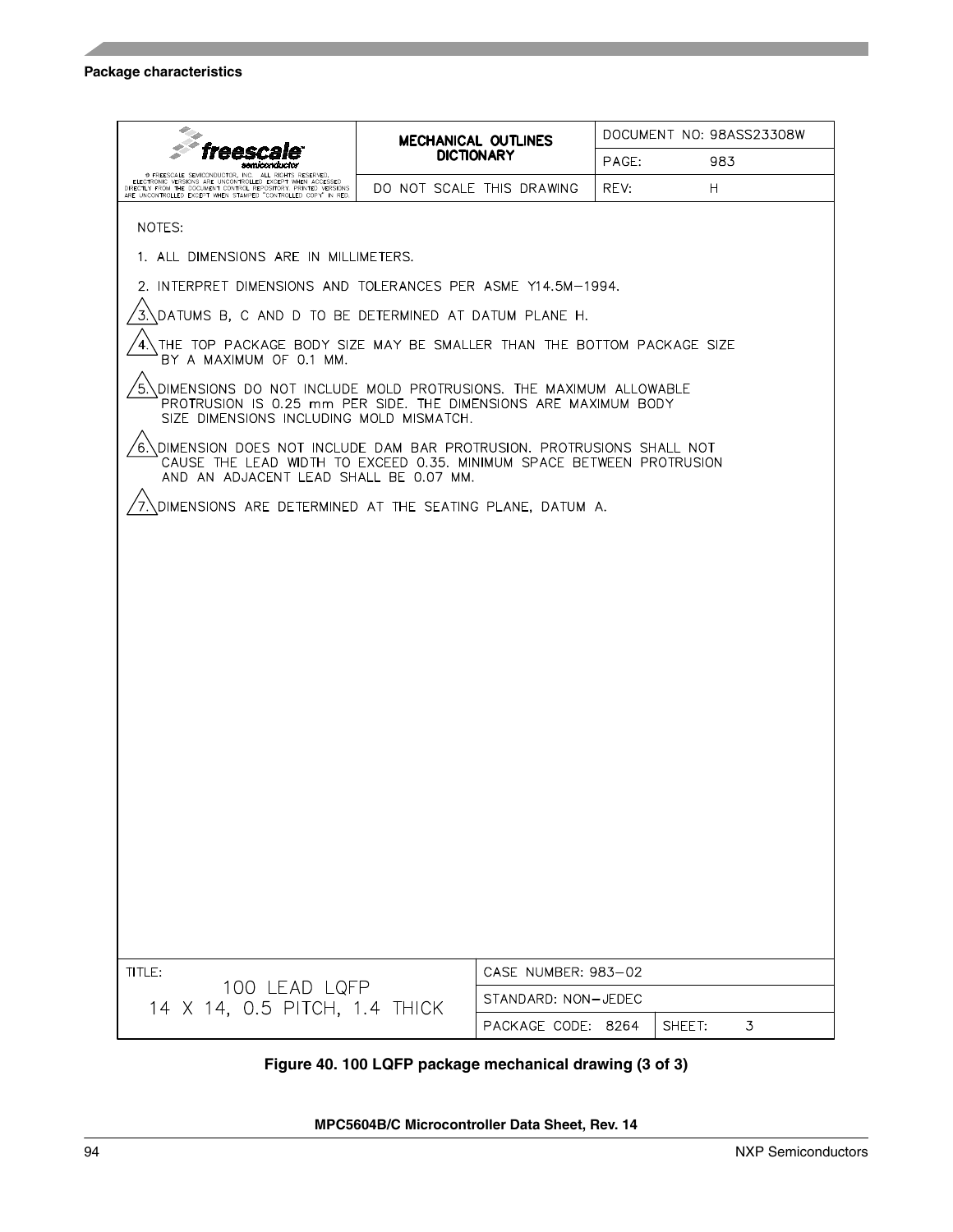## **3.1.3 144 LQFP**



**Figure 41. 144 LQFP package mechanical drawing (1 of 2)**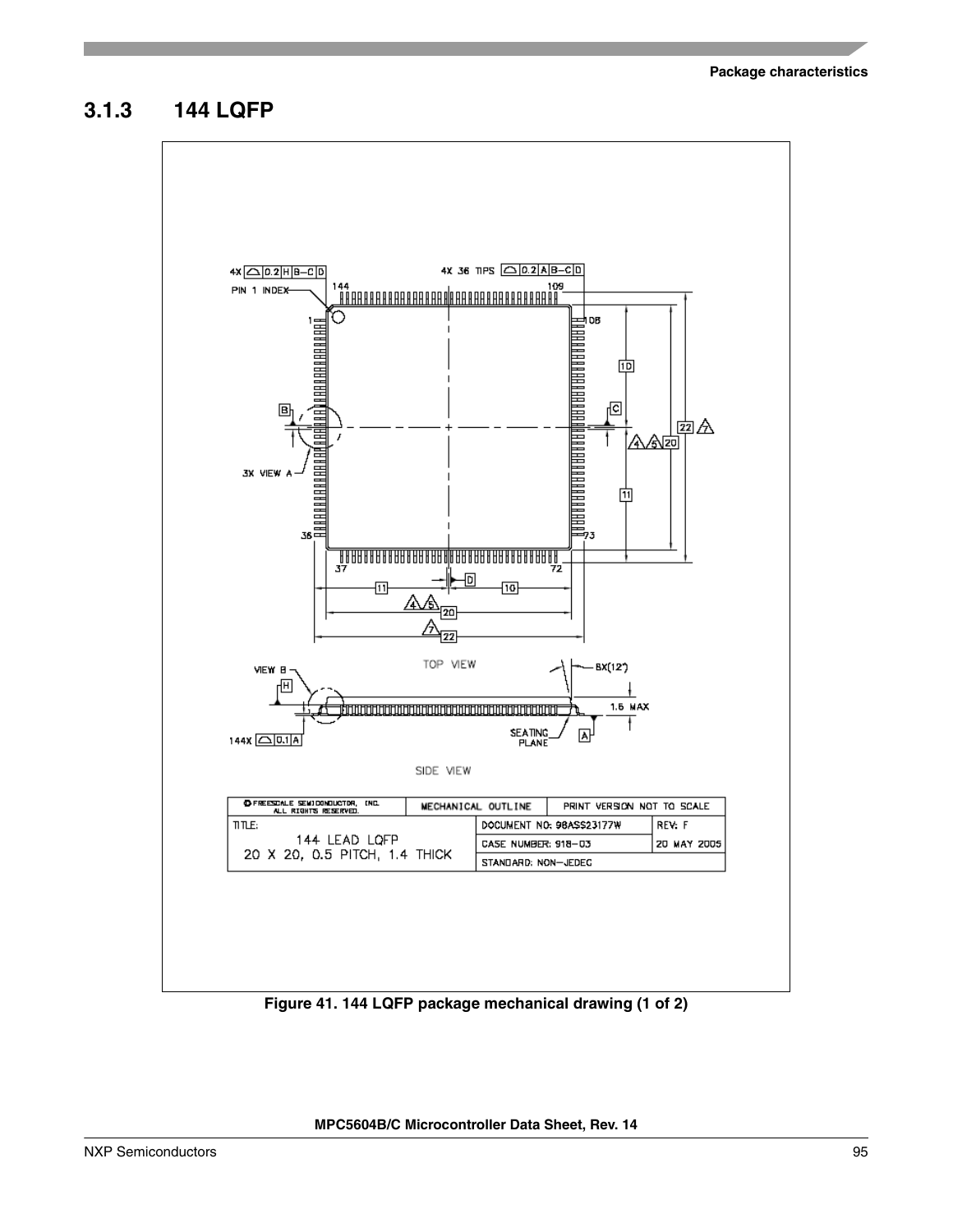

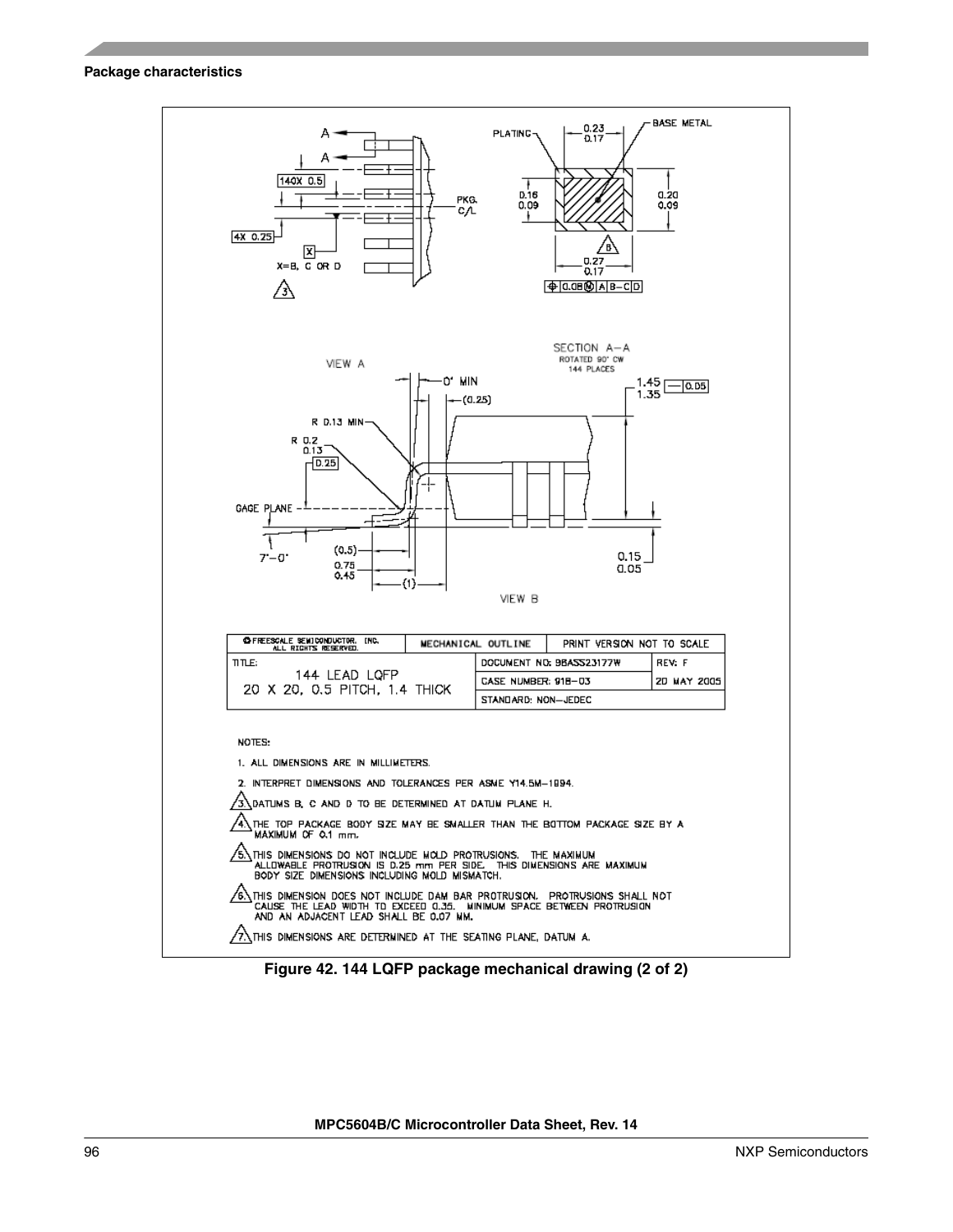## **3.1.4 208 MAPBGA**



**Figure 43. 208 MAPBGA package mechanical drawing (1 of 2)**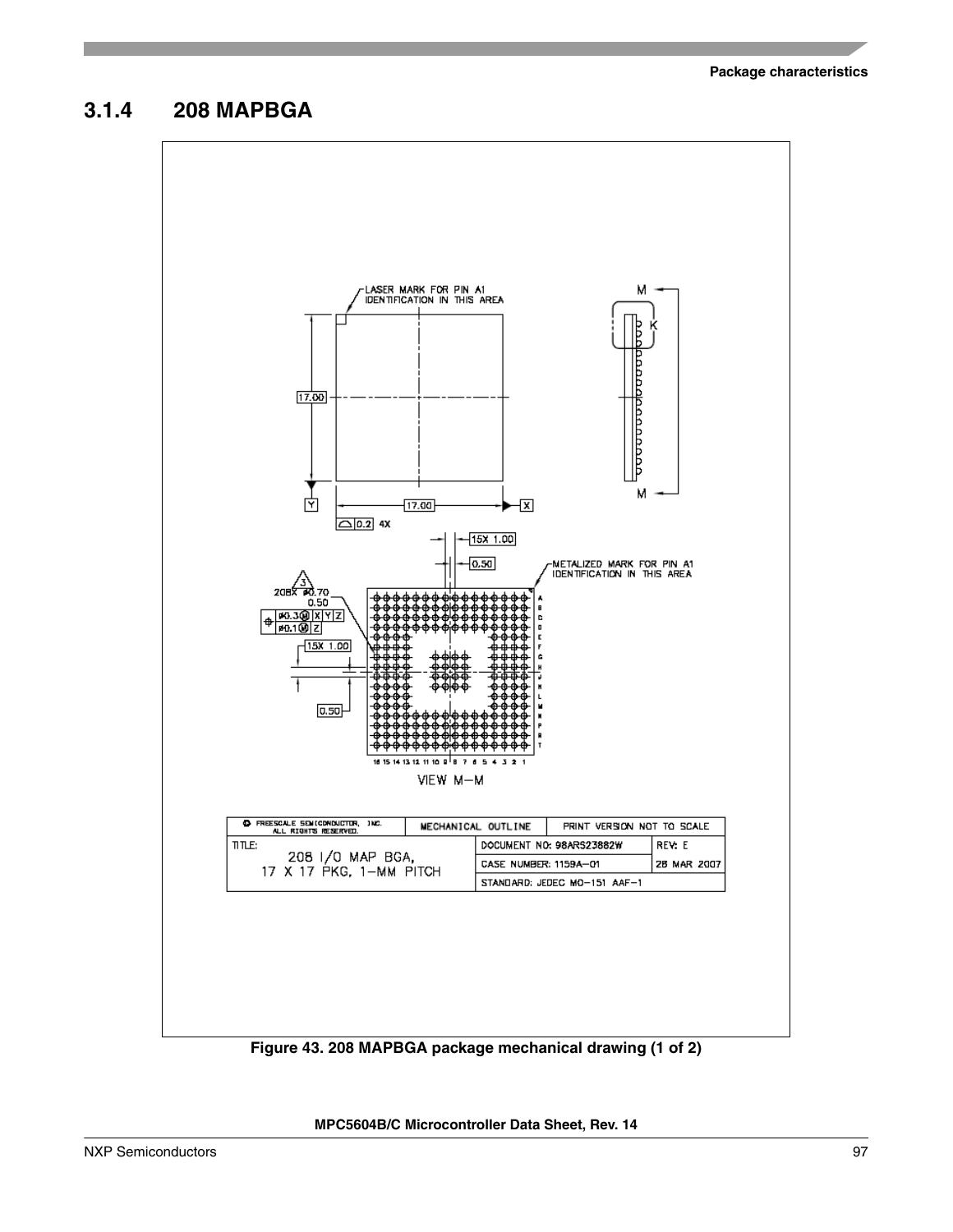

**Figure 44. 208 MAPBGA package mechanical drawing (2 of 2)**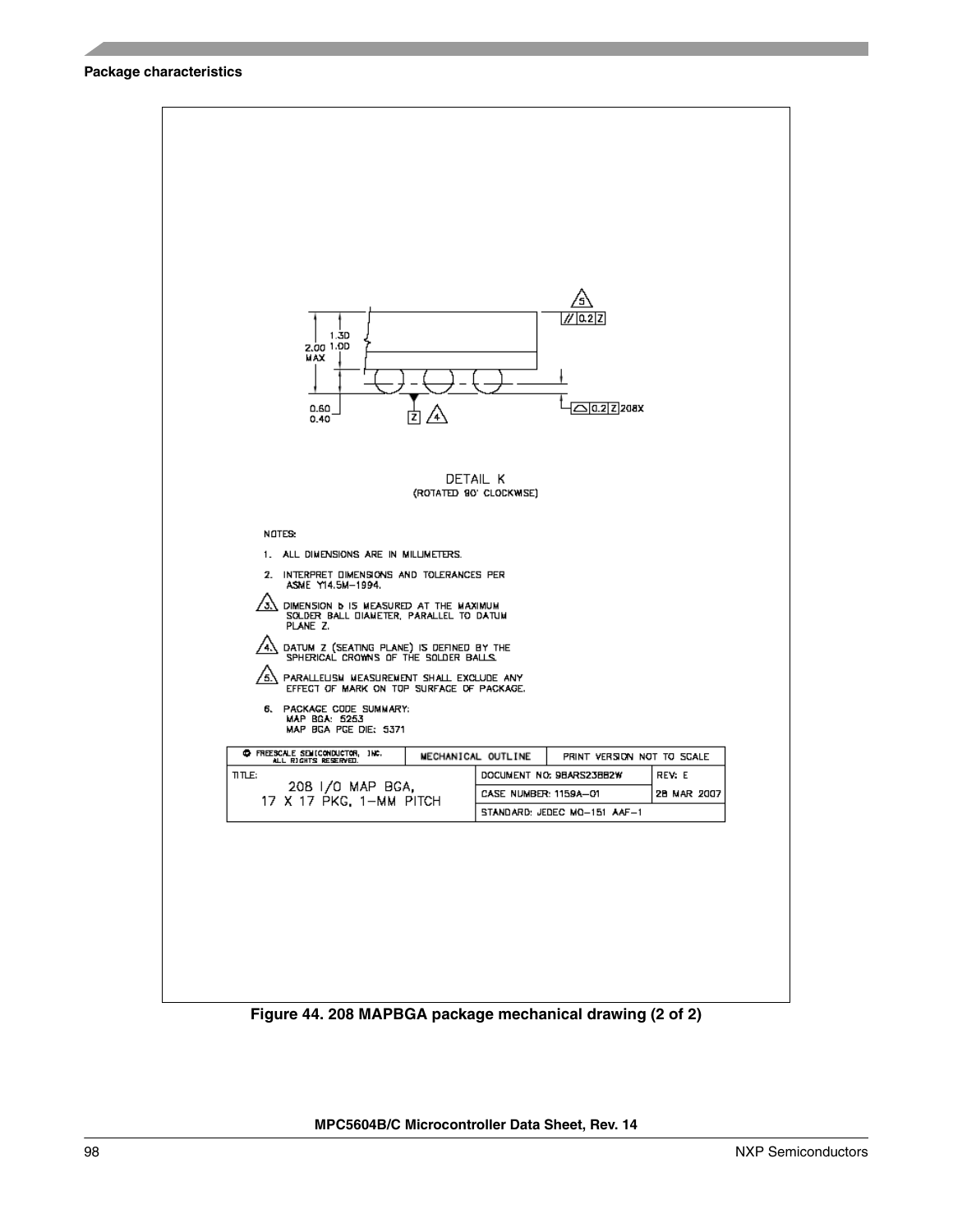# <span id="page-98-2"></span><span id="page-98-1"></span>**4 Ordering information**

**Figure 45. Commercial product code structure** Qualification Status PowerPC Core Automotive Platform Core Version Flash Size (core dependent) Product Temperature spec. **Example code: M** PC 56 0 4 B F1 M LL 4 Package Code Frequency **Qualification Status**  $M = MC$  status S = Auto qualified  $P = PC$  status **Automotive Platform** 56 = PPC in 90nm **Core Version**  $0 = e200z0$ **Flash Size (z0 core)**  $2 = 256$  KB 3 = 384 KB  $4 = 512$  KB **Product**  $B = Body$  $C =$  Gateway **Fab and Mask Indicator**  $F = ATMC$  Fab  $K = TSMC$  Fab 1 = Maskset Revision  $R =$  Tape & Reel (blank if Tray). **R Temperature spec.**  $C = -40$  to 85 °C V = −40 to 105 °C  $M = -40$  to 125 °C **Package Code**  $LH = 64$  LQFP  $LL = 100$  LQFP  $LQ = 144$  LQFP  $MG = 208 \text{ MAPBGA}^1$ **Frequency** 4 = Up to 48 MHz  $6 = Up to 64 MHz$ Fab and Mask Indicator **F1 Note**: Not all options are available on all devices.

<sup>1</sup> 208 MAPBGA available only as development package for Nexus2+

# **5 Document revision history**

<span id="page-98-0"></span>[Table 49](#page-98-0) summarizes revisions to this document.

#### **Table 49. Revision history**

| <b>Revision</b> | Date | <b>Description of Changes</b>  |
|-----------------|------|--------------------------------|
|                 |      | 04-Apr-2008   Initial release. |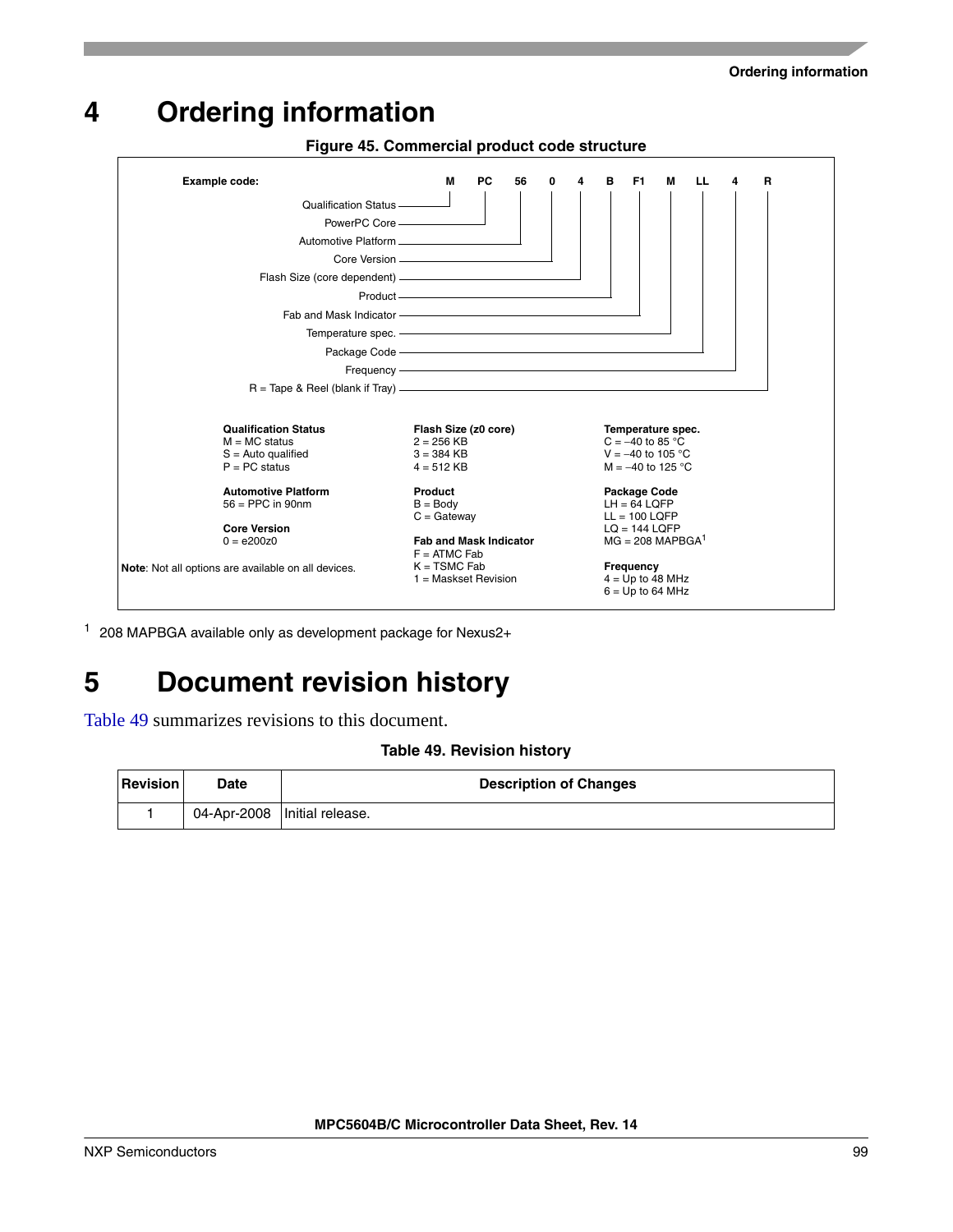| Revision       | <b>Date</b> | <b>Description of Changes</b>                                                                                                                                                                                                                                                                                                                                                                                                                                                                                                                                                                                                                                                                                                                                                                                                                                                                                                                                                                                                                                                                                                                                                                                                                                                                                                                                                                                                                                                                                                                                                                                                                                                                                                                                                        |  |  |
|----------------|-------------|--------------------------------------------------------------------------------------------------------------------------------------------------------------------------------------------------------------------------------------------------------------------------------------------------------------------------------------------------------------------------------------------------------------------------------------------------------------------------------------------------------------------------------------------------------------------------------------------------------------------------------------------------------------------------------------------------------------------------------------------------------------------------------------------------------------------------------------------------------------------------------------------------------------------------------------------------------------------------------------------------------------------------------------------------------------------------------------------------------------------------------------------------------------------------------------------------------------------------------------------------------------------------------------------------------------------------------------------------------------------------------------------------------------------------------------------------------------------------------------------------------------------------------------------------------------------------------------------------------------------------------------------------------------------------------------------------------------------------------------------------------------------------------------|--|--|
| $\overline{c}$ | 06-Mar-2009 | Made minor editing and formatting changes to improve readability<br>Harmonized oscillator naming throughout document<br>Features:<br>-Replaced 32 KB with 48 KB as max SRAM size<br>-Updated description of INTC<br>-Changed max number of GPIO pins from 121 to 123<br><b>Updated Section 1.2, Description</b><br><b>Updated Table 3</b><br>Added Section 2, Block diagram<br>Section 3, Package pinouts and signal descriptions: Removed signal descriptions (these<br>are found in the device reference manual)<br>Updated Figure 5:<br>-Replaced VPP with VSS_HV on pin 18<br>$-$ Added MA[1] as AF3 for PC[10] (pin 28)<br>-Added MA[0] as AF2 for PC[3] (pin 116)<br>-Changed description for pin 120 to PH[10] / GPIO[122] / TMS<br>-Changed description for pin 127 to PH[9] / GPIO[121] / TCK<br>-Replaced NMI[0] with NMI on pin 11<br><b>Updated Figure 4:</b><br>-Replaced VPP with VSS_HV on pin 14<br>$-$ Added MA[1] as AF3 for PC[10] (pin 22)<br>-Added MA[0] as AF2 for PC[3] (pin 77)<br>-Changed description for pin 81 to PH[10] / GPIO[122] / TMS<br>-Changed description for pin 88 to PH[9] / GPIO[121] / TCK<br>-Removed E1UC[19] from pin 76<br>-Replaced [11] with WKUP[11] for PB[3] (pin 1)<br>-Replaced NMI[0] with NMI on pin 7<br>Updated Figure 6:<br>-Changed description for ball B8 from TCK to PH[9]<br>-Changed description for ball B9 from TMS to PH[10]<br>-Updated descriptions for balls R9 and T9<br>Added 2.10, Parameter classification and tagged parameters in tables where appropriate<br>Added 2.11, NVUSRO register<br><b>Updated Table 11</b><br>2.13, Recommended operating conditions: Added note on RAM data retention to end of<br>section<br>Updated Table 12 and Table 13<br>Added 2.14.1, Package thermal characteristics |  |  |
|                |             | Updated 2.14.2, Power considerations<br><b>Updated Figure 7</b>                                                                                                                                                                                                                                                                                                                                                                                                                                                                                                                                                                                                                                                                                                                                                                                                                                                                                                                                                                                                                                                                                                                                                                                                                                                                                                                                                                                                                                                                                                                                                                                                                                                                                                                      |  |  |

## **Table 49. Revision history (continued)**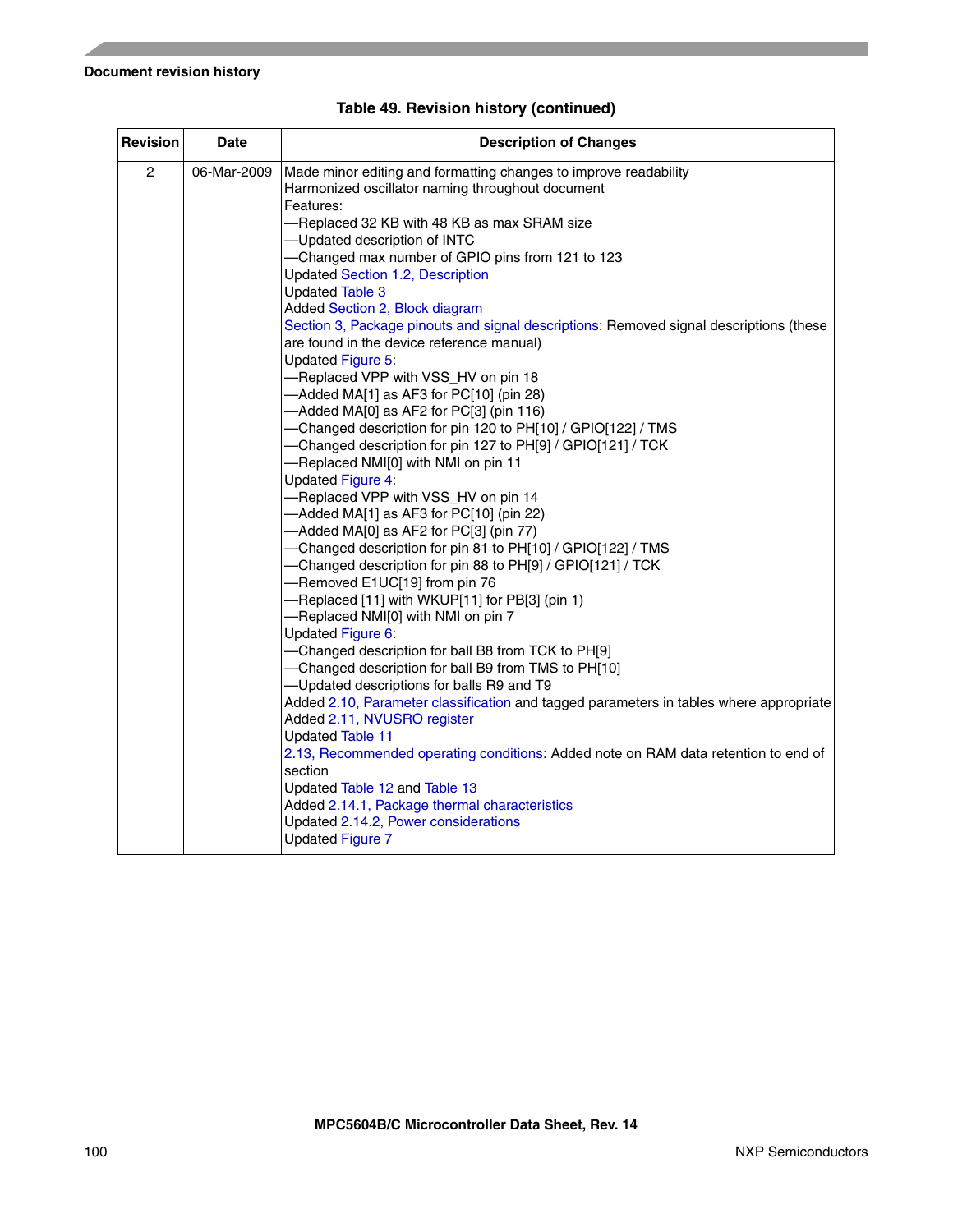| Revision       | <b>Date</b> | <b>Description of Changes</b>                                                                                                                                                                                                                                                                                                                                                                                                                                                                                                                                                                                                                                                                                                                                                                                                                                                                                                                                                                                                                                                                                                                                                                                                       |
|----------------|-------------|-------------------------------------------------------------------------------------------------------------------------------------------------------------------------------------------------------------------------------------------------------------------------------------------------------------------------------------------------------------------------------------------------------------------------------------------------------------------------------------------------------------------------------------------------------------------------------------------------------------------------------------------------------------------------------------------------------------------------------------------------------------------------------------------------------------------------------------------------------------------------------------------------------------------------------------------------------------------------------------------------------------------------------------------------------------------------------------------------------------------------------------------------------------------------------------------------------------------------------------|
| $2$ (cont.)    | 06-Mar-2009 | Updated Table 15, Table 16, Table 17, Table 18 and Table 19<br>Added 2.15.4, Output pin transition times<br>Updated Table 22<br><b>Updated Figure 8</b><br><b>Updated Table 24</b><br>2.17.1, Voltage regulator electrical characteristics: Amended description of LV_PLL<br>Figure 10: Exchanged position of symbols C <sub>DEC1</sub> and C <sub>DEC2</sub><br><b>Updated Table 25</b><br><b>Added Figure 13</b><br>Updated Table 26 and Table 27<br>Updated 2.19, Flash memory electrical characteristics<br>Added 2.20, Electromagnetic compatibility (EMC) characteristics<br>Updated 2.21, Fast external crystal oscillator (4 to 16 MHz) electrical characteristics<br>Updated 2.22, Slow external crystal oscillator (32 kHz) electrical characteristics<br>Updated Table 40, Table 41 and Table 42<br>Added 2.27, On-chip peripherals<br><b>Added Table 43</b><br><b>Updated Table 44</b><br>Updated Table 47<br>Added Appendix A, Abbreviations                                                                                                                                                                                                                                                                           |
| $\overline{4}$ | 06-Aug-2009 | <b>Updated Figure 6</b><br>Table 11<br>• $V_{DD \ ADC}$ : changed min value for "relative to $V_{DD}$ " condition<br>• $V_{IN}$ : changed min value for "relative to $V_{DD}$ " condition<br>• I <sub>CORELV</sub> : added new row<br>Table 13<br>• TA C-Grade Part, TJ C-Grade Part, TA V-Grade Part, TJ V-Grade Part, TA M-Grade Part, TJ M-Grade Part-<br>added new rows<br>• Changed capacitance value in footnote<br>Table 20<br>• MEDIUM configuration: added condition for PAD3V5V = 0<br><b>Updated Figure 10</b><br>Table 25<br>• C <sub>DEC1</sub> : changed min value<br>• I <sub>MREG:</sub> changed max value<br>• I <sub>DD BV</sub> : added max value footnote<br>Table 26<br>• VLVDHV3H: changed max value<br>• VLVDHV3L: added max value<br>• VLVDHV5H: changed max value<br>• VLVDHV <sub>5L</sub> : added max value<br><b>Updated Table 27</b><br>Table 29<br>• Retention: deleted min value footnote for "Blocks with 100,000 P/E cycles"<br>Table 37<br>• I <sub>FXOSC</sub> : added typ value<br>Table 39<br>• V <sub>SXOSC</sub> : changed typ value<br>• T <sub>SXOSCSU</sub> : added max value footnote<br>Table 40<br>$\bullet$ $\Delta t$ <sub>LTJIT</sub> : added max value<br><b>Updated Figure 38</b> |

|  |  |  | Table 49. Revision history (continued) |
|--|--|--|----------------------------------------|
|--|--|--|----------------------------------------|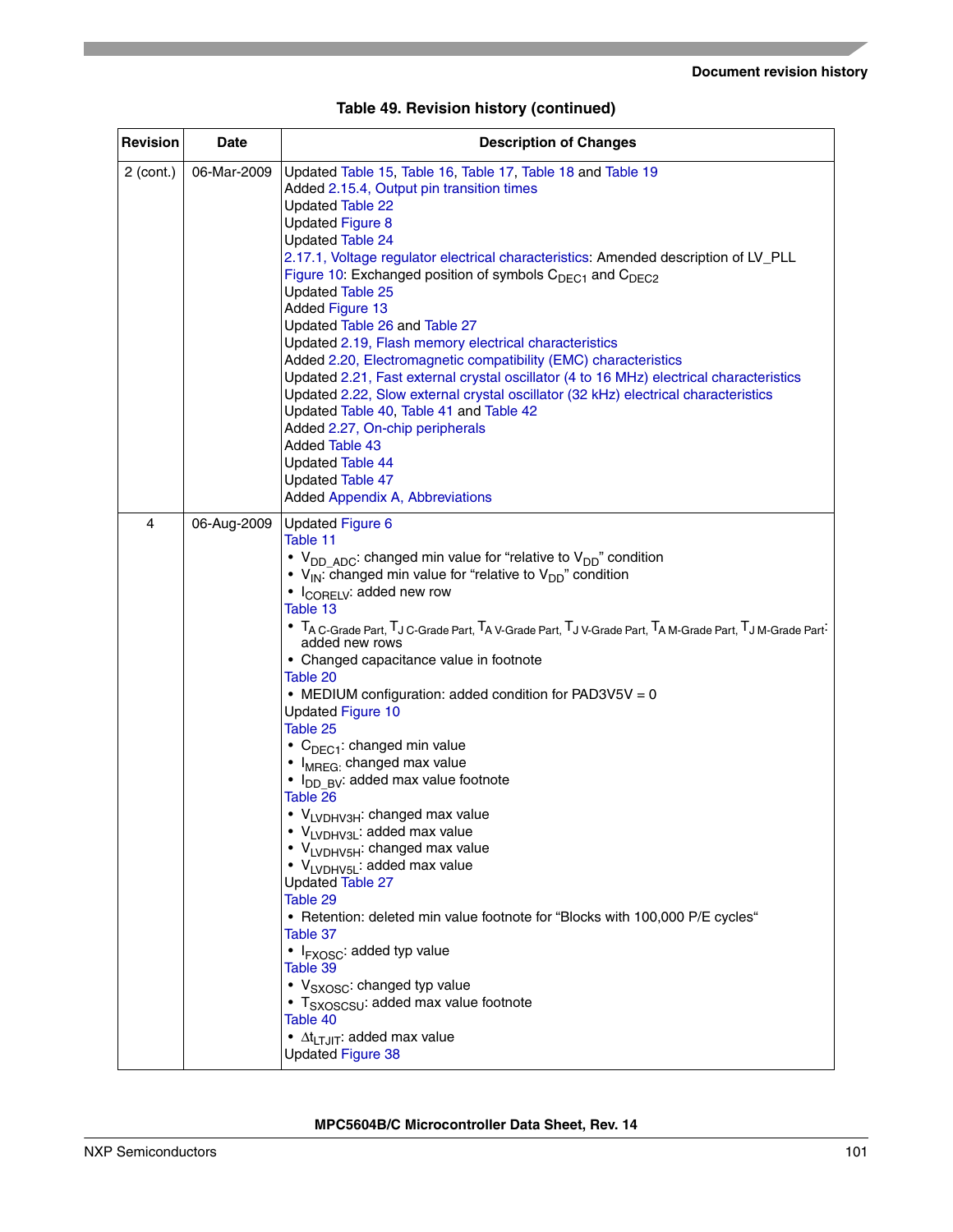| <b>Revision</b> | <b>Date</b> | <b>Description of Changes</b>                                                                                                                                                                                                                                                                                                                                                                                                                                                                                                                                                                                                                                                                                                                                                                                                                                                                                                                                                                                                                                                                                                                                                                                                                                                                                                                                                                                                                                                                                         |  |  |
|-----------------|-------------|-----------------------------------------------------------------------------------------------------------------------------------------------------------------------------------------------------------------------------------------------------------------------------------------------------------------------------------------------------------------------------------------------------------------------------------------------------------------------------------------------------------------------------------------------------------------------------------------------------------------------------------------------------------------------------------------------------------------------------------------------------------------------------------------------------------------------------------------------------------------------------------------------------------------------------------------------------------------------------------------------------------------------------------------------------------------------------------------------------------------------------------------------------------------------------------------------------------------------------------------------------------------------------------------------------------------------------------------------------------------------------------------------------------------------------------------------------------------------------------------------------------------------|--|--|
| 5               |             | 02-Nov-2009  In the "MPC5604B/C series block summary" table, added a new row.<br>In the "Absolute maximum ratings" table, changed max value of V <sub>DD BV</sub> , V <sub>DD ADC</sub> , and<br>$V_{IN}$<br>In the "Recommended operating conditions (3.3 V)" table, deleted min value of $TV_{DD}$ .<br>In the "Reset electrical characteristics" table, changed footnotes 3 and 5.<br>In the "Voltage regulator electrical characteristics" table:<br>• $C_{\text{RFGn}}$ : changed max value.<br>• $C_{\text{DEC1}}$ : split into 2 rows.<br>• Updated voltage values in footnote 4<br>In the "Low voltage monitor electrical characteristics" table:<br>• Updated column Conditions.<br>• VLVDLVCORL, VLVDLVBKPL: changed min/max value.<br>In the "Program and erase specifications" table, added initial max value of T <sub>dwprogram</sub> .<br>In the "Flash module life" table, changed min value for blocks with 100K P/E cycles<br>In the "Flash power supply DC electrical characteristics" table:<br>• IFREAD, IFMOD: added typ value.<br>• Added footnote 1.<br>Added "NVUSRO[WATCHDOG_EN] field description" section.<br>Section 4.18: "ADC electrical characteristics" has been moved up in hierarchy (it was<br>Section 4.18.5).<br>In the "ADC conversion characteristics" table, changed initial max value of $R_{AD}$ .<br>In the "On-chip peripherals current consumption" table:<br>• Removed min/max from the heading.<br>• Changed unit of measurement and consequently rounded the values. |  |  |

## **Table 49. Revision history (continued)**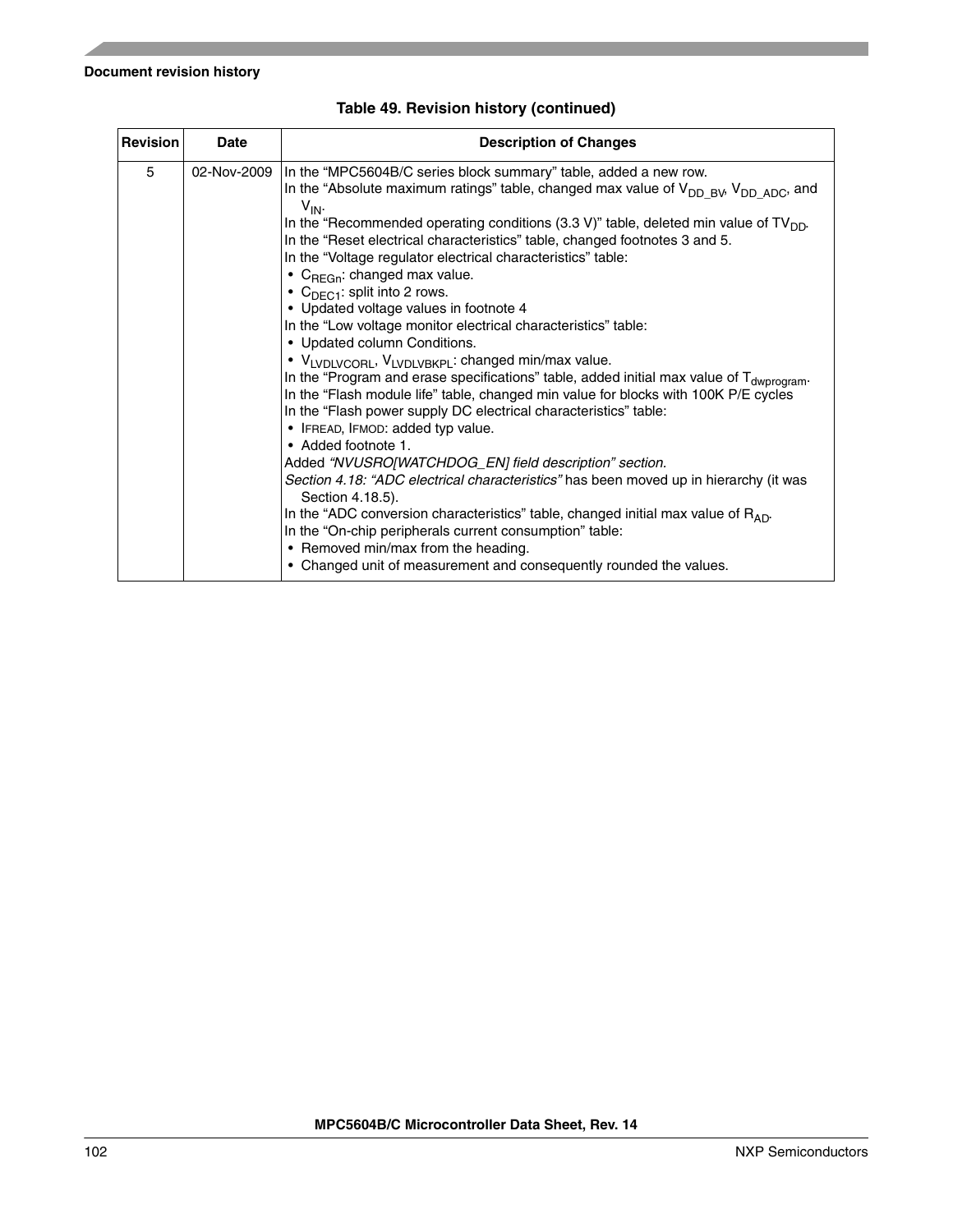| <b>Revision</b> | <b>Date</b> | <b>Description of Changes</b>                                                                                                                                                                                                                                                                                                                                                                                      |  |  |
|-----------------|-------------|--------------------------------------------------------------------------------------------------------------------------------------------------------------------------------------------------------------------------------------------------------------------------------------------------------------------------------------------------------------------------------------------------------------------|--|--|
| 6               | 15-Mar-2010 | In the "Introduction" section, relocated a note.<br>In the "MPC5604B/C device comparison" table, added footnote regarding SCI and CAN.<br>In the "Absolute maximum ratings" table, removed the min value of $V_{IN}$ relative to $V_{DD}$ .<br>In the "Recommended operating conditions (3.3 V)" table:<br>• TA C-Grade Part, TJ C-Grade Part, TA V-Grade Part, TJ V-Grade Part, TA M-Grade Part, TJ M-Grade Part- |  |  |
|                 |             | added new rows.<br>• TV <sub>DD</sub> : made single row.<br>In the "LQFP thermal characteristics" table, added more rows.                                                                                                                                                                                                                                                                                          |  |  |
|                 |             | Removed "208 MAPBGA thermal characteristics" table.<br>In the "I/O consumption" table:<br>• Removed I <sub>DYNSEG</sub> row.                                                                                                                                                                                                                                                                                       |  |  |
|                 |             | • Added "I/O weight" table.<br>In the "Voltage regulator electrical characteristics" table:<br>• Updated the values.                                                                                                                                                                                                                                                                                               |  |  |
|                 |             | • Removed I <sub>VREGREF</sub> and I <sub>VREDLVD12</sub> .<br>• Added a note about I <sub>DD BC</sub> .                                                                                                                                                                                                                                                                                                           |  |  |
|                 |             | In the "Low voltage monitor electrical characteristics" table:<br>• Updated V <sub>PORH</sub> values.<br>• Updated VLVDLVCORL value.                                                                                                                                                                                                                                                                               |  |  |
|                 |             | Entirely updated the "Low voltage power domain electrical characteristics" table.<br>In the "Program and erase specifications" table, inserted T <sub>eslat</sub> row.<br>Entirely updated the "Flash power supply DC electrical characteristics" table.                                                                                                                                                           |  |  |
|                 |             | Entirely updated the "Start-up time/Switch-off time" table.<br>In the "Crystal oscillator and resonator connection scheme" figure, relocated a note.                                                                                                                                                                                                                                                               |  |  |
|                 |             | In the "Slow external crystal oscillator (32 kHz) electrical characteristics" table:<br>• Removed g <sub>mSXOSC</sub> row.<br>• Inserted values of I <sub>SXOSCBIAS</sub> .                                                                                                                                                                                                                                        |  |  |
|                 |             | Entirely updated the "Fast internal RC oscillator (16 MHz) electrical characteristics" table.<br>In the "ADC conversion characteristics" table: updated the description of the conditions of<br>$t_{ADC}$ pu and $t_{ADC}$ s.                                                                                                                                                                                      |  |  |
|                 |             | Entirely updated the "DSPI characteristics" table.<br>In the "Orderable part number summary" table, modified some orderable part number.<br>Updated the "Commercial product code structure" figure.                                                                                                                                                                                                                |  |  |
|                 |             | Removed the note about the condition from "Flash read access timing" table<br>Removed the notes that assert the values need to be confirmed before validation<br>Exchanged the order of "LQFP 100-pin configuration" and "LQFP 144-pin configuration"<br>Exchanged the order of "LQFP 100-pin package mechanical drawing" and "LQFP 144-pin                                                                        |  |  |
|                 |             | package mechanical drawing"                                                                                                                                                                                                                                                                                                                                                                                        |  |  |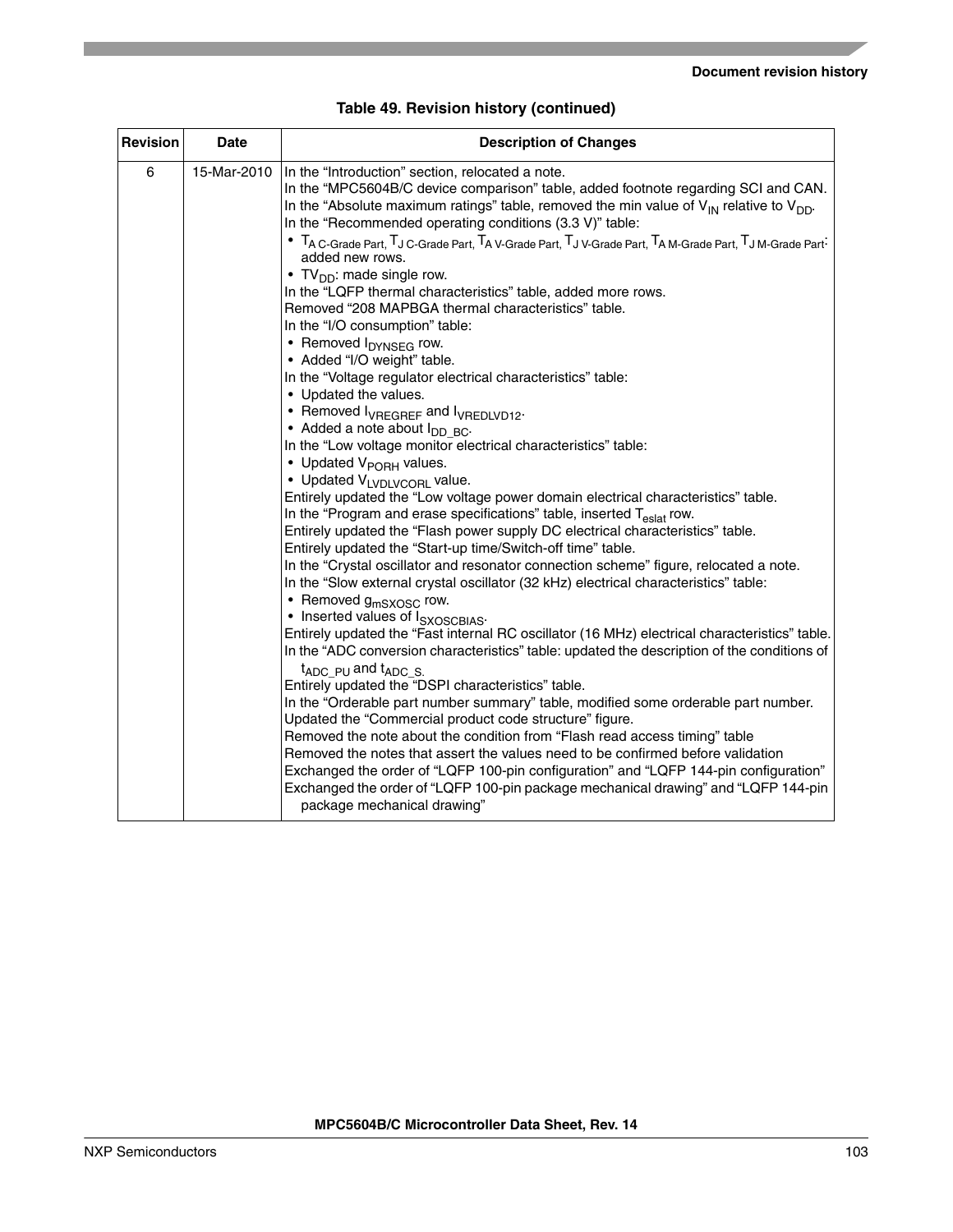| <b>Revision</b> | <b>Date</b> | <b>Description of Changes</b>                                                                                                                                                                                                                                                                                                                                                                                                                                                                                                                                                                                                                                                                                                                                                                                                                                                                                                                                                                                                                                                                                                                                                                                                                                                                                                                                                                                                                |  |  |
|-----------------|-------------|----------------------------------------------------------------------------------------------------------------------------------------------------------------------------------------------------------------------------------------------------------------------------------------------------------------------------------------------------------------------------------------------------------------------------------------------------------------------------------------------------------------------------------------------------------------------------------------------------------------------------------------------------------------------------------------------------------------------------------------------------------------------------------------------------------------------------------------------------------------------------------------------------------------------------------------------------------------------------------------------------------------------------------------------------------------------------------------------------------------------------------------------------------------------------------------------------------------------------------------------------------------------------------------------------------------------------------------------------------------------------------------------------------------------------------------------|--|--|
| $\overline{7}$  | 05-Jul-2010 | Added 64 LQFP package information<br>Updated the "Features" section.<br>Figures "LQFP 100-pin configuration" and "LQFP 100-pin configuration": removed<br>alternate function information<br>Added "Functional port pin descriptions" table<br>Added eDMA block in the "MPC5604B/C series block diagram" figure<br>Deleted the "NVUSRO[WATCHDOG_EN] field description" section<br>In the "Recommended operating conditions (3.3 V)" and "Recommended operating<br>conditions (5.0 V)" tables, deleted the conditions of T <sub>A C-Grade Part,</sub> T <sub>A V-Grade Part,</sub> T <sub>A M-Grade</sub><br>Part<br>In the "LQFP thermal characteristics" table, rounded the values.<br>In the "RESET electrical characteristics" section, replaced "nRSTIN" with "RESET".<br>In the "I/O input DC electrical characteristics" table:<br>• $W_{FI}$ : inserted a footnote<br>• $W_{NFI}$ : inserted a footnote<br>In the "Low voltage monitor electrical characteristics" table:<br>• changed min value $V_{LVDHV3L}$ , from 2.7 to 2.6<br>• Inserted max value of VLVDLVCORL<br>In the "FMPLL electrical characteristics" table, rounded the values of $f_{VCO}$<br>In the "DSPI characteristics" table:<br>• Added $\Delta t_{\text{ASC}}$ row<br>• Update values of $t_A$<br>In the "ADC conversion characteristics" table, added "I <sub>ADCPWD</sub> " and "I <sub>ADCRUN</sub> " rows<br>Removed "Orderable part number summary" table. |  |  |
| 8               | 25-Nov-2010 | Editorial changes and improvements.<br>In the "MPC5604B/C device comparison" table, changed the temperature value from 105<br>to 125 °C, in the footnote regarding "Execution speed".<br>In the "Recommended operating conditions (3.3 V)" and "Recommended operating<br>conditions (5.0 V)" tables, restored the conditions of T <sub>A C-Grade Part,</sub> T <sub>A V-Grade Part,</sub> T <sub>A</sub><br>M-Grade Part<br>In the "LQFP thermal characteristics" table, added values concerning 64 LQFP package.<br>In the "MEDIUM configuration output buffer electrical characteristics" table: fixed a typo in<br>last row of conditions column, there was $I_{OH}$ that now is $I_{OH}$ .<br>In the "Reset electrical characteristics" table, changed the parameter classification tag for<br>$V_{\Omega}$ and $I_{WPI}$ .<br>In the "Low voltage monitor electrical characteristics" table, changed the max value of<br>VLVDLVCORL from 1.5V to 1.15V.<br>In the "Program and erase specifications" table, replaced "T <sub>eslat</sub> " with "T <sub>esus</sub> ".<br>In the "FMPLL electrical characteristics" table, changed the parameter classification tag<br>for $f_{VCO}$ .                                                                                                                                                                                                                                                   |  |  |

## **Table 49. Revision history (continued)**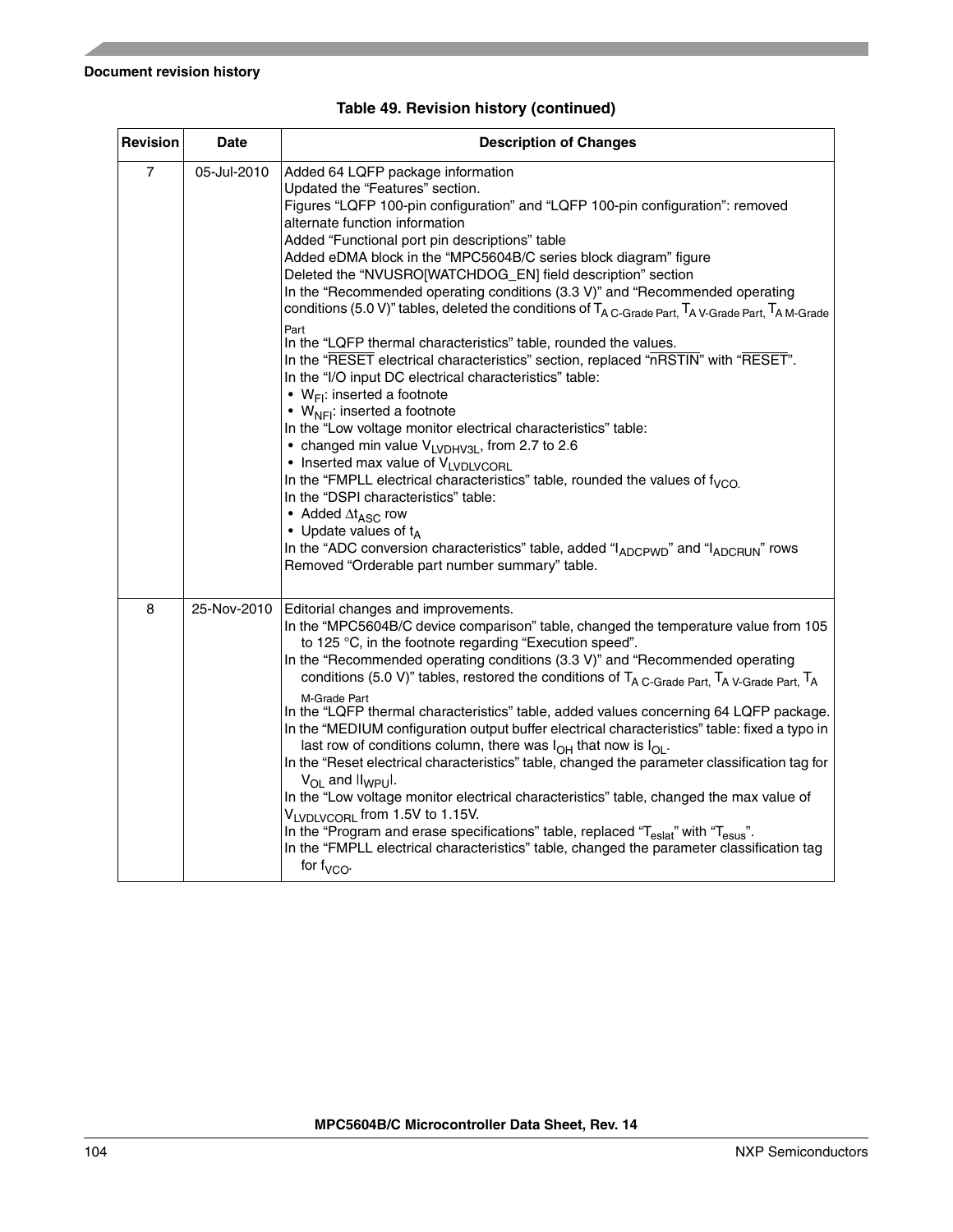| Revision | <b>Date</b>  | <b>Description of Changes</b>                                                                                                                                                                                                                                                                                                                                                                                                                                                                                                                                                                                                                                                                        |  |  |
|----------|--------------|------------------------------------------------------------------------------------------------------------------------------------------------------------------------------------------------------------------------------------------------------------------------------------------------------------------------------------------------------------------------------------------------------------------------------------------------------------------------------------------------------------------------------------------------------------------------------------------------------------------------------------------------------------------------------------------------------|--|--|
| 9        | 16 June 2011 | Formatting and minor editorial changes throughout<br>Harmonized oscillator nomenclature<br>Removed all instances of note "All 64 LQFP information is indicative and must be<br>confirmed during silicon validation."                                                                                                                                                                                                                                                                                                                                                                                                                                                                                 |  |  |
|          |              | Device comparison table: changed temperature value in footnote 2 from 105 °C to 125 °C<br>MPC560xB LQFP 64-pin configuration and MPC560xC LQFP 64-pin configuration:<br>renamed pin 6 from VPP_TEST to VSS_HV<br>Removed "Pin Muxing" section; added sections "Pad configuration during reset phases",<br>"Voltage supply pins", "Pad types", "System pins," "Functional ports", and "Nexus 2+<br>pins"                                                                                                                                                                                                                                                                                              |  |  |
|          |              | Section "NVUSRO register": edited content to separate configuration into electrical<br>parameters and digital functionality; updated footnote describing default value of '1' in<br>field descriptions NVUSRO[PAD3V5V] and NVUSRO[OSCILLATOR_MARGIN]<br>Added section "NVUSRO[WATCHDOG_EN] field description"                                                                                                                                                                                                                                                                                                                                                                                        |  |  |
|          |              | Recommended operating conditions (3.3 V) and Recommended operating conditions<br>(5.0 V): updated conditions for ambient and junction temperature characteristics<br>I/O input DC electrical characteristics: updated ILKG characteristics<br>Section "I/O pad current specification": removed content referencing the I <sub>DYNSEG</sub><br>maximum value                                                                                                                                                                                                                                                                                                                                          |  |  |
|          |              | I/O consumption: replaced instances of "Root medium square" with "Root mean square"<br>I/O weight: replaced instances of bit "SRE" with "SRC"; added pads PH[9] and PH[10];<br>added supply segments; removed weight values in 64-pin LQFP for pads that do not<br>exist in that package                                                                                                                                                                                                                                                                                                                                                                                                             |  |  |
|          |              | Reset electrical characteristics: updated parameter classification for ll <sub>WPU</sub><br>Updated Voltage regulator electrical characteristics<br>Section "Low voltage detector electrical characteristics": changed title (was "Voltage<br>monitor electrical characteristics"); added event status flag names found in RGM<br>chapter of device reference manual to POR module and LVD descriptions; replaced<br>instances of "Low voltage monitor" with "Low voltage detector"; updated values for<br>VLVDLVBKPL and VLVDLVCORL; replaced "LVD_DIGBKP" with "LVDLVBKP" in note<br>Updated section "Power consumption"                                                                           |  |  |
|          |              | Fast external crystal oscillator (4 to 16 MHz) electrical characteristics: updated parameter<br>classification for V <sub>FXOSCOP</sub><br>Crystal oscillator and resonator connection scheme: added footnote about possibility of<br>adding a series resistor<br>Slow external crystal oscillator (32 kHz) electrical characteristics: updated footnote 1<br>FMPLL electrical characteristics: added short term jitter characteristics; inserted "-" in<br>empty min value cell of tlock row                                                                                                                                                                                                        |  |  |
|          |              | Section "Input impedance and ADC accuracy": changed "V <sub>A</sub> /V <sub>A2</sub> " to "V <sub>A2</sub> /V <sub>A</sub> " in<br>Equation 11<br>ADC input leakage current: updated $I_{LKG}$ characteristics<br>ADC conversion characteristics: updated symbols<br>On-chip peripherals current consumption: changed "supply current on "V <sub>DD HV ADC"</sub> to<br>"supply current on" V <sub>DD HV</sub> " in I <sub>DD HV(FLASH)</sub> row; updated I <sub>DD HV(PLL)</sub> value-was<br>3 * f <sub>periph</sub> , is 30 * f <sub>periph</sub> ; updated footnotes<br>DSPI characteristics: added rows t <sub>PCSC</sub> and t <sub>PASC</sub><br>Added DSPI PCS strobe (PCSS) timing diagram |  |  |
|          |              |                                                                                                                                                                                                                                                                                                                                                                                                                                                                                                                                                                                                                                                                                                      |  |  |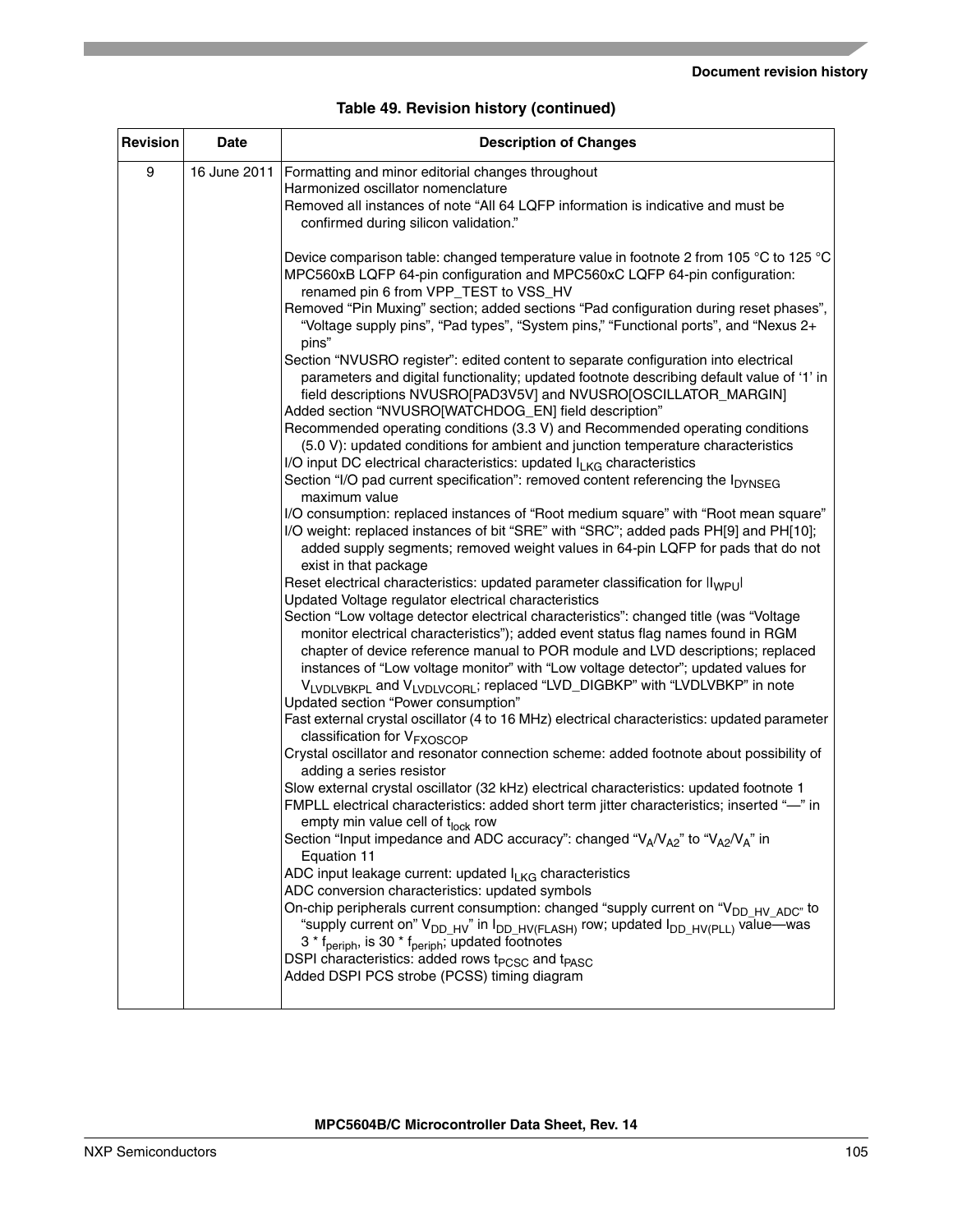| Revision                                                                                                                                                                                                                                      | <b>Date</b> | <b>Description of Changes</b>                                                                                                                                                                                                                                                                                                                                                                                                                                                                                                                                                                                                                                                                                                                                                                                                                                                                                                                                                                                                                                                                                                                                                                                                                                                                                                                                                                                                                                                                                                                                                                                                                                                                                                                                                                                                                                                                                                                                                                                                                                                                                                                                                                                                                                                                |  |  |
|-----------------------------------------------------------------------------------------------------------------------------------------------------------------------------------------------------------------------------------------------|-------------|----------------------------------------------------------------------------------------------------------------------------------------------------------------------------------------------------------------------------------------------------------------------------------------------------------------------------------------------------------------------------------------------------------------------------------------------------------------------------------------------------------------------------------------------------------------------------------------------------------------------------------------------------------------------------------------------------------------------------------------------------------------------------------------------------------------------------------------------------------------------------------------------------------------------------------------------------------------------------------------------------------------------------------------------------------------------------------------------------------------------------------------------------------------------------------------------------------------------------------------------------------------------------------------------------------------------------------------------------------------------------------------------------------------------------------------------------------------------------------------------------------------------------------------------------------------------------------------------------------------------------------------------------------------------------------------------------------------------------------------------------------------------------------------------------------------------------------------------------------------------------------------------------------------------------------------------------------------------------------------------------------------------------------------------------------------------------------------------------------------------------------------------------------------------------------------------------------------------------------------------------------------------------------------------|--|--|
| 10<br>15 Oct 2012<br>MPC5604BxLH about FlexCAN availability.<br>Architecture)<br>Table 5 (Functional port pin descriptions):<br>replaced VDD with VDD_HV<br>maximum slope")<br>and footnote about it.<br>and footnote about it.<br>VDD_HV_ADC |             | Table 2 (Bolero 512K device comparison), added footnote for MPC5603BxLH and<br>Table 2 (MPC5604B/C series block summary), replaced "System watchdog timer" with<br>"Software watchdog timer" and specified AUTOSAR (Automotive Open System<br>replaced footnote "Available only on MPC560xC versions and MPC5604B 208<br>MAPBGA devices" with "Available only on MPC560xC versions, MPC5603B 64 LQFP,<br>MPC5604B 64 LQFP and MPC5604B 208 MAPBGA devices",<br>Figure 10 (Voltage regulator capacitance connection), updated pin name appearance<br>Renamed Figure 11 (V <sub>DD HV</sub> and V <sub>DD BV</sub> maximum slope) (was "VDD and VDD_BV<br>Renamed Figure 12 ( $V_{DD HV}$ and $V_{DD BV}$ supply constraints during STANDBY mode exit)<br>(was "VDD and VDD_BV supply constraints during STANDBY mode exit")<br>Table 12 (Recommended operating conditions (3.3 V)), added minimum value of $T_{VDD}$<br>Table 13 (Recommended operating conditions (5.0 V)), added minimum value of $T_{\text{VDD}}$<br>Section 2.17.1, "Voltage regulator electrical characteristics:<br>replaced "slew rate of $V_{DD}/V_{DD-BV}$ " with "slew rate of both $V_{DD-HV}$ and $V_{DD-BV}$ "<br>replaced "When STANDBY mode is used, further constraints apply to the $V_{DD}/V_{DD-BV}$<br>in order to guarantee correct regulator functionality during STANDBY exit." with "When<br>STANDBY mode is used, further constraints are applied to the both $V_{DD-HV}$ and<br>$V_{DD-BV}$ in order to guarantee correct regulator function during STANDBY exit."<br>Table 27 (Power consumption on VDD_BV and VDD_HV), updated footnotes of I <sub>DDMAX</sub><br>and $I_{DDRUN}$ stating that both currents are drawn only from the $V_{DD-BV}$ pin.<br>Table 31 (Flash memory power supply DC electrical characteristics), in the parameter<br>column replaced $V_{DD-BV}$ and $V_{DD-HV}$ respectively with VDD_BV and VDD_HV.<br>Table 45 (On-chip peripherals current consumption), in the parameter column replaced<br>V <sub>DD BV</sub> , V <sub>DD HV</sub> and V <sub>DD HV ADC</sub> respectively with VDD_BV, VDD_HV and<br>Updated Section 2.26.2, "Input impedance and ADC accuracy<br>Table 46 (DSPI characteristics), modified symbol for t <sub>PCSC</sub> and t <sub>PASC</sub> |  |  |
| 11                                                                                                                                                                                                                                            | 14 Nov 2012 | In the cover feature list:<br>added "and ECC" at the end of "Up to 512 KB on-chip code flash supported with the<br>flash controller"<br>added "with ECC" at the end of "Up to 48 KB on-chip SRAM"<br>Table 12 (Recommended operating conditions (3.3 V)), removed minimum value of $T_{\rm VDD}$<br>and relative footnote.<br>Table 13 (Recommended operating conditions (5.0 V)), removed minimum value of $T_{VDD}$<br>and relative footnote.                                                                                                                                                                                                                                                                                                                                                                                                                                                                                                                                                                                                                                                                                                                                                                                                                                                                                                                                                                                                                                                                                                                                                                                                                                                                                                                                                                                                                                                                                                                                                                                                                                                                                                                                                                                                                                              |  |  |
| 12                                                                                                                                                                                                                                            | 19 Mar 2014 | Added "K=TSMC Fab" against the Fab and mask indicator in Figure 45 (Commercial<br>product code structure).                                                                                                                                                                                                                                                                                                                                                                                                                                                                                                                                                                                                                                                                                                                                                                                                                                                                                                                                                                                                                                                                                                                                                                                                                                                                                                                                                                                                                                                                                                                                                                                                                                                                                                                                                                                                                                                                                                                                                                                                                                                                                                                                                                                   |  |  |

## **Table 49. Revision history (continued)**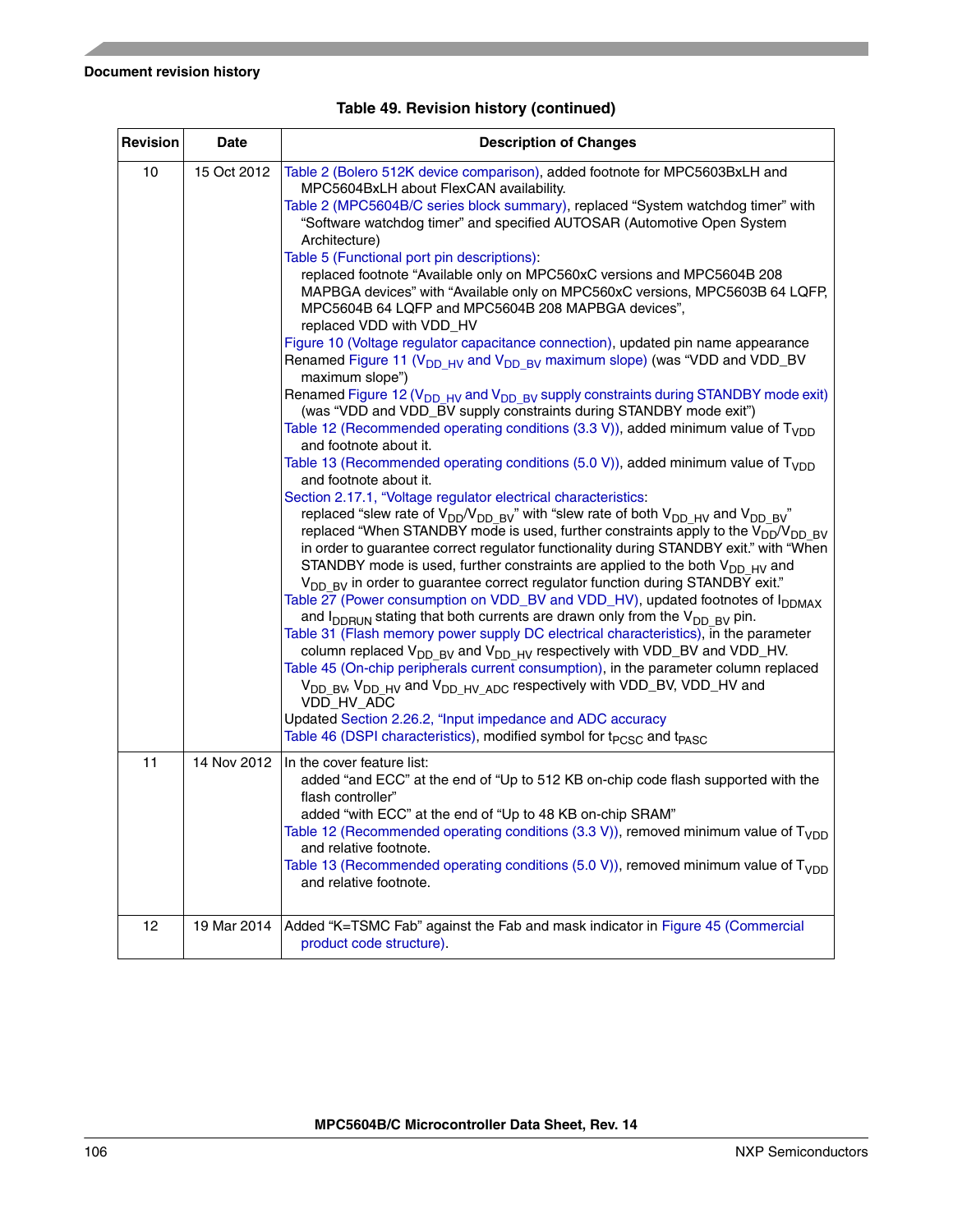| <b>Revision</b> | Date        | <b>Description of Changes</b>                                                                                                                                                                                                                                                                                                                                                                                                                                                                                                                                                                                                                                                            |  |
|-----------------|-------------|------------------------------------------------------------------------------------------------------------------------------------------------------------------------------------------------------------------------------------------------------------------------------------------------------------------------------------------------------------------------------------------------------------------------------------------------------------------------------------------------------------------------------------------------------------------------------------------------------------------------------------------------------------------------------------------|--|
| 13              | 19 Jan 2015 | In Table 1 (MPC5604B/C device comparison):<br>• changed the MPC5604BxLH entry for CAN (FlexCAN) from $3^7$ to $2^6$ .<br>• updated tablenote 7.<br>In Table 13 (Recommended operating conditions $(5.0 V)$ ), updated tablenote 5 to: "1 $\mu$ F<br>(electrolithic/tantalum) + 47 nF (ceramic) capacitance needs to be provided between<br>V <sub>DD ADC</sub> /V <sub>SS ADC</sub> pair. Another ceramic cap of 10nF with low inductance package can be<br>added".<br>In Section 2.17.2, "Low voltage detector electrical characteristics, added a note on<br>LVHVD5 detector.<br>In Section 4, "Ordering information, added a note: "Not all options are available on all<br>devices". |  |
| 14              | 30 oct 2017 | In Table 1 (MPC5604B/C device comparison) for MPC56 04BxLH changed the CAN from<br>$2$ to 3.<br>In Table 12 (Recommended operating conditions $(3.3 V)$ ) added Min value for TV <sub>DD</sub><br>In Table 13 (Recommended operating conditions (5.0 V)) added Min value for TV <sub>DD</sub>                                                                                                                                                                                                                                                                                                                                                                                            |  |

|  |  |  | Table 49. Revision history (continued) |
|--|--|--|----------------------------------------|
|--|--|--|----------------------------------------|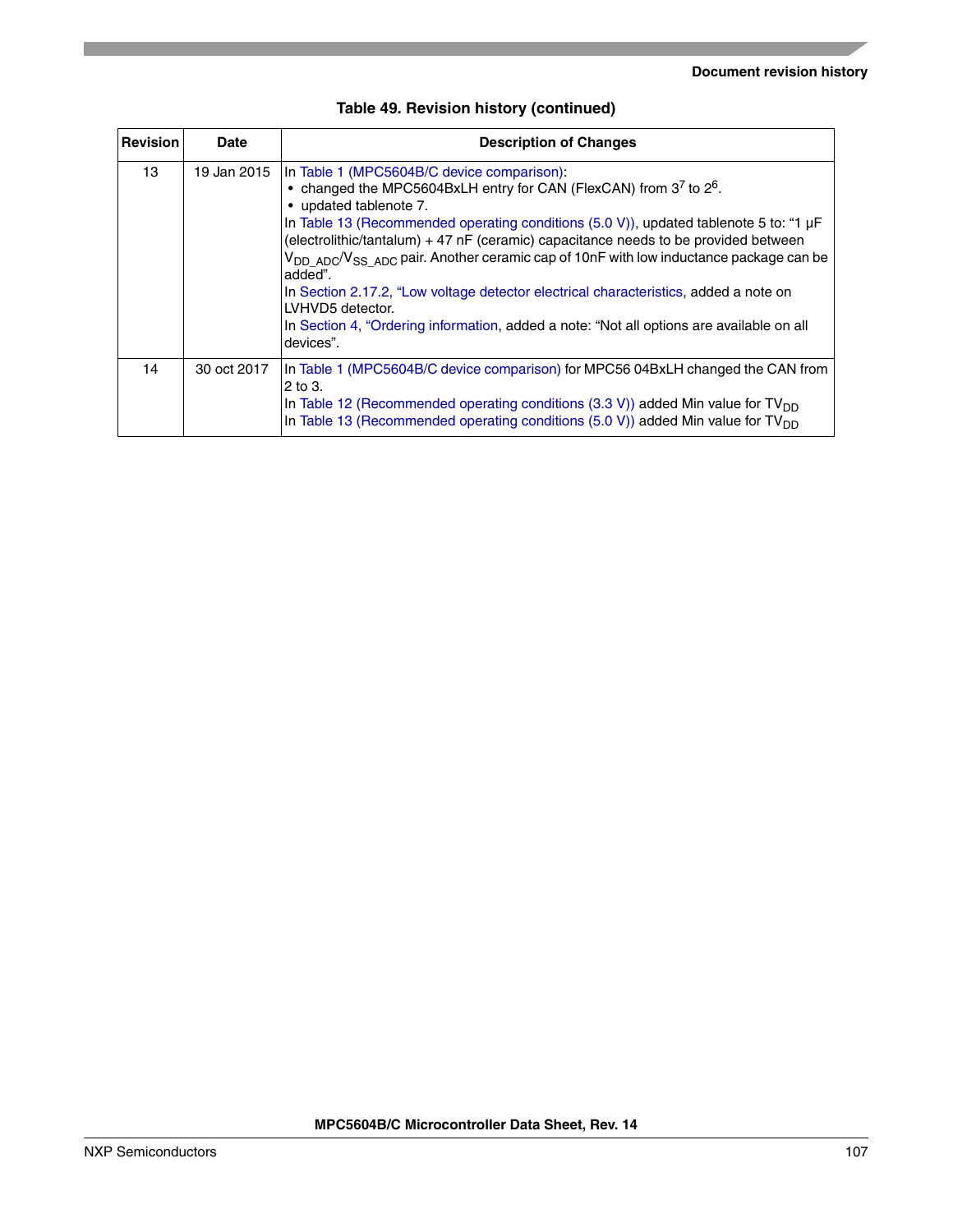```
Abbreviations
```
# <span id="page-107-0"></span>**Appendix A Abbreviations**

<span id="page-107-1"></span>[Table A-1](#page-107-1) lists abbreviations used but not defined elsewhere in this document.

#### **Table A-1. Abbreviations**

| <b>Abbreviation</b> | <b>Meaning</b>                          |
|---------------------|-----------------------------------------|
| <b>CMOS</b>         | Complementary metal-oxide-semiconductor |
| <b>CPHA</b>         | Clock phase                             |
| CPOL                | Clock polarity                          |
| CS.                 | Peripheral chip select                  |
| <b>EVTO</b>         | Event out                               |
| <b>MCKO</b>         | Message clock out                       |
| <b>MDO</b>          | Message data out                        |
| <b>MSEO</b>         | Message start/end out                   |
| <b>MTFE</b>         | Modified timing format enable           |
| <b>SCK</b>          | Serial communications clock             |
| SOUT                | Serial data out                         |
| <b>TBD</b>          | To be defined                           |
| <b>TCK</b>          | Test clock input                        |
| <b>TDI</b>          | Test data input                         |
| <b>TDO</b>          | Test data output                        |
| <b>TMS</b>          | Test mode select                        |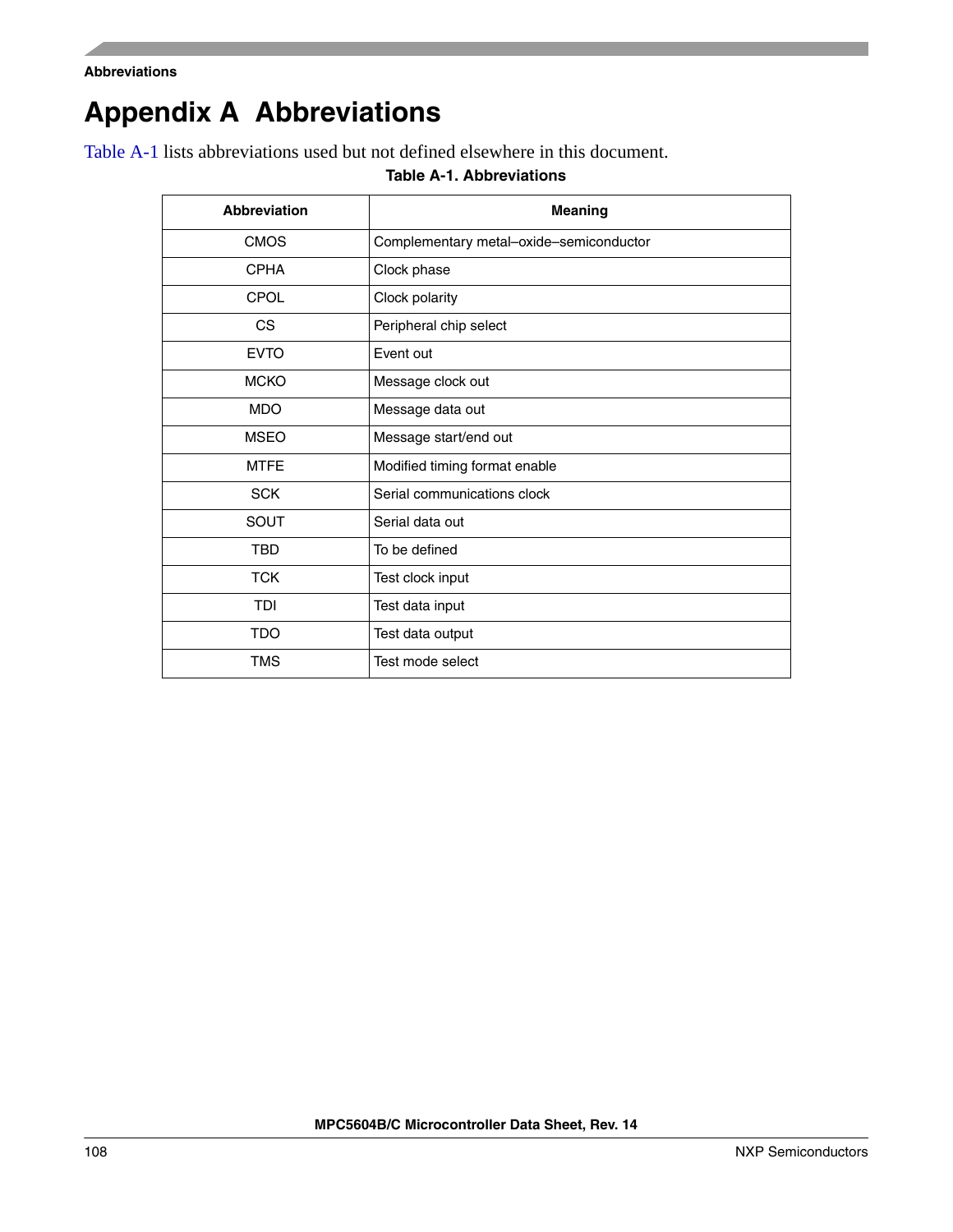*How to Reach Us:* **Home Page:** nxp.com **Web Support:** nxp.com/support

Information in this document is provided solely to enable system and software implementers to use NXP products. There are no express or implied copyright licenses granted hereunder to design or fabricate any integrated circuits based on the information in this document. NXP reserves the right to make changes without further notice to any products herein.

NXP makes no warranty, representation, or guarantee regarding the suitability of its products for any particular purpose, nor does NXP assume any liability arising out of the application or use of any product or circuit, and specifically disclaims any and all liability, including without limitation consequential or incidental damages. "Typical" parameters that may be provided in NXP data sheets and/or specifications can and do vary in different applications, and actual performance may vary over time. All operating parameters, including "typicals," must bevalidated for each customer application by customer's technical experts. NXP does not convey any license under its patent rights nor the rights of others. NXP sells products pursuant to standard terms and conditions of sale, which can befound at the following address: nxp.com/SalesTermsandConditions.

NXP, the NXP logo, NXP SECURE CONNECTIONS FOR A SMARTER WORLD, COOLFLUX, EMBRACE, GREENCHIP, HITAG, I2C BUS, ICODE, JCOP, LIFE VIBES, MIFARE, MIFARE CLASSIC, MIFARE DESFire, MIFARE PLUS, MIFARE FLEX, MANTIS, MIFARE ULTRALIGHT, MIFARE4MOBILE, MIGLO, NTAG, ROADLINK, SMARTLX, SMARTMX, STARPLUG, TOPFET, TRENCHMOS, UCODE, Freescale, the Freescale logo, AltiVec, C.5, CodeTEST, CodeWarrior, ColdFire, ColdFire+, C.Ware, the Energy Efficient Solutions logo, Kinetis, Layerscape, MagniV, mobileGT, PEG, PowerQUICC, Processor Expert, QorIQ, QorIQ Qonverge, Ready Play, SafeAssure, the SafeAssure logo, StarCore, Symphony, VortiQa, Vybrid, Airfast, BeeKit, BeeStack, CoreNet, Flexis, MXC, Platform in a Package, QUICC Engine, SMARTMOS, Tower, TurboLink, and UMEMS are trademarks of NXP B.V. All other product or service names are the property of their respective owners. Arm, AMBA, Arm Powered, Artisan, Cortex, Jazelle, Keil, SecurCore, Thumb, TrustZone, and ÏVision are registered trademarks of Arm Limited (or its subsidiaries) in the EU and/or elsewhere. Arm7, Arm9, Arm11, big.LITTLE, CoreLink, CoreSight, DesignStart, Mali, Mbed, NEON, POP, Sensinode, Socrates, ULINK and Versatile are trademarks of Arm Limited (or its subsidiaries) in the EU and/or elsewhere. All rights reserved. Oracle and Java are registered trademarks of Oracle and/or its affiliates. The Power Architecture and Power.org word marks and the Power and Power.org logos and related marks are trademarks and service marks licensed by Power.org.

© 2017 NXP B.V.

Document Number: MPC5604BC Rev. 14 11/2017